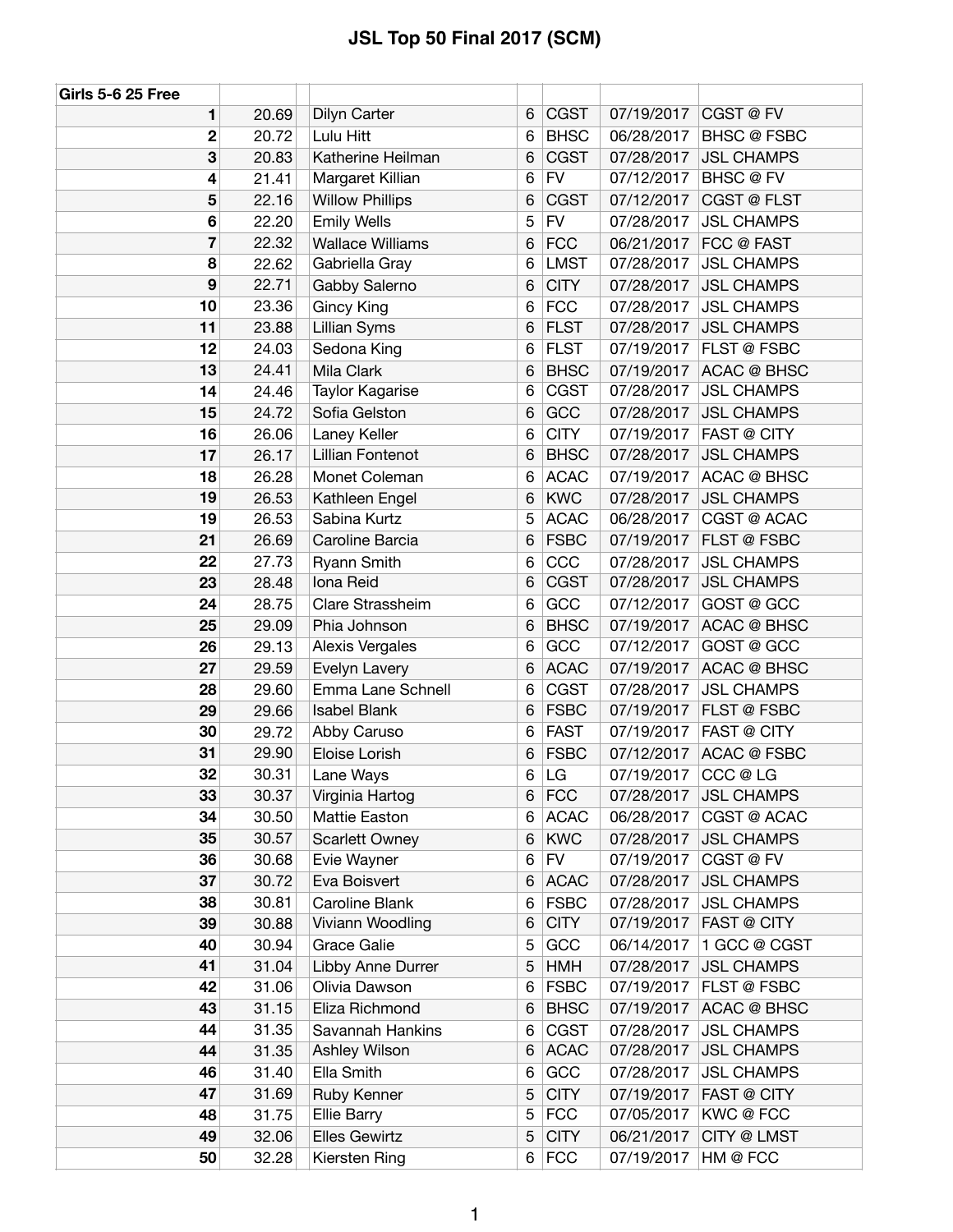| <b>Girls 5-6 25 Back</b> |       |                         |   |             |            |                    |
|--------------------------|-------|-------------------------|---|-------------|------------|--------------------|
| 1                        | 24.84 | Dilyn Carter            | 6 | <b>CGST</b> | 07/28/2017 | <b>JSL CHAMPS</b>  |
| $\boldsymbol{2}$         | 25.07 | <b>Gincy King</b>       | 6 | <b>FCC</b>  | 07/28/2017 | <b>JSL CHAMPS</b>  |
| 3                        | 25.19 | Margaret Killian        | 6 | <b>FV</b>   | 07/28/2017 | <b>JSL CHAMPS</b>  |
| 4                        | 25.47 | Lulu Hitt               | 6 | <b>BHSC</b> | 07/12/2017 | BHSC@FV            |
| 5                        | 26.09 | <b>Willow Phillips</b>  | 6 | <b>CGST</b> | 07/28/2017 | <b>JSL CHAMPS</b>  |
| $6\phantom{1}6$          | 26.39 | Sofia Gelston           | 6 | GCC         | 07/28/2017 | <b>JSL CHAMPS</b>  |
| 7                        | 26.41 | Katherine Heilman       | 6 | <b>CGST</b> | 06/28/2017 | CGST @ ACAC        |
| 8                        | 27.68 | <b>Wallace Williams</b> | 6 | <b>FCC</b>  | 06/21/2017 | FCC @ FAST         |
| 9                        | 28.24 | Gabriella Gray          | 6 | <b>LMST</b> | 07/19/2017 | <b>KWC@LMST</b>    |
| 10                       | 28.50 | Sedona King             | 6 | <b>FLST</b> | 07/19/2017 | <b>FLST @ FSBC</b> |
| 11                       | 28.54 | Gabby Salerno           | 6 | <b>CITY</b> | 07/28/2017 | <b>JSL CHAMPS</b>  |
| 12                       | 29.39 | Lillian Syms            | 6 | <b>FLST</b> | 07/28/2017 | <b>JSL CHAMPS</b>  |
| 13                       | 29.56 | Lillian Fontenot        | 6 | <b>BHSC</b> | 07/28/2017 | <b>JSL CHAMPS</b>  |
| 14                       | 29.57 | <b>Taylor Kagarise</b>  | 6 | <b>CGST</b> | 07/05/2017 | 4 BHSC @ CGST      |
| 15                       | 30.38 | <b>Emily Wells</b>      | 5 | <b>FV</b>   | 06/28/2017 | FV @ FLST          |
| 16                       | 30.47 | Monet Coleman           | 6 | <b>ACAC</b> | 07/19/2017 | <b>ACAC @ BHSC</b> |
| 17                       | 30.61 | <b>Lily Sturek</b>      | 6 | <b>FSBC</b> | 07/28/2017 | <b>JSL CHAMPS</b>  |
| 18                       | 30.65 | Abby Caruso             | 6 | <b>FAST</b> | 07/28/2017 | <b>JSL CHAMPS</b>  |
| 19                       | 30.71 | Clare Strassheim        | 6 | GCC         | 07/28/2017 | <b>JSL CHAMPS</b>  |
| 20                       | 30.95 | Laney Keller            | 6 | <b>CITY</b> | 07/28/2017 | <b>JSL CHAMPS</b>  |
| 21                       | 31.00 | Mattie Easton           | 6 | <b>ACAC</b> | 06/14/2017 | LMST @ ACAC        |
| 22                       | 31.50 | Caroline Barcia         | 6 | <b>FSBC</b> | 07/12/2017 | <b>ACAC @ FSBC</b> |
| 23                       | 31.56 | Mila Clark              | 6 | <b>BHSC</b> | 07/19/2017 | <b>ACAC @ BHSC</b> |
| 24                       | 31.75 | Iona Reid               | 6 | <b>CGST</b> | 07/28/2017 | <b>JSL CHAMPS</b>  |
| 25                       | 31.78 | Sabina Kurtz            | 5 | <b>ACAC</b> | 07/28/2017 | <b>JSL CHAMPS</b>  |
| 26                       | 32.09 | Evie Wayner             | 6 | <b>FV</b>   | 07/28/2017 | <b>JSL CHAMPS</b>  |
| 27                       | 32.19 | Phia Johnson            | 6 | <b>BHSC</b> | 07/19/2017 | <b>ACAC @ BHSC</b> |
| 28                       | 32.33 | Caroline Blank          | 6 | <b>FSBC</b> | 07/28/2017 | <b>JSL CHAMPS</b>  |
| 29                       | 32.40 | Ashley Wilson           | 6 | <b>ACAC</b> | 06/28/2017 | CGST @ ACAC        |
| 30                       | 33.12 | Emma Lane Schnell       | 6 | <b>CGST</b> | 07/28/2017 | <b>JSL CHAMPS</b>  |
| 30                       | 33.12 | Alexis Vergales         | 6 | GCC         | 06/14/2017 | 1 GCC @ CGST       |
| 32                       | 33.41 | <b>Gia Hines</b>        | 6 | <b>ACAC</b> | 07/28/2017 | <b>JSL CHAMPS</b>  |
| 33                       | 33.57 | Anna Gelston            | 5 | GCC         | 07/28/2017 | <b>JSL CHAMPS</b>  |
| 34                       | 33.84 | Eva Boisvert            | 6 | <b>ACAC</b> | 07/12/2017 | <b>ACAC @ FSBC</b> |
| 35                       | 34.20 | Kathleen Engel          | 6 | <b>KWC</b>  | 07/28/2017 | <b>JSL CHAMPS</b>  |
| 36                       | 34.24 | Savannah Hankins        | 6 | <b>CGST</b> | 07/28/2017 | <b>JSL CHAMPS</b>  |
| 37                       | 34.37 | Grace Galie             | 5 | GCC         | 07/12/2017 | GOST @ GCC         |
| 38                       | 34.41 | <b>Scarlett Owney</b>   | 6 | <b>KWC</b>  | 07/28/2017 | <b>JSL CHAMPS</b>  |
| 39                       | 34.66 | Ryann Smith             | 6 | CCC         | 06/28/2017 | CCC @ GCC          |
| 40                       | 35.03 | <b>Ellie Barry</b>      | 5 | <b>FCC</b>  | 07/12/2017 | City @ FCC         |
| 41                       | 35.38 | Eloise Lorish           | 6 | <b>FSBC</b> | 07/12/2017 | <b>ACAC @ FSBC</b> |
| 42                       | 35.41 | <b>Adelyn Dowling</b>   | 6 | <b>FLST</b> | 07/12/2017 | <b>CGST @ FLST</b> |
| 43                       | 35.49 | Ruby Kenner             | 5 | <b>CITY</b> | 07/28/2017 | <b>JSL CHAMPS</b>  |
| 44                       | 35.68 | Margot Murphy           | 6 | <b>FCC</b>  | 07/19/2017 | HM @ FCC           |
| 45                       | 36.44 | Braelynn Chance         | 5 | <b>CITY</b> | 07/28/2017 | <b>JSL CHAMPS</b>  |
| 46                       | 36.78 | Emma Yoensky            | 6 | <b>ACAC</b> | 06/28/2017 | CGST @ ACAC        |
| 47                       | 36.80 | Lane Ways               | 6 | LG          | 07/28/2017 | <b>JSL CHAMPS</b>  |
| 48                       | 36.83 | Cora Powers             | 6 | <b>CITY</b> | 07/28/2017 | <b>JSL CHAMPS</b>  |
| 49                       | 36.94 | <b>Taylor Poncy</b>     | 6 | <b>CITY</b> | 06/21/2017 | <b>CITY @ LMST</b> |
| 50                       | 36.96 | Virginia Hartog         | 6 | <b>FCC</b>  | 07/28/2017 | <b>JSL CHAMPS</b>  |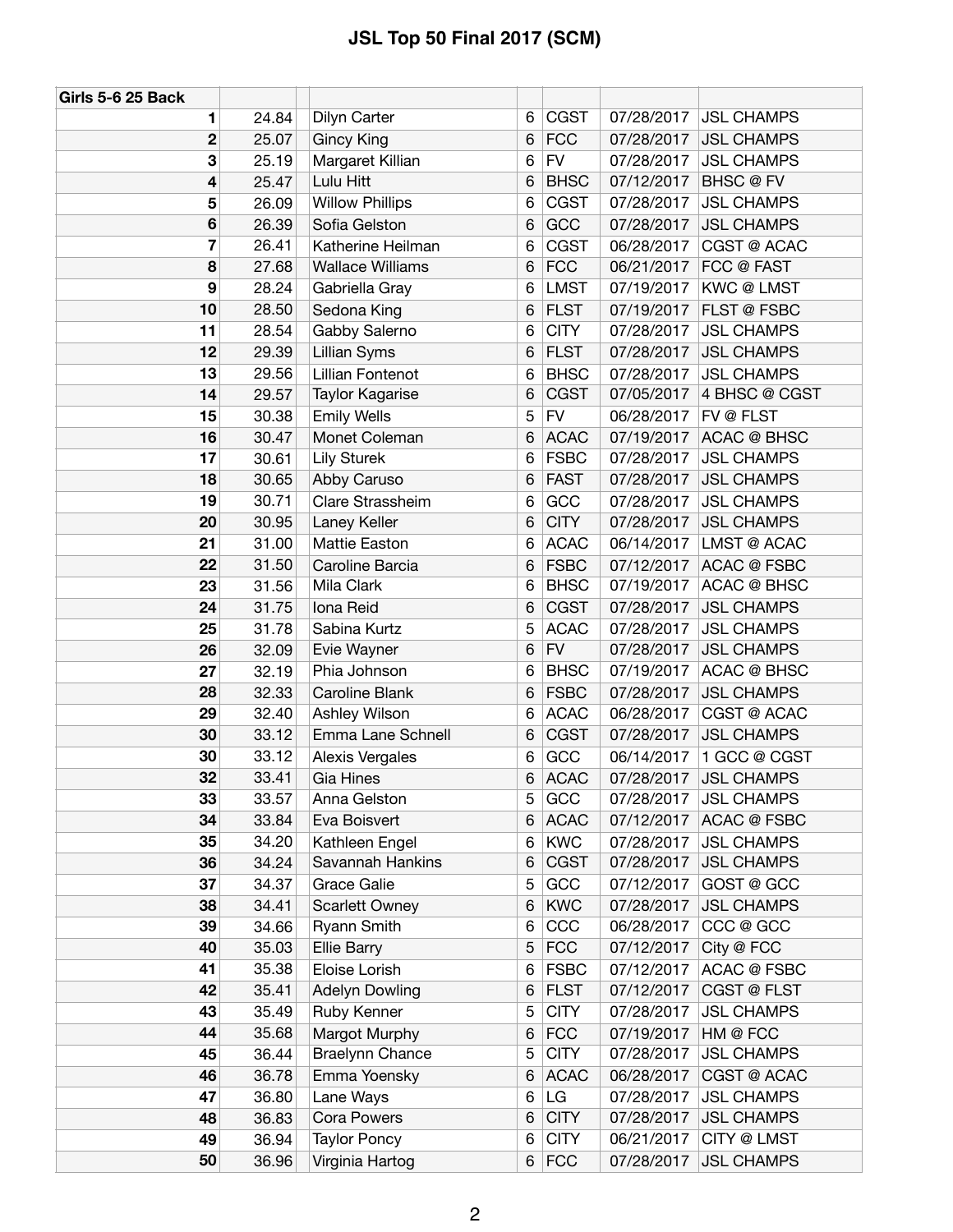| Girls 7-8 25 Free       |       |                            |                |             |            |                          |
|-------------------------|-------|----------------------------|----------------|-------------|------------|--------------------------|
| 1                       | 16.12 | Sofie Vanyo                | 8              | <b>ACAC</b> | 06/21/2017 | FV @ ACAC                |
| $\mathbf 2$             | 16.13 | <b>Miller Grimes</b>       | 8              | <b>CGST</b> | 07/28/2017 | <b>JSL CHAMPS</b>        |
| 3                       | 17.27 | Ashton Kilfoil             | 8              | <b>FCC</b>  | 07/19/2017 | HM @ FCC                 |
| 4                       | 17.34 | Nadia Mithgal              | 8              | <b>ACAC</b> | 06/21/2017 | FV @ ACAC                |
| 5                       | 17.57 | Katie Steeper              | 8              | <b>ACAC</b> | 07/12/2017 | <b>ACAC @ FSBC</b>       |
| $6\phantom{1}6$         | 17.81 | Lysia Williams             | 8              | <b>FLST</b> | 06/28/2017 | FV @ FLST                |
| $\overline{\mathbf{r}}$ | 17.97 | Ash Zarzyski               | 8              | <b>ACAC</b> | 06/21/2017 | FV @ ACAC                |
| 8                       | 18.03 | Lily Dofflemyer            | 8              | <b>FV</b>   | 06/28/2017 | FV @ FLST                |
| $\boldsymbol{9}$        | 18.16 | Sarina He                  | 8              | <b>CGST</b> | 06/28/2017 | CGST @ ACAC              |
| 10                      | 18.63 | Zaharra Colla              | 8              | <b>FSBC</b> | 06/28/2017 | <b>BHSC @ FSBC</b>       |
| 11                      | 18.67 | <b>Blythe Sturman</b>      | 8              | <b>FCC</b>  | 07/12/2017 | City @ FCC               |
| 12                      | 18.75 | Amelie Meyer               | $\overline{7}$ | <b>ACAC</b> | 06/28/2017 | CGST @ ACAC              |
| 13                      | 18.84 | Rowyn Wood                 | 8              | <b>FV</b>   | 06/21/2017 | FV @ ACAC                |
| 14                      | 18.87 | Mikela Pilkey              | 7              | <b>KWC</b>  | 07/19/2017 | <b>KWC@LMST</b>          |
| 15                      | 18.91 | <b>Rylee Shumate</b>       | $\overline{7}$ | <b>FLST</b> | 07/05/2017 | <b>ACAAC @ FLST</b>      |
| 15                      | 18.91 | Meghan Ayres               | $\overline{7}$ | <b>CGST</b> | 07/19/2017 | CGST @ FV                |
| 17                      | 19.00 | <b>Ashley Cheng</b>        | $\overline{7}$ | <b>FV</b>   | 07/19/2017 | CGST @ FV                |
| 18                      | 19.20 | Lilly Jamison              | 8              | <b>BHSC</b> | 07/28/2017 | <b>JSL CHAMPS</b>        |
| 19                      | 19.58 | Erin Wood                  | $\overline{7}$ | <b>ACAC</b> | 07/12/2017 | <b>ACAC @ FSBC</b>       |
| 20                      | 19.66 | Ellie Kupcis               | 8              | <b>BHSC</b> | 07/12/2017 | BHSC @ FV                |
| 21                      | 19.67 | <b>Emmy Williams</b>       | 8              | <b>BHSC</b> | 07/28/2017 | <b>JSL CHAMPS</b>        |
| 22                      | 19.69 | Sammy Nicholson            | 8              | <b>ACAC</b> | 06/28/2017 | CGST @ ACAC              |
| 23                      | 19.70 | Peyton Anderson            | 8              | <b>CGST</b> | 07/28/2017 | <b>JSL CHAMPS</b>        |
| 24                      | 19.88 | Lila Kate Robinson         | 7              | <b>LMST</b> | 07/28/2017 | <b>JSL CHAMPS</b>        |
| 25                      | 19.93 | Angelina Gao               | 8              | <b>CGST</b> | 06/28/2017 | CGST @ ACAC              |
| 26                      | 20.02 | Fiona Henry                | 8              | <b>FV</b>   | 07/28/2017 | <b>JSL CHAMPS</b>        |
| 27                      | 20.12 | Sophie Hicks               | 8              | GCC         | 07/19/2017 | GCC @ GHG                |
| 28                      | 20.13 | Carter Kelsey              | 8              | <b>BHSC</b> | 06/21/2017 | FLST @ BHSC              |
| 28                      | 20.13 | <b>Susannah Morales</b>    | 7              | <b>FSBC</b> | 07/19/2017 | FLST @ FSBC              |
| 30                      | 20.21 | <b>Whitney Spanos</b>      | 8              | <b>BHSC</b> | 07/28/2017 | <b>JSL CHAMPS</b>        |
| 31                      | 20.41 | Elizabeth Harrop-Williams  | $\overline{7}$ | <b>FLST</b> | 07/05/2017 | <b>ACAAC @ FLST</b>      |
| 32                      | 20.46 | <b>Esther Keppel</b>       | 8              | FLST        |            | 06/21/2017   FLST @ BHSC |
| 33                      | 20.56 | Tilda Rajagopalan          | 8              | <b>BHSC</b> | 07/05/2017 | 4 BHSC @ CGST            |
| 34                      | 20.78 | Penny Stacy                | 8              | <b>ACAC</b> | 06/28/2017 | CGST @ ACAC              |
| 35                      | 20.82 | Sarah Ni                   | 8              | <b>ACAC</b> | 07/12/2017 | <b>ACAC @ FSBC</b>       |
| 36                      | 20.84 | Abby Rowe                  | 8              | <b>BHSC</b> | 06/14/2017 | FCC @ BHSC               |
| 37                      | 20.94 | <b>Berkeley Chambers</b>   | 8              | <b>CGST</b> | 07/28/2017 | <b>JSL CHAMPS</b>        |
| 38                      | 20.96 | Jorja Carpenter            | 8              | <b>ACAC</b> | 07/28/2017 | <b>JSL CHAMPS</b>        |
| 39                      | 20.97 | Caroline Curtis            | 8              | <b>FLST</b> | 07/12/2017 | <b>CGST @ FLST</b>       |
| 39                      | 20.97 | Maizey McCarthy            | 8              | <b>BHSC</b> | 07/28/2017 | <b>JSL CHAMPS</b>        |
| 41                      | 21.00 | Nora Rosensweig            | $\overline{7}$ | <b>CITY</b> | 07/12/2017 | City @ FCC               |
| 42                      | 21.02 | Maya Hernandez             | 8              | <b>FAST</b> | 07/28/2017 | <b>JSL CHAMPS</b>        |
| 43                      | 21.04 | Elizabeth Wirasaputra      | 8              | <b>HMH</b>  | 07/28/2017 | <b>JSL CHAMPS</b>        |
| 44                      | 21.08 | Amelia Hodson              | 8              | <b>CGST</b> | 07/28/2017 | <b>JSL CHAMPS</b>        |
| 45                      | 21.12 | <b>Emory Shallenberger</b> | $\overline{7}$ | <b>FV</b>   | 06/28/2017 | FV @ FLST                |
| 46                      | 21.20 | Abby Conner                | 8              | <b>GOST</b> | 07/28/2017 | <b>JSL CHAMPS</b>        |
| 47                      | 21.28 | Sarah McLaughlin           | 8              | <b>FLST</b> | 07/19/2017 | FLST @ FSBC              |
| 48                      | 21.34 | <b>Brooke Arlen</b>        | $\overline{7}$ | <b>ACAC</b> | 06/28/2017 | CGST @ ACAC              |
| 49                      | 21.36 | Jane Friesen               | 8              | <b>FCC</b>  | 07/28/2017 | <b>JSL CHAMPS</b>        |
| 50                      | 21.41 | Nakiyah Sorensen           | 8              | <b>CGST</b> | 06/14/2017 | 1 GCC @ CGST             |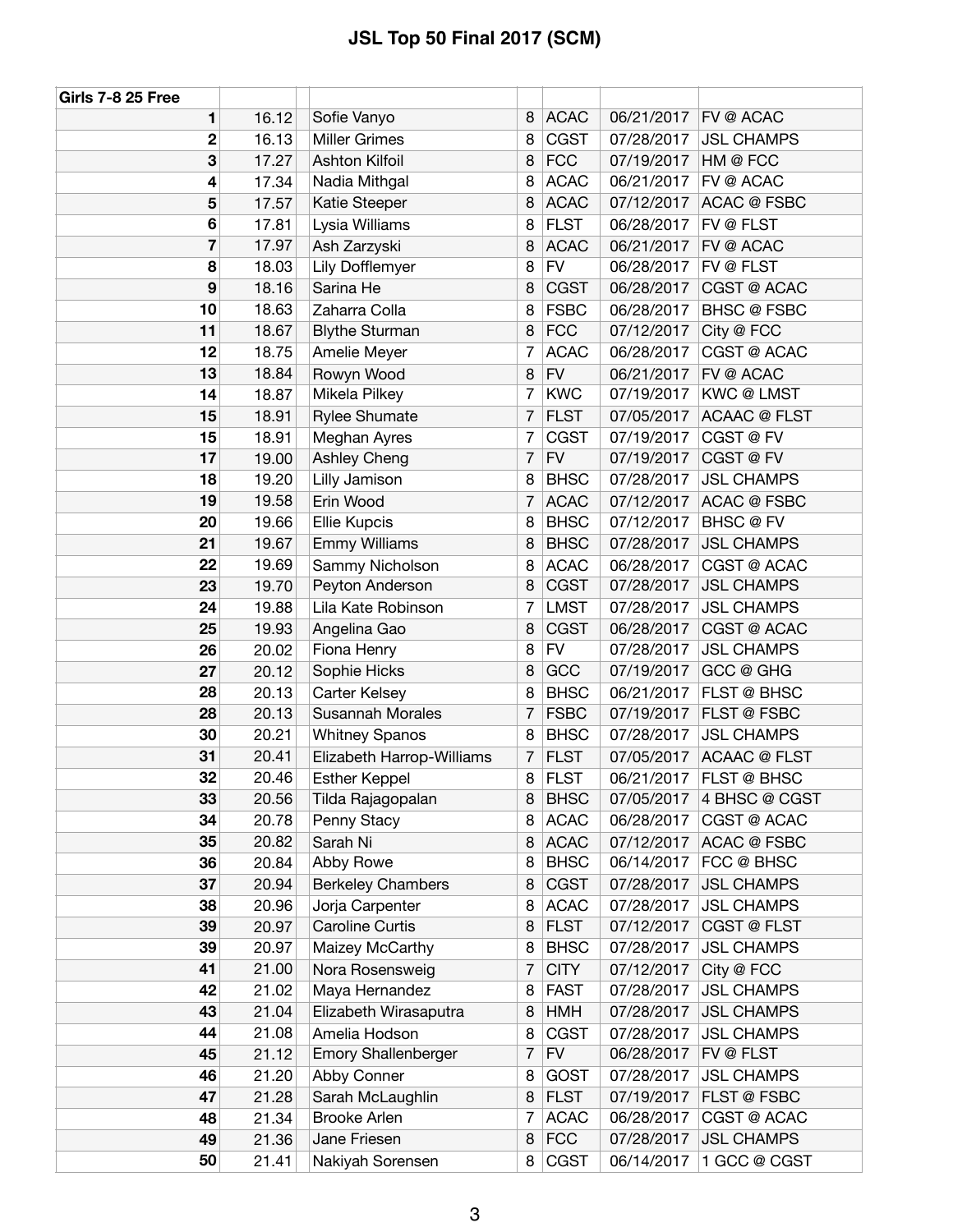| <b>Girls 7-8 50 Free</b> |                |                                  |                |                            |                          |                                        |
|--------------------------|----------------|----------------------------------|----------------|----------------------------|--------------------------|----------------------------------------|
| 1                        | 35.18          | Sofie Vanyo                      |                | 8 ACAC                     | 07/28/2017               | <b>JSL CHAMPS</b>                      |
| 2                        | 38.91          | Nadia Mithgal                    | 8              | <b>ACAC</b>                | 07/12/2017               | <b>ACAC @ FSBC</b>                     |
| 3                        | 38.98          | <b>Miller Grimes</b>             | 8              | <b>CGST</b>                | 06/28/2017               | CGST @ ACAC                            |
| 4                        | 39.31          | Mikela Pilkey                    | 7              | <b>KWC</b>                 | 07/28/2017               | <b>JSL CHAMPS</b>                      |
| 5                        | 39.51          | Sarina He                        | 8              | <b>CGST</b>                | 06/28/2017               | CGST @ ACAC                            |
| 6                        | 39.95          | <b>Katie Steeper</b>             | 8              | <b>ACAC</b>                | 06/21/2017               | FV @ ACAC                              |
| 7                        | x39.97         | Ashton Kilfoil                   | 8              | <b>FCC</b>                 | 06/14/2017               | FCC @ BHSC                             |
| 8                        | 41.98          | Lysia Williams                   | 8              | <b>FLST</b>                | 07/19/2017               | FLST @ FSBC                            |
| 9                        | 41.99          | <b>Blythe Sturman</b>            | 8              | <b>FCC</b>                 | 07/28/2017               | <b>JSL CHAMPS</b>                      |
| 10                       | 42.06          | Amelie Meyer                     | 7              | <b>ACAC</b>                | 06/28/2017               | CGST @ ACAC                            |
| 11                       | x42.56         | Rowyn Wood                       | 8              | <b>FV</b>                  | 06/14/2017               | FV @ CITY                              |
| 12                       | 42.80          | Sammy Nicholson                  | 8              | <b>ACAC</b>                | 06/21/2017               | FV @ ACAC                              |
| 12                       | 42.80          | Angelina Gao                     | 8              | <b>CGST</b>                | 07/28/2017               | <b>JSL CHAMPS</b>                      |
| 14                       | 43.04          | Lilly Jamison                    | 8              | <b>BHSC</b>                | 07/28/2017               | <b>JSL CHAMPS</b>                      |
| 15                       | 43.11          | Ashley Cheng                     | $\overline{7}$ | <b>FV</b>                  | 07/28/2017               | <b>JSL CHAMPS</b>                      |
| 16                       | 43.24          | Lily Dofflemyer                  | 8              | <b>FV</b>                  | 07/28/2017               | <b>JSL CHAMPS</b>                      |
| 17                       | 43.88          | Erin Wood                        | $\overline{7}$ | <b>ACAC</b>                | 06/21/2017               | FV @ ACAC                              |
| 18                       | 45.31          | Abby Rowe                        | 8              | <b>BHSC</b>                | 07/28/2017               | <b>JSL CHAMPS</b>                      |
| 19                       | 45.38          | Sophie Hicks                     | 8              | GCC                        | 07/12/2017               | GOST @ GCC                             |
| 20                       | 45.78          | <b>Berkeley Chambers</b>         | 8              | <b>CGST</b>                | 07/28/2017               | <b>JSL CHAMPS</b>                      |
| 21                       | 45.94          | <b>Esther Keppel</b>             | 8              | <b>FLST</b>                | 07/28/2017               | <b>JSL CHAMPS</b>                      |
| 22                       | 46.30          | <b>Emmy Williams</b>             | 8              | <b>BHSC</b>                | 07/28/2017               | <b>JSL CHAMPS</b>                      |
| 23                       | 46.44          | Ellie Kupcis                     | 8              | <b>BHSC</b>                | 06/14/2017               | FCC @ BHSC                             |
| 24                       | 46.73          | Penny Stacy                      | 8              | <b>ACAC</b>                | 06/21/2017               | FV @ ACAC                              |
| 25                       | 46.79          | <b>Sydney Davis</b>              | 7              | GCC                        | 07/28/2017               | <b>JSL CHAMPS</b>                      |
| 26                       | 47.15          | <b>Caroline Curtis</b>           | 8              | <b>FLST</b>                | 07/28/2017               | <b>JSL CHAMPS</b>                      |
| 27                       | 47.42          | Maya Hernandez                   | 8              | <b>FAST</b>                | 07/28/2017               | <b>JSL CHAMPS</b>                      |
| 28                       | 47.53          | <b>Susannah Morales</b>          | $\overline{7}$ | <b>FSBC</b>                | 07/19/2017               | FLST @ FSBC                            |
| 29                       | x47.84         | Tilda Rajagopalan                | 8              | <b>BHSC</b>                | 06/14/2017               | FCC @ BHSC                             |
| 30                       | 48.06          | Carrington Kincel                | 8              | <b>FCC</b>                 | 07/12/2017               | City @ FCC                             |
| 31                       | x48.37         | Lila Kate Robinson               | 7              | <b>LMST</b>                | 07/12/2017               | LMST @ HMH                             |
| 32                       | 48.51          | Nakiyah Sorensen                 | 8              | <b>CGST</b>                | 06/28/2017               | CGST @ ACAC                            |
| 33                       | 48.56          | Nora Rosensweig                  | 7              | <b>CITY</b>                | 07/12/2017               | City @ FCC                             |
| 34                       | 48.73          | Ash Zarzyski                     | 8              | <b>ACAC</b>                | 07/12/2017               | <b>ACAC @ FSBC</b>                     |
| 35                       | 48.78          | Meghan Ayres                     | 7              | <b>CGST</b>                | 07/12/2017               | <b>CGST @ FLST</b>                     |
| 36                       | x48.90         | Fiona Henry                      | 8              | <b>FV</b>                  | 06/14/2017               | FV @ CITY                              |
| 37                       | 49.04          | Jorja Carpenter                  | 8              | <b>ACAC</b>                | 06/21/2017               | FV @ ACAC                              |
| 38                       | x49.66         | Carter Kelsey                    | 8              | <b>BHSC</b>                | 06/14/2017               | FCC @ BHSC                             |
| 39                       | 49.86          | Katie Lyons                      | 7              | <b>ACAC</b>                | 06/21/2017               | FV @ ACAC                              |
| 40<br>41                 | 49.89<br>50.00 | Maizey McCarthy<br>Zaharra Colla | 8<br>8         | <b>BHSC</b><br><b>FSBC</b> | 07/28/2017<br>07/28/2017 | <b>JSL CHAMPS</b><br><b>JSL CHAMPS</b> |
| 42                       | 50.11          | Brooke Arlen                     | $\overline{7}$ | <b>ACAC</b>                | 06/28/2017               | CGST @ ACAC                            |
| 43                       | 50.61          | <b>Crystal Feng</b>              | 8              | <b>CGST</b>                | 06/28/2017               | CGST @ ACAC                            |
| 44                       | 50.67          | Sydney Wilson                    | 8              | <b>FSBC</b>                | 07/19/2017               | FLST @ FSBC                            |
| 45                       | 51.28          | Sarah McLaughlin                 | 8              | <b>FLST</b>                | 06/28/2017               | FV @ FLST                              |
| 46                       | 51.34          | Reese Yowell                     | 8              | <b>LMST</b>                | 07/28/2017               | <b>JSL CHAMPS</b>                      |
| 47                       | 51.47          | Ava Gray                         | 8              | <b>LMST</b>                | 07/12/2017               | LMST @ HMH                             |
| 48                       | 51.71          | Emma Slaughter                   | 8              | <b>GOST</b>                | 07/28/2017               | <b>JSL CHAMPS</b>                      |
| 49                       | 51.74          | Sage Thompson                    | 7              | <b>GHG</b>                 | 07/28/2017               | <b>JSL CHAMPS</b>                      |
| 50                       | 52.03          | Cate Chavez                      | 8              | <b>BHSC</b>                | 07/12/2017               | BHSC @ FV                              |
| 50                       | x52.03         | Elizabeth Wirasaputra            | 8 <sup>1</sup> | <b>HMH</b>                 | 06/14/2017               | FLST @ HMH                             |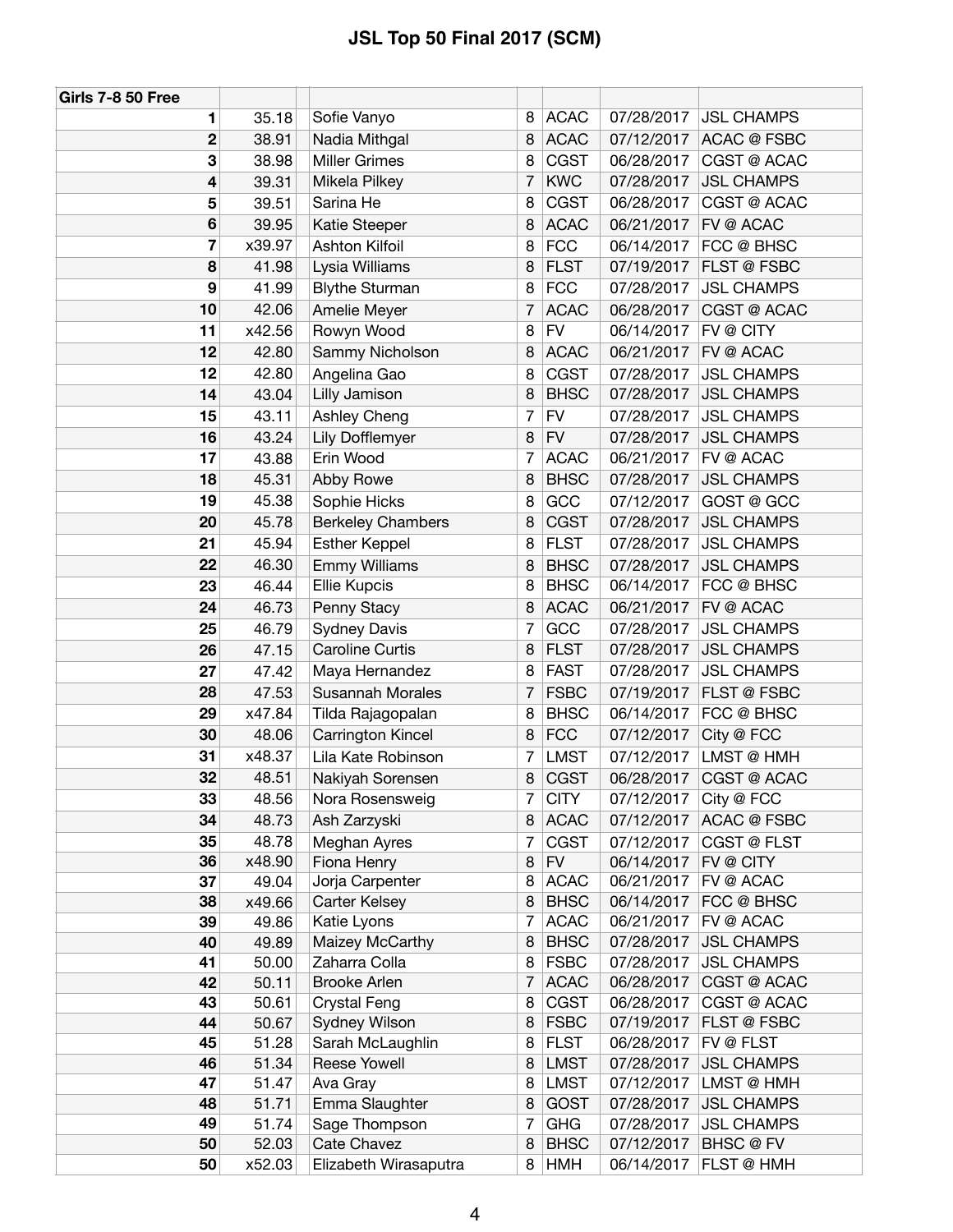| <b>Girls 7-8 25 Back</b> |        |                           |                |             |            |                     |
|--------------------------|--------|---------------------------|----------------|-------------|------------|---------------------|
| 1                        | 18.44  | Katie Steeper             | 8              | <b>ACAC</b> | 07/28/2017 | <b>JSL CHAMPS</b>   |
| $\boldsymbol{2}$         | 19.25  | Ashton Kilfoil            | 8              | <b>FCC</b>  | 07/28/2017 | <b>JSL CHAMPS</b>   |
| 3                        | 21.00  | Sofie Vanyo               | 8              | <b>ACAC</b> | 06/28/2017 | CGST @ ACAC         |
| 4                        | 21.50  | Rowyn Wood                | 8              | <b>FV</b>   | 06/14/2017 | FV @ CITY           |
| 5                        | 21.87  | Sarina He                 | 8              | <b>CGST</b> | 07/28/2017 | <b>JSL CHAMPS</b>   |
| 5                        | 21.87  | <b>Rylee Shumate</b>      | 7              | <b>FLST</b> | 07/12/2017 | <b>CGST @ FLST</b>  |
| 7                        | 22.00  | Sammy Nicholson           | 8              | <b>ACAC</b> | 07/12/2017 | <b>ACAC @ FSBC</b>  |
| 8                        | 22.02  | <b>Ellie Kupcis</b>       | 8              | <b>BHSC</b> | 06/28/2017 | <b>BHSC @ FSBC</b>  |
| 9                        | 22.22  | Nadia Mithgal             | 8              | <b>ACAC</b> | 06/21/2017 | FV @ ACAC           |
| 10                       | 22.68  | Amelie Meyer              | 7              | <b>ACAC</b> | 07/28/2017 | <b>JSL CHAMPS</b>   |
| 11                       | x22.90 | <b>Miller Grimes</b>      | 8              | <b>CGST</b> | 07/05/2017 | 4 BHSC @ CGST       |
| 12                       | 22.94  | Tilda Rajagopalan         | 8              | <b>BHSC</b> | 06/14/2017 | FCC @ BHSC          |
| 13                       | 23.14  | Mikela Pilkey             | $\overline{7}$ | <b>KWC</b>  | 06/21/2017 | HM @ KWC            |
| 14                       | 23.52  | Lilly Jamison             | 8              | <b>BHSC</b> | 07/28/2017 | <b>JSL CHAMPS</b>   |
| 15                       | 23.57  | Erin Wood                 | 7              | <b>ACAC</b> | 06/14/2017 | LMST @ ACAC         |
| 16                       | 23.66  | Lysia Williams            | 8              | <b>FLST</b> | 07/05/2017 | <b>ACAAC @ FLST</b> |
| 17                       | 23.75  | Ashley Cheng              | $\overline{7}$ | <b>FV</b>   | 07/19/2017 | CGST @ FV           |
| 18                       | 23.78  | <b>Emmy Williams</b>      | 8              | <b>BHSC</b> | 07/19/2017 | <b>ACAC @ BHSC</b>  |
| 19                       | 23.87  | Jorja Carpenter           | 8              | <b>ACAC</b> | 07/28/2017 | <b>JSL CHAMPS</b>   |
| 20                       | 24.03  | <b>Esther Keppel</b>      | 8              | <b>FLST</b> | 07/12/2017 | CGST @ FLST         |
| 21                       | 24.16  | Zaharra Colla             | 8              | <b>FSBC</b> | 06/21/2017 | 2 FSBC @ CGST       |
| 22                       | 24.28  | Ash Zarzyski              | 8              | <b>ACAC</b> | 06/28/2017 | CGST @ ACAC         |
| 23                       | x24.47 | Lily Dofflemyer           | 8              | <b>FV</b>   | 06/28/2017 | FV @ FLST           |
| 24                       | 24.54  | Nakiyah Sorensen          | 8              | <b>CGST</b> | 07/28/2017 | <b>JSL CHAMPS</b>   |
| 24                       | 24.54  | Fiona Henry               | 8              | <b>FV</b>   | 07/19/2017 | CGST @ FV           |
| 26                       | 24.56  | Elizabeth Wirasaputra     | 8              | <b>HMH</b>  | 06/21/2017 | HM @ KWC            |
| 27                       | 24.75  | Sarah Ni                  | 8              | <b>ACAC</b> | 07/19/2017 | <b>ACAC @ BHSC</b>  |
| 28                       | 24.90  | Carter Kelsey             | 8              | <b>BHSC</b> | 07/19/2017 | <b>ACAC @ BHSC</b>  |
| 29                       | 25.13  | <b>Tenley English</b>     | 7              | <b>FCC</b>  | 07/28/2017 | <b>JSL CHAMPS</b>   |
| 30                       | 25.22  | <b>Reese Yowell</b>       | 8              | <b>LMST</b> | 06/28/2017 | FCC @ LMST          |
| 31                       | 25.27  | Ana Sauer                 | 8              | <b>FV</b>   | 07/28/2017 | <b>JSL CHAMPS</b>   |
| 32                       | 25.31  | Molly Gilday              | $\overline{7}$ | <b>FV</b>   | 07/03/2017 | <b>FSBC</b> @ FV    |
| 33                       | 25.34  | Caroline Curtis           | 8              | <b>FLST</b> | 07/19/2017 | <b>FLST @ FSBC</b>  |
| 34                       | 25.51  | Kayleigh Herring          | 8              | <b>LMST</b> | 07/28/2017 | <b>JSL CHAMPS</b>   |
| 35                       | 25.52  | Jane Friesen              | 8              | <b>FCC</b>  | 07/28/2017 | <b>JSL CHAMPS</b>   |
| 36                       | 25.59  | Meghan Ayres              | 7              | <b>CGST</b> | 07/19/2017 | CGST@FV             |
| 37                       | 25.72  | Maeve Driscoll            | 7              | <b>CGST</b> | 07/28/2017 | <b>JSL CHAMPS</b>   |
| 38                       | 25.78  | Penny Stacy               | 8              | <b>ACAC</b> | 06/28/2017 | CGST @ ACAC         |
| 39                       | 25.97  | Sarah McLaughlin          | 8              | <b>FLST</b> | 07/19/2017 | FLST @ FSBC         |
| 40                       | 26.03  | Elizabeth Harrop-Williams | 7              | <b>FLST</b> | 07/05/2017 | <b>ACAAC @ FLST</b> |
| 41                       | 26.15  | <b>Grace Browne</b>       | $\overline{7}$ | <b>FCC</b>  | 06/21/2017 | FCC @ FAST          |
| 42                       | 26.25  | Abby Rowe                 | 8              | <b>BHSC</b> | 07/05/2017 | 4 BHSC @ CGST       |
| 43                       | x26.44 | Cate Chavez               | 8              | <b>BHSC</b> | 06/14/2017 | FCC @ BHSC          |
| 44                       | 26.47  | Amelia Hodson             | 8              | <b>CGST</b> | 07/28/2017 | <b>JSL CHAMPS</b>   |
| 44                       | 26.47  | Stella O'Connor           | 8              | <b>FCC</b>  | 06/14/2017 | FCC @ BHSC          |
| 46                       | 26.50  | Ava Gray                  | 8              | <b>LMST</b> | 07/19/2017 | <b>KWC@LMST</b>     |
| 47                       | 26.74  | Leanna Collier            | 8              | <b>FAST</b> | 07/12/2017 | <b>FAST@ KWC</b>    |
| 48                       | x26.78 | Angelina Gao              | 8              | <b>CGST</b> | 06/14/2017 | 1 GCC @ CGST        |
| 49                       | 26.79  | Sophie Hicks              | 8              | GCC         | 06/21/2017 | ELKS @ GCC          |
| 50                       | 26.87  | Mary Beth Garber          | 8              | <b>HMH</b>  | 07/28/2017 | <b>JSL CHAMPS</b>   |
|                          |        |                           |                |             |            |                     |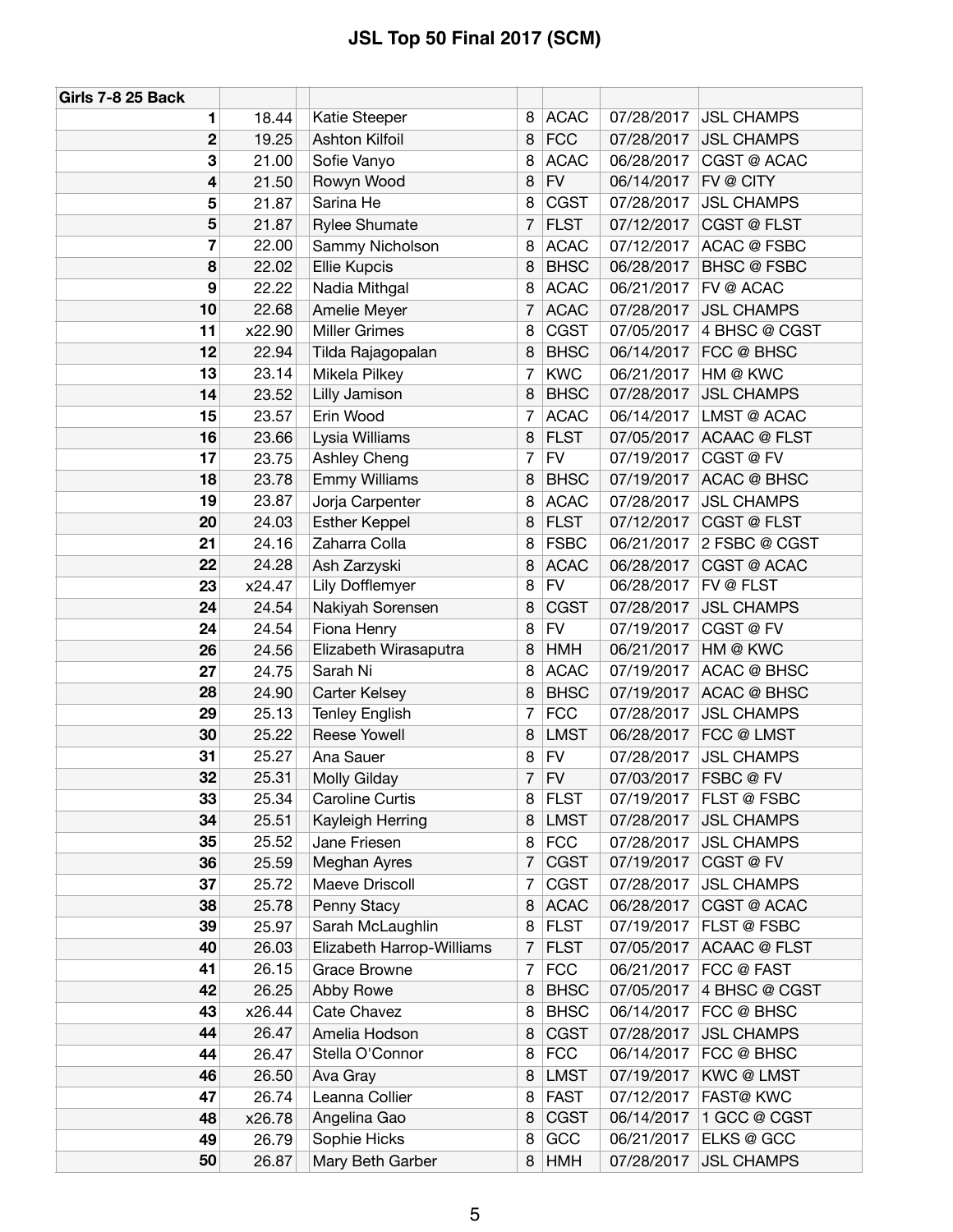| Girls 7-8 25 Breast |        |                              |                |             |            |                     |
|---------------------|--------|------------------------------|----------------|-------------|------------|---------------------|
| 1                   | 20.34  | Sofie Vanyo                  | 8              | <b>ACAC</b> | 06/28/2017 | CGST @ ACAC         |
| $\overline{2}$      | 22.72  | <b>Miller Grimes</b>         | 8              | <b>CGST</b> | 06/21/2017 | 2 FSBC @ CGST       |
| 3                   | 23.78  | Sammy Nicholson              | 8              | <b>ACAC</b> | 07/12/2017 | <b>ACAC @ FSBC</b>  |
| 4                   | 24.33  | Lily Dofflemyer              | 8              | <b>FV</b>   | 07/28/2017 | <b>JSL CHAMPS</b>   |
| 5                   | 24.38  | Katie Steeper                | 8              | <b>ACAC</b> | 07/05/2017 | <b>ACAAC @ FLST</b> |
| 6                   | 24.46  | Sophie Hicks                 | 8              | GCC         | 07/28/2017 | <b>JSL CHAMPS</b>   |
| 6                   | 24.46  | Rowyn Wood                   | 8              | <b>FV</b>   | 06/14/2017 | FV @ CITY           |
| 8                   | 25.04  | <b>Whitney Spanos</b>        | 8              | <b>BHSC</b> | 07/28/2017 | <b>JSL CHAMPS</b>   |
| $\boldsymbol{9}$    | x25.10 | Ashley Cheng                 | $\overline{7}$ | <b>FV</b>   | 07/19/2017 | CGST @ FV           |
| 10                  | 25.30  | Amelie Meyer                 | 7              | <b>ACAC</b> | 07/05/2017 | <b>ACAAC @ FLST</b> |
| 11                  | 25.52  | Abby Rowe                    | 8              | <b>BHSC</b> | 07/28/2017 | <b>JSL CHAMPS</b>   |
| 12                  | 25.63  | Fiona Henry                  | 8              | <b>FV</b>   | 07/28/2017 | <b>JSL CHAMPS</b>   |
| 13                  | 25.72  | Nadia Mithgal                | 8              | <b>ACAC</b> | 06/28/2017 | CGST @ ACAC         |
| 14                  | 26.12  | Tilda Rajagopalan            | 8              | <b>BHSC</b> | 07/19/2017 | <b>ACAC @ BHSC</b>  |
| 15                  | 26.44  | Meghan Ayres                 | 7              | <b>CGST</b> | 07/05/2017 | 4 BHSC @ CGST       |
| 16                  | 26.54  | Sarina He                    | 8              | <b>CGST</b> | 07/12/2017 | <b>CGST @ FLST</b>  |
| 17                  | 26.63  | Caris Garcia                 | 8              | <b>FSBC</b> | 07/19/2017 | <b>FLST @ FSBC</b>  |
| 17                  | 26.63  | Lila Kate Robinson           | 7              | <b>LMST</b> | 06/14/2017 | LMST @ ACAC         |
| 19                  | 26.87  | Ash Zarzyski                 | 8              | <b>ACAC</b> | 06/21/2017 | FV @ ACAC           |
| 20                  | 27.02  | Claire Corridon              | 7              | <b>ACAC</b> | 06/21/2017 | FV @ ACAC           |
| 21                  | 27.03  | Mikela Pilkey                | $\overline{7}$ | <b>KWC</b>  | 07/28/2017 | <b>JSL CHAMPS</b>   |
| 22                  | 27.37  | Carrington Kincel            | 8              | <b>FCC</b>  | 07/19/2017 | HM @ FCC            |
| 22                  | 27.37  | <b>Blythe Sturman</b>        | 8              | <b>FCC</b>  | 07/12/2017 | City @ FCC          |
| 24                  | 27.38  | Angelina Gao                 | 8              | <b>CGST</b> | 06/28/2017 | CGST @ ACAC         |
| 25                  | 27.53  | <b>Sydney Davis</b>          | $\overline{7}$ | GCC         | 06/28/2017 | CCC @ GCC           |
| 26                  | 27.66  | <b>Emmy Williams</b>         | 8              | <b>BHSC</b> | 06/21/2017 | <b>FLST @ BHSC</b>  |
| 27                  | 27.82  | Jane Friesen                 | 8              | <b>FCC</b>  | 07/28/2017 | <b>JSL CHAMPS</b>   |
| 28                  | 27.84  | Mira Amato                   | 8              | GCC         | 06/21/2017 | ELKS @ GCC          |
| 29                  | 28.06  | Reese Hull                   | 8              | <b>HMH</b>  | 06/14/2017 | <b>FLST @ HMH</b>   |
| 30                  | 28.49  | Elizabeth Wirasaputra        | 8              | <b>HMH</b>  | 07/28/2017 | <b>JSL CHAMPS</b>   |
| 31                  | 28.63  | Hazel Alexander              | $\overline{7}$ | <b>CGST</b> | 07/19/2017 | CGST@FV             |
| 32                  | 28.66  | Lysia Williams               | 8              | <b>FLST</b> | 06/14/2017 | <b>FLST @ HMH</b>   |
| 33                  | 28.69  | <b>Esther Keppel</b>         | 8              | <b>FLST</b> | 07/19/2017 | <b>FLST @ FSBC</b>  |
| 34                  | 28.78  | Maizey McCarthy              | 8              | <b>BHSC</b> | 07/28/2017 | <b>JSL CHAMPS</b>   |
| 35                  | 28.95  | <b>Crystal Feng</b>          | 8              | <b>CGST</b> | 07/28/2017 | <b>JSL CHAMPS</b>   |
| 36                  | x29.09 | Lilly Jamison                | 8              | <b>BHSC</b> | 06/14/2017 | FCC @ BHSC          |
| 37                  | 29.20  | Elisabeth Scott              | 8              | <b>FSBC</b> | 07/28/2017 | <b>JSL CHAMPS</b>   |
| 38                  | 29.22  | <b>Marshall Rome</b>         | 8              | <b>BHSC</b> | 07/12/2017 | BHSC@FV             |
| 39                  | 29.28  | Eva Mosiashvili              | 8              | <b>FSBC</b> | 07/19/2017 | FLST @ FSBC         |
| 40                  | 29.57  | <b>Rylee Shumate</b>         | 7              | <b>FLST</b> | 06/28/2017 | FV @ FLST           |
| 41                  | 29.68  | Nakiyah Sorensen             | 8              | <b>CGST</b> | 07/28/2017 | <b>JSL CHAMPS</b>   |
| 42                  | 29.77  | Skylar Breeden               | 8              | <b>ELKS</b> | 07/28/2017 | <b>JSL CHAMPS</b>   |
| 43                  | 29.87  | Hazel Lyman                  | 7              | <b>FSBC</b> | 07/28/2017 | <b>JSL CHAMPS</b>   |
| 44                  | 29.94  | Carter Kelsey                | 8              | <b>BHSC</b> | 07/12/2017 | <b>BHSC</b> @ FV    |
| 45                  | 30.03  | Maya Schlesinger             | 8              | <b>ACAC</b> | 07/19/2017 | <b>ACAC @ BHSC</b>  |
| 46                  | 30.12  | Marchelle Van der Westhuizer | 8              | <b>BHSC</b> | 07/19/2017 | <b>ACAC @ BHSC</b>  |
| 47                  | 30.13  | Lydia Cramer                 | 8              | <b>FSBC</b> | 07/19/2017 | FLST @ FSBC         |
| 48                  | 30.40  | Erin Wood                    | $\overline{7}$ | <b>ACAC</b> | 06/28/2017 | CGST @ ACAC         |
| 49                  | 30.42  | Clara Swanson                | 7              | GCC         | 07/19/2017 | GCC @ GHG           |
| 50                  | 30.46  | Caroline Curtis              | 8              | FLST        | 07/28/2017 | <b>JSL CHAMPS</b>   |
|                     |        |                              |                |             |            |                     |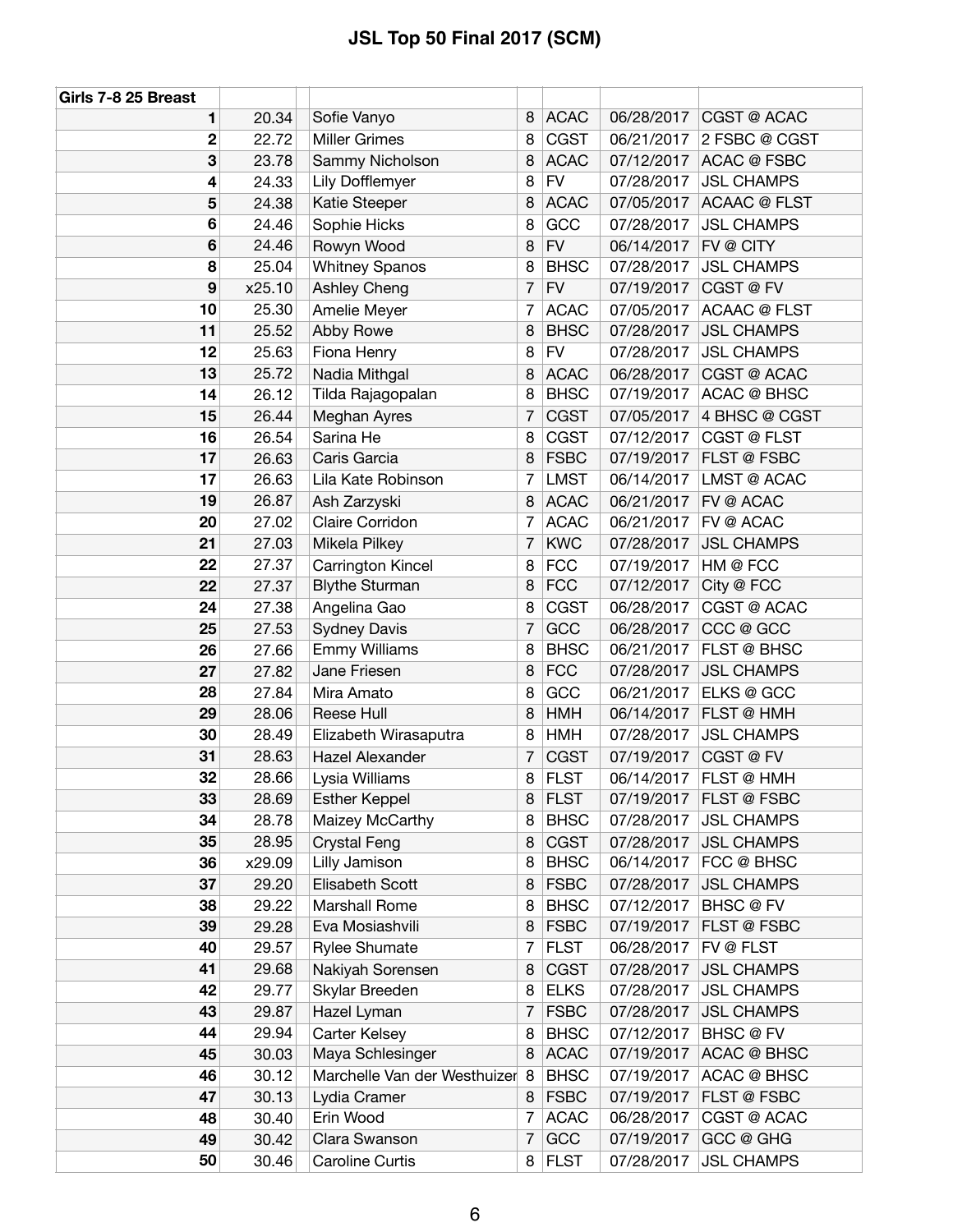| <b>Girls 7-8 25 Fly</b> |                |                                             |                     |                            |                          |                                          |
|-------------------------|----------------|---------------------------------------------|---------------------|----------------------------|--------------------------|------------------------------------------|
| 1                       | 17.07          | Sofie Vanyo                                 | 8                   | <b>ACAC</b>                | 07/28/2017               | <b>JSL CHAMPS</b>                        |
| $\boldsymbol{2}$        | 18.24          | <b>Miller Grimes</b>                        | 8                   | <b>CGST</b>                | 07/28/2017               | <b>JSL CHAMPS</b>                        |
| 3                       | 18.80          | Katie Steeper                               | 8                   | <b>ACAC</b>                | 07/28/2017               | <b>JSL CHAMPS</b>                        |
| 4                       | 19.97          | <b>Rylee Shumate</b>                        | 7                   | <b>FLST</b>                | 07/12/2017               | <b>CGST @ FLST</b>                       |
| 4                       | 19.97          | Rowyn Wood                                  | 8                   | <b>FV</b>                  | 06/21/2017               | FV @ ACAC                                |
| 6                       | 20.30          | Nadia Mithgal                               | 8                   | <b>ACAC</b>                | 07/28/2017               | <b>JSL CHAMPS</b>                        |
| 7                       | 20.40          | Ashton Kilfoil                              | 8                   | <b>FCC</b>                 | 07/19/2017               | HM @ FCC                                 |
| 8                       | 20.85          | Sophie Hicks                                | 8                   | GCC                        | 07/12/2017               | GOST @ GCC                               |
| 9                       | 20.91          | Tilda Rajagopalan                           | 8                   | <b>BHSC</b>                | 07/19/2017               | <b>ACAC @ BHSC</b>                       |
| 10                      | 21.39          | Fiona Henry                                 | 8                   | <b>FV</b>                  | 07/28/2017               | <b>JSL CHAMPS</b>                        |
| 11                      | 21.47          | Amelie Meyer                                | 7                   | <b>ACAC</b>                | 06/14/2017               | LMST @ ACAC                              |
| 12                      | 21.62          | <b>Ashley Cheng</b>                         | 7                   | <b>FV</b>                  | 07/28/2017               | <b>JSL CHAMPS</b>                        |
| 13                      | 22.09          | Sammy Nicholson                             | 8                   | <b>ACAC</b>                | 07/28/2017               | <b>JSL CHAMPS</b>                        |
| 14                      | 22.33          | <b>Blythe Sturman</b>                       | 8                   | <b>FCC</b>                 | 07/28/2017               | <b>JSL CHAMPS</b>                        |
| 15                      | 22.35          | Sarina He                                   | 8                   | <b>CGST</b>                | 07/28/2017               | <b>JSL CHAMPS</b>                        |
| 16                      | 22.53          | Lily Dofflemyer                             | 8                   | <b>FV</b>                  | 07/12/2017               | <b>BHSC</b> @ FV                         |
| 17                      | 22.83          | Mikela Pilkey                               | 7                   | <b>KWC</b>                 | 07/28/2017               | <b>JSL CHAMPS</b>                        |
| 18                      | 23.39          | Erin Wood                                   | 7                   | <b>ACAC</b>                | 06/14/2017               | LMST @ ACAC                              |
| 19                      | 23.57          | Mia Craytor                                 | 8                   | <b>ACAC</b>                | 07/19/2017               | <b>ACAC @ BHSC</b>                       |
| 20                      | 24.03          | <b>Caroline Curtis</b>                      | 8                   | <b>FLST</b>                | 07/19/2017               | <b>FLST @ FSBC</b>                       |
| 21                      | 24.04          | <b>Grace Browne</b>                         | 7                   | <b>FCC</b>                 | 06/21/2017               | <b>FCC @ FAST</b>                        |
| 22                      | 24.31          |                                             | 7                   | <b>CITY</b>                | 06/28/2017               | <b>KWC@CITY</b>                          |
| 23                      | 24.36          | Nora Rosensweig<br>Ava Gray                 | 8                   | <b>LMST</b>                | 07/28/2017               | <b>JSL CHAMPS</b>                        |
| 24                      | 24.40          | <b>Susannah Morales</b>                     | $\overline{7}$      | <b>FSBC</b>                | 07/19/2017               | <b>FLST @ FSBC</b>                       |
| 25                      | 24.50          | Ellie Kupcis                                | 8                   | <b>BHSC</b>                | 07/12/2017               | <b>BHSC</b> @ FV                         |
| 26                      | 24.53          | Carter Kelsey                               | 8                   | <b>BHSC</b>                | 07/19/2017               | <b>ACAC @ BHSC</b>                       |
| 27                      | 24.60          | Lysia Williams                              | 8                   | <b>FLST</b>                | 07/19/2017               | FLST @ FSBC                              |
| 28                      | 24.66          | Ash Zarzyski                                | 8                   | <b>ACAC</b>                | 06/21/2017               | <b>FV @ ACAC</b>                         |
| 29                      | 24.75          | Lila Kate Robinson                          | 7                   | <b>LMST</b>                | 07/19/2017               | <b>KWC@LMST</b>                          |
| 30                      | 24.81          | Angelina Gao                                | 8                   | <b>CGST</b>                | 07/05/2017               | 4 BHSC @ CGST                            |
| 30                      | 24.81          |                                             | 8                   | <b>BHSC</b>                | 07/19/2017               | <b>ACAC @ BHSC</b>                       |
|                         |                | <b>Whitney Spanos</b>                       |                     |                            |                          |                                          |
| 32<br>33                | 24.85          | <b>Crystal Feng</b>                         | 8                   | <b>CGST</b>                |                          | 07/28/2017 JSL CHAMPS                    |
|                         | 25.15          | Penny Stacy                                 | 8<br>8              | <b>ACAC</b>                | 06/21/2017<br>06/28/2017 | FV @ ACAC                                |
| 34                      | 25.58          | Lilly Jamison                               |                     | <b>BHSC</b>                |                          | <b>BHSC @ FSBC</b><br>GCC @ GHG          |
| 35                      | 25.88          | <b>Sydney Davis</b><br>Cate Chavez          | 7<br>8              | GCC<br><b>BHSC</b>         | 07/19/2017<br>06/21/2017 | FLST @ BHSC                              |
| 36<br>37                | 26.22<br>26.60 | Elizabeth Wirasaputra                       |                     | <b>HMH</b>                 | 07/12/2017               | LMST @ HMH                               |
| 38                      |                |                                             | 8<br>$\overline{7}$ | <b>ACAC</b>                |                          |                                          |
| 39                      | 26.69          | <b>Brooke Arlen</b><br><b>Emmy Williams</b> | 8                   | <b>BHSC</b>                | 07/19/2017<br>07/19/2017 | <b>ACAC @ BHSC</b><br><b>ACAC @ BHSC</b> |
| 40                      | 26.83          |                                             |                     |                            | 07/19/2017               | <b>FLST @ FSBC</b>                       |
|                         | 26.88          | <b>Esther Keppel</b>                        | 8                   | <b>FLST</b>                |                          |                                          |
| 41                      | 26.91          | Maya Hernandez                              | 8                   | <b>FAST</b>                | 07/19/2017               | <b>FAST @ CITY</b>                       |
| 42                      | 26.93          | Katie Lyons                                 | $\overline{7}$      | <b>ACAC</b>                | 06/14/2017               | LMST @ ACAC                              |
| 43                      | 27.09          | Marshall Rome                               | 8                   | <b>BHSC</b>                | 07/19/2017               | <b>ACAC @ BHSC</b>                       |
| 44                      | 27.54<br>27.59 | Peyton Anderson<br>Ann Kraft                | 8<br>$\overline{7}$ | <b>CGST</b><br><b>LMST</b> | 07/05/2017<br>07/12/2017 | 4 BHSC @ CGST<br>LMST @ HMH              |
| 45                      |                |                                             |                     |                            |                          |                                          |
| 46                      | 27.75          | Sarah McLaughlin                            | 8                   | <b>FLST</b>                | 07/19/2017               | <b>FLST @ FSBC</b>                       |
| 47<br>48                | 27.87          | Sisi Pohl<br>Reese Hull                     | 7<br>8              | <b>CITY</b><br><b>HMH</b>  | 07/28/2017<br>07/28/2017 | <b>JSL CHAMPS</b><br><b>JSL CHAMPS</b>   |
|                         | 27.95          |                                             |                     |                            |                          |                                          |
| 49                      | 28.06          | Ana Sauer                                   | 8                   | <b>FV</b>                  | 07/19/2017               | CGST@FV                                  |
| 50                      | 28.43          | <b>Berkeley Chambers</b>                    | 8                   | <b>CGST</b>                | 07/19/2017               | CGST @ FV                                |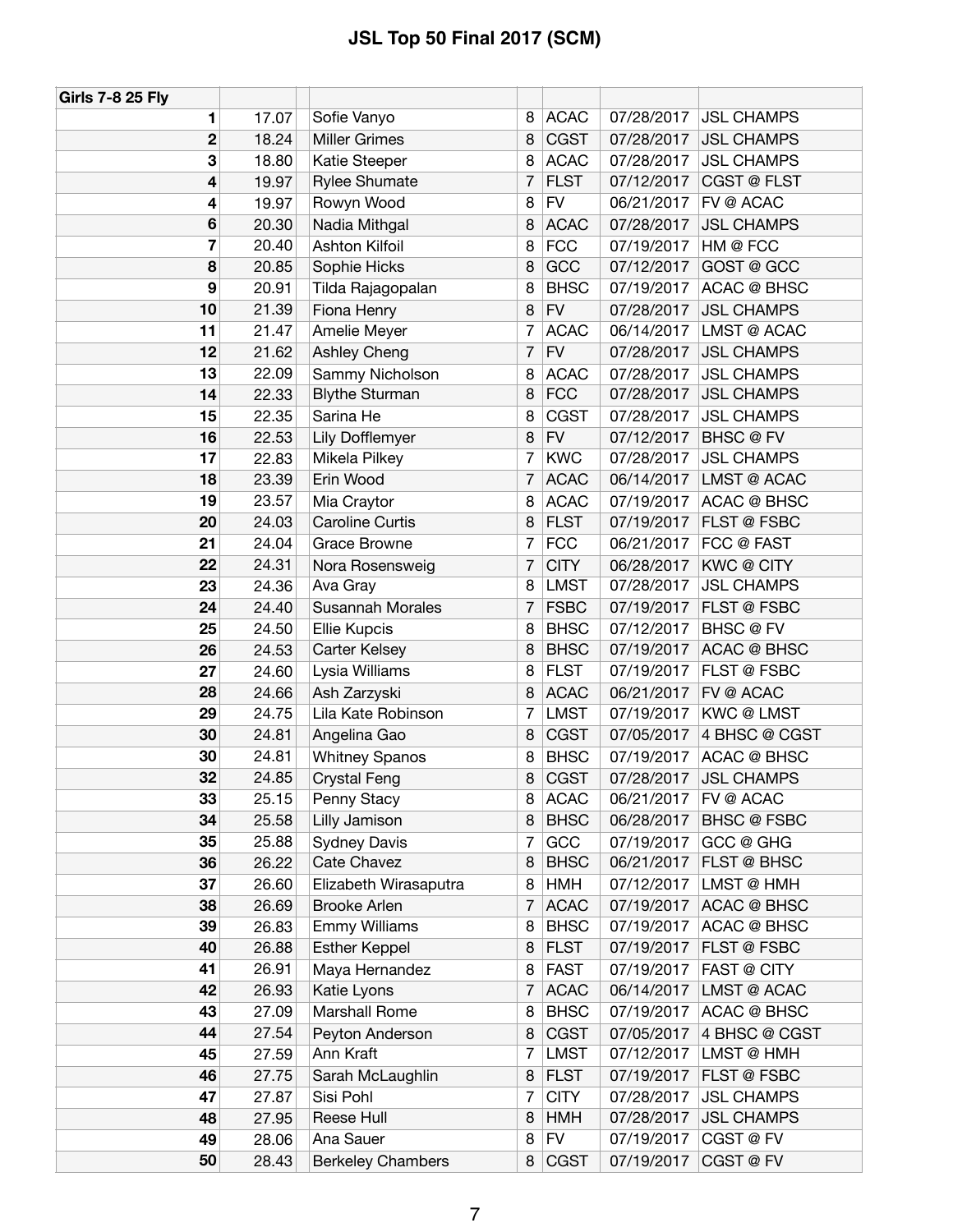| <b>Girls 9-10 50 Free</b> |        |                      |   |             |            |                    |
|---------------------------|--------|----------------------|---|-------------|------------|--------------------|
| 1                         | 32.38  | Reese Mattern        |   | $10$ FCC    | 07/28/2017 | <b>JSL CHAMPS</b>  |
| $\mathbf 2$               | 32.89  | Layla Welsch         |   | $10$ FCC    | 07/28/2017 | <b>JSL CHAMPS</b>  |
| 3                         | 33.13  | Diana Ismailova      | 9 | FV          | 07/28/2017 | <b>JSL CHAMPS</b>  |
| 4                         | 33.79  | Lucy Nicholson       |   | 10 ACAC     | 06/21/2017 | FV @ ACAC          |
| 5                         | 34.04  | <b>Bree Palmer</b>   |   | 10 CGST     | 07/28/2017 | <b>JSL CHAMPS</b>  |
| $6\phantom{1}6$           | 34.11  | Mariam Mithgal       |   | 10 ACAC     | 06/28/2017 | CGST @ ACAC        |
| $\overline{\mathbf{r}}$   | 34.19  | Ava Furr             | 9 | <b>GOST</b> | 06/28/2017 | GOST @ GHG         |
| 8                         | 35.66  | Kiara Bullard        |   | $10$ FSBC   | 06/21/2017 | 2 FSBC @ CGST      |
| 9                         | 36.10  | Carter Hathaway      |   | $10$ FCC    | 07/28/2017 | <b>JSL CHAMPS</b>  |
| 10                        | 36.19  | Bella Salerno        |   | $10$ CITY   | 06/14/2017 | FV @ CITY          |
| 11                        | x36.25 | Sara Czirjak         | 9 | <b>FLST</b> | 07/12/2017 | <b>CGST @ FLST</b> |
| 12                        | 36.44  | Saige Smith          |   | $10$ CCC    | 07/28/2017 | <b>JSL CHAMPS</b>  |
| 13                        | 36.58  | Alex Fuller          |   | $10$ ELKS   | 07/28/2017 | <b>JSL CHAMPS</b>  |
| 14                        | x36.60 | Lee Kestner          |   | $10$ FSBC   | 06/21/2017 | 2 FSBC @ CGST      |
| 15                        | 36.65  | Suah Kwon            |   | $10$ FV     | 07/28/2017 | <b>JSL CHAMPS</b>  |
| 16                        | 36.83  | Anne Scherer         | 9 | <b>BHSC</b> | 06/28/2017 | <b>BHSC @ FSBC</b> |
| 17                        | 36.87  | Olivia Provencio     |   | $10$ FSBC   | 06/14/2017 | FSBC @ LG          |
| 18                        | 37.04  | Willa Simmons        |   | 10 CGST     | 07/28/2017 | <b>JSL CHAMPS</b>  |
| 19                        | 37.10  | Amelia Lynch         |   | $10$ FV     | 07/28/2017 | <b>JSL CHAMPS</b>  |
| 20                        | 37.48  | Maddie Blank         |   | $10$ FSBC   | 07/12/2017 | <b>ACAC @ FSBC</b> |
| 21                        | 37.56  | Sophie Brissett      |   | $10$ FSBC   | 07/28/2017 | <b>JSL CHAMPS</b>  |
| 22                        | 37.58  | Sara Wells           | 9 | <b>FV</b>   | 06/21/2017 | FV @ ACAC          |
| 23                        | 37.59  | Sarah Jordan         |   | 10 CGST     | 07/28/2017 | <b>JSL CHAMPS</b>  |
| 24                        | 37.77  | Amanda Dale          |   | $10$ CCC    | 07/19/2017 | CCC @ LG           |
| 25                        | 37.80  | Georgia Dugas        |   | 10 ACAC     | 06/28/2017 | CGST @ ACAC        |
| 26                        | 38.02  | Sophia Garono        |   | 10 CGST     | 06/28/2017 | CGST @ ACAC        |
| 27                        | 38.17  | Lauren Britt         |   | $10$ FV     | 07/28/2017 | <b>JSL CHAMPS</b>  |
| 28                        | 38.19  | McLean Stokes        |   | $10$ FCC    | 06/14/2017 | FCC @ BHSC         |
| 28                        | 38.19  | Genevieve Hathaway   |   | 10 BHSC     | 06/21/2017 | <b>FLST @ BHSC</b> |
| 30                        | 38.26  | <b>Katie Shaps</b>   | 9 | <b>BHSC</b> | 06/28/2017 | <b>BHSC @ FSBC</b> |
| 31                        | 38.33  | Ella Wagner          |   | $10$ CGST   | 06/28/2017 | CGST @ ACAC        |
| 32                        | 38.54  | Eliza Osada          | 9 | <b>BHSC</b> | 07/28/2017 | <b>JSL CHAMPS</b>  |
| 33                        | 39.16  | <b>Skyler Powell</b> |   | $10$ BHSC   | 06/14/2017 | <b>FCC @ BHSC</b>  |
| 34                        | 39.24  | lvy Lyman            |   | $10$ FSBC   | 07/12/2017 | ACAC @ FSBC        |
| 35                        | 39.35  | Macy Moody           |   | $10$ FV     | 07/12/2017 | BHSC@FV            |
| 36                        | 39.48  | Cara Hamil           |   | $10$ FSBC   | 07/12/2017 | ACAC @ FSBC        |
| 37                        | 39.59  | <b>Lily Phillips</b> | 9 | <b>CGST</b> | 06/21/2017 | 2 FSBC @ CGST      |
| 38                        | 39.72  | Ryan Davidson        | 9 | GCC         | 06/21/2017 | ELKS @ GCC         |
| 39                        | x39.88 | Hunter Scherer       | 9 | <b>BHSC</b> | 06/14/2017 | FCC @ BHSC         |
| 40                        | 39.90  | Aidan Forrest        |   | $10$ FV     | 07/12/2017 | BHSC @ FV          |
| 41                        | 40.32  | Emily Zhu            | 9 | <b>ACAC</b> | 07/12/2017 | ACAC @ FSBC        |
| 42                        | 40.44  | Anya Hudock          | 9 | <b>CITY</b> | 07/19/2017 | <b>FAST @ CITY</b> |
| 43                        | 40.54  | <b>Bria Rose</b>     |   | 10 ACAC     | 06/14/2017 | LMST @ ACAC        |
| 44                        | 40.66  | Avery Ibbeken        |   | 10 BHSC     | 06/28/2017 | <b>BHSC @ FSBC</b> |
| 45                        | 40.73  | James Smith          | 9 | <b>ACAC</b> | 07/12/2017 | ACAC @ FSBC        |
| 46                        | 40.82  | Kay-C Pornillos      |   | 10 ACAC     | 07/12/2017 | <b>ACAC @ FSBC</b> |
| 47                        | 40.83  | Ruby Kulak           | 9 | <b>ACAC</b> | 07/12/2017 | <b>ACAC @ FSBC</b> |
| 47                        | 40.83  | Delaney Via          |   | $10$ ELKS   | 06/21/2017 | ELKS @ GCC         |
| 49                        | 40.91  | Mia Bowen            |   | 10 CGST     | 07/12/2017 | <b>CGST @ FLST</b> |
| 50                        | 40.95  | Amy Wang             |   | 9 FLST      | 07/19/2017 | <b>FLST @ FSBC</b> |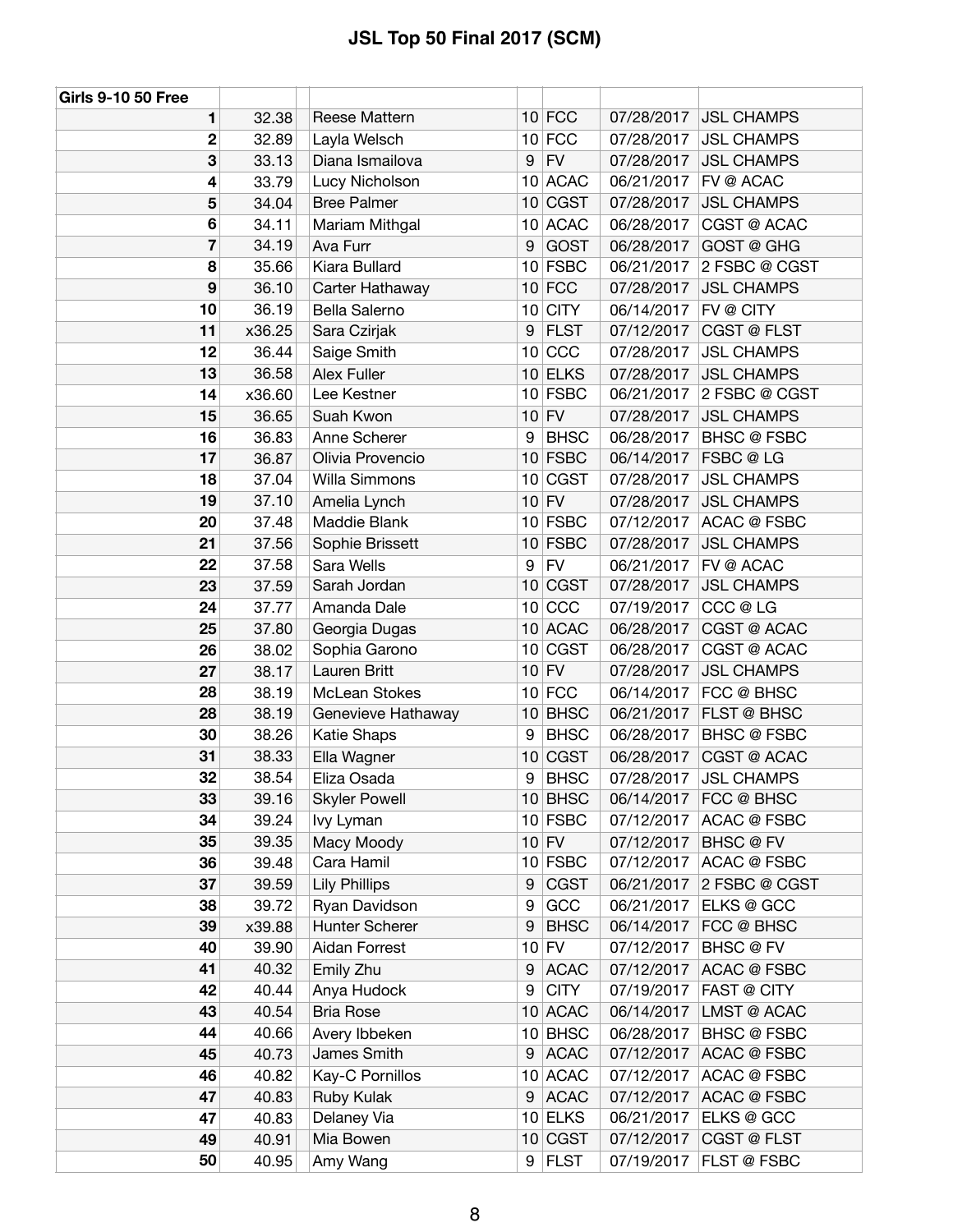| <b>Girls 9-10 100 Free</b> |          |                       |   |             |            |                       |
|----------------------------|----------|-----------------------|---|-------------|------------|-----------------------|
| 1                          | 1:12.63  | Mariam Mithgal        |   | 10 ACAC     | 07/28/2017 | <b>JSL CHAMPS</b>     |
| $\mathbf 2$                | 1:15.67  | Layla Welsch          |   | $10$ FCC    | 07/28/2017 | <b>JSL CHAMPS</b>     |
| 3                          | 1:15.75  | Reese Mattern         |   | $10$ FCC    | 07/28/2017 | <b>JSL CHAMPS</b>     |
| 4                          | 1:16.78  | <b>Bree Palmer</b>    |   | 10 CGST     | 07/28/2017 | <b>JSL CHAMPS</b>     |
| 5                          | 1:19.12  | Diana Ismailova       | 9 | <b>FV</b>   | 06/21/2017 | FV @ ACAC             |
| 6                          | 1:19.50  | Sara Czirjak          | 9 | <b>FLST</b> | 07/12/2017 | <b>CGST @ FLST</b>    |
| $\overline{7}$             | 1:20.31  | Lucy Nicholson        |   | 10 ACAC     | 06/28/2017 | CGST @ ACAC           |
| 8                          | 1:21.59  | Maddie Blank          |   | $10$ FSBC   | 07/19/2017 | <b>FLST @ FSBC</b>    |
| 9                          | 1:22.26  | Macy Moody            |   | $10$ FV     | 07/28/2017 | <b>JSL CHAMPS</b>     |
| 10                         | 1:22.73  | Bella Salerno         |   | $10$ CITY   | 07/28/2017 | <b>JSL CHAMPS</b>     |
| 11                         | 1:22.77  | Anne Scherer          | 9 | <b>BHSC</b> | 06/28/2017 | <b>BHSC @ FSBC</b>    |
| 12                         | 1:24.95  | Sophie Brissett       |   | $10$ FSBC   | 07/28/2017 | <b>JSL CHAMPS</b>     |
| 13                         | 1:25.15  | Katie Shaps           | 9 | <b>BHSC</b> | 07/28/2017 | <b>JSL CHAMPS</b>     |
| 14                         | 1:25.21  | Sara Wells            | 9 | FV          | 06/21/2017 | FV @ ACAC             |
| 15                         | 1:25.60  | Sarah Jordan          |   | 10 CGST     | 07/28/2017 | <b>JSL CHAMPS</b>     |
| 16                         | 1:25.93  | Lee Kestner           |   | $10$ FSBC   | 06/28/2017 | <b>BHSC @ FSBC</b>    |
| 17                         | 1:25.97  | Amelia Lynch          |   | $10$ FV     | 07/28/2017 | <b>JSL CHAMPS</b>     |
| 18                         | 1:26.28  | Kiara Bullard         |   | $10$ FSBC   | 07/19/2017 | FLST @ FSBC           |
| 19                         | 1:27.57  | <b>Lily Phillips</b>  | 9 | <b>CGST</b> | 07/28/2017 | <b>JSL CHAMPS</b>     |
| 20                         | 1:28.18  | Suah Kwon             |   | $10$ FV     | 07/12/2017 | BHSC@FV               |
| 21                         | 1:28.24  | Sophia Garono         |   | 10 CGST     | 06/14/2017 | 1 GCC @ CGST          |
| 22                         | 1:28.38  | Saige Smith           |   | $10$ CCC    | 06/13/2017 | CCC @ ELKS            |
| 23                         | 1:29.47  | Ivy Lyman             |   | $10$ FSBC   | 07/28/2017 | <b>JSL CHAMPS</b>     |
| 24                         | 1:29.63  | Alex Fuller           |   | $10$ ELKS   | 06/13/2017 | CCC @ ELKS            |
| 25                         | 1:30.22  | Willa Simmons         |   | 10 CGST     | 06/14/2017 | 1 GCC @ CGST          |
| 26                         | 1:30.34  | Hunter Scherer        | 9 | <b>BHSC</b> | 07/12/2017 | <b>BHSC</b> @ FV      |
| 27                         | 1:32.04  | Avery Powell          |   | $10$ BHSC   | 07/28/2017 | <b>JSL CHAMPS</b>     |
| 28                         | 1:32.25  | Anya Hudock           | 9 | <b>CITY</b> | 07/12/2017 | City @ FCC            |
| 28                         | 1:32.25  | Genevieve Hathaway    |   | 10 BHSC     | 07/12/2017 | BHSC @ FV             |
| 30                         | 1:32.68  | Ryan Davidson         | 9 | GCC         | 06/28/2017 | CCC @ GCC             |
| 31                         | 1:33.15  | Emily Zhu             | 9 | <b>ACAC</b> | 06/14/2017 | LMST @ ACAC           |
| 32                         | 1:33.55  | Ruby Kulak            | 9 | <b>ACAC</b> |            | 07/28/2017 JSL CHAMPS |
| 33                         | 1:34.28  | Ella Wagner           |   | 10 CGST     | 07/12/2017 | CGST @ FLST           |
| 34                         | 1:34.31  | Kay-C Pornillos       |   | 10 ACAC     | 07/12/2017 | ACAC @ FSBC           |
| 35                         | 1:34.80  | Amy Wang              | 9 | <b>FLST</b> | 07/19/2017 | FLST @ FSBC           |
| 36                         | 1:34.86  | Margaret Vincel       |   | $10$ CITY   | 07/28/2017 | <b>JSL CHAMPS</b>     |
| 37                         | 1:34.90  | Lauren Britt          |   | $10$ FV     | 06/21/2017 | FV @ ACAC             |
| 38                         | 1:34.97  | Aidan Forrest         |   | $10$ FV     | 07/12/2017 | <b>BHSC</b> @ FV      |
| 39                         | 1:35.03  | Delaney Via           |   | $10$ ELKS   | 06/27/2017 | LG @ ELKS             |
| 40                         | 1:35.34  | Reese Dalton          |   | $10$ FLST   | 07/19/2017 | FLST @ FSBC           |
| 41                         | 1:36.00  | <b>Ryleigh Fix</b>    | 9 | <b>HMH</b>  | 07/12/2017 | LMST @ HMH            |
| 42                         | 1:36.03  | Latane Wise           | 9 | FCC         | 07/12/2017 | City @ FCC            |
| 43                         | 1:36.37  | Georgia Dugas         |   | 10 ACAC     | 06/28/2017 | CGST @ ACAC           |
| 44                         | x1:36.90 | Elizabeth Haslam      | 9 | <b>CGST</b> | 06/14/2017 | 1 GCC @ CGST          |
| 45                         | 1:36.94  | Kylie Haskins         |   | 10 LG       | 07/12/2017 | LG @ GHG              |
| 46                         | 1:36.96  | Avery Ibbeken         |   | $10$ BHSC   | 06/28/2017 | <b>BHSC @ FSBC</b>    |
| 47                         | 1:37.28  | Anna Amato            |   | 10 LMST     | 06/14/2017 | LMST @ ACAC           |
| 48                         | 1:37.53  | <b>Audrey Miracle</b> |   | 10 CGST     | 07/12/2017 | CGST @ FLST           |
| 49                         | 1:37.64  | Marin Pohl            |   | $10$ CITY   | 07/28/2017 | <b>JSL CHAMPS</b>     |
| 50                         | 1:37.94  | Anna Messinger        |   | $10$ KWC    | 07/28/2017 | <b>JSL CHAMPS</b>     |
|                            |          |                       |   |             |            |                       |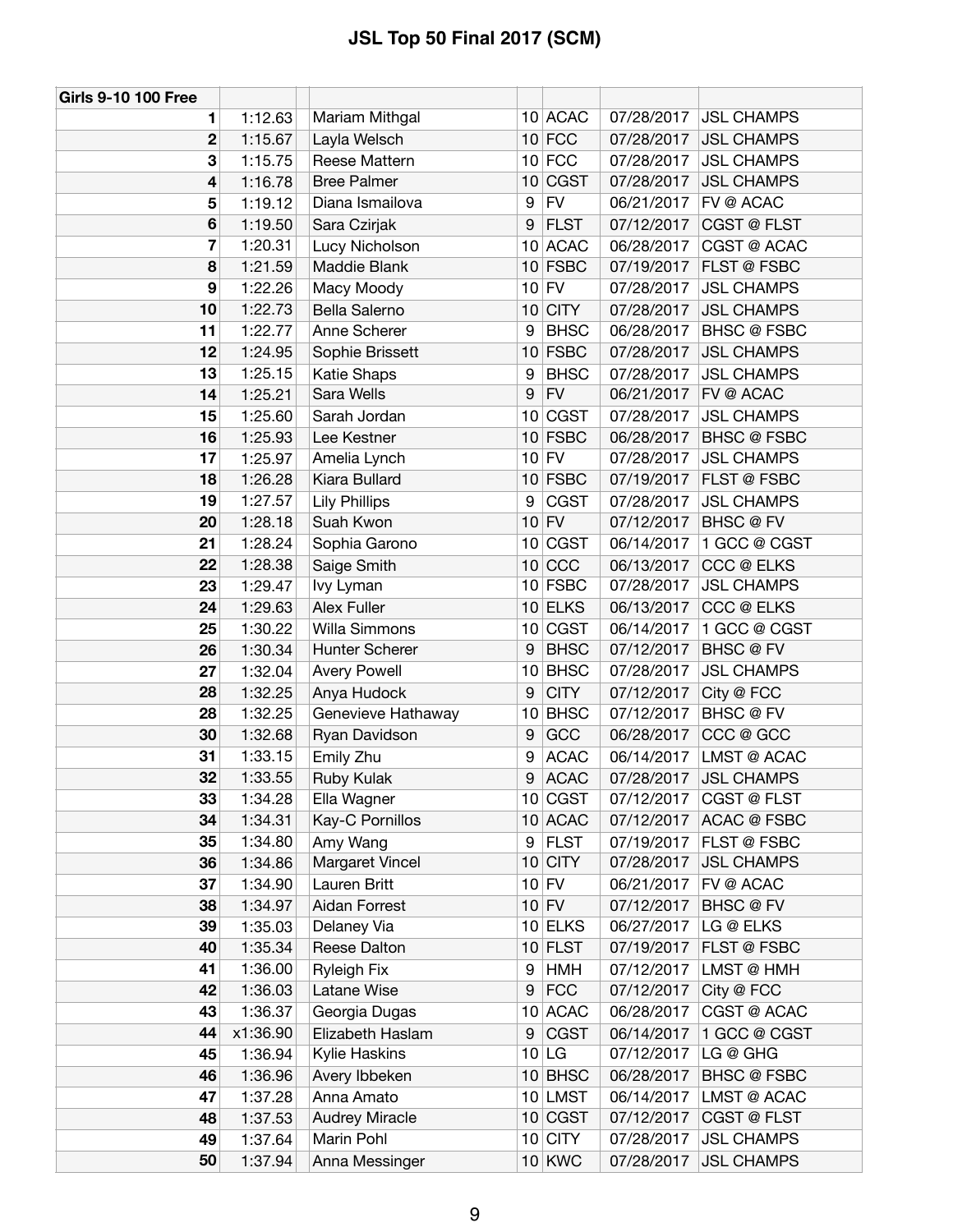| <b>Girls 9-10 50 Back</b> |        |                                |                  |             |            |                     |
|---------------------------|--------|--------------------------------|------------------|-------------|------------|---------------------|
| 1                         | 37.59  | Lucy Nicholson                 |                  | 10 ACAC     | 07/28/2017 | <b>JSL CHAMPS</b>   |
| 2                         | 38.91  | Reese Mattern                  |                  | $10$ FCC    | 07/28/2017 | <b>JSL CHAMPS</b>   |
| 3                         | 39.13  | Sara Czirjak                   | 9                | <b>FLST</b> | 07/28/2017 | <b>JSL CHAMPS</b>   |
| 4                         | 39.26  | Lee Kestner                    |                  | $10$ FSBC   | 07/28/2017 | <b>JSL CHAMPS</b>   |
| 5                         | 40.41  | <b>Bree Palmer</b>             | 10               | <b>CGST</b> | 07/28/2017 | <b>JSL CHAMPS</b>   |
| 6                         | 41.10  | Macy Moody                     |                  | $10$ FV     | 07/28/2017 | <b>JSL CHAMPS</b>   |
| 7                         | 41.38  | Diana Ismailova                | 9                | <b>FV</b>   | 07/19/2017 | CGST @ FV           |
| 8                         | 41.91  | Maddie Blank                   |                  | $10$ FSBC   | 07/28/2017 | <b>JSL CHAMPS</b>   |
| 9                         | 42.76  | Suah Kwon                      |                  | $10$ FV     | 07/28/2017 | <b>JSL CHAMPS</b>   |
| 10                        | 43.02  | Mariam Mithgal                 |                  | 10 ACAC     | 06/14/2017 | LMST @ ACAC         |
| 11                        | 43.13  | Anne Scherer                   | 9                | <b>BHSC</b> | 07/28/2017 | <b>JSL CHAMPS</b>   |
| 12                        | 43.31  | <b>Lily Phillips</b>           | 9                | <b>CGST</b> | 06/28/2017 | CGST @ ACAC         |
| 13                        | 43.60  | Sara Wells                     | $\boldsymbol{9}$ | <b>FV</b>   | 07/12/2017 | <b>BHSC</b> @ FV    |
| 14                        | 43.90  | Saige Smith                    |                  | $10$ CCC    | 07/28/2017 | <b>JSL CHAMPS</b>   |
| 15                        | 45.46  | Bella Salerno                  |                  | $10$ CITY   | 06/21/2017 | <b>CITY @ LMST</b>  |
| 16                        | 45.50  | Ella Wagner                    |                  | $10$ CGST   | 07/05/2017 | 4 BHSC @ CGST       |
| 17                        | 45.65  | Emily Zhu                      | 9                | <b>ACAC</b> | 07/19/2017 | <b>ACAC @ BHSC</b>  |
| 18                        | 45.71  | Amanda Dale                    | 10 <sup>1</sup>  | CCC         | 07/19/2017 | CCC @ LG            |
| 19                        | 45.97  | <b>Taylor Florin</b>           | 9                | <b>FCC</b>  | 07/28/2017 | <b>JSL CHAMPS</b>   |
| 20                        | 46.02  | Hunter Scherer                 | 9                | <b>BHSC</b> | 07/19/2017 | <b>ACAC @ BHSC</b>  |
| 21                        | 46.13  | Olivia Provencio               |                  | 10 FSBC     | 06/21/2017 | 2 FSBC @ CGST       |
| 22                        | 46.36  | Kiara Bullard                  |                  | $10$ FSBC   | 06/28/2017 | <b>BHSC @ FSBC</b>  |
| 23                        | 47.04  | Eliza Osada                    | 9                | <b>BHSC</b> | 07/19/2017 | <b>ACAC @ BHSC</b>  |
| 24                        | 47.05  | Sarah Jordan                   |                  | $10$ CGST   | 07/28/2017 | <b>JSL CHAMPS</b>   |
| 25                        | 47.25  | <b>Katie Shaps</b>             | 9                | <b>BHSC</b> | 06/21/2017 | FLST @ BHSC         |
| 26                        | 47.31  | Jean-Niko Van der Westhuize 10 |                  | <b>BHSC</b> | 06/21/2017 | FLST @ BHSC         |
| 27                        | 47.68  | Ryan Davidson                  | 9                | GCC         | 06/21/2017 | ELKS @ GCC          |
| 28                        | 47.97  | <b>Brynne Pemberton</b>        | 9                | <b>HMH</b>  | 07/12/2017 | LMST @ HMH          |
| 29                        | 48.02  | <b>Bria Rose</b>               |                  | 10 ACAC     | 06/14/2017 | LMST @ ACAC         |
| 30                        | 48.03  | Sophia Garono                  |                  | 10 CGST     | 06/21/2017 | 2 FSBC @ CGST       |
| 31                        | 48.07  | Avery Ibbeken                  | 10               | <b>BHSC</b> | 07/05/2017 | 4 BHSC @ CGST       |
| 32                        | x48.15 | Layla Welsch                   |                  | $10$ FCC    | 06/21/2017 | FCC @ FAST          |
| 33                        | 48.19  | Ivy Lyman                      |                  | $10$ FSBC   | 07/03/2017 | <b>FSBC</b> @ FV    |
| 34                        | 48.35  | Kylie Haskins                  |                  | 10 LG       | 07/19/2017 | CCC @ LG            |
| 35                        | 48.40  | Ella Amato                     |                  | $10$ GCC    | 07/28/2017 | <b>JSL CHAMPS</b>   |
| 36                        | 48.50  | Ella Kunze                     |                  | $10$ FLST   | 06/21/2017 | FLST @ BHSC         |
| 37                        | 48.88  | Kylin Gahlmann                 | 9                | <b>FLST</b> | 07/28/2017 | <b>JSL CHAMPS</b>   |
| 38                        | 48.94  | Lauren Britt                   | 10 <sup>1</sup>  | <b>FV</b>   | 07/19/2017 | CGST@FV             |
| 39                        | 49.13  | Lily Colle                     | 9                | <b>KWC</b>  | 07/28/2017 | <b>JSL CHAMPS</b>   |
| 40                        | 49.18  | Aidan Forrest                  |                  | $10$ FV     | 06/28/2017 | FV @ FLST           |
| 41                        | 49.30  | Kay-C Pornillos                |                  | 10 ACAC     | 06/21/2017 | FV @ ACAC           |
| 42                        | 49.63  | Delaney Via                    |                  | $10$ ELKS   | 06/13/2017 | CCC @ ELKS          |
| 43                        | 49.72  | Meredith Bouch                 | 9                | <b>KWC</b>  | 07/19/2017 | <b>KWC</b> @ LMST   |
| 44                        | 49.79  | <b>Willow Pemberton</b>        | 9                | <b>HMH</b>  | 07/28/2017 | <b>JSL CHAMPS</b>   |
| 45                        | 49.94  | Delfin Baker                   | 9                | <b>CGST</b> | 07/28/2017 | <b>JSL CHAMPS</b>   |
| 46                        | 50.12  | Georgia Dugas                  |                  | 10 ACAC     | 07/05/2017 | <b>ACAAC @ FLST</b> |
| 47                        | 50.34  | Skylar Brown                   |                  | $10$ CITY   | 07/19/2017 | <b>FAST @ CITY</b>  |
| 48                        | 50.37  | Amelia Lynch                   |                  | $10$ FV     | 06/21/2017 | FV @ ACAC           |
| 49                        | 50.40  | Ann Thompson                   |                  | $10$ FSBC   | 06/28/2017 | <b>BHSC @ FSBC</b>  |
| 50                        | 50.56  | James Smith                    | 9                | <b>ACAC</b> | 07/28/2017 | <b>JSL CHAMPS</b>   |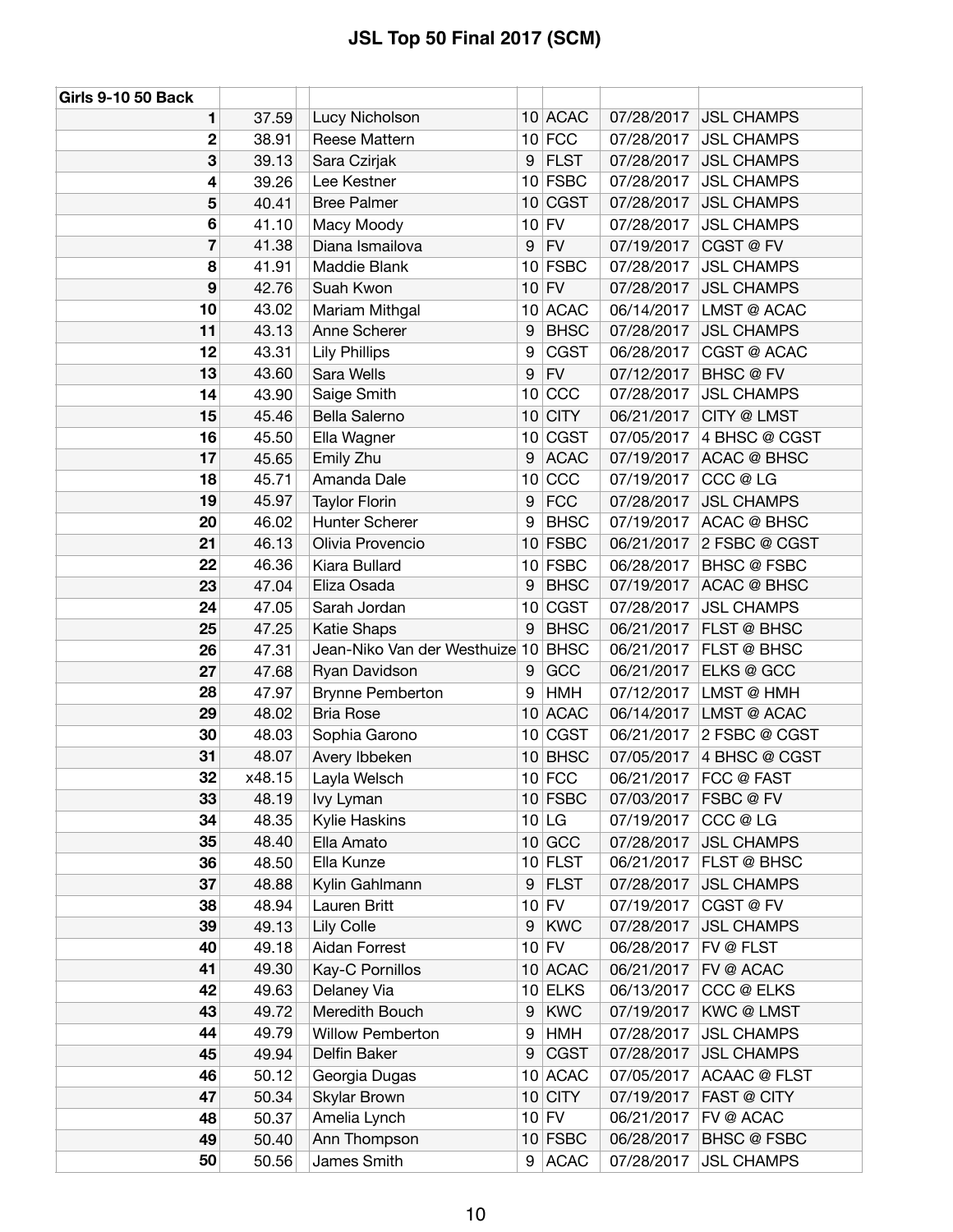| Girls 9-10 50 Breast |        |                                     |   |             |            |                    |
|----------------------|--------|-------------------------------------|---|-------------|------------|--------------------|
| 1.                   | 40.04  | Layla Welsch                        |   | $10$ FCC    | 07/28/2017 | <b>JSL CHAMPS</b>  |
| $\mathbf 2$          | 40.35  | Sara Czirjak                        | 9 | <b>FLST</b> | 07/28/2017 | <b>JSL CHAMPS</b>  |
| 3                    | 42.34  | Lucy Nicholson                      |   | 10 ACAC     | 07/28/2017 | <b>JSL CHAMPS</b>  |
| 4                    | 43.31  | Mariam Mithgal                      |   | 10 ACAC     | 06/21/2017 | FV @ ACAC          |
| 5                    | 43.80  | <b>Bella Salerno</b>                |   | 10 CITY     | 07/28/2017 | <b>JSL CHAMPS</b>  |
| $\bf 6$              | 44.15  | Lee Kestner                         |   | 10 FSBC     | 07/28/2017 | <b>JSL CHAMPS</b>  |
| 7                    | 44.76  | Suah Kwon                           |   | $10$ FV     | 07/28/2017 | <b>JSL CHAMPS</b>  |
| 8                    | 44.78  | Diana Ismailova                     | 9 | FV          | 07/12/2017 | BHSC@FV            |
| 9                    | 45.18  | Genevieve Hathaway                  |   | 10 BHSC     | 07/28/2017 | <b>JSL CHAMPS</b>  |
| 10                   | 45.72  | Sara Wells                          | 9 | <b>FV</b>   | 06/14/2017 | FV @ CITY          |
| 11                   | 46.72  | McLean Stokes                       |   | $10$ FCC    | 06/14/2017 | FCC @ BHSC         |
| 12                   | x48.03 | Reese Mattern                       |   | $10$ FCC    | 07/12/2017 | City @ FCC         |
| 13                   | 49.38  | Anna Amato                          |   | 10 LMST     | 07/28/2017 | <b>JSL CHAMPS</b>  |
| 14                   | 49.53  | Anne Scherer                        | 9 | <b>BHSC</b> | 07/19/2017 | <b>ACAC @ BHSC</b> |
| 15                   | 49.97  | Ryan Davidson                       | 9 | GCC         | 06/28/2017 | CCC @ GCC          |
| 16                   | 50.37  | Aidan Forrest                       |   | $10$ FV     | 07/19/2017 | CGST @ FV          |
| 17                   | 50.60  | <b>Skyler Powell</b>                |   | $10$ BHSC   | 07/28/2017 | <b>JSL CHAMPS</b>  |
| 18                   | 50.68  | Ivy Lyman                           |   | $10$ FSBC   | 07/28/2017 | <b>JSL CHAMPS</b>  |
| 19                   | 50.71  | <b>Ava Peters</b>                   |   | 10 ACAC     | 07/28/2017 | <b>JSL CHAMPS</b>  |
| 20                   | 50.75  | Kiara Bullard                       |   | $10$ FSBC   | 06/21/2017 | 2 FSBC @ CGST      |
| 21                   | 51.16  | Sophia Garono                       |   | 10 CGST     | 06/14/2017 | 1 GCC @ CGST       |
| 22                   | 51.24  | Durland Hathaway                    | 9 | <b>FCC</b>  | 07/28/2017 | <b>JSL CHAMPS</b>  |
| 23                   | 51.78  | Cara Hamil                          |   | $10$ FSBC   | 07/03/2017 | FSBC @ FV          |
| 24                   | 52.03  | Kylie Haskins                       |   | 10 LG       | 07/12/2017 | LG @ GHG           |
| 25                   | 52.06  | Meghan Hyer                         |   | 10 LG       | 07/12/2017 | LG @ GHG           |
| 26                   | 52.22  | Mia Bowen                           |   | 10 CGST     | 07/28/2017 | <b>JSL CHAMPS</b>  |
| 27                   | 52.30  | Reese Dalton                        |   | 10 FLST     | 07/28/2017 | <b>JSL CHAMPS</b>  |
| 28                   | 52.47  | Evy Pham                            | 9 | <b>ACAC</b> | 06/14/2017 | LMST @ ACAC        |
| 29                   | 52.50  | Emily Zhu                           | 9 | <b>ACAC</b> | 07/19/2017 | <b>ACAC @ BHSC</b> |
| 30                   | 52.89  | Amanda Dale                         |   | 10 CCC      | 07/19/2017 | CCC @ LG           |
| 30                   | 52.89  | Astrid Cordano                      | 9 | <b>KWC</b>  | 07/28/2017 | <b>JSL CHAMPS</b>  |
| 32                   | 52.90  | Amelia Lynch                        |   | $10$ FV     | 07/12/2017 | <b>BHSC</b> @ FV   |
| 33                   | 53.00  | James Smith                         |   | 9 ACAC      | 06/14/2017 | LMST @ ACAC        |
| 34                   | x53.16 | Macy Moody                          |   | $10$ FV     | 07/19/2017 | CGST @ FV          |
| 35                   | x53.22 | <b>Bree Palmer</b>                  |   | 10 CGST     | 07/12/2017 | CGST @ FLST        |
| 36                   | 53.62  | Anna Messinger                      |   | 10 KWC      | 06/21/2017 | HM @ KWC           |
| 37                   | 53.69  | Amy Wang                            | 9 | <b>FLST</b> | 06/28/2017 | FV @ FLST          |
| 38                   | 53.71  | Jean-Niko Van der Westhuize 10 BHSC |   |             | 07/28/2017 | <b>JSL CHAMPS</b>  |
| 39                   | 53.72  | Maddie Blank                        |   | $10$ FSBC   | 07/19/2017 | FLST @ FSBC        |
| 40                   | 53.83  | <b>Lily Phillips</b>                | 9 | <b>CGST</b> | 07/12/2017 | <b>CGST @ FLST</b> |
| 41                   | 53.85  | Anna Wilkins                        | 9 | <b>ACAC</b> | 07/28/2017 | <b>JSL CHAMPS</b>  |
| 42                   | 53.86  | <b>Willow Pemberton</b>             | 9 | <b>HMH</b>  | 07/28/2017 | <b>JSL CHAMPS</b>  |
| 43                   | 54.03  | Nora Little                         | 9 | <b>BHSC</b> | 07/12/2017 | BHSC@FV            |
| 44                   | 54.71  | Katie Shaps                         | 9 | <b>BHSC</b> | 07/05/2017 | 4 BHSC @ CGST      |
| 45                   | 54.82  | <b>Avery Powell</b>                 |   | $10$ BHSC   | 07/28/2017 | <b>JSL CHAMPS</b>  |
| 46                   | 54.87  | Skylar Brown                        |   | $10$ CITY   | 06/28/2017 | <b>KWC@CITY</b>    |
| 47                   | 54.97  | Ella Amato                          |   | $10$ GCC    | 06/21/2017 | ELKS @ GCC         |
| 48                   | 55.25  | Sophia Daniero                      |   | $10$ BHSC   | 07/19/2017 | <b>ACAC @ BHSC</b> |
| 49                   | 55.34  | Ananya Madaan                       | 9 | <b>CGST</b> | 07/28/2017 | <b>JSL CHAMPS</b>  |
| 50                   | 55.35  | Reese McCardle                      | 9 | <b>BHSC</b> | 07/28/2017 | <b>JSL CHAMPS</b>  |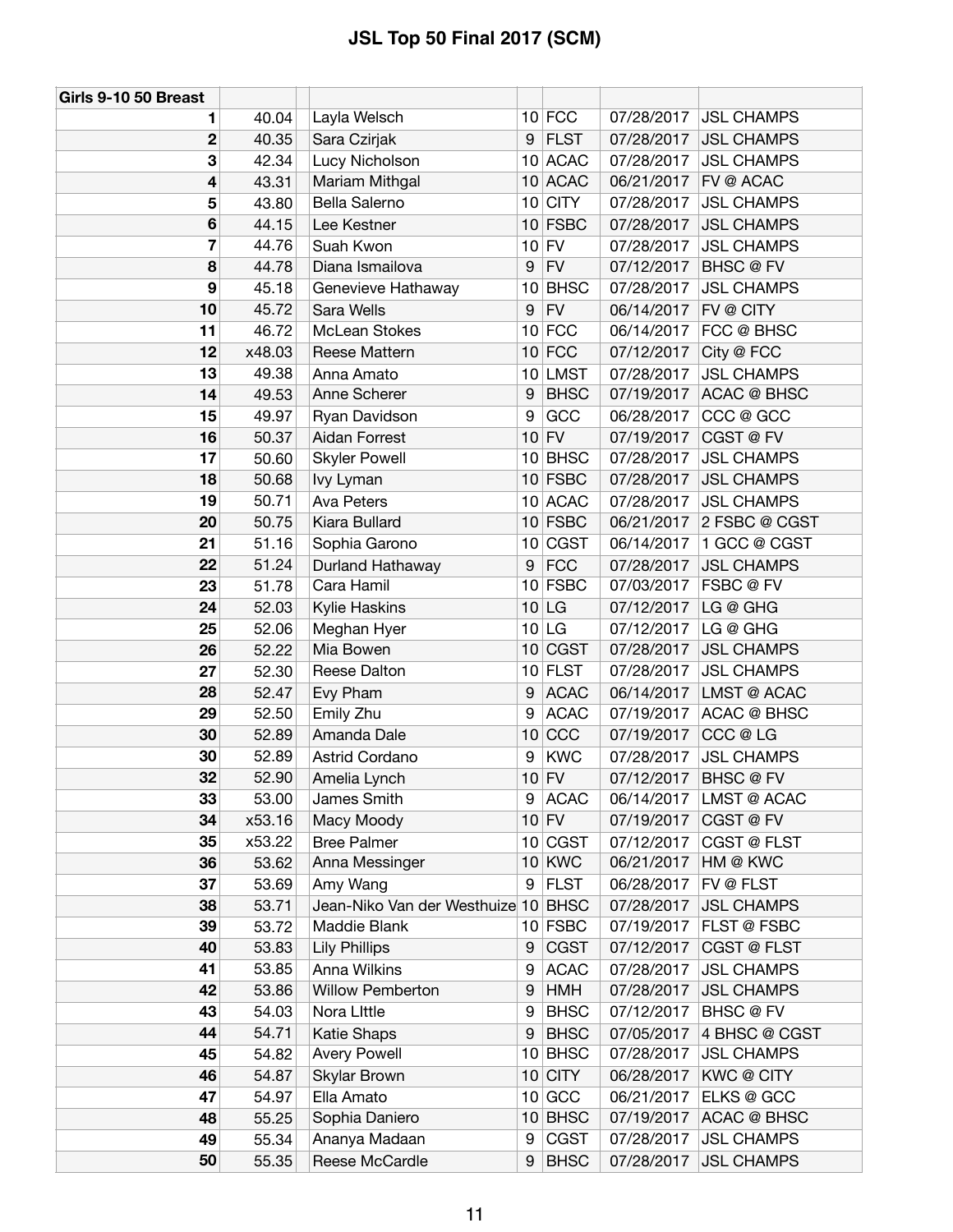| <b>Girls 9-10 50 Fly</b> |        |                       |                |             |            |                     |
|--------------------------|--------|-----------------------|----------------|-------------|------------|---------------------|
| 1                        | 36.28  | Diana Ismailova       |                | $9$ FV      | 06/21/2017 | <b>FV @ ACAC</b>    |
| 2                        | 36.90  | Mariam Mithgal        |                | 10 ACAC     | 06/21/2017 | FV @ ACAC           |
| 3                        | 37.65  | Sara Wells            | 9              | <b>FV</b>   | 06/21/2017 | FV @ ACAC           |
| 4                        | 38.02  | Lucy Nicholson        |                | 10 ACAC     | 06/14/2017 | LMST @ ACAC         |
| 5                        | 39.56  | Willa Simmons         |                | $10$ CGST   | 07/28/2017 | <b>JSL CHAMPS</b>   |
| 6                        | 39.63  | Suah Kwon             |                | $10$ FV     | 06/14/2017 | FV @ CITY           |
| 7                        | 39.73  | Lee Kestner           |                | 10 FSBC     | 06/28/2017 | <b>BHSC @ FSBC</b>  |
| 8                        | 39.80  | Sophie Brissett       |                | $10$ FSBC   | 07/19/2017 | <b>FLST @ FSBC</b>  |
| 9                        | 39.93  | Carter Hathaway       |                | $10$ FCC    | 07/19/2017 | HM @ FCC            |
| 10                       | 40.05  | Katie Shaps           | 9              | <b>BHSC</b> | 07/28/2017 | <b>JSL CHAMPS</b>   |
| 11                       | 40.61  | Alex Fuller           |                | $10$ ELKS   | 07/28/2017 | <b>JSL CHAMPS</b>   |
| 12                       | x41.37 | Sara Czirjak          | 9              | <b>FLST</b> | 06/21/2017 | FLST @ BHSC         |
| 13                       | 41.46  | Maddie Blank          |                | 10 FSBC     | 07/19/2017 | FLST @ FSBC         |
| 14                       | 42.19  | Reese Mattern         |                | $10$ FCC    | 07/19/2017 | HM @ FCC            |
| 15                       | 42.78  | Amelia Lynch          |                | $10$ FV     | 07/28/2017 | <b>JSL CHAMPS</b>   |
| 16                       | 43.21  | Eliza Osada           | 9              | <b>BHSC</b> | 07/28/2017 | <b>JSL CHAMPS</b>   |
| 17                       | 43.44  | Olivia Provencio      |                | 10 FSBC     | 06/21/2017 | 2 FSBC @ CGST       |
| 18                       | 44.09  | Macy Moody            |                | $10$ FV     | 06/21/2017 | FV @ ACAC           |
| 19                       | x44.41 | Bella Salerno         |                | $10$ CITY   | 07/05/2017 | CITY @ HMH          |
| 20                       | 44.62  | <b>Bree Palmer</b>    |                | 10 CGST     | 06/21/2017 | 2 FSBC @ CGST       |
| 21                       | 44.68  | Hunter Scherer        | 9              | <b>BHSC</b> | 07/05/2017 | 4 BHSC @ CGST       |
| 21                       | 44.68  | Emily Zhu             | 9              | <b>ACAC</b> | 07/28/2017 | <b>JSL CHAMPS</b>   |
| 23                       | 45.09  | James Smith           | 9              | <b>ACAC</b> | 07/28/2017 | <b>JSL CHAMPS</b>   |
| 24                       | 45.34  | Saige Smith           |                | $10$ CCC    | 07/12/2017 | ELKS @ CCC 07.12.17 |
| 25                       | x45.41 | Sophia Garono         |                | 10 CGST     | 06/14/2017 | 1 GCC @ CGST        |
| 26                       | 46.30  | Ella Wagner           |                | 10 CGST     | 07/28/2017 | <b>JSL CHAMPS</b>   |
| 27                       | 46.31  | Layla Welsch          |                | $10$ FCC    | 06/28/2017 | FCC @ LMST          |
| 28                       | x46.90 | Kiara Bullard         |                | $10$ FSBC   | 06/21/2017 | 2 FSBC @ CGST       |
| 29                       | 47.05  | lvy Lyman             |                | 10 FSBC     | 07/12/2017 | <b>ACAC @ FSBC</b>  |
| 30                       | 47.32  | Ruby Kulak            | 9              | <b>ACAC</b> | 07/28/2017 | <b>JSL CHAMPS</b>   |
| 31                       | 47.46  | <b>Lily Phillips</b>  | 9              | <b>CGST</b> | 06/28/2017 | CGST @ ACAC         |
| 32                       | 47.77  | Kay-C Pornillos       |                | 10 ACAC     | 06/21/2017 | FV @ ACAC           |
| 33                       | x47.78 | <b>Bria Rose</b>      |                | 10 ACAC     | 07/19/2017 | ACAC @ BHSC         |
| 34                       | 48.34  | Kylin Gahlmann        | 9 <sup>1</sup> | <b>FLST</b> | 07/05/2017 | <b>ACAAC @ FLST</b> |
| 35                       | 48.47  | Marin Pohl            |                | $10$ CITY   | 07/28/2017 | <b>JSL CHAMPS</b>   |
| 36                       | x48.60 | Ella Kunze            |                | $10$ FLST   | 07/12/2017 | <b>CGST @ FLST</b>  |
| 37                       | 48.85  | Amy Wang              | 9              | <b>FLST</b> | 06/14/2017 | FLST @ HMH          |
| 38                       | 48.86  | Georgia Dugas         |                | 10 ACAC     | 06/28/2017 | CGST @ ACAC         |
| 39                       | 48.91  | Ryan Davidson         | 9              | GCC         | 06/28/2017 | CCC @ GCC           |
| 40                       | 49.36  | Meredith Bouch        | 9              | <b>KWC</b>  | 07/12/2017 | <b>FAST@ KWC</b>    |
| 41                       | 49.46  | Evy Pham              | 9              | <b>ACAC</b> | 06/21/2017 | FV @ ACAC           |
| 42                       | x50.32 | Anne Scherer          | 9              | <b>BHSC</b> | 07/05/2017 | 4 BHSC @ CGST       |
| 43                       | 50.47  | Kylie Haskins         |                | $10$ LG     | 07/19/2017 | CCC @ LG            |
| 44                       | 50.57  | Avery Ibbeken         |                | $10$ BHSC   | 06/21/2017 | FLST @ BHSC         |
| 45                       | 50.75  | <b>Audrey Miracle</b> |                | $10$ CGST   | 07/12/2017 | CGST @ FLST         |
| 46                       | 50.78  | Olivia Wenert         | 9              | <b>FLST</b> | 06/28/2017 | FV @ FLST           |
| 47                       | 50.91  | <b>Taylor Florin</b>  | 9              | <b>FCC</b>  | 07/28/2017 | <b>JSL CHAMPS</b>   |
| 48                       | 50.93  | Aidan Forrest         |                | $10$ FV     | 07/03/2017 | FSBC @ FV           |
| 49                       | 51.06  | <b>Emily Uthlaut</b>  | 9              | <b>FV</b>   | 07/28/2017 | <b>JSL CHAMPS</b>   |
| 50                       | 51.37  | Astrid Cordano        | 9              | <b>KWC</b>  | 07/12/2017 | <b>FAST@ KWC</b>    |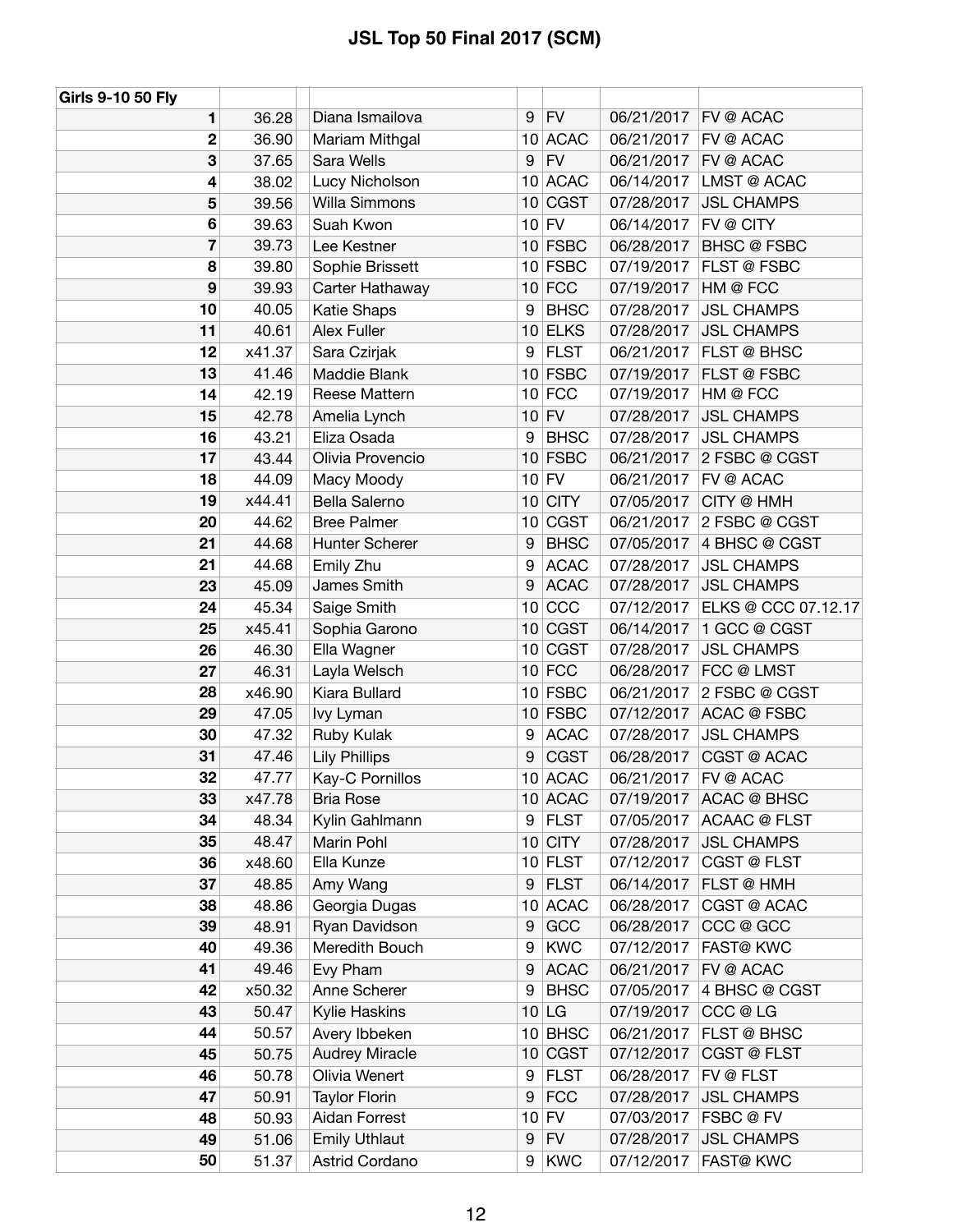| Girls 9-10 100 IM |         |                       |                 |             |            |                     |
|-------------------|---------|-----------------------|-----------------|-------------|------------|---------------------|
| 1                 | 1:22.01 | Mariam Mithgal        |                 | 10 ACAC     | 07/28/2017 | <b>JSL CHAMPS</b>   |
| 2                 | 1:25.00 | Lucy Nicholson        |                 | 10 ACAC     | 07/19/2017 | <b>ACAC @ BHSC</b>  |
| 3                 | 1:26.35 | Diana Ismailova       | 9               | <b>FV</b>   | 07/19/2017 | CGST @ FV           |
| 4                 | 1:27.20 | Sara Czirjak          | 9               | <b>FLST</b> | 07/28/2017 | <b>JSL CHAMPS</b>   |
| 5                 | 1:28.12 | Lee Kestner           |                 | $10$ FSBC   | 07/28/2017 | <b>JSL CHAMPS</b>   |
| 6                 | 1:28.69 | Layla Welsch          |                 | $10$ FCC    | 07/19/2017 | HM @ FCC            |
| 7                 | 1:28.80 | Sara Wells            | 9               | <b>FV</b>   | 07/28/2017 | <b>JSL CHAMPS</b>   |
| 8                 | 1:31.84 | Bella Salerno         | 10 <sup>1</sup> | <b>CITY</b> | 07/05/2017 | CITY @ HMH          |
| 9                 | 1:32.10 | Anne Scherer          | 9               | <b>BHSC</b> | 07/19/2017 | <b>ACAC @ BHSC</b>  |
| 10                | 1:32.22 | Reese Mattern         |                 | $10$ FCC    | 06/21/2017 | FCC @ FAST          |
| 11                | 1:34.49 | Katie Shaps           | 9               | <b>BHSC</b> | 07/28/2017 | <b>JSL CHAMPS</b>   |
| 12                | 1:34.72 | Emily Zhu             | 9               | <b>ACAC</b> | 07/28/2017 | <b>JSL CHAMPS</b>   |
| 13                | 1:34.97 | Suah Kwon             | 10 <sup>1</sup> | FV          | 07/03/2017 | FSBC @ FV           |
| 14                | 1:35.07 | Carter Hathaway       |                 | $10$ FCC    | 07/19/2017 | HM @ FCC            |
| 15                | 1:35.12 | <b>Bree Palmer</b>    |                 | 10 CGST     | 07/19/2017 | CGST @ FV           |
| 16                | 1:35.53 | Macy Moody            |                 | $10$ FV     | 07/03/2017 | FSBC @ FV           |
| 17                | 1:36.38 | Sophia Garono         |                 | 10 CGST     | 07/19/2017 | CGST@FV             |
| 18                | 1:36.44 | Kiara Bullard         |                 | $10$ FSBC   | 07/28/2017 | <b>JSL CHAMPS</b>   |
| 19                | 1:36.88 | Ryan Davidson         | 9               | GCC         | 06/21/2017 | ELKS @ GCC          |
| 20                | 1:36.91 | Saige Smith           |                 | $10$ CCC    | 07/19/2017 | CCC @ LG            |
| 21                | 1:37.43 | Eliza Osada           | 9               | <b>BHSC</b> | 07/28/2017 | <b>JSL CHAMPS</b>   |
| 22                | 1:37.46 | Maddie Blank          |                 | $10$ FSBC   | 07/03/2017 | FSBC @ FV           |
| 23                | 1:37.49 | Olivia Provencio      |                 | $10$ FSBC   | 06/21/2017 | 2 FSBC @ CGST       |
| 24                | 1:38.31 | Alex Fuller           |                 | $10$ ELKS   | 07/28/2017 | <b>JSL CHAMPS</b>   |
| 25                | 1:38.35 | lvy Lyman             |                 | 10 FSBC     | 07/28/2017 | <b>JSL CHAMPS</b>   |
| 26                | 1:40.22 | Genevieve Hathaway    |                 | $10$ BHSC   | 07/19/2017 | <b>ACAC @ BHSC</b>  |
| 27                | 1:40.31 | Willa Simmons         |                 | 10 CGST     | 07/05/2017 | 4 BHSC @ CGST       |
| 28                | 1:40.39 | Aidan Forrest         |                 | $10$ FV     | 07/28/2017 | <b>JSL CHAMPS</b>   |
| 29                | 1:41.21 | Ruby Kulak            | 9               | <b>ACAC</b> | 07/28/2017 | <b>JSL CHAMPS</b>   |
| 30                | 1:41.50 | <b>Lily Phillips</b>  | 9               | <b>CGST</b> | 07/28/2017 | <b>JSL CHAMPS</b>   |
| 31                | 1:41.91 | <b>Hunter Scherer</b> | 9               | <b>BHSC</b> | 07/19/2017 | <b>ACAC @ BHSC</b>  |
| 32                | 1:42.12 | Lauren Britt          |                 | $10$ FV     | 07/28/2017 | <b>JSL CHAMPS</b>   |
| 33                | 1:42.94 | Amelia Lynch          |                 | $10$ FV     | 07/03/2017 | FSBC @ FV           |
| 34                | 1:43.19 | <b>Taylor Florin</b>  | 9 <sup>1</sup>  | <b>FCC</b>  | 07/28/2017 | <b>JSL CHAMPS</b>   |
| 35                | 1:43.31 | Anna Amato            |                 | 10 LMST     | 07/28/2017 | <b>JSL CHAMPS</b>   |
| 36                | 1:43.41 | Kylie Haskins         |                 | 10 LG       | 07/05/2017 | LG @ GCC            |
| 37                | 1:43.43 | Astrid Cordano        | 9               | <b>KWC</b>  | 07/28/2017 | <b>JSL CHAMPS</b>   |
| 38                | 1:44.15 | <b>Skyler Powell</b>  |                 | $10$ BHSC   | 07/19/2017 | <b>ACAC @ BHSC</b>  |
| 39                | 1:44.41 | <b>Audrey Miracle</b> |                 | 10 CGST     | 07/28/2017 | <b>JSL CHAMPS</b>   |
| 40                | 1:44.44 | <b>McLean Stokes</b>  |                 | $10$ FCC    | 06/21/2017 | FCC @ FAST          |
| 41                | 1:45.37 | Cara Hamil            |                 | $10$ FSBC   | 07/28/2017 | <b>JSL CHAMPS</b>   |
| 42                | 1:45.53 | Anna Wilkins          | 9               | <b>ACAC</b> | 07/28/2017 | <b>JSL CHAMPS</b>   |
| 43                | 1:45.59 | Skylar Brown          |                 | $10$ CITY   | 07/19/2017 | FAST @ CITY         |
| 44                | 1:46.52 | Amy Wang              | 9               | <b>FLST</b> | 07/05/2017 | <b>ACAAC @ FLST</b> |
| 45                | 1:47.22 | Ella Wagner           |                 | $10$ CGST   | 07/19/2017 | CGST @ FV           |
| 46                | 1:47.44 | <b>Ryleigh Fix</b>    | 9               | <b>HMH</b>  | 07/19/2017 | HM @ FCC            |
| 47                | 1:47.47 | Latane Wise           | 9               | <b>FCC</b>  | 07/05/2017 | KWC@FCC             |
| 48                | 1:47.85 | Avery Ibbeken         |                 | $10$ BHSC   | 07/05/2017 | 4 BHSC @ CGST       |
| 49                | 1:48.03 | James Smith           | 9               | <b>ACAC</b> | 07/05/2017 | <b>ACAAC @ FLST</b> |
| 50                | 1:48.31 | Meredith Bouch        | 9 <sup>1</sup>  | <b>KWC</b>  | 07/05/2017 | KWC@FCC             |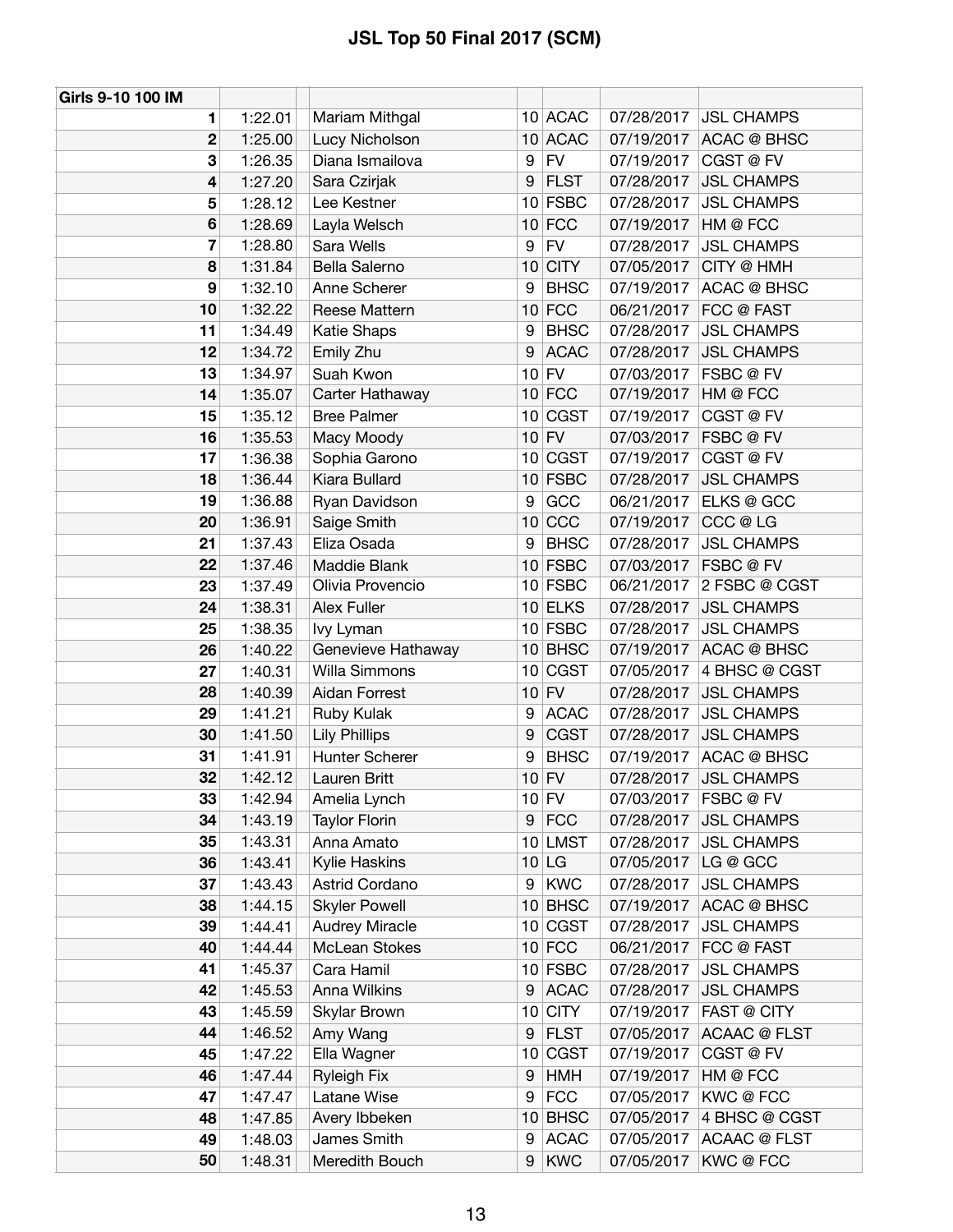| <b>Girls 11-12 50 Free</b> |                |                        |           |            |                     |
|----------------------------|----------------|------------------------|-----------|------------|---------------------|
| 1                          | 29.31          | Avery Huang            | $12$ CITY | 07/19/2017 | <b>FAST @ CITY</b>  |
| 2                          | 29.35          | Maddie Wells           | $12$ FV   | 06/21/2017 | FV @ ACAC           |
| 3                          | 29.68          | <b>Haley Sheffield</b> | $11$ CGST | 07/28/2017 | <b>JSL CHAMPS</b>   |
| 4                          | 29.73          | Julie Addison          | 12 CGST   | 06/28/2017 | CGST @ ACAC         |
| 5                          | 29.76          | Lara Sikman            | $12$ FV   | 06/21/2017 | FV @ ACAC           |
| 6                          | 30.38          | <b>Grey Davis</b>      | $11$ FCC  | 07/19/2017 | HM @ FCC            |
| 7                          | 30.71          | Marissa Trader         | $11$ FLST | 07/28/2017 | <b>JSL CHAMPS</b>   |
| 8                          | 30.98          | Amy Wang               | $12$ FV   | 07/28/2017 | <b>JSL CHAMPS</b>   |
| 9                          | 31.22          | Jo Jo Lucas            | $12$ CITY | 07/28/2017 | <b>JSL CHAMPS</b>   |
| 10                         | 31.46          | <b>Weining Ding</b>    | $12$ FLST | 06/21/2017 | FLST @ BHSC         |
| 11                         | 31.59          | Courtney Elhart        | $12$ FV   | 06/14/2017 | FV @ CITY           |
| 12                         | 31.60          | Lillian Peskova        | 12 ACAC   | 07/12/2017 | <b>ACAC @ FSBC</b>  |
| 13                         | 31.65          | Cayden Fix             | $12$ HMH  | 07/19/2017 | HM @ FCC            |
| 14                         | 31.68          | Melissa Alms           | $11$ FV   | 07/19/2017 | CGST @ FV           |
| 15                         | 31.97          | Cameron Smith          | $11$ FV   | 07/19/2017 | CGST @ FV           |
| 16                         | 32.05          | Eloise Weary           | $11$ FSBC | 07/12/2017 | <b>ACAC @ FSBC</b>  |
| 17                         | 32.57          | Eliah Dojack           | $11$ GHG  | 07/28/2017 | <b>JSL CHAMPS</b>   |
| 18                         | 32.58          | <b>Grace Farist</b>    | 12 LMST   | 06/14/2017 | LMST @ ACAC         |
| 19                         | 32.66          | Ava Amato              | 12 LMST   | 06/14/2017 | LMST @ ACAC         |
| 20                         | 32.86          | Megan Farist           | $12$ LMST | 07/28/2017 | <b>JSL CHAMPS</b>   |
| 21                         | 32.92          | Luciana Kerner-Matos   | 11 ACAC   | 06/28/2017 | CGST @ ACAC         |
| 22                         | 32.94          | Madeline Malone        | $12$ FV   | 07/28/2017 | <b>JSL CHAMPS</b>   |
| 23                         | 32.95          | Jaelyn Lynch           | 12 ACAC   | 06/28/2017 | CGST @ ACAC         |
| 24                         | 32.96          | Tori Garber            | $12$ HMH  | 07/28/2017 | <b>JSL CHAMPS</b>   |
| 25                         | 33.11          | Mary Cramer            | $12$ FSBC | 06/28/2017 | <b>BHSC @ FSBC</b>  |
| 26                         | 33.34          | Josefine VanBeek       | $12$ ELKS | 07/06/2017 | GHG @ ELKS          |
| 27                         | x33.42         | Yena Barna             | $11$ FLST | 06/14/2017 | FLST @ HMH          |
| 28                         | 33.44          | Noa Steven             | $11$ CGST | 07/28/2017 | <b>JSL CHAMPS</b>   |
| 29                         | 33.53          | Julia Tomaras          | 11 LMST   | 07/19/2017 | <b>KWC@LMST</b>     |
| 30                         | 33.56          | Eve Czirjak            | $12$ FLST | 06/28/2017 | FV @ FLST           |
| 31                         | 33.60          | Alison Soriano         | $12$ LG   | 07/28/2017 | <b>JSL CHAMPS</b>   |
| 32                         | 33.64          | <b>Caroline Ding</b>   | $12$ CITY | 07/12/2017 | City @ FCC          |
| 33                         | 33.78          | Lucy Baumann           | $12$ KWC  | 06/28/2017 | KWC @ CITY          |
| 34                         | x33.79         | Annabeth Stancil       | $12$ BHSC | 06/14/2017 | FCC @ BHSC          |
| 35                         | 33.81          | Elizabeth Jackson      | $12$ ACAC | 07/05/2017 | <b>ACAAC @ FLST</b> |
| 36                         | 33.86          | Madisyn Carter         | $11$ CCC  | 07/19/2017 | CCC @ LG            |
| 37                         | x33.88         | <b>Emilly Farist</b>   | 11 LMST   | 07/19/2017 | <b>KWC@LMST</b>     |
| 38                         | 33.97          | Maggie Teweles         | $11$ FV   | 07/12/2017 | BHSC @ FV           |
| 38                         | 33.97          | Reagan McAdams         | $12$ LMST | 06/28/2017 | FCC @ LMST          |
| 40                         | x34.12         | Grace McCardle         | $11$ BHSC | 06/14/2017 | FCC @ BHSC          |
| 41                         | 34.20          | Izzy Reed              | $11$ CITY | 07/28/2017 | <b>JSL CHAMPS</b>   |
| 41                         | 34.20          | Devon Higginbottom     | $11$ FV   | 07/28/2017 | <b>JSL CHAMPS</b>   |
| 43                         | 34.32          | Rachael Elhart         | $11$ FV   | 06/21/2017 | FV @ ACAC           |
| 44                         | 34.34          | Emily Zhu              | $11$ HMH  | 07/28/2017 | <b>JSL CHAMPS</b>   |
| 45                         | 34.50          | Megan Life             | 12 CGST   | 07/05/2017 | 4 BHSC @ CGST       |
| 46                         | 34.60          | Georgia Wyatt          | $12$ FSBC | 06/28/2017 | <b>BHSC @ FSBC</b>  |
| 47                         | 34.63          | Lorelei Henry          | $11$ FV   | 07/19/2017 | CGST @ FV           |
| 48                         | 34.72          | Bridget O'Dea          | $12$ FCC  | 07/19/2017 | HM @ FCC            |
| 49<br>50                   | 34.85<br>34.89 | Josie D'Errico         | $12$ KWC  | 07/12/2017 | <b>FAST@ KWC</b>    |
|                            |                | Jaya Vaidhyanathan     | $11$ FSBC | 07/12/2017 | ACAC @ FSBC         |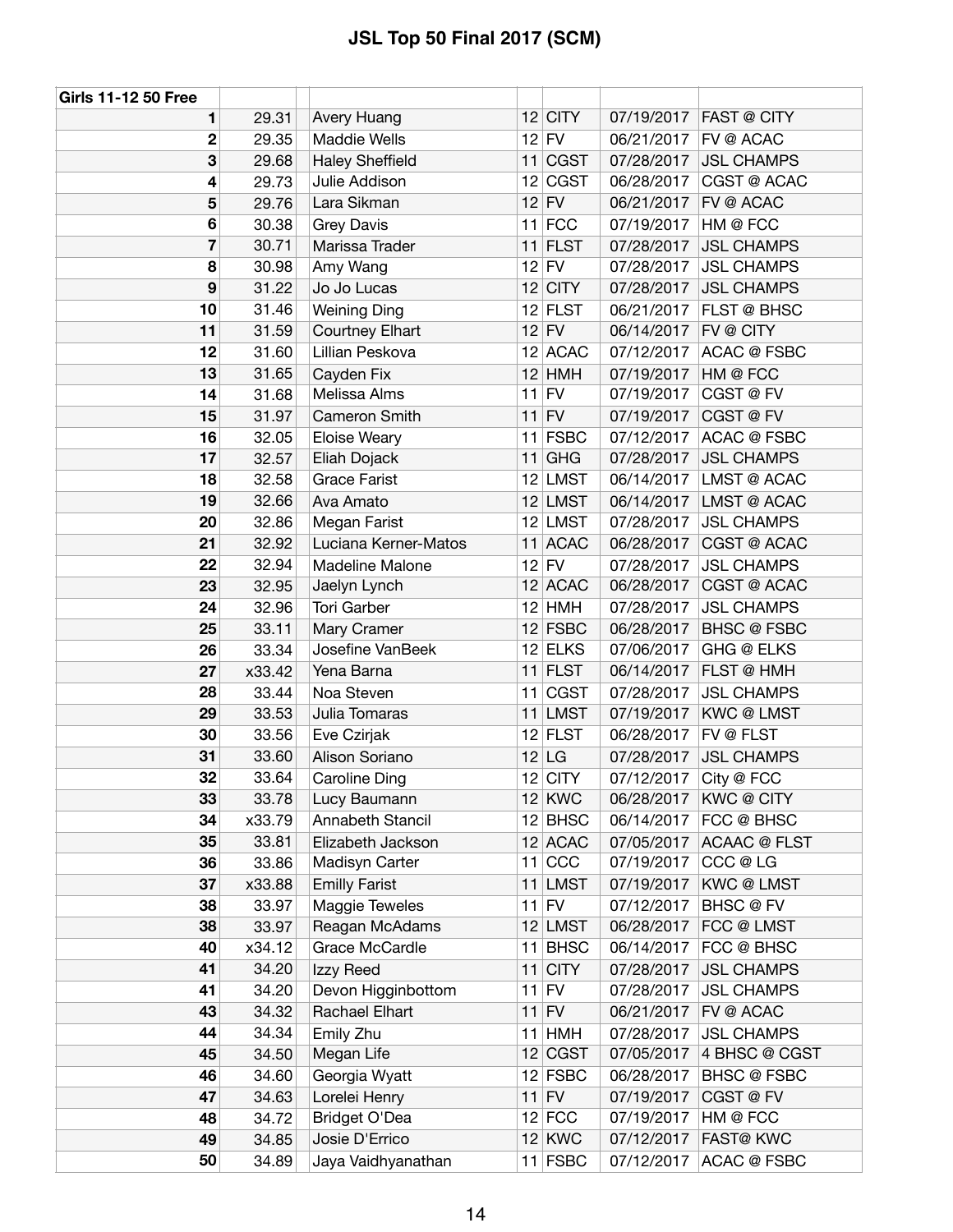| <b>Girls 11-12 100 Free</b> |          |                        |    |             |            |                     |
|-----------------------------|----------|------------------------|----|-------------|------------|---------------------|
| 1                           | 1:01.30  | Avery Huang            |    | $12$ CITY   | 07/28/2017 | <b>JSL CHAMPS</b>   |
| 2                           | 1:04.30  | Lara Sikman            |    | $12$ FV     | 07/28/2017 | <b>JSL CHAMPS</b>   |
| 3                           | 1:04.80  | Maddie Wells           |    | $12$ FV     | 06/21/2017 | FV @ ACAC           |
| 4                           | 1:07.00  | Marissa Trader         |    | $11$ FLST   | 07/28/2017 | <b>JSL CHAMPS</b>   |
| 5                           | 1:07.53  | Julie Addison          |    | $12$ CGST   | 06/14/2017 | 1 GCC @ CGST        |
| 6                           | 1:07.72  | Cameron Smith          |    | $11$ FV     | 07/28/2017 | <b>JSL CHAMPS</b>   |
| 7                           | 1:08.09  | <b>Haley Sheffield</b> |    | $11$ CGST   | 06/28/2017 | CGST @ ACAC         |
| 8                           | x1:08.13 | <b>Grey Davis</b>      |    | $11$ FCC    | 06/14/2017 | FCC @ BHSC          |
| 9                           | 1:09.08  | Lillian Peskova        |    | 12 ACAC     | 07/28/2017 | <b>JSL CHAMPS</b>   |
| 10                          | 1:09.19  | <b>Weining Ding</b>    |    | $12$ FLST   | 07/28/2017 | <b>JSL CHAMPS</b>   |
| 11                          | 1:10.87  | Melissa Alms           |    | $11$ FV     | 07/28/2017 | <b>JSL CHAMPS</b>   |
| 12                          | 1:11.51  | Cayden Fix             |    | $12$ HMH    | 07/12/2017 | LMST @ HMH          |
| 13                          | 1:11.78  | Amy Wang               |    | $12$ FV     | 07/12/2017 | <b>BHSC</b> @ FV    |
| 14                          | x1:12.44 | Eliah Dojack           |    | $11$ GHG    | 06/28/2017 | GOST @ GHG          |
| 15                          | 1:13.22  | <b>Grace Farist</b>    |    | $12$ LMST   | 07/12/2017 | LMST @ HMH          |
| 16                          | 1:13.80  | Elizabeth Jackson      |    | 12 ACAC     | 07/28/2017 | <b>JSL CHAMPS</b>   |
| 17                          | 1:13.81  | <b>Tori Garber</b>     |    | $12$ HMH    | 07/12/2017 | LMST @ HMH          |
| 18                          | 1:14.06  | Madisyn Carter         |    | $11$ CCC    | 07/12/2017 | ELKS @ CCC 07.12.17 |
| 19                          | 1:14.09  | Josefine VanBeek       |    | $12$ ELKS   | 07/12/2017 | ELKS @ CCC 07.12.17 |
| 20                          | 1:14.18  | Mary Cramer            |    | $12$ FSBC   | 07/28/2017 | <b>JSL CHAMPS</b>   |
| 21                          | 1:14.32  | Grace McCardle         | 11 | <b>BHSC</b> | 07/28/2017 | <b>JSL CHAMPS</b>   |
| 22                          | 1:14.38  | Courtney Elhart        |    | $12$ FV     | 07/12/2017 | <b>BHSC</b> @ FV    |
| 23                          | 1:14.43  | Luciana Kerner-Matos   |    | 11 ACAC     | 06/28/2017 | CGST @ ACAC         |
| 24                          | 1:14.53  | <b>Eloise Weary</b>    | 11 | <b>FSBC</b> | 07/28/2017 | <b>JSL CHAMPS</b>   |
| 25                          | 1:14.80  | Maggie Teweles         |    | $11$ FV     | 07/12/2017 | <b>BHSC</b> @ FV    |
| 26                          | 1:14.89  | Megan Farist           |    | 12 LMST     | 07/28/2017 | <b>JSL CHAMPS</b>   |
| 27                          | 1:15.55  | Noa Steven             |    | 11 CGST     | 07/28/2017 | <b>JSL CHAMPS</b>   |
| 28                          | 1:15.62  | Ellie Schundler        | 11 | <b>BHSC</b> | 07/28/2017 | <b>JSL CHAMPS</b>   |
| 29                          | x1:15.81 | Eve Czirjak            |    | $12$ FLST   | 07/12/2017 | CGST @ FLST         |
| 30                          | 1:16.10  | Julia Tomaras          |    | 11 LMST     | 07/28/2017 | <b>JSL CHAMPS</b>   |
| 31                          | 1:16.23  | Megan Life             |    | 12 CGST     | 07/28/2017 | <b>JSL CHAMPS</b>   |
| 32                          | 1:16.28  | Madeline Malone        |    | $12$ FV     | 06/28/2017 | FV @ FLST           |
| 33                          | 1:17.28  | Jaya Vaidhyanathan     |    | $11$ FSBC   | 06/28/2017 | <b>BHSC @ FSBC</b>  |
| 34                          | 1:17.72  | Yena Barna             |    | $11$ FLST   | 06/28/2017 | FV @ FLST           |
| 35                          | 1:17.89  | Reagan McAdams         |    | 12 LMST     | 07/28/2017 | <b>JSL CHAMPS</b>   |
| 36                          | 1:17.93  | Emily Zhu              |    | $11$ HMH    | 07/28/2017 | <b>JSL CHAMPS</b>   |
| 37                          | 1:18.00  | <b>Emilly Farist</b>   |    | 11 LMST     | 06/14/2017 | LMST @ ACAC         |
| 38                          | 1:18.11  | Alison Soriano         |    | 12 LG       | 07/12/2017 | LG @ GHG            |
| 39                          | 1:18.24  | Ava Amato              |    | $12$ LMST   | 07/28/2017 | <b>JSL CHAMPS</b>   |
| 40                          | 1:18.70  | Emma Niehaus           |    | $11$ FLST   | 07/28/2017 | <b>JSL CHAMPS</b>   |
| 41                          | 1:18.71  | Caroline Ding          |    | $12$ CITY   | 07/28/2017 | <b>JSL CHAMPS</b>   |
| 42                          | 1:18.75  | Isabella Sonen         |    | 12 CGST     | 06/14/2017 | 1 GCC @ CGST        |
| 43                          | 1:18.82  | Annabeth Stancil       |    | $12$ BHSC   | 07/28/2017 | <b>JSL CHAMPS</b>   |
| 44                          | 1:20.37  | Jaelyn Lynch           |    | 12 ACAC     | 06/21/2017 | FV @ ACAC           |
| 45                          | 1:20.72  | Lorelei Henry          |    | $11$ FV     | 07/28/2017 | <b>JSL CHAMPS</b>   |
| 46                          | 1:21.38  | Martha Oakey           |    | $11$ FCC    | 07/28/2017 | <b>JSL CHAMPS</b>   |
| 47                          | 1:21.47  | Rachael Elhart         |    | $11$ FV     | 06/21/2017 | FV @ ACAC           |
| 48                          | 1:21.69  | Caroline Simeone       |    | 12 KWC      | 06/28/2017 | <b>KWC@CITY</b>     |
| 49                          | 1:21.90  | <b>Bg Cave</b>         |    | $12$ FSBC   | 07/12/2017 | ACAC @ FSBC         |
| 50                          | 1:21.91  | Hannah Shannon         |    | $11$ CGST   | 07/12/2017 | <b>CGST @ FLST</b>  |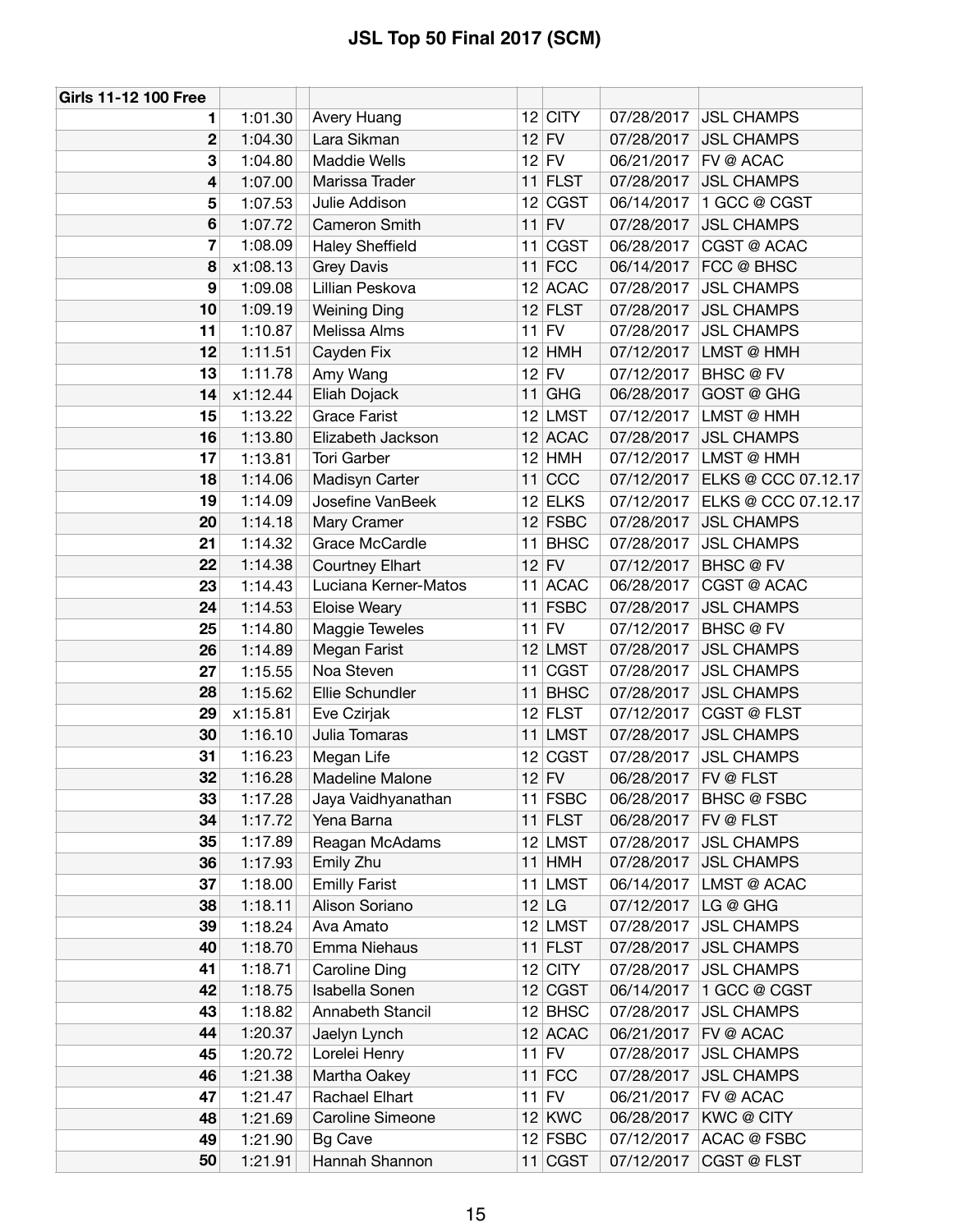| <b>Girls 11-12 50 Back</b> |        |                         |    |             |            |                     |
|----------------------------|--------|-------------------------|----|-------------|------------|---------------------|
| 1                          | 32.48  | Avery Huang             |    | $12$ CITY   | 07/28/2017 | <b>JSL CHAMPS</b>   |
| $\mathbf 2$                | 33.20  | Lara Sikman             |    | $12$ FV     | 07/28/2017 | <b>JSL CHAMPS</b>   |
| 3                          | 34.22  | <b>Haley Sheffield</b>  |    | 11 CGST     | 06/21/2017 | 2 FSBC @ CGST       |
| 4                          | 34.25  | Julie Addison           |    | 12 CGST     | 06/21/2017 | 2 FSBC @ CGST       |
| 5                          | 34.43  | <b>Grey Davis</b>       |    | $11$ FCC    | 07/28/2017 | <b>JSL CHAMPS</b>   |
| 6                          | 35.65  | Cayden Fix              |    | $12$ HMH    | 07/28/2017 | <b>JSL CHAMPS</b>   |
| 7                          | 36.06  | Amy Wang                |    | $12$ FV     | 07/28/2017 | <b>JSL CHAMPS</b>   |
| 8                          | 36.18  | Jo Jo Lucas             |    | $12$ CITY   | 07/28/2017 | <b>JSL CHAMPS</b>   |
| 9                          | x36.41 | Maddie Wells            |    | $12$ FV     | 06/28/2017 | FV @ FLST           |
| 10                         | 36.91  | Melissa Alms            |    | $11$ FV     | 07/28/2017 | <b>JSL CHAMPS</b>   |
| 11                         | 37.19  | <b>Grace Farist</b>     |    | 12 LMST     | 07/28/2017 | <b>JSL CHAMPS</b>   |
| 12                         | 37.44  | Noa Steven              | 11 | <b>CGST</b> | 07/28/2017 | <b>JSL CHAMPS</b>   |
| 13                         | 37.66  | Madisyn Carter          |    | $11$ CCC    | 06/13/2017 | CCC @ ELKS          |
| 14                         | 38.37  | Marissa Trader          |    | $11$ FLST   | 07/19/2017 | FLST @ FSBC         |
| 15                         | x38.40 | Emily Zhu               |    | $11$ HMH    | 07/19/2017 | HM @ FCC            |
| 16                         | 38.42  | Elizabeth Jackson       |    | $12$ ACAC   | 07/28/2017 | <b>JSL CHAMPS</b>   |
| 17                         | 38.44  | Luciana Kerner-Matos    |    | 11 ACAC     | 07/28/2017 | <b>JSL CHAMPS</b>   |
| 18                         | 38.91  | Jaya Vaidhyanathan      |    | $11$ FSBC   | 06/21/2017 | 2 FSBC @ CGST       |
| 19                         | 39.31  | Emma Niehaus            |    | $11$ FLST   | 07/28/2017 | <b>JSL CHAMPS</b>   |
| 20                         | x39.35 | <b>Tori Garber</b>      |    | $12$ HMH    | 07/19/2017 | HM @ FCC            |
| 21                         | 39.40  | <b>Courtney Elhart</b>  |    | $12$ FV     | 06/21/2017 | <b>FV @ ACAC</b>    |
| 21                         | 39.40  | Lillian Peskova         |    | $12$ ACAC   | 07/05/2017 | <b>ACAAC @ FLST</b> |
| 23                         | 39.44  | Ellie Schundler         |    | $11$ BHSC   | 07/28/2017 | <b>JSL CHAMPS</b>   |
| 24                         | 39.47  | Alison Soriano          |    | 12 LG       | 07/19/2017 | CCC @ LG            |
| 25                         | 39.54  | Meghan Murray           |    | $11$ HMH    | 07/28/2017 | <b>JSL CHAMPS</b>   |
| 26                         | 39.68  | Yena Barna              |    | $11$ FLST   | 06/28/2017 | FV @ FLST           |
| 27                         | x39.81 | <b>Weining Ding</b>     |    | $12$ FLST   | 06/21/2017 | <b>FLST @ BHSC</b>  |
| 28                         | 39.95  | Reagan McAdams          |    | $12$ LMST   | 07/28/2017 | <b>JSL CHAMPS</b>   |
| 29                         | 40.02  | Megan Farist            |    | 12 LMST     | 07/19/2017 | <b>KWC@LMST</b>     |
| 30                         | 40.25  | Cameron Smith           |    | $11$ FV     | 07/03/2017 | FSBC @ FV           |
| 31                         | 40.29  | <b>Caroline Simeone</b> |    | $12$ KWC    | 07/28/2017 | <b>JSL CHAMPS</b>   |
| 32                         | 40.50  | Eve Czirjak             |    | $12$ FLST   | 07/12/2017 | CGST @ FLST         |
| 33                         | 40.52  | Maggie Teweles          |    | $11$ FV     | 07/28/2017 | <b>JSL CHAMPS</b>   |
| 34                         | 40.60  | Megan Life              |    | 12 CGST     | 07/12/2017 | CGST @ FLST         |
| 35                         | 40.69  | Rachael Elhart          |    | $11$ FV     | 06/14/2017 | FV @ CITY           |
| 36                         | 40.94  | Madeline Malone         |    | $12$ FV     | 07/19/2017 | CGST@FV             |
| 37                         | 41.06  | Josefine VanBeek        |    | $12$ ELKS   | 07/12/2017 | ELKS @ CCC 07.12.17 |
| 38                         | 41.08  | Isabella Sonen          |    | 12 CGST     | 07/28/2017 | <b>JSL CHAMPS</b>   |
| 39                         | 41.38  | Stella Steigler         |    | $12$ GOST   | 06/14/2017 | GOST @ KWC          |
| 40                         | 41.49  | <b>Emilly Farist</b>    |    | 11 LMST     | 06/14/2017 | LMST @ ACAC         |
| 41                         | 41.68  | Lucy Baumann            |    | 12 KWC      | 07/19/2017 | <b>KWC@LMST</b>     |
| 42                         | 41.69  | Gabby Harrop-Williams   |    | $11$ FLST   | 06/28/2017 | FV @ FLST           |
| 43                         | 41.74  | Mary Cramer             |    | $12$ FSBC   | 06/21/2017 | 2 FSBC @ CGST       |
| 44                         | 41.98  | Izzy Reed               |    | $11$ CITY   | 07/28/2017 | <b>JSL CHAMPS</b>   |
| 45                         | 42.22  | Julia Tomaras           |    | 11 LMST     | 07/05/2017 | LMST @ FAST         |
| 46                         | 42.31  | Caroline Culbreath      |    | $12$ FSBC   | 07/28/2017 | <b>JSL CHAMPS</b>   |
| 47                         | 42.53  | Lellie King             |    | $11$ FCC    | 07/05/2017 | KWC@FCC             |
| 48                         | x42.60 | Grace McCardle          |    | 11 BHSC     | 07/05/2017 | 4 BHSC @ CGST       |
| 49                         | 42.63  | Kayleigh Long           |    | 12 CGST     | 07/28/2017 | <b>JSL CHAMPS</b>   |
| 50                         | x42.72 | Ava Amato               |    | $12$ LMST   | 06/28/2017 | FCC @ LMST          |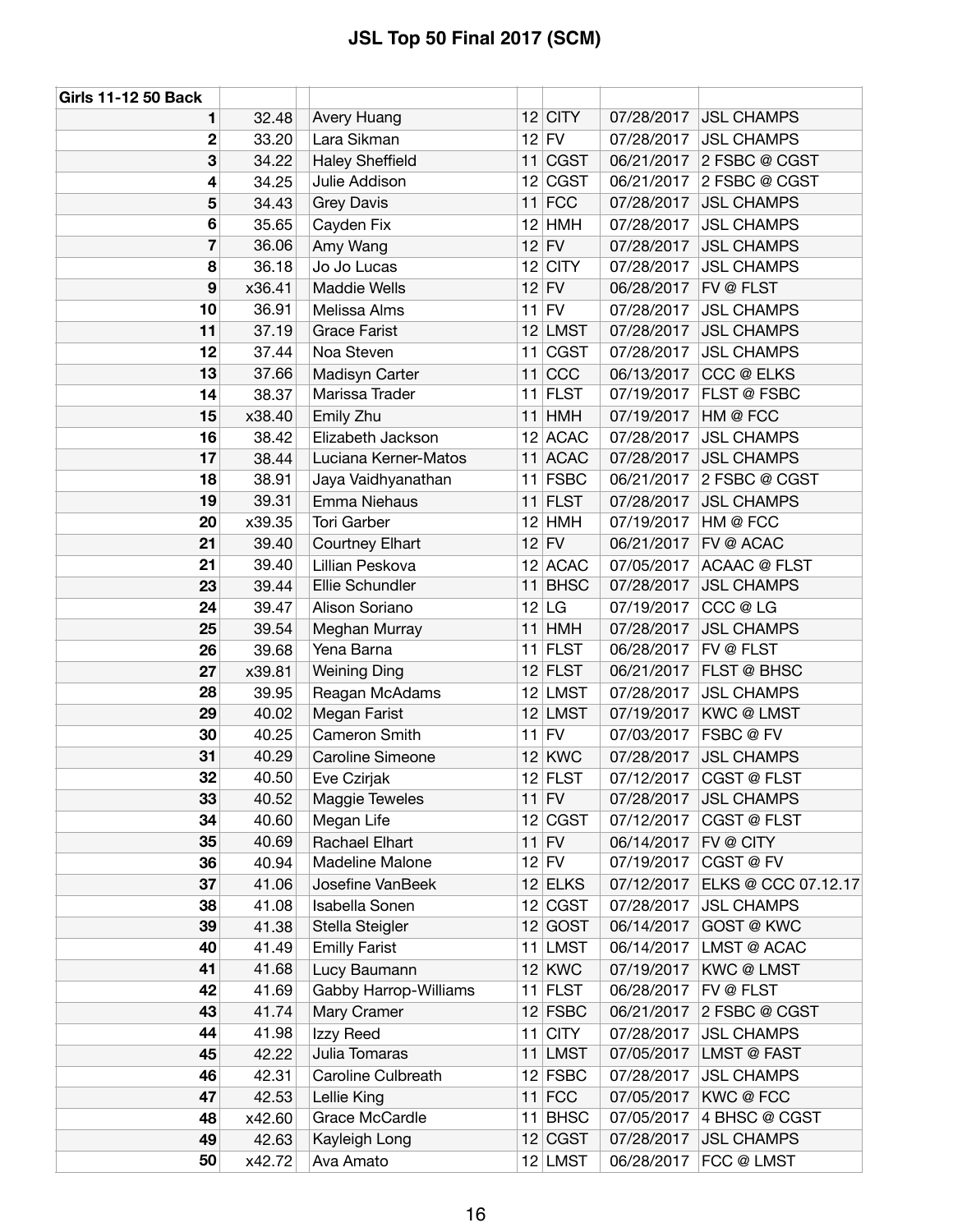| Girls 11-12 50 Breast |        |                                |           |                          |                               |
|-----------------------|--------|--------------------------------|-----------|--------------------------|-------------------------------|
| 1                     | 36.06  | Avery Huang                    | $12$ CITY | 06/14/2017               | FV @ CITY                     |
| $\mathbf 2$           | x38.06 | <b>Maddie Wells</b>            | $12$ FV   | 07/12/2017               | <b>BHSC</b> @ FV              |
| 3                     | 38.46  | Cameron Smith                  | $11$ FV   | 07/28/2017               | <b>JSL CHAMPS</b>             |
| 4                     | 38.89  | <b>Weining Ding</b>            | $12$ FLST | 07/28/2017               | <b>JSL CHAMPS</b>             |
| 5                     | 39.09  | Julie Addison                  | 12 CGST   | 07/28/2017               | <b>JSL CHAMPS</b>             |
| 6                     | 39.47  | <b>Courtney Elhart</b>         | $12$ FV   | 07/19/2017               | CGST @ FV                     |
| 7                     | 40.43  | Julia Tomaras                  | 11 LMST   | 07/28/2017               | <b>JSL CHAMPS</b>             |
| 8                     | x40.59 | <b>Grey Davis</b>              | $11$ FCC  | 07/19/2017               | HM @ FCC                      |
| 9                     | 41.23  | Eve Czirjak                    | $12$ FLST | 07/28/2017               | <b>JSL CHAMPS</b>             |
| 10                    | 41.54  | Juliette Gunter                | $11$ CITY | 07/28/2017               | <b>JSL CHAMPS</b>             |
| 11                    | 42.03  | Emily Zhu                      | $11$ HMH  | 07/19/2017               | HM @ FCC                      |
| 12                    | 42.12  | <b>Lily Williams</b>           | $12$ FV   | 07/28/2017               | <b>JSL CHAMPS</b>             |
| 13                    | 42.25  | Madeline Malone                | $12$ FV   | 07/28/2017               | <b>JSL CHAMPS</b>             |
| 14                    | 42.41  | Amy Wang                       | $12$ FV   | 06/21/2017               | <b>FV @ ACAC</b>              |
| 15                    | 42.57  | Lucy Baumann                   | $12$ KWC  | 07/12/2017               | <b>FAST@ KWC</b>              |
| 16                    | x43.03 | Lara Sikman                    | $12$ FV   | 07/03/2017               | FSBC @ FV                     |
| 17                    | 43.32  | Georgia Wyatt                  | $12$ FSBC | 06/21/2017               | 2 FSBC @ CGST                 |
| 18                    | x43.44 | Cayden Fix                     | $12$ HMH  | 07/19/2017               | HM @ FCC                      |
| 19                    | 43.68  | Maggie Teweles                 | $11$ FV   | 07/28/2017               | <b>JSL CHAMPS</b>             |
| 20                    | 43.88  | Ellie Schundler                | $11$ BHSC | 07/28/2017               | <b>JSL CHAMPS</b>             |
| 21                    | 44.03  | Jaelyn Lynch                   | $12$ ACAC | 06/28/2017               | CGST @ ACAC                   |
| 22                    | 44.09  | Jo Jo Lucas                    | $12$ CITY | 07/19/2017               | <b>FAST @ CITY</b>            |
| 23                    | 44.20  | <b>Emilly Farist</b>           | 11 LMST   | 07/28/2017               | <b>JSL CHAMPS</b>             |
| 24                    | 44.28  | Melissa Alms                   | $11$ FV   | 06/28/2017               | <b>FV @ FLST</b>              |
| 25                    | 44.37  |                                | 12 CGST   | 06/28/2017               | CGST @ ACAC                   |
| 26                    | 44.46  | Megan Life<br>Martha Oakey     | $11$ FCC  | 07/28/2017               | <b>JSL CHAMPS</b>             |
| 27                    | 44.56  |                                | $12$ BHSC | 06/14/2017               | FCC @ BHSC                    |
| 28                    | 44.71  | <b>Ellie Shaps</b>             | $11$ CITY | 07/28/2017               | <b>JSL CHAMPS</b>             |
| 29                    | 44.99  | Izzy Reed<br>Isabella Sonen    | 12 CGST   | 07/28/2017               | <b>JSL CHAMPS</b>             |
| 30                    | 45.28  |                                | $11$ CCC  | 06/28/2017               | CCC @ GCC                     |
| 31                    | x45.44 | Madisyn Carter                 |           |                          |                               |
|                       |        | Marissa Trader                 | $11$ FLST | 07/12/2017               | CGST @ FLST                   |
| 32                    | 45.56  | Devon Higginbottom             | $11$ FV   | 06/28/2017               | <b>FV @ FLST</b>              |
| 33                    | 45.72  | Drew Thorndike                 | $11$ FV   | 07/28/2017               | <b>JSL CHAMPS</b>             |
| 34                    | x45.75 | Mary Cramer                    | $12$ FSBC | 07/03/2017               | FSBC @ FV                     |
| 35                    | 45.91  | Lellie King<br>Lillian Peskova | $11$ FCC  | 07/05/2017               | KWC@FCC<br><b>ACAC @ BHSC</b> |
| 36                    | 46.03  | Claire DeGuzman                | $12$ ACAC | 07/19/2017<br>06/21/2017 | FV @ ACAC                     |
| 36                    | 46.03  |                                | $12$ ACAC |                          |                               |
| 38                    | x46.20 | <b>Grace Farist</b>            | $12$ LMST | 07/12/2017               | LMST @ HMH                    |
| 39                    | 46.43  | Bella Popovsky                 | $12$ FLST | 06/21/2017               | FLST @ BHSC                   |
| 40                    | 47.12  | <b>Caroline Simeone</b>        | $12$ KWC  | 07/19/2017               | <b>KWC@LMST</b>               |
| 41                    | 47.31  | Alison Soriano                 | $12$ LG   | 06/21/2017               | GOST @ LG                     |
| 42                    | 47.59  | <b>Sydney Foster</b>           | $12$ CITY | 07/28/2017               | <b>JSL CHAMPS</b>             |
| 43                    | 47.65  | Rachael Elhart                 | $11$ FV   | 07/12/2017               | BHSC@FV                       |
| 44                    | 47.75  | Reagan McAdams                 | 12 LMST   | 07/12/2017               | LMST @ HMH                    |
| 44                    | 47.75  | Calla Dagner                   | 12 CGST   | 06/28/2017               | CGST @ ACAC                   |
| 46                    | 48.00  | Reeve Goldstein                | $11$ BHSC | 06/14/2017               | FCC @ BHSC                    |
| 47                    | 48.15  | Tori Garber                    | $12$ HMH  | 06/28/2017               | HM @ FAST                     |
| 48                    | 48.16  | Reilly Bonham                  | $12$ FLST | 07/28/2017               | <b>JSL CHAMPS</b>             |
| 49                    | 48.19  | Josie Laugelli                 | $12$ FSBC | 07/28/2017               | <b>JSL CHAMPS</b>             |
| 50                    | 48.31  | Amelia Lewis                   | $12$ KWC  | 07/28/2017               | <b>JSL CHAMPS</b>             |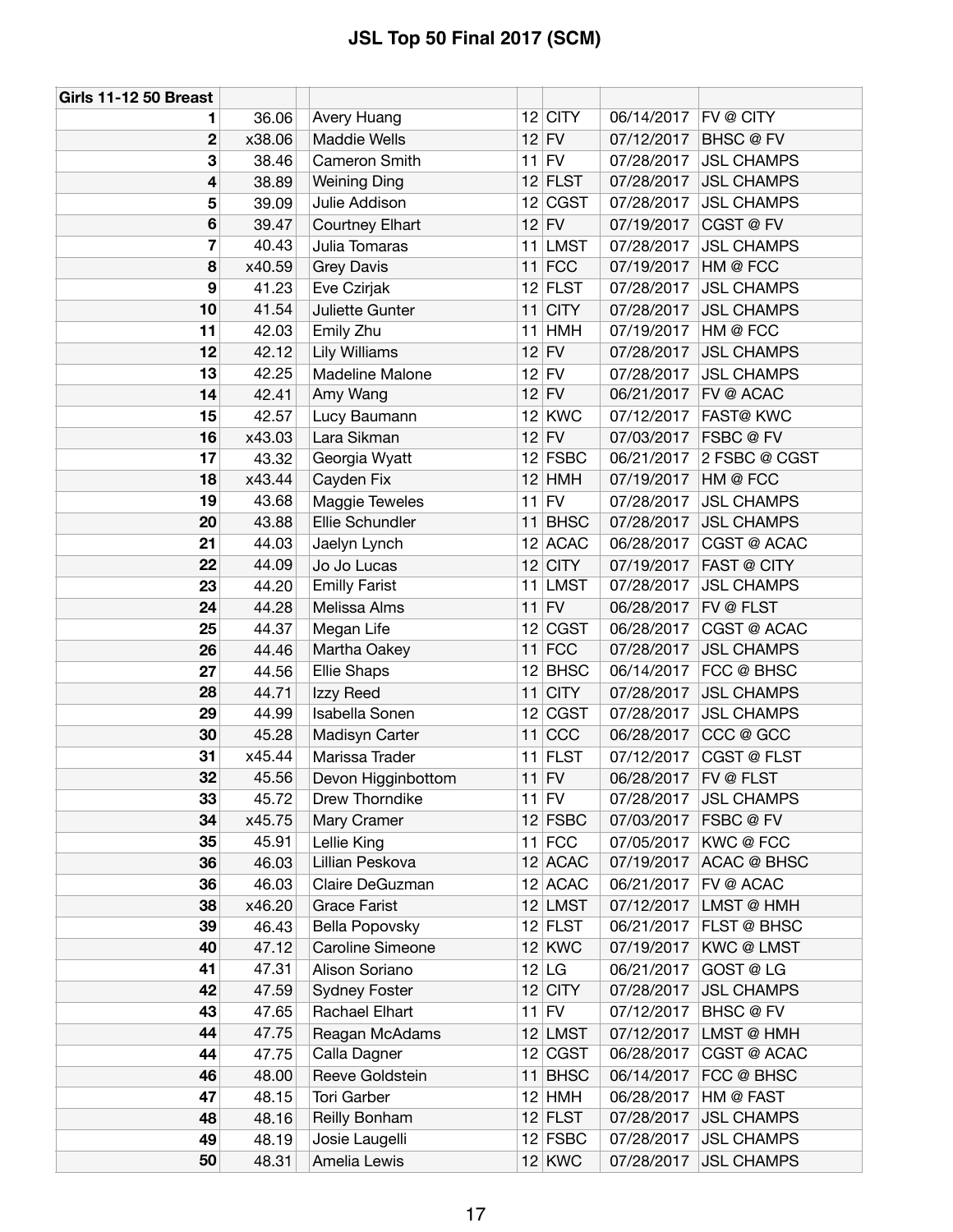| Girls 11-12 50 Fly |        |                        |           |            |                     |
|--------------------|--------|------------------------|-----------|------------|---------------------|
| 1                  | 30.62  | Avery Huang            | $12$ CITY | 06/14/2017 | FV @ CITY           |
| 2                  | 30.83  | <b>Maddie Wells</b>    | $12$ FV   | 06/21/2017 | FV @ ACAC           |
| 3                  | 31.56  | <b>Grey Davis</b>      | $11$ FCC  | 07/28/2017 | <b>JSL CHAMPS</b>   |
| 4                  | 31.97  | Lara Sikman            | $12$ FV   | 07/28/2017 | <b>JSL CHAMPS</b>   |
| 5                  | 32.00  | Marissa Trader         | $11$ FLST | 07/28/2017 | <b>JSL CHAMPS</b>   |
| 6                  | 32.54  | Julie Addison          | $12$ CGST | 07/28/2017 | <b>JSL CHAMPS</b>   |
| 7                  | 33.22  | <b>Haley Sheffield</b> | $11$ CGST | 07/05/2017 | 4 BHSC @ CGST       |
| 8                  | 33.50  | Madisyn Carter         | $11$ CCC  | 06/13/2017 | CCC @ ELKS          |
| 9                  | 33.84  | Cayden Fix             | $12$ HMH  | 07/28/2017 | <b>JSL CHAMPS</b>   |
| 10                 | 33.96  | Lillian Peskova        | 12 ACAC   | 07/28/2017 | <b>JSL CHAMPS</b>   |
| 11                 | 34.90  | Jo Jo Lucas            | $12$ CITY | 07/28/2017 | <b>JSL CHAMPS</b>   |
| 12                 | 35.08  | Amy Wang               | $12$ FV   | 06/28/2017 | FV @ FLST           |
| 13                 | 35.46  | <b>Grace Farist</b>    | $12$ LMST | 06/14/2017 | LMST @ ACAC         |
| 14                 | 35.52  | Melissa Alms           | $11$ FV   | 07/28/2017 | <b>JSL CHAMPS</b>   |
| 15                 | 36.08  | <b>Weining Ding</b>    | $12$ FLST | 06/14/2017 | FLST @ HMH          |
| 16                 | 36.55  | Rachael Elhart         | $11$ FV   | 06/21/2017 | FV @ ACAC           |
| 17                 | 36.72  | Josefine VanBeek       | $12$ ELKS | 06/27/2017 | LG @ ELKS           |
| 17                 | 36.72  | Luciana Kerner-Matos   | 11 ACAC   | 07/19/2017 | <b>ACAC @ BHSC</b>  |
| 19                 | 36.73  | Mary Cramer            | $12$ FSBC | 06/28/2017 | <b>BHSC @ FSBC</b>  |
| 20                 | 36.77  | Elizabeth Jackson      | $12$ ACAC | 07/12/2017 | <b>ACAC @ FSBC</b>  |
| 21                 | 36.83  | Ava Amato              | 12 LMST   | 06/21/2017 | <b>CITY @ LMST</b>  |
| 22                 | 36.91  | Grace McCardle         | $11$ BHSC | 07/28/2017 | <b>JSL CHAMPS</b>   |
| 23                 | x37.22 | Emily Zhu              | $11$ HMH  | 07/19/2017 | HM @ FCC            |
| 24                 | 37.47  | Reilly Bonham          | $12$ FLST | 07/28/2017 | <b>JSL CHAMPS</b>   |
| 25                 | 37.58  | <b>Tori Garber</b>     | $12$ HMH  | 07/12/2017 | LMST @ HMH          |
| 26                 | 37.64  | Alison Soriano         | 12 LG     | 06/21/2017 | GOST @ LG           |
| 27                 | 37.67  | <b>Emilly Farist</b>   | 11 LMST   | 07/12/2017 | LMST @ HMH          |
| 28                 | 37.85  | Madeline Malone        | $12$ FV   | 06/14/2017 | FV @ CITY           |
| 29                 | 38.09  | Hannah Shannon         | 11 CGST   | 07/12/2017 | CGST @ FLST         |
| 30                 | 38.13  | Megan Farist           | 12 LMST   | 07/12/2017 | LMST @ HMH          |
| 31                 | 38.24  | Annabeth Stancil       | $12$ BHSC | 07/28/2017 | <b>JSL CHAMPS</b>   |
| 32                 | 38.33  | Eliah Dojack           | $11$ GHG  | 07/28/2017 | <b>JSL CHAMPS</b>   |
| 32                 | 38.33  | Jaelyn Lynch           | $12$ ACAC | 06/28/2017 | CGST @ ACAC         |
| 34                 | 38.35  | Alexis Alms            | $11$ FV   | 07/28/2017 | <b>JSL CHAMPS</b>   |
| 35                 | 38.42  | Eloise Weary           | $11$ FSBC | 06/28/2017 | <b>BHSC @ FSBC</b>  |
| 36                 | 38.46  | Ellie Schundler        | $11$ BHSC | 06/21/2017 | <b>FLST @ BHSC</b>  |
| 37                 | 38.49  | Courtney Elhart        | $12$ FV   | 06/21/2017 | FV @ ACAC           |
| 38                 | 38.90  | Stella Steigler        | $12$ GOST | 07/12/2017 | GOST @ GCC          |
| 39                 | 38.94  | Megan Life             | 12 CGST   | 06/21/2017 | 2 FSBC @ CGST       |
| 40                 | 38.95  | Lucy Baumann           | $12$ KWC  | 06/21/2017 | HM @ KWC            |
| 41                 | 39.33  | Ava Ward               | $11$ CITY | 07/28/2017 | <b>JSL CHAMPS</b>   |
| 42                 | 39.39  | Martha Oakey           | $11$ FCC  | 07/28/2017 | <b>JSL CHAMPS</b>   |
| 43                 | 39.44  | Eve Czirjak            | $12$ FLST | 07/05/2017 | <b>ACAAC @ FLST</b> |
| 44                 | 39.45  | Cameron Smith          | $11$ FV   | 06/21/2017 | FV @ ACAC           |
| 45                 | x39.56 | Caroline Ding          | $12$ CITY | 07/05/2017 | CITY @ HMH          |
| 46                 | 39.61  | Sohie Ryang            | $11$ FSBC | 07/19/2017 | FLST @ FSBC         |
| 47                 | 39.64  | Noa Steven             | $11$ CGST | 07/19/2017 | CGST @ FV           |
| 48                 | 40.22  | Yena Barna             | $11$ FLST | 06/21/2017 | FLST @ BHSC         |
| 49                 | 40.44  | Devon Higginbottom     | $11$ FV   | 07/19/2017 | CGST @ FV           |
| 50                 | 40.66  | Reagan McAdams         | $12$ LMST | 06/28/2017 | FCC @ LMST          |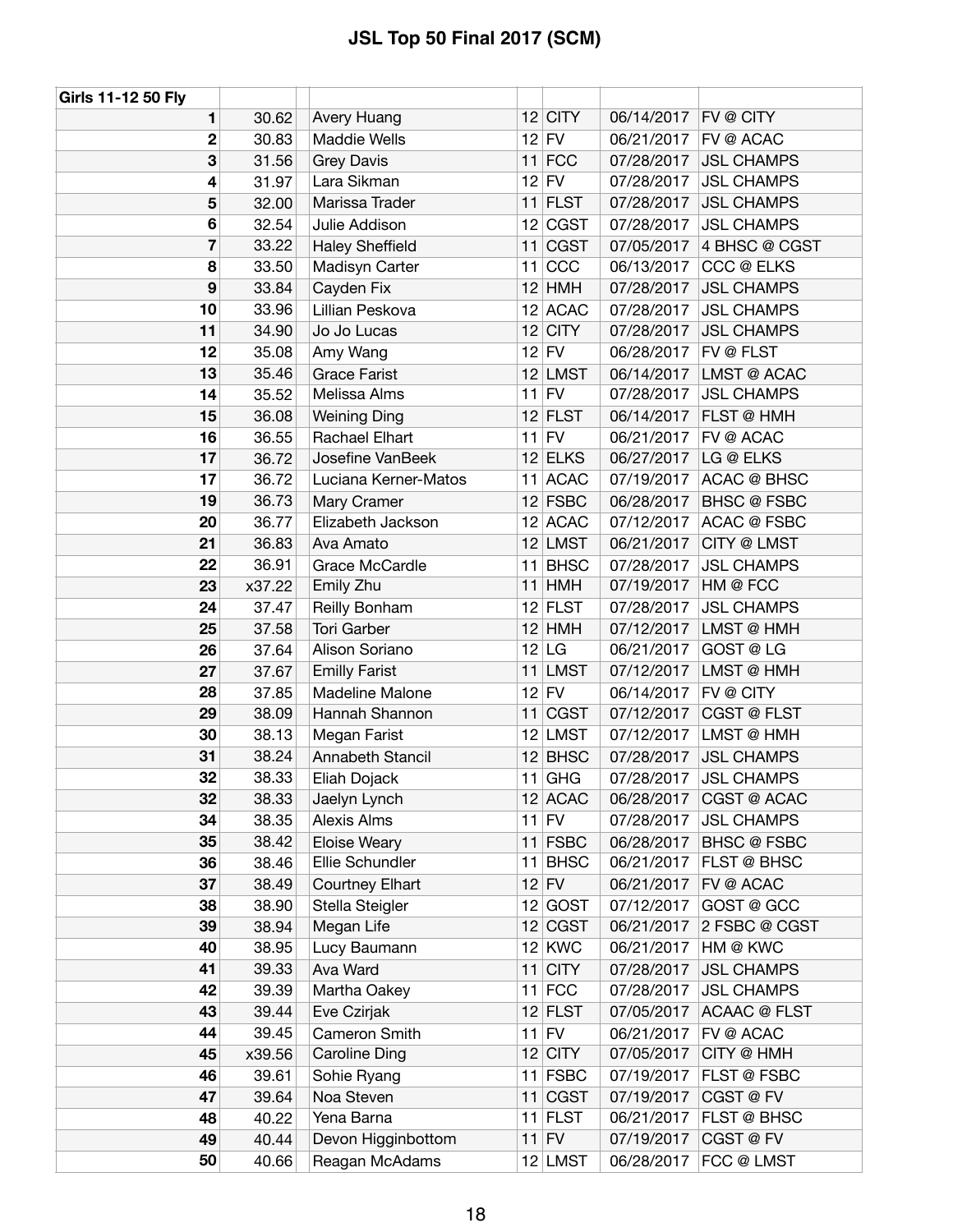| Girls 11-12 100 IM |         |                         |           |            |                      |
|--------------------|---------|-------------------------|-----------|------------|----------------------|
| 1                  | 1:08.38 | Avery Huang             | $12$ CITY | 07/28/2017 | <b>JSL CHAMPS</b>    |
| $\mathbf 2$        | 1:11.11 | <b>Maddie Wells</b>     | $12$ FV   | 07/28/2017 | <b>JSL CHAMPS</b>    |
| 3                  | 1:12.95 | Julie Addison           | 12 CGST   | 07/28/2017 | <b>JSL CHAMPS</b>    |
| 4                  | 1:13.60 | <b>Grey Davis</b>       | $11$ FCC  | 07/28/2017 | <b>JSL CHAMPS</b>    |
| 5                  | 1:16.75 | Amy Wang                | $12$ FV   | 07/28/2017 | <b>JSL CHAMPS</b>    |
| $\bf 6$            | 1:17.07 | Lara Sikman             | $12$ FV   | 07/03/2017 | FSBC @ FV            |
| $\overline{7}$     | 1:17.39 | Cameron Smith           | $11$ FV   | 07/28/2017 | <b>JSL CHAMPS</b>    |
| 8                  | 1:17.60 | <b>Haley Sheffield</b>  | $11$ CGST | 07/05/2017 | 4 BHSC @ CGST        |
| 9                  | 1:17.74 | Cayden Fix              | $12$ HMH  | 07/28/2017 | <b>JSL CHAMPS</b>    |
| 10                 | 1:18.49 | <b>Weining Ding</b>     | $12$ FLST | 07/28/2017 | <b>JSL CHAMPS</b>    |
| 11                 | 1:19.06 | Marissa Trader          | $11$ FLST | 06/21/2017 | FLST @ BHSC          |
| 12                 | 1:19.51 | Lillian Peskova         | $12$ ACAC | 07/28/2017 | <b>JSL CHAMPS</b>    |
| 13                 | 1:19.72 | <b>Grace Farist</b>     | $12$ LMST | 07/28/2017 | <b>JSL CHAMPS</b>    |
| 14                 | 1:20.22 | Madeline Malone         | $12$ FV   | 07/28/2017 | <b>JSL CHAMPS</b>    |
| 15                 | 1:20.59 | Courtney Elhart         | $12$ FV   | 07/19/2017 | CGST @ FV            |
| 16                 | 1:20.71 | Madisyn Carter          | $11$ CCC  | 07/28/2017 | <b>JSL CHAMPS</b>    |
| 17                 | 1:22.37 | <b>Emilly Farist</b>    | 11 LMST   | 07/28/2017 | <b>JSL CHAMPS</b>    |
| 18                 | 1:22.67 | Elizabeth Jackson       | $12$ ACAC | 07/28/2017 | <b>JSL CHAMPS</b>    |
| 19                 | 1:22.70 | Eve Czirjak             | $12$ FLST | 07/28/2017 | <b>JSL CHAMPS</b>    |
| 20                 | 1:23.37 | Tori Garber             | $12$ HMH  | 07/19/2017 | HM @ FCC             |
| 21                 | 1:24.03 | Jo Jo Lucas             | $12$ CITY | 07/19/2017 | <b>FAST @ CITY</b>   |
| 22                 | 1:25.25 | Mary Cramer             | $12$ FSBC | 06/21/2017 | 2 FSBC @ CGST        |
| 23                 | 1:25.28 | Lucy Baumann            | $12$ KWC  | 07/19/2017 | <b>KWC@LMST</b>      |
| 24                 | 1:25.40 | Melissa Alms            | $11$ FV   | 07/03/2017 | FSBC @ FV            |
| 25                 | 1:25.44 | Yena Barna              | $11$ FLST | 06/21/2017 | FLST @ BHSC          |
| 26                 | 1:25.53 | Megan Life              | 12 CGST   | 06/21/2017 | 2 FSBC @ CGST        |
| 27                 | 1:25.80 | Megan Farist            | $12$ LMST | 07/19/2017 | <b>KWC@LMST</b>      |
| 28                 | 1:25.84 | Emily Zhu               | $11$ HMH  | 07/19/2017 | HM @ FCC             |
| 28                 | 1:25.84 | Reagan McAdams          | $12$ LMST | 07/28/2017 | <b>JSL CHAMPS</b>    |
| 30                 | 1:25.87 | Ellie Schundler         | $11$ BHSC | 07/05/2017 | 4 BHSC @ CGST        |
| 31                 | 1:26.03 | Grace McCardle          | 11 BHSC   | 07/19/2017 | <b>ACAC @ BHSC</b>   |
| 32                 | 1:26.27 | Alison Soriano          | 12 LG     |            | 06/21/2017 GOST @ LG |
| 33                 | 1:26.31 | Julia Tomaras           | 11 LMST   | 07/19/2017 | <b>KWC@LMST</b>      |
| 34                 | 1:26.82 | Luciana Kerner-Matos    | 11 ACAC   | 07/19/2017 | <b>ACAC @ BHSC</b>   |
| 35                 | 1:27.56 | Josefine VanBeek        | $12$ ELKS | 07/06/2017 | <b>GHG @ ELKS</b>    |
| 36                 | 1:27.59 | Hannah Shannon          | $11$ CGST | 06/21/2017 | 2 FSBC @ CGST        |
| 37                 | 1:27.75 | Jaya Vaidhyanathan      | $11$ FSBC | 06/21/2017 | 2 FSBC @ CGST        |
| 38                 | 1:27.77 | <b>Caroline Ding</b>    | $12$ CITY | 07/28/2017 | <b>JSL CHAMPS</b>    |
| 39                 | 1:27.90 | Jaelyn Lynch            | $12$ ACAC | 07/19/2017 | <b>ACAC @ BHSC</b>   |
| 40                 | 1:28.07 | Isabella Sonen          | 12 CGST   | 07/28/2017 | <b>JSL CHAMPS</b>    |
| 41                 | 1:28.21 | <b>Ellie Shaps</b>      | $12$ BHSC | 07/19/2017 | <b>ACAC @ BHSC</b>   |
| 41                 | 1:28.21 | Devon Higginbottom      | $11$ FV   | 07/28/2017 | <b>JSL CHAMPS</b>    |
| 43                 | 1:28.28 | Noa Steven              | $11$ CGST | 07/05/2017 | 4 BHSC @ CGST        |
| 44                 | 1:28.53 | <b>Caroline Simeone</b> | $12$ KWC  | 07/05/2017 | KWC@FCC              |
| 45                 | 1:29.91 | Rachael Elhart          | $11$ FV   | 07/19/2017 | CGST @ FV            |
| 46                 | 1:30.44 | Claire DeGuzman         | $12$ ACAC | 07/28/2017 | <b>JSL CHAMPS</b>    |
| 47                 | 1:31.37 | Eliah Dojack            | $11$ GHG  | 07/19/2017 | GCC @ GHG            |
| 48                 | 1:31.41 | Ava Amato               | $12$ LMST | 06/21/2017 | CITY @ LMST          |
| 49                 | 1:31.50 | Gabby Harrop-Williams   | $11$ FLST | 06/21/2017 | FLST @ BHSC          |
| 50                 | 1:31.86 | Bella Popovsky          | $12$ FLST | 07/28/2017 | <b>JSL CHAMPS</b>    |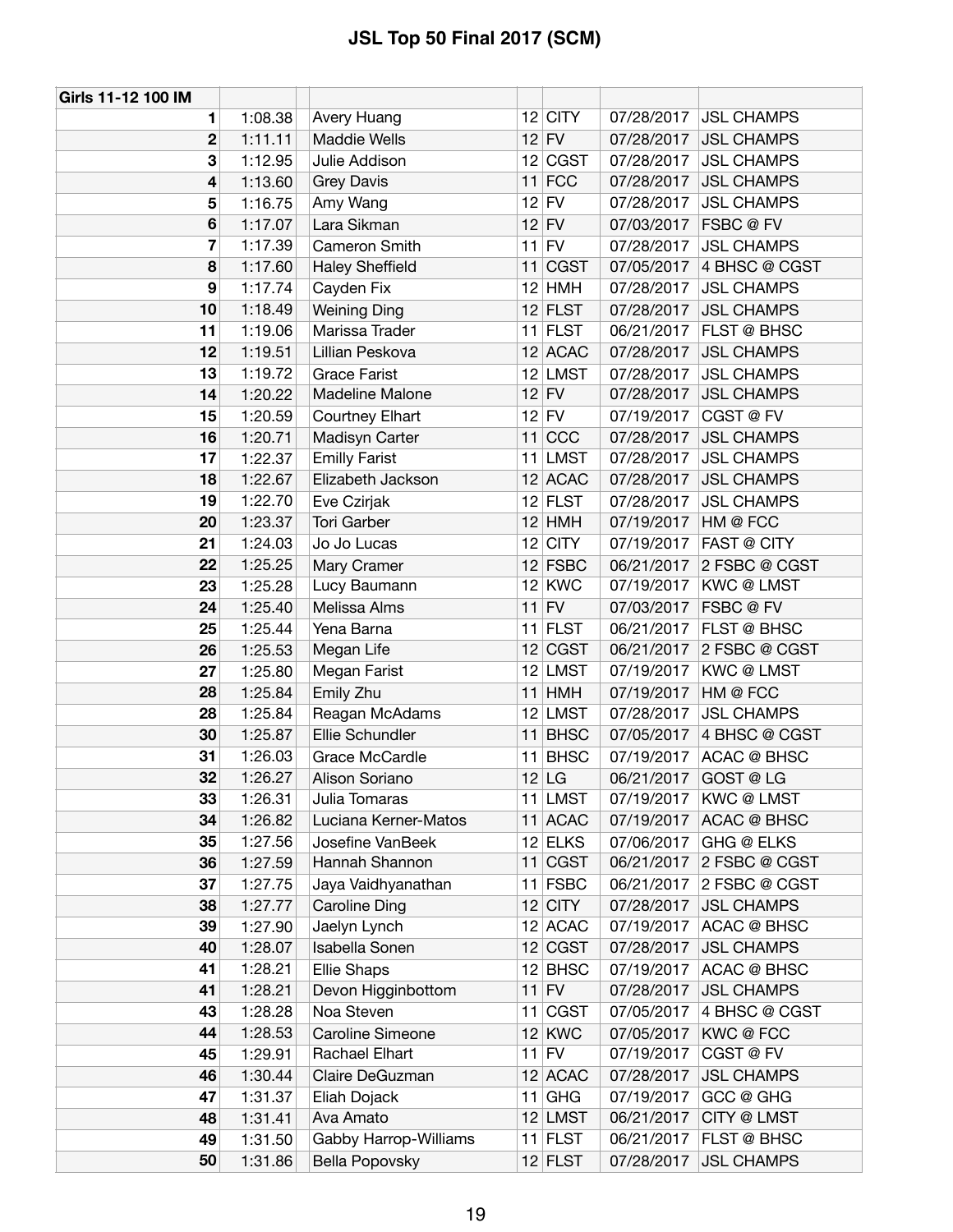| <b>Girls 13-14 50 Free</b> |        |                          |    |             |            |                    |
|----------------------------|--------|--------------------------|----|-------------|------------|--------------------|
| 1                          | 27.38  | Claire Moody             |    | $14$ FV     | 07/28/2017 | <b>JSL CHAMPS</b>  |
| $\mathbf 2$                | 27.85  | Kathryn Burr             |    | 14 CGST     | 07/28/2017 | <b>JSL CHAMPS</b>  |
| 3                          | 27.98  | Athena Vanyo             |    | 13 ACAC     | 06/28/2017 | CGST @ ACAC        |
| 4                          | 28.15  | Sophie Haise             |    | 14 ACAC     | 07/28/2017 | <b>JSL CHAMPS</b>  |
| 5                          | 28.35  | Abby Fuller              |    | $13$ ELKS   | 07/28/2017 | <b>JSL CHAMPS</b>  |
| $6\phantom{1}6$            | 28.78  | Izzy Bradley             |    | $13$ CITY   | 06/28/2017 | <b>KWC@CITY</b>    |
| $\overline{\mathbf{r}}$    | 28.88  | Abby Harlow              |    | $14$ FV     | 06/28/2017 | FV @ FLST          |
| 8                          | 29.34  | Adalee Lynch             |    | $14$ FV     | 07/28/2017 | <b>JSL CHAMPS</b>  |
| 9                          | 29.58  | Maya Chatterson          |    | 14 CGST     | 07/28/2017 | <b>JSL CHAMPS</b>  |
| 10                         | 29.64  | Ally Lounsbury           |    | $13$ FV     | 07/28/2017 | <b>JSL CHAMPS</b>  |
| 10                         | 29.64  | Zoe DeGuzman             |    | 13 ACAC     | 06/21/2017 | FV @ ACAC          |
| 12                         | 29.66  | Sophie O'Donnell         | 14 | <b>CGST</b> | 07/05/2017 | 4 BHSC @ CGST      |
| 13                         | 29.82  | Kayleigh Stebbins        |    | $14$ FSBC   | 07/28/2017 | <b>JSL CHAMPS</b>  |
| 14                         | 29.89  | Abigail Brown            |    | 14 CGST     | 06/28/2017 | CGST @ ACAC        |
| 15                         | 29.91  | Rachel Murray            |    | $13$ HMH    | 07/28/2017 | <b>JSL CHAMPS</b>  |
| 16                         | 30.04  | Sophia Yu                |    | $13$ FLST   | 07/19/2017 | FLST @ FSBC        |
| 17                         | 30.34  | Leigh Young              |    | $13$ GCC    | 06/14/2017 | 1 GCC @ CGST       |
| 18                         | 30.54  | <b>Blair Stilley</b>     |    | $14$ FLST   | 07/28/2017 | <b>JSL CHAMPS</b>  |
| 19                         | 30.62  | Megan Rinald             |    | $14$ HMH    | 07/05/2017 | CITY @ HMH         |
| 20                         | x30.65 | Virginia Smith           |    | $13$ BHSC   | 06/21/2017 | FLST @ BHSC        |
| 21                         | 30.77  | Libby Addison            |    | 13 CGST     | 07/28/2017 | <b>JSL CHAMPS</b>  |
| 22                         | 30.91  | Ruby Kidd                |    | $13$ HMH    | 07/28/2017 | <b>JSL CHAMPS</b>  |
| 23                         | 30.92  | Elke Beaumont            |    | 13 CGST     | 07/28/2017 | <b>JSL CHAMPS</b>  |
| 24                         | 30.98  | Cordy O'Connell          |    | 14 BHSC     | 06/28/2017 | <b>BHSC @ FSBC</b> |
| 25                         | 31.06  | Arianna Tosi             |    | $13$ FV     | 07/12/2017 | <b>BHSC</b> @ FV   |
| 26                         | 31.11  | Sydney Alexander         |    | $13$ FV     | 07/28/2017 | <b>JSL CHAMPS</b>  |
| 27                         | 31.17  | Morgan Breza             |    | $14$ ACAC   | 06/28/2017 | CGST @ ACAC        |
| 28                         | 31.24  | <b>Casey Phillips</b>    |    | $13$ BHSC   | 07/28/2017 | <b>JSL CHAMPS</b>  |
| 29                         | 31.47  | Ella Dofflemyer          |    | $13$ FV     | 07/28/2017 | <b>JSL CHAMPS</b>  |
| 30                         | 31.51  | <b>Rosalie Swett</b>     |    | $14$ FCC    | 07/28/2017 | <b>JSL CHAMPS</b>  |
| 31                         | 31.52  | Katie Jordan             |    | 13 CGST     | 07/28/2017 | <b>JSL CHAMPS</b>  |
| 32                         | 31.63  | <b>Sydney Dutton</b>     |    | 14 CGST     | 07/19/2017 | CGST@FV            |
| 32                         | 31.63  | <b>Grace Gillenwater</b> |    | $13$ FLST   | 07/28/2017 | <b>JSL CHAMPS</b>  |
| 34                         | 31.69  | Ella Reed                |    | $13$ CITY   | 06/28/2017 | <b>KWC@CITY</b>    |
| 34                         | 31.69  | Audrey Kashatus          |    | $14$ FV     | 07/19/2017 | CGST @ FV          |
| 36                         | 31.70  | Kate Hynes               |    | $14$ HMH    | 07/05/2017 | CITY @ HMH         |
| 37                         | 31.76  | <b>Emily Sposato</b>     |    | 13 CGST     | 07/28/2017 | <b>JSL CHAMPS</b>  |
| 38                         | 31.95  | Audrey Ragsdale          |    | $13$ FSBC   | 06/28/2017 | <b>BHSC @ FSBC</b> |
| 39                         | 31.96  | Caroline Thompson        |    | $14$ FSBC   | 07/19/2017 | FLST @ FSBC        |
| 40                         | 32.00  | Maeci Frank              |    | $13$ BHSC   | 07/05/2017 | 4 BHSC @ CGST      |
| 41                         | 32.05  | <b>Adaire Burnsed</b>    |    | $14$ FSBC   | 06/28/2017 | <b>BHSC @ FSBC</b> |
| 42                         | 32.06  | Alexa John Hudock        |    | $13$ CITY   | 07/28/2017 | <b>JSL CHAMPS</b>  |
| 43                         | 32.10  | CeCe Cannell             |    | 13 ACAC     | 06/21/2017 | FV @ ACAC          |
| 44                         | x32.15 | Jenny Little             |    | 13 BHSC     | 06/21/2017 | FLST @ BHSC        |
| 45                         | 32.16  | Ellie Keppel             |    | $14$ FLST   | 06/21/2017 | FLST @ BHSC        |
| 46                         | 32.18  | Eve Umberger             |    | $14$ FV     | 07/28/2017 | <b>JSL CHAMPS</b>  |
| 46                         | 32.18  | Ashna Nitzsche           |    | 14 CGST     | 07/28/2017 | <b>JSL CHAMPS</b>  |
| 48                         | 32.20  | Ryleigh Katstra          |    | $14$ FLST   | 07/19/2017 | FLST @ FSBC        |
| 49                         | 32.23  | Kate Nemergut            |    | 13 CGST     | 06/28/2017 | CGST @ ACAC        |
| 50                         | 32.32  | Madelyn Packer           |    | $14$ BHSC   | 07/28/2017 | <b>JSL CHAMPS</b>  |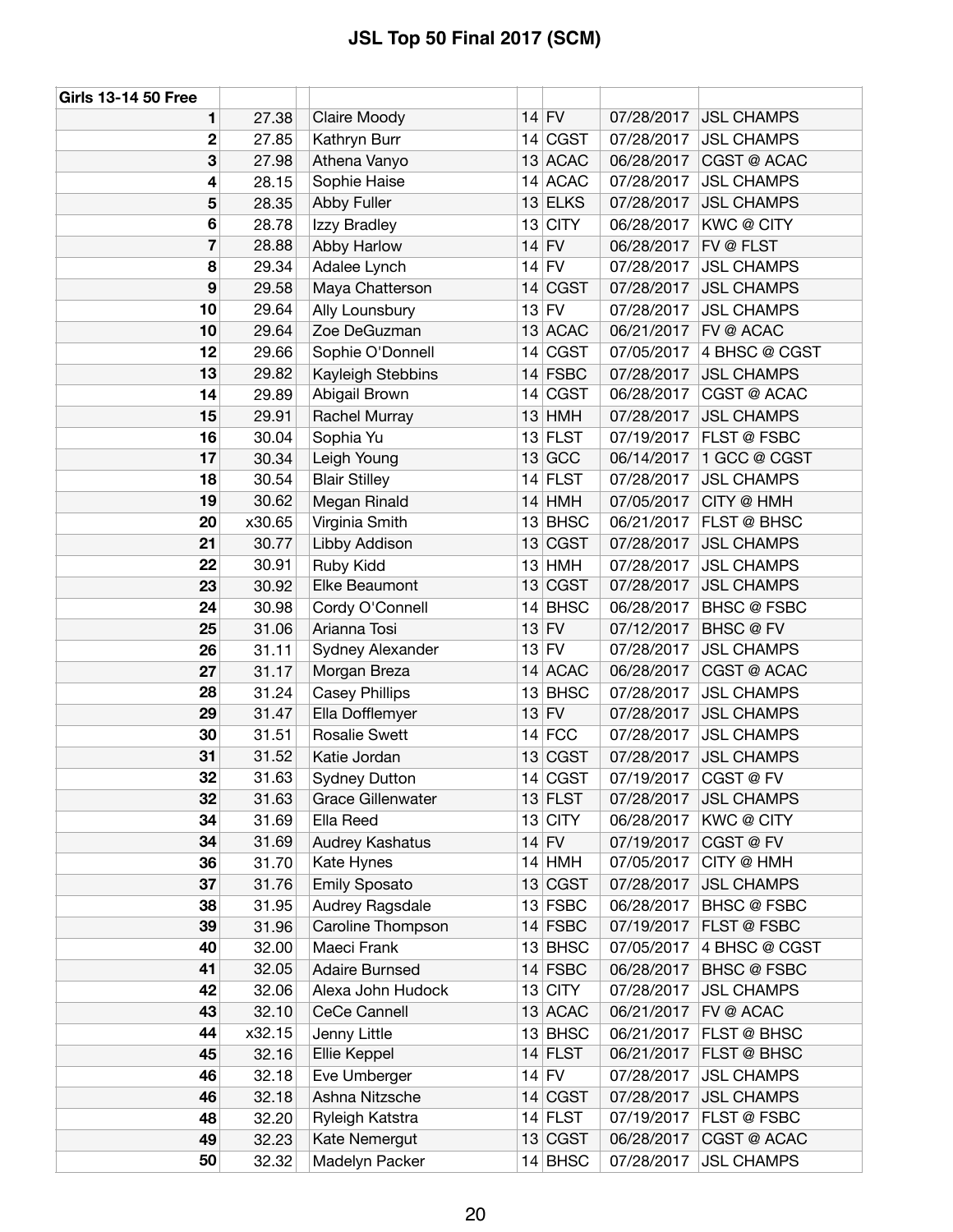| <b>Girls 13-14 100 Free</b> |          |                          |           |            |                    |
|-----------------------------|----------|--------------------------|-----------|------------|--------------------|
| 1                           | 59.93    | Claire Moody             | $14$ FV   | 07/28/2017 | <b>JSL CHAMPS</b>  |
| 2                           | 1:01.03  | Kathryn Burr             | 14 CGST   | 07/28/2017 | <b>JSL CHAMPS</b>  |
| 3                           | 1:01.29  | Athena Vanyo             | 13 ACAC   | 07/28/2017 | <b>JSL CHAMPS</b>  |
| 4                           | 1:01.96  | Sophie O'Donnell         | 14 CGST   | 07/28/2017 | <b>JSL CHAMPS</b>  |
| 5                           | 1:03.41  | Izzy Bradley             | $13$ CITY | 06/28/2017 | <b>KWC @ CITY</b>  |
| 6                           | 1:04.69  | Sophie Haise             | 14 ACAC   | 06/28/2017 | CGST @ ACAC        |
| 7                           | 1:04.81  | Abby Fuller              | $13$ ELKS | 06/13/2017 | CCC @ ELKS         |
| 8                           | 1:04.97  | Zoe DeGuzman             | 13 ACAC   | 07/28/2017 | <b>JSL CHAMPS</b>  |
| 9                           | 1:05.28  | Abigail Brown            | 14 CGST   | 07/12/2017 | <b>CGST @ FLST</b> |
| 10                          | 1:05.69  | Abby Harlow              | $14$ FV   | 07/12/2017 | <b>BHSC</b> @ FV   |
| 11                          | 1:05.95  | Ella Reed                | $13$ CITY | 07/28/2017 | <b>JSL CHAMPS</b>  |
| 12                          | 1:06.21  | Arianna Tosi             | $13$ FV   | 07/28/2017 | <b>JSL CHAMPS</b>  |
| 13                          | 1:06.59  | Audrey Kashatus          | $14$ FV   | 07/28/2017 | <b>JSL CHAMPS</b>  |
| 14                          | 1:06.75  | Sophia Yu                | $13$ FLST | 07/19/2017 | FLST @ FSBC        |
| 15                          | 1:07.52  | Virginia Smith           | $13$ BHSC | 07/28/2017 | <b>JSL CHAMPS</b>  |
| 16                          | 1:07.71  | Kayleigh Stebbins        | $14$ FSBC | 07/19/2017 | FLST @ FSBC        |
| 17                          | 1:08.00  | Maya Chatterson          | 14 CGST   | 07/12/2017 | CGST @ FLST        |
| 18                          | 1:08.92  | Ruby Kidd                | $13$ HMH  | 07/28/2017 | <b>JSL CHAMPS</b>  |
| 19                          | 1:09.05  | Lindsay Morton           | $13$ FV   | 07/28/2017 | <b>JSL CHAMPS</b>  |
| 20                          | 1:09.13  | Katie Jordan             | 13 CGST   | 07/28/2017 | <b>JSL CHAMPS</b>  |
| 21                          | 1:09.38  | Megan Rinald             | $14$ HMH  | 06/14/2017 | FLST @ HMH         |
| 22                          | 1:09.81  | Morgan Breza             | 14 ACAC   | 06/28/2017 | CGST @ ACAC        |
| 23                          | 1:09.99  | Ally Lounsbury           | $13$ FV   | 06/21/2017 | FV @ ACAC          |
| 24                          | 1:10.28  | Leigh Young              | 13 GCC    | 06/14/2017 | 1 GCC @ CGST       |
| 25                          | 1:10.58  | Maeci Frank              | $13$ BHSC | 07/28/2017 | <b>JSL CHAMPS</b>  |
| 26                          | 1:11.02  | Libby Addison            | 13 CGST   | 07/28/2017 | <b>JSL CHAMPS</b>  |
| 27                          | 1:11.40  | Adaire Burnsed           | $14$ FSBC | 06/28/2017 | <b>BHSC @ FSBC</b> |
| 28                          | 1:11.41  | Kimball Sheehan          | $14$ BHSC | 07/28/2017 | <b>JSL CHAMPS</b>  |
| 29                          | 1:11.44  | Audrey Ragsdale          | $13$ FSBC | 07/28/2017 | <b>JSL CHAMPS</b>  |
| 30                          | 1:11.56  | <b>Sydney Dutton</b>     | 14 CGST   | 07/12/2017 | CGST @ FLST        |
| 31                          | 1:11.68  | Cordy O'Connell          | $14$ BHSC | 06/28/2017 | <b>BHSC @ FSBC</b> |
| 32                          | 1:11.86  | Elke Beaumont            | 13 CGST   | 07/28/2017 | <b>JSL CHAMPS</b>  |
| 33                          | 1:11.98  | <b>Rosalie Swett</b>     | $14$ FCC  | 07/28/2017 | <b>JSL CHAMPS</b>  |
| 34                          | 1:12.07  | Adalee Lynch             | $14$ FV   | 06/28/2017 | FV @ FLST          |
| 35                          | 1:12.15  | Ashna Nitzsche           | 14 CGST   | 06/28/2017 | CGST @ ACAC        |
| 36                          | 1:12.55  | Rachel Hill              | $13$ GHG  | 07/28/2017 | <b>JSL CHAMPS</b>  |
| 37                          | 1:12.64  | <b>Grace Gillenwater</b> | $13$ FLST | 07/28/2017 | <b>JSL CHAMPS</b>  |
| 38                          | 1:12.74  | <b>Casey Phillips</b>    | $13$ BHSC | 06/28/2017 | <b>BHSC @ FSBC</b> |
| 39                          | 1:12.77  | Sydney Alexander         | $13$ FV   | 06/21/2017 | FV @ ACAC          |
| 40                          | 1:12.86  | Rachel Murray            | $13$ HMH  | 07/12/2017 | LMST @ HMH         |
| 41                          | 1:12.94  | Ellie Keppel             | $14$ FLST | 07/28/2017 | <b>JSL CHAMPS</b>  |
| 42                          | 1:13.24  | <b>Claire Rude</b>       | $13$ FSBC | 07/28/2017 | <b>JSL CHAMPS</b>  |
| 43                          | 1:13.37  | Kate Nemergut            | 13 CGST   | 06/28/2017 | CGST @ ACAC        |
| 44                          | 1:13.39  | Kenzie Scheel            | $14$ CITY | 07/28/2017 | <b>JSL CHAMPS</b>  |
| 45                          | 1:13.53  | Ryleigh Katstra          | $14$ FLST | 07/28/2017 | <b>JSL CHAMPS</b>  |
| 46                          | 1:13.56  | Kelly Young              | $14$ HMH  | 07/12/2017 | LMST @ HMH         |
| 47                          | 1:13.65  | Eve Umberger             | $14$ FV   | 06/21/2017 | FV @ ACAC          |
| 48                          | 1:13.90  | <b>Emily Sposato</b>     | 13 CGST   | 06/28/2017 | CGST @ ACAC        |
| 49                          | x1:14.47 | <b>Blair Stilley</b>     | $14$ FLST | 07/12/2017 | <b>CGST @ FLST</b> |
| 50                          | 1:14.90  | Darrah Sheehan           | $13$ BHSC | 07/28/2017 | <b>JSL CHAMPS</b>  |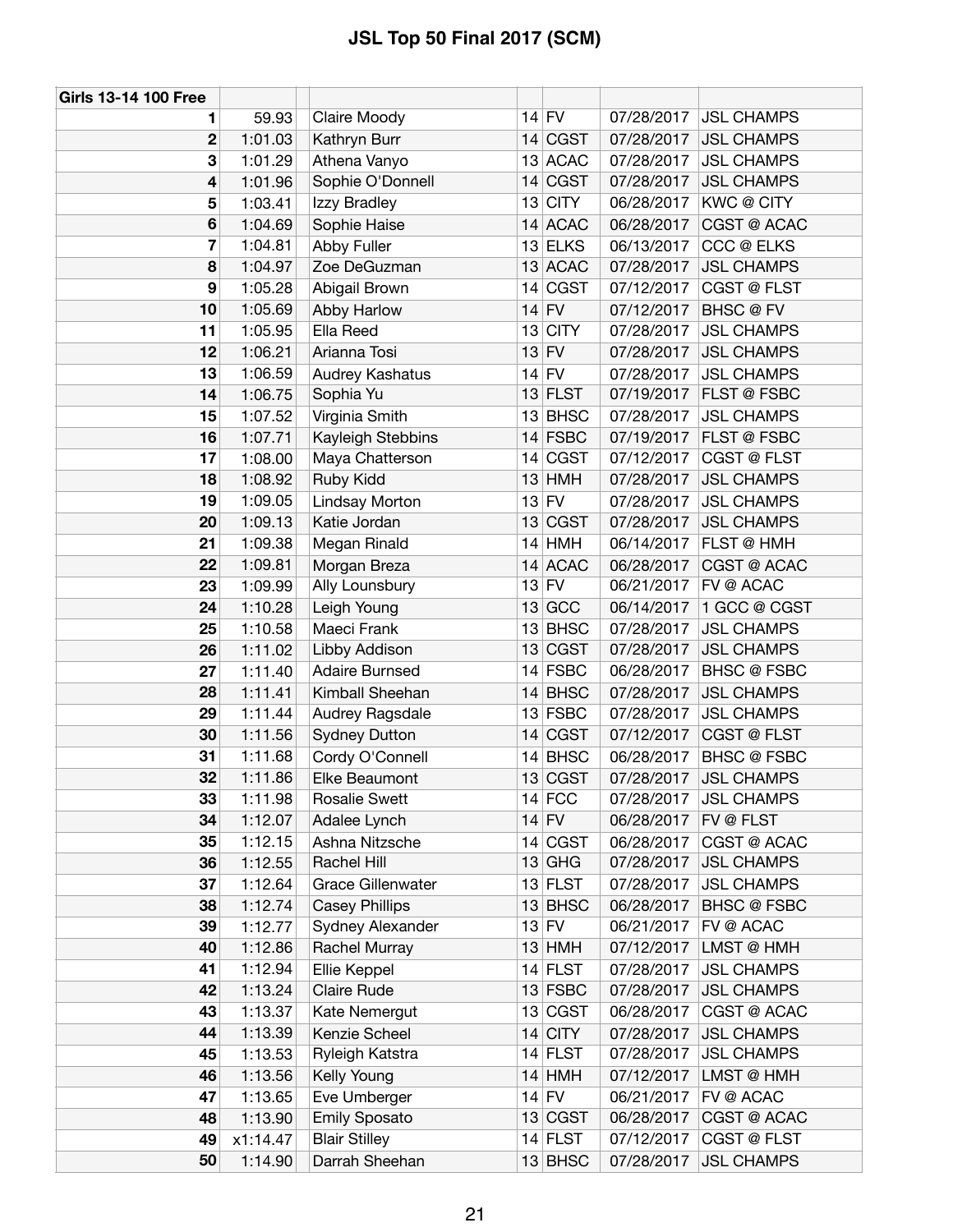| <b>Girls 13-14 50 Back</b> |        |                          |         |             |            |                     |
|----------------------------|--------|--------------------------|---------|-------------|------------|---------------------|
| 1                          | 30.77  | Izzy Bradley             |         | $13$ CITY   | 07/28/2017 | <b>JSL CHAMPS</b>   |
| 2                          | 32.66  | Claire Moody             | $14$ FV |             | 06/14/2017 | FV @ CITY           |
| 3                          | 32.68  | Sophie O'Donnell         |         | 14 CGST     | 07/28/2017 | <b>JSL CHAMPS</b>   |
| 4                          | 32.91  | Sophie Haise             |         | 14 ACAC     | 07/19/2017 | <b>ACAC @ BHSC</b>  |
| 5                          | 33.19  | Athena Vanyo             |         | 13 ACAC     | 07/05/2017 | <b>ACAAC @ FLST</b> |
| 6                          | 33.51  | Adalee Lynch             | $14$ FV |             | 07/28/2017 | <b>JSL CHAMPS</b>   |
| 7                          | 34.07  | Abby Harlow              | $14$ FV |             | 06/28/2017 | FV @ FLST           |
| 8                          | 34.39  | <b>Sydney Dutton</b>     |         | 14 CGST     | 07/28/2017 | <b>JSL CHAMPS</b>   |
| 9                          | 34.91  | <b>Audrey Kashatus</b>   | $14$ FV |             | 07/28/2017 | <b>JSL CHAMPS</b>   |
| 10                         | 35.00  | Morgan Breza             |         | 14 ACAC     | 07/28/2017 | <b>JSL CHAMPS</b>   |
| 11                         | 35.53  | Sophia Yu                |         | $13$ FLST   | 06/28/2017 | <b>FV @ FLST</b>    |
| 12                         | 35.56  | Zoe DeGuzman             |         | 13 ACAC     | 07/19/2017 | <b>ACAC @ BHSC</b>  |
| 13                         | 35.61  | Virginia Smith           |         | $13$ BHSC   | 07/28/2017 | <b>JSL CHAMPS</b>   |
| 14                         | 35.74  | Rachel Hill              |         | $13$ GHG    | 07/28/2017 | <b>JSL CHAMPS</b>   |
| 15                         | 35.77  | Kelly Young              |         | $14$ HMH    | 07/28/2017 | <b>JSL CHAMPS</b>   |
| 16                         | 35.83  | Cordy O'Connell          |         | $14$ BHSC   | 07/28/2017 | <b>JSL CHAMPS</b>   |
| 17                         | 35.85  | Lindsay Morton           | $13$ FV |             | 07/28/2017 | <b>JSL CHAMPS</b>   |
| 18                         | 35.86  | Abby Fuller              |         | $13$ ELKS   | 07/18/2017 | <b>GOST @ ELKS</b>  |
| 19                         | 35.98  | <b>Blair Stilley</b>     |         | $14$ FLST   | 07/28/2017 | <b>JSL CHAMPS</b>   |
| 20                         | 36.02  | <b>Adaire Burnsed</b>    |         | $14$ FSBC   | 07/28/2017 | <b>JSL CHAMPS</b>   |
| 21                         | 36.08  | Kate Hynes               |         | $14$ HMH    | 07/28/2017 | <b>JSL CHAMPS</b>   |
| 22                         | 36.19  | Darrah Sheehan           | 13      | <b>BHSC</b> | 07/28/2017 | <b>JSL CHAMPS</b>   |
| 22                         | 36.19  | Abigail Brown            |         | 14 CGST     | 06/21/2017 | 2 FSBC @ CGST       |
| 24                         | 36.22  | Elke Beaumont            | 13      | CGST        | 07/28/2017 | <b>JSL CHAMPS</b>   |
| 25                         | 36.41  | Ashna Nitzsche           |         | 14 CGST     | 07/28/2017 | <b>JSL CHAMPS</b>   |
| 26                         | 36.50  | Ella Dofflemyer          | $13$ FV |             | 07/28/2017 | <b>JSL CHAMPS</b>   |
| 27                         | 36.53  | Maya Chatterson          | 14      | <b>CGST</b> | 07/05/2017 | 4 BHSC @ CGST       |
| 28                         | 36.56  | <b>CeCe Cannell</b>      |         | 13 ACAC     | 06/21/2017 | FV @ ACAC           |
| 29                         | 36.97  | Kayleigh Stebbins        |         | $14$ FSBC   | 06/28/2017 | <b>BHSC @ FSBC</b>  |
| 30                         | 37.12  | <b>Casey Phillips</b>    |         | $13$ BHSC   | 07/19/2017 | <b>ACAC @ BHSC</b>  |
| 31                         | 37.19  | Caroline Thompson        |         | $14$ FSBC   | 06/21/2017 | 2 FSBC @ CGST       |
| 32                         | 37.20  | <b>Claire Rude</b>       |         | $13$ FSBC   | 07/28/2017 | <b>JSL CHAMPS</b>   |
| 33                         | 37.34  | Audrey Ragsdale          |         | $13$ FSBC   | 06/21/2017 | 2 FSBC @ CGST       |
| 34                         | 37.68  | <b>Emily Sposato</b>     |         | 13 CGST     | 06/14/2017 | 1 GCC @ CGST        |
| 35                         | 38.12  | Ella Baumann             |         | $13$ KWC    | 07/12/2017 | <b>FAST@ KWC</b>    |
| 35                         | 38.12  | Ellie Andreson           |         | $14$ HMH    | 07/28/2017 | <b>JSL CHAMPS</b>   |
| 37                         | 38.36  | Joey Hagan               |         | $13$ FAST   | 07/12/2017 | <b>FAST@ KWC</b>    |
| 38                         | x38.53 | Ally Lounsbury           | $13$ FV |             | 07/12/2017 | <b>BHSC</b> @ FV    |
| 39                         | 38.62  | Jenna Velasquez          |         | $13$ HMH    | 07/28/2017 | <b>JSL CHAMPS</b>   |
| 40                         | 38.71  | Rachel Murray            |         | $13$ HMH    | 07/19/2017 | HM @ FCC            |
| 41                         | 38.78  | Sam Strain               |         | $14$ CITY   | 06/28/2017 | <b>KWC@CITY</b>     |
| 42                         | 38.96  | Zoe Moreland             |         | $14$ CITY   | 07/19/2017 | <b>FAST @ CITY</b>  |
| 43                         | 39.03  | Kimball Sheehan          |         | 14 BHSC     | 06/21/2017 | FLST @ BHSC         |
| 44                         | 39.12  | <b>Grace Gillenwater</b> |         | $13$ FLST   | 06/28/2017 | FV @ FLST           |
| 45                         | 39.16  | Arianna Tosi             | $13$ FV |             | 07/03/2017 | FSBC @ FV           |
| 45                         | 39.16  | Kate Nemergut            |         | 13 CGST     | 07/12/2017 | <b>CGST @ FLST</b>  |
| 47                         | x39.31 | Megan Rinald             |         | $14$ HMH    | 07/12/2017 | LMST @ HMH          |
| 48                         | 39.31  | Sydney Alexander         | $13$ FV |             | 06/28/2017 | FV @ FLST           |
| 49                         | 39.47  | Eve Umberger             | $14$ FV |             | 07/12/2017 | BHSC@FV             |
| 50                         | 39.56  | Kenzie Scheel            |         | 14 CITY     | 06/28/2017 | <b>KWC@CITY</b>     |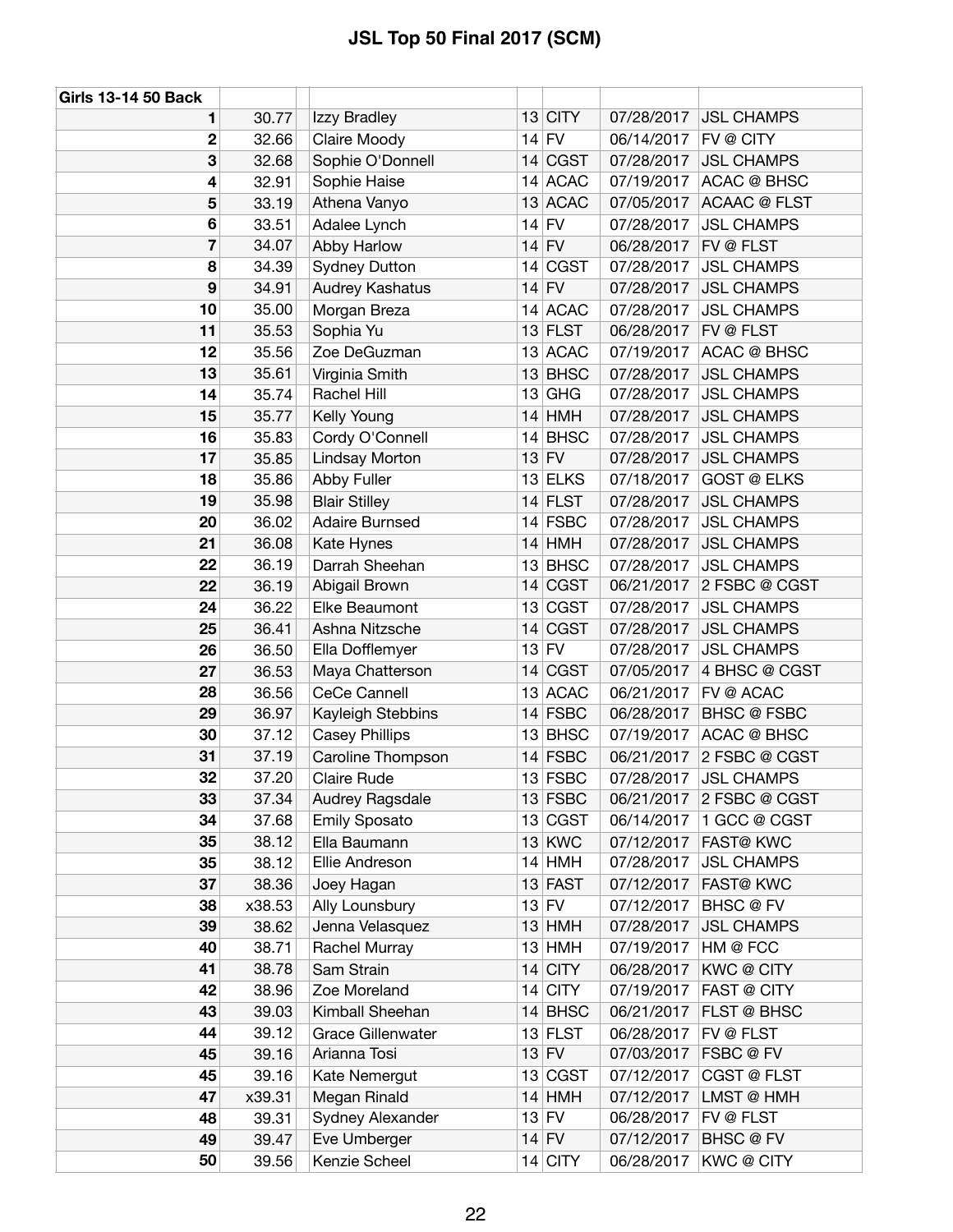| <b>Girls 13-14 50 Breast</b> |        |                          |    |               |            |                        |
|------------------------------|--------|--------------------------|----|---------------|------------|------------------------|
| 1.                           | 34.06  | Abby Harlow              |    | $14$ FV       | 07/28/2017 | <b>JSL CHAMPS</b>      |
| 2                            | 34.96  | Claire Moody             |    | $14$ FV       | 07/28/2017 | <b>JSL CHAMPS</b>      |
| 3                            | 35.19  | Ella Reed                |    | $13$ CITY     | 07/28/2017 | <b>JSL CHAMPS</b>      |
| 4                            | 35.61  | Sophie Haise             |    | $14$ ACAC     | 07/28/2017 | <b>JSL CHAMPS</b>      |
| 5                            | 36.02  | Abigail Brown            |    | 14 CGST       | 07/28/2017 | <b>JSL CHAMPS</b>      |
| 6                            | 36.68  | Abby Fuller              |    | $13$ ELKS     | 07/28/2017 | <b>JSL CHAMPS</b>      |
| 7                            | 36.80  | Sophia Yu                |    | $13$ FLST     | 07/28/2017 | <b>JSL CHAMPS</b>      |
| 8                            | 37.40  | Athena Vanyo             |    | 13 ACAC       | 06/28/2017 | CGST @ ACAC            |
| 9                            | 37.59  | Kimball Sheehan          |    | $14$ BHSC     | 07/28/2017 | <b>JSL CHAMPS</b>      |
| 10                           | 37.66  | Kathryn Burr             |    | 14 CGST       | 07/28/2017 | <b>JSL CHAMPS</b>      |
| 11                           | 38.32  | Maeci Frank              |    | $13$ BHSC     | 07/28/2017 | <b>JSL CHAMPS</b>      |
| 12                           | 38.35  | <b>Adaire Burnsed</b>    |    | $14$ FSBC     | 07/28/2017 | <b>JSL CHAMPS</b>      |
| 13                           | 38.69  | Sophie O'Donnell         |    | 14 CGST       | 06/14/2017 | 1 GCC @ CGST           |
| 14                           | 38.72  | Izzy Bradley             |    | $13$ CITY     | 06/28/2017 | <b>KWC@CITY</b>        |
| 15                           | 39.17  | Megan Rinald             |    | $14$ HMH      | 07/28/2017 | <b>JSL CHAMPS</b>      |
| 16                           | 39.18  | Arianna Tosi             |    | $13$ FV       | 07/28/2017 | <b>JSL CHAMPS</b>      |
| 17                           | 40.68  | Rachel Murray            |    | $13$ HMH      | 07/28/2017 | <b>JSL CHAMPS</b>      |
| 18                           | 41.14  | Samantha Lange           |    | <b>14 KWC</b> | 07/19/2017 | <b>KWC@LMST</b>        |
| 19                           | x41.19 | Zoe DeGuzman             |    | 13 ACAC       | 07/05/2017 | <b>ACAAC @ FLST</b>    |
| 20                           | 41.21  | Macy Drumheller          |    | $14$ KWC      | 07/12/2017 | <b>FAST@ KWC</b>       |
| 21                           | 41.41  | Ally Lounsbury           |    | $13$ FV       | 07/12/2017 | BHSC @ FV              |
| 22                           | 41.46  | Madelyn Packer           |    | $14$ BHSC     | 07/28/2017 | <b>JSL CHAMPS</b>      |
| 23                           | 41.50  | Sydney Alexander         |    | $13$ FV       | 07/28/2017 | <b>JSL CHAMPS</b>      |
| 24                           | 41.93  | Eliza Thorndike          |    | $14$ FV       | 06/21/2017 | <b>FV @ ACAC</b>       |
| 25                           | 42.06  | Lindsay Morton           |    | $13$ FV       | 07/19/2017 | CGST @ FV              |
| 26                           | 42.19  | Audrey Ragsdale          |    | $13$ FSBC     | 06/21/2017 | 2 FSBC @ CGST          |
| 27                           | 42.20  | Kristen Farabaugh        | 13 | <b>CGST</b>   | 07/28/2017 | <b>JSL CHAMPS</b>      |
| 28                           | 42.29  | Campbell Williams        |    | $14$ BHSC     | 07/19/2017 | <b>ACAC @ BHSC</b>     |
| 29                           | 42.32  | <b>Sydney Dutton</b>     |    | 14 CGST       | 07/12/2017 | CGST @ FLST            |
| 29                           | 42.32  | Ella Baumann             |    | $13$ KWC      | 07/28/2017 | <b>JSL CHAMPS</b>      |
| 31                           | 42.38  | Emma McMullan            |    | $13$ FLST     | 07/28/2017 | <b>JSL CHAMPS</b>      |
| 31                           | 42.38  | Annalee Holstege         |    | $14$ GCC      | 06/21/2017 | ELKS @ GCC             |
| 33                           | 42.51  | <b>Finley Pettitt</b>    |    | $13$ FSBC     |            | 07/12/2017 ACAC @ FSBC |
| 34                           | 42.72  | Maya Chatterson          |    | 14 CGST       | 06/14/2017 | 1 GCC @ CGST           |
| 35                           | 42.78  | Vaya Chhabra             |    | $13$ GCC      | 06/28/2017 | CCC @ GCC              |
| 36                           | 42.89  | Kayleigh Stebbins        |    | $14$ FSBC     | 07/12/2017 | ACAC @ FSBC            |
| 37                           | 42.91  | Clare Inlow              |    | $14$ FSBC     | 07/28/2017 | <b>JSL CHAMPS</b>      |
| 38                           | 43.12  | Ruby Kidd                |    | $13$ HMH      | 06/28/2017 | HM @ FAST              |
| 39                           | 43.14  | Jordan Foley             |    | $13$ HMH      | 07/28/2017 | <b>JSL CHAMPS</b>      |
| 40                           | 43.15  | Jenny Little             |    | $13$ BHSC     | 07/05/2017 | 4 BHSC @ CGST          |
| 41                           | 43.17  | Katie Jordan             |    | 13 CGST       | 07/28/2017 | <b>JSL CHAMPS</b>      |
| 42                           | 43.64  | Gabby Sifri              |    | $14$ FV       | 07/28/2017 | <b>JSL CHAMPS</b>      |
| 43                           | 43.72  | Morgan Breza             |    | 14 ACAC       | 07/05/2017 | <b>ACAAC @ FLST</b>    |
| 44                           | 43.73  | Kelly Young              |    | $14$ HMH      | 06/21/2017 | HM @ KWC               |
| 45                           | 43.78  | CeCe Cannell             |    | $13$ ACAC     | 06/14/2017 | LMST @ ACAC            |
| 46                           | x43.78 | Audrey Kashatus          |    | $14$ FV       | 07/03/2017 | FSBC @ FV              |
| 47                           | 43.86  | Katie Carter             |    | 14 CGST       | 07/28/2017 | <b>JSL CHAMPS</b>      |
| 48                           | 43.97  | Ella Dofflemyer          |    | $13$ FV       | 06/28/2017 | FV @ FLST              |
| 49                           | 44.06  | Lillian Simeone          |    | $14$ KWC      | 06/21/2017 | HM @ KWC               |
| 50                           | x44.22 | <b>Grace Gillenwater</b> |    | $13$ FLST     | 07/12/2017 | CGST @ FLST            |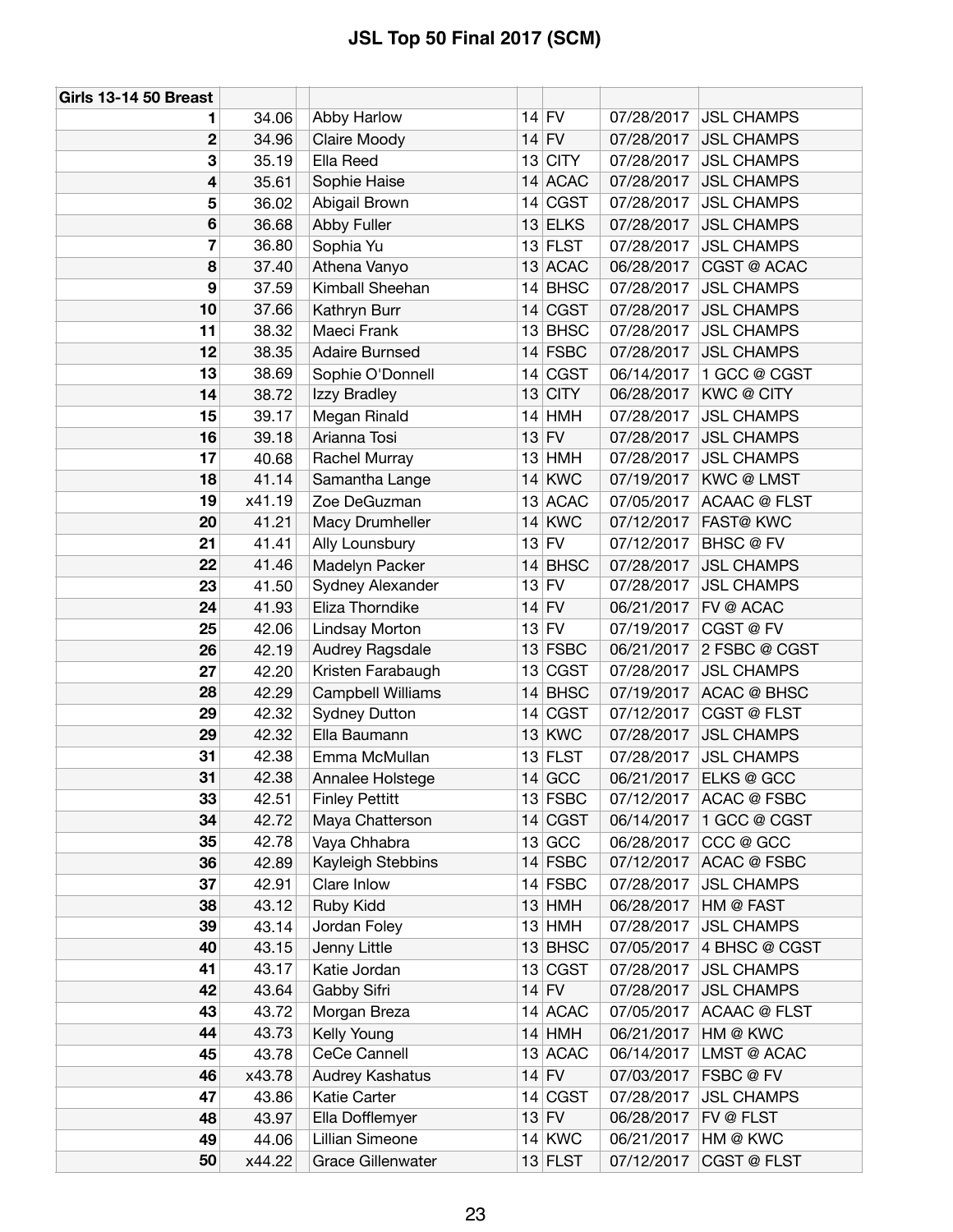| Girls 13-14 50 Fly |        |                          |           |            |                    |
|--------------------|--------|--------------------------|-----------|------------|--------------------|
| 1                  | 29.42  | Athena Vanyo             | 13 ACAC   | 07/28/2017 | <b>JSL CHAMPS</b>  |
| 2                  | 30.10  | Izzy Bradley             | $13$ CITY | 07/28/2017 | <b>JSL CHAMPS</b>  |
| 3                  | 30.18  | Abigail Brown            | 14 CGST   | 07/28/2017 | <b>JSL CHAMPS</b>  |
| 4                  | 30.65  | Abby Fuller              | $13$ ELKS | 07/28/2017 | <b>JSL CHAMPS</b>  |
| 5                  | 30.84  | Abby Harlow              | $14$ FV   | 07/28/2017 | <b>JSL CHAMPS</b>  |
| 6                  | 31.02  | Sophie O'Donnell         | 14 CGST   | 06/28/2017 | CGST @ ACAC        |
| 7                  | 31.11  | Maya Chatterson          | 14 CGST   | 07/28/2017 | <b>JSL CHAMPS</b>  |
| 8                  | 31.26  | Ally Lounsbury           | $13$ FV   | 07/28/2017 | <b>JSL CHAMPS</b>  |
| 9                  | 31.36  | Sophia Yu                | $13$ FLST | 07/28/2017 | <b>JSL CHAMPS</b>  |
| 10                 | 31.54  | Zoe DeGuzman             | 13 ACAC   | 07/28/2017 | <b>JSL CHAMPS</b>  |
| 11                 | 31.59  | Kathryn Burr             | 14 CGST   | 07/05/2017 | 4 BHSC @ CGST      |
| 12                 | 31.90  | Adalee Lynch             | $14$ FV   | 07/28/2017 | <b>JSL CHAMPS</b>  |
| 13                 | 32.27  | Sophie Haise             | 14 ACAC   | 06/14/2017 | LMST @ ACAC        |
| 14                 | 32.32  | Claire Moody             | $14$ FV   | 06/28/2017 | FV @ FLST          |
| 15                 | 33.04  | <b>Casey Phillips</b>    | $13$ BHSC | 07/28/2017 | <b>JSL CHAMPS</b>  |
| 16                 | 33.13  | Virginia Smith           | 13 BHSC   | 07/28/2017 | <b>JSL CHAMPS</b>  |
| 17                 | 33.22  | <b>Adaire Burnsed</b>    | $14$ FSBC | 06/21/2017 | 2 FSBC @ CGST      |
| 18                 | 33.36  | Kayleigh Stebbins        | $14$ FSBC | 07/28/2017 | <b>JSL CHAMPS</b>  |
| 19                 | 33.47  | Eve Umberger             | $14$ FV   | 07/28/2017 | <b>JSL CHAMPS</b>  |
| 20                 | 33.67  | <b>Blair Stilley</b>     | $14$ FLST | 07/28/2017 | <b>JSL CHAMPS</b>  |
| 21                 | 34.09  | Kate Hynes               | $14$ HMH  | 07/12/2017 | LMST @ HMH         |
| 22                 | 34.18  | Arianna Tosi             | $13$ FV   | 06/14/2017 | FV @ CITY          |
| 23                 | 34.21  | Ashna Nitzsche           | 14 CGST   | 06/28/2017 | CGST @ ACAC        |
| 24                 | 34.33  | Rachel Murray            | $13$ HMH  | 07/28/2017 | <b>JSL CHAMPS</b>  |
| 25                 | 34.68  | Leigh Young              | 13 GCC    | 07/12/2017 | GOST @ GCC         |
| 26                 | 34.78  | Kate Nemergut            | 13 CGST   | 07/19/2017 | CGST @ FV          |
| 27                 | 34.91  | Libby Addison            | 13 CGST   | 07/28/2017 | <b>JSL CHAMPS</b>  |
| 28                 | 34.97  | Caitlin Nguyen           | 14 ACAC   | 07/28/2017 | <b>JSL CHAMPS</b>  |
| 29                 | 35.00  | Morgan Breza             | 14 ACAC   | 07/19/2017 | <b>ACAC @ BHSC</b> |
| 30                 | 35.44  | Cordy O'Connell          | $14$ BHSC | 07/12/2017 | BHSC@FV            |
| 31                 | 35.52  | Alexa John Hudock        | $13$ CITY | 07/28/2017 | <b>JSL CHAMPS</b>  |
| 32                 | 35.55  | Sarah Randolph Warren    | $14$ FCC  | 07/28/2017 | <b>JSL CHAMPS</b>  |
| 33                 | 36.03  | <b>Abby Brissett</b>     | $13$ FSBC | 07/28/2017 | <b>JSL CHAMPS</b>  |
| 34                 | 36.07  | Ella Reed                | $13$ CITY | 07/19/2017 | <b>FAST @ CITY</b> |
| 35                 | 36.11  | Lauren Dessent           | 13 LG     | 07/19/2017 | CCC @ LG           |
| 36                 | 36.16  | Elke Beaumont            | 13 CGST   | 07/12/2017 | CGST @ FLST        |
| 36                 | 36.16  | Audrey Ragsdale          | $13$ FSBC | 07/03/2017 | FSBC @ FV          |
| 38                 | 36.17  | <b>Catherine Lambert</b> | $13$ BHSC | 07/28/2017 | <b>JSL CHAMPS</b>  |
| 39                 | 36.45  | <b>Grace Gillenwater</b> | $13$ FLST | 07/12/2017 | CGST @ FLST        |
| 40                 | 36.47  | Kenzie Scheel            | $14$ CITY | 07/12/2017 | City @ FCC         |
| 41                 | x36.62 | Megan Rinald             | $14$ HMH  | 06/14/2017 | FLST @ HMH         |
| 42                 | 36.62  | Audrey Kashatus          | $14$ FV   | 07/03/2017 | FSBC @ FV          |
| 43                 | 36.90  | Eliza Thorndike          | $14$ FV   | 07/28/2017 | <b>JSL CHAMPS</b>  |
| 44                 | 37.04  | <b>Emily Sposato</b>     | 13 CGST   | 07/05/2017 | 4 BHSC @ CGST      |
| 45                 | 37.12  | Sam Strain               | $14$ CITY | 06/28/2017 | <b>KWC @ CITY</b>  |
| 46                 | 37.25  | Lindsay Morton           | $13$ FV   | 06/14/2017 | FV @ CITY          |
| 47                 | 37.33  | Sydney Alexander         | $13$ FV   | 06/21/2017 | FV @ ACAC          |
| 48                 | 37.43  | Claire Rude              | $13$ FSBC | 06/28/2017 | BHSC @ FSBC        |
| 49                 | 37.56  | Emma McMullan            | $13$ FLST | 07/28/2017 | <b>JSL CHAMPS</b>  |
| 50                 | 37.62  | Kimball Sheehan          | $14$ BHSC | 07/19/2017 | <b>ACAC @ BHSC</b> |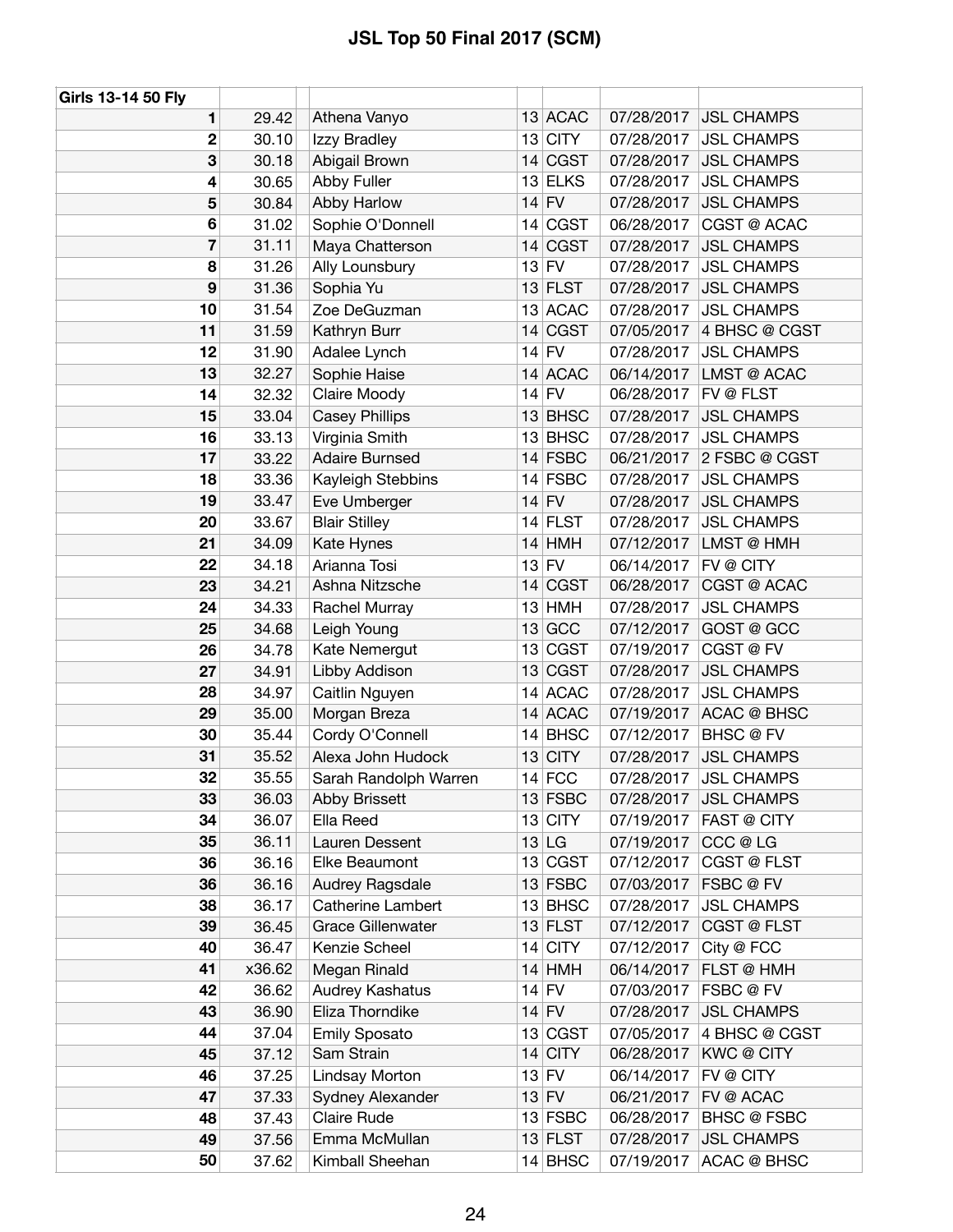| Girls 13-14 100 IM |          |                       |           |            |                     |
|--------------------|----------|-----------------------|-----------|------------|---------------------|
| 1                  | 1:07.28  | Athena Vanyo          | $13$ ACAC | 07/28/2017 | <b>JSL CHAMPS</b>   |
| 2                  | 1:08.36  | Izzy Bradley          | $13$ CITY | 07/28/2017 | <b>JSL CHAMPS</b>   |
| 3                  | 1:08.52  | Abigail Brown         | 14 CGST   | 07/28/2017 | <b>JSL CHAMPS</b>   |
| 4                  | 1:08.82  | Sophie O'Donnell      | 14 CGST   | 07/28/2017 | <b>JSL CHAMPS</b>   |
| 5                  | 1:08.91  | Abby Harlow           | $14$ FV   | 07/28/2017 | <b>JSL CHAMPS</b>   |
| 6                  | 1:10.56  | Claire Moody          | $14$ FV   | 07/19/2017 | CGST@FV             |
| 7                  | 1:12.32  | Kathryn Burr          | $14$ CGST | 07/19/2017 | CGST @ FV           |
| 8                  | x1:12.75 | Abby Fuller           | $13$ ELKS | 07/06/2017 | GHG @ ELKS          |
| 9                  | 1:13.40  | Ella Reed             | $13$ CITY | 07/28/2017 | <b>JSL CHAMPS</b>   |
| 10                 | 1:13.71  | Sophia Yu             | $13$ FLST | 07/28/2017 | <b>JSL CHAMPS</b>   |
| 11                 | 1:13.90  | Sophie Haise          | $14$ ACAC | 07/05/2017 | <b>ACAAC @ FLST</b> |
| 12                 | 1:14.73  | Arianna Tosi          | $13$ FV   | 07/28/2017 | <b>JSL CHAMPS</b>   |
| 13                 | 1:14.91  | Audrey Kashatus       | $14$ FV   | 07/28/2017 | <b>JSL CHAMPS</b>   |
| 14                 | 1:14.93  | Morgan Breza          | 14 ACAC   | 07/28/2017 | <b>JSL CHAMPS</b>   |
| 15                 | 1:15.14  | <b>Adaire Burnsed</b> | $14$ FSBC | 07/28/2017 | <b>JSL CHAMPS</b>   |
| 16                 | 1:15.15  | Zoe DeGuzman          | 13 ACAC   | 07/19/2017 | <b>ACAC @ BHSC</b>  |
| 17                 | 1:17.17  | Kimball Sheehan       | $14$ BHSC | 07/28/2017 | <b>JSL CHAMPS</b>   |
| 18                 | 1:17.41  | <b>Sydney Dutton</b>  | 14 CGST   | 07/28/2017 | <b>JSL CHAMPS</b>   |
| 19                 | 1:17.69  | Lindsay Morton        | $13$ FV   | 07/28/2017 | <b>JSL CHAMPS</b>   |
| 20                 | 1:18.07  | Audrey Ragsdale       | $13$ FSBC | 07/28/2017 | <b>JSL CHAMPS</b>   |
| 21                 | 1:18.12  | Maya Chatterson       | 14 CGST   | 06/21/2017 | 2 FSBC @ CGST       |
| 22                 | 1:18.37  | Maeci Frank           | 13 BHSC   | 07/28/2017 | <b>JSL CHAMPS</b>   |
| 23                 | 1:18.50  | Virginia Smith        | $13$ BHSC | 06/21/2017 | FLST @ BHSC         |
| 24                 | 1:18.89  | Megan Rinald          | $14$ HMH  | 06/21/2017 | HM @ KWC            |
| 25                 | 1:19.02  | <b>Emily Sposato</b>  | 13 CGST   | 07/28/2017 | <b>JSL CHAMPS</b>   |
| 26                 | 1:19.31  | <b>Casey Phillips</b> | $13$ BHSC | 07/28/2017 | <b>JSL CHAMPS</b>   |
| 27                 | 1:19.56  | Ally Lounsbury        | $13$ FV   | 07/03/2017 | FSBC @ FV           |
| 28                 | 1:19.69  | Sydney Alexander      | $13$ FV   | 07/28/2017 | <b>JSL CHAMPS</b>   |
| 29                 | 1:20.43  | Kate Nemergut         | 13 CGST   | 07/28/2017 | <b>JSL CHAMPS</b>   |
| 30                 | 1:20.44  | Rachel Hill           | $13$ GHG  | 07/28/2017 | <b>JSL CHAMPS</b>   |
| 31                 | 1:20.79  | Kayleigh Stebbins     | $14$ FSBC | 07/03/2017 | FSBC @ FV           |
| 32                 | 1:21.21  | Leigh Young           | $13$ GCC  | 07/05/2017 | LG @ GCC            |
| 33                 | 1:21.24  | Kelly Young           | $14$ HMH  | 06/21/2017 | HM @ KWC            |
| 34                 | 1:21.70  | Rachel Murray         | $13$ HMH  | 07/05/2017 | CITY @ HMH          |
| 35                 | 1:22.03  | Adalee Lynch          | $14$ FV   | 07/03/2017 | FSBC @ FV           |
| 36                 | 1:22.12  | Libby Addison         | 13 CGST   | 07/05/2017 | 4 BHSC @ CGST       |
| 37                 | 1:22.36  | Catherine Lambert     | $13$ BHSC | 07/28/2017 | <b>JSL CHAMPS</b>   |
| 38                 | 1:22.81  | Caitlin Nguyen        | 14 ACAC   | 07/28/2017 | <b>JSL CHAMPS</b>   |
| 39                 | x1:23.00 | Kate Hynes            | $14$ HMH  | 07/19/2017 | HM @ FCC            |
| 40                 | x1:23.28 | <b>Blair Stilley</b>  | $14$ FLST | 07/05/2017 | <b>ACAAC @ FLST</b> |
| 41                 | 1:23.90  | Ruby Kidd             | $13$ HMH  | 07/19/2017 | HM @ FCC            |
| 42                 | 1:23.91  | Ashna Nitzsche        | 14 CGST   | 07/19/2017 | CGST @ FV           |
| 43                 | 1:24.03  | Cordy O'Connell       | $14$ BHSC | 07/19/2017 | <b>ACAC @ BHSC</b>  |
| 44                 | 1:24.39  | Lillian Simeone       | $14$ KWC  | 06/21/2017 | HM @ KWC            |
| 45                 | 1:24.44  | Elke Beaumont         | 13 CGST   | 07/19/2017 | CGST @ FV           |
| 46                 | 1:24.88  | Penelope Tingley      | $13$ FSBC | 06/21/2017 | 2 FSBC @ CGST       |
| 47                 | 1:25.03  | Eve Umberger          | $14$ FV   | 07/03/2017 | FSBC @ FV           |
| 48                 | 1:25.06  | Katie Jordan          | 13 CGST   | 06/21/2017 | 2 FSBC @ CGST       |
| 49                 | 1:25.07  | Sarah Randolph Warren | $14$ FCC  | 07/28/2017 | <b>JSL CHAMPS</b>   |
| 50                 | 1:25.40  | <b>CeCe Cannell</b>   | 13 ACAC   | 07/19/2017 | <b>ACAC @ BHSC</b>  |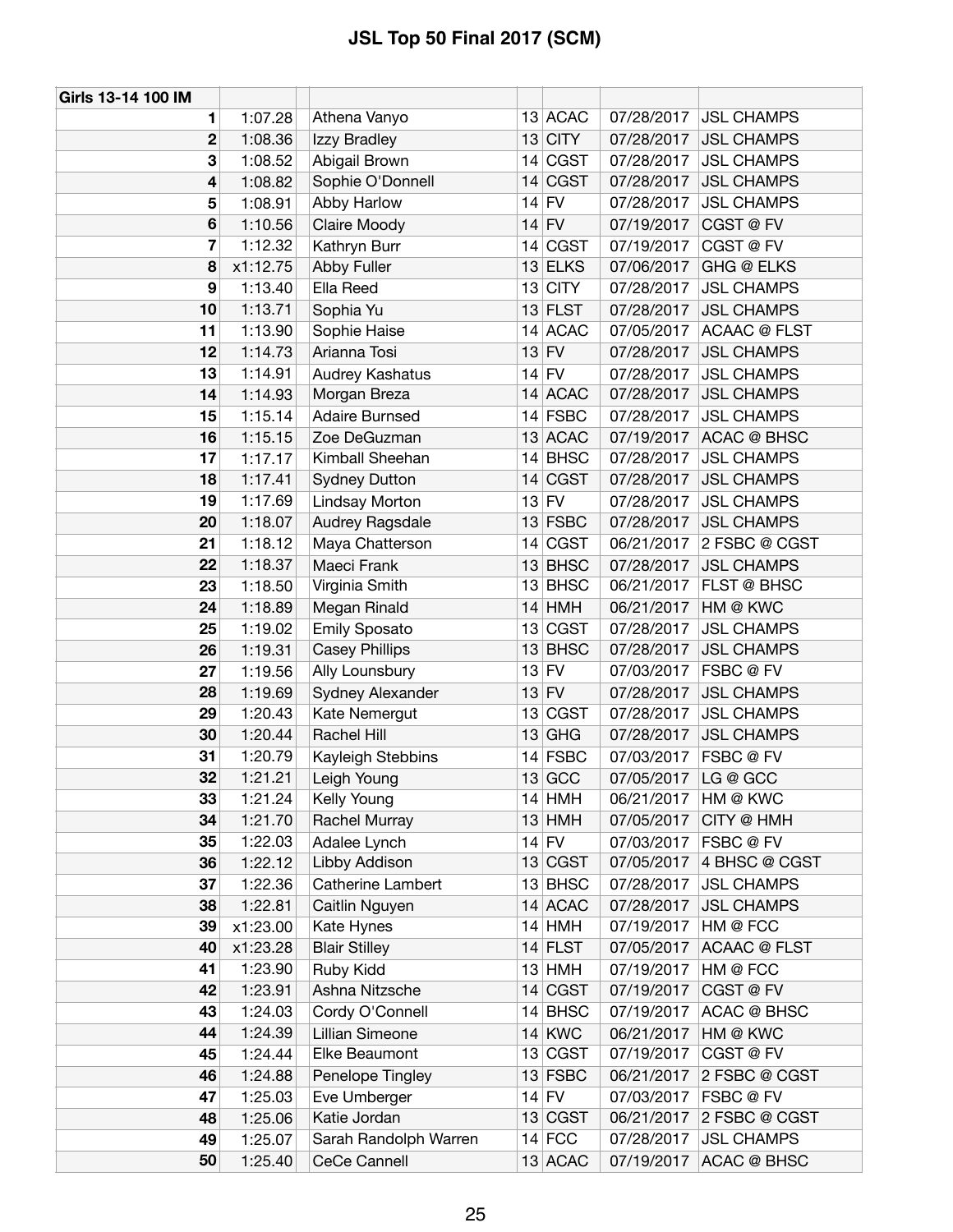| <b>Girls 15-18 50 Free</b> |        |                      |           |             |            |                          |
|----------------------------|--------|----------------------|-----------|-------------|------------|--------------------------|
| 1                          | 27.44  | Hannah Brown         |           | 16 CGST     | 07/28/2017 | <b>JSL CHAMPS</b>        |
| 2                          | 27.75  | Morgan James         |           | $18$ BHSC   | 07/28/2017 | <b>JSL CHAMPS</b>        |
| 3                          | 27.89  | Megan Jones          |           | $18$ FLST   | 07/28/2017 | <b>JSL CHAMPS</b>        |
| 4                          | 28.59  | Grace Farmar         | $17$ FV   |             | 07/28/2017 | <b>JSL CHAMPS</b>        |
| 5                          | 29.25  | Maren Weathersby     |           | $16$ FLST   | 07/05/2017 | <b>ACAAC @ FLST</b>      |
| 6                          | 29.32  | Brianna Coffindaffer | $18$ FV   |             | 07/28/2017 | <b>JSL CHAMPS</b>        |
| 7                          | 29.38  | Claudia James        |           | $15$ BHSC   | 07/28/2017 | <b>JSL CHAMPS</b>        |
| 8                          | x29.44 | FeFe Nardone         |           | 18 LMST     | 06/21/2017 | CITY @ LMST              |
| 9                          | 29.44  | Gabby Tosi           | $16$ FV   |             | 07/12/2017 | <b>BHSC</b> @ FV         |
| 10                         | 29.52  | Emilie MacDonald     |           | $17$ FSBC   | 07/28/2017 | <b>JSL CHAMPS</b>        |
| 11                         | 29.56  | Rachel Wang          | $16$ FV   |             | 07/19/2017 | CGST @ FV                |
| 12                         | 29.63  | Zoe Moore            |           | 17 LMST     | 07/28/2017 | <b>JSL CHAMPS</b>        |
| 13                         | 29.72  | Kayleigh Jumper      | 16 CITY   |             | 07/28/2017 | <b>JSL CHAMPS</b>        |
| 14                         | 29.75  | Ashley Huang         | $17$ CITY |             | 07/12/2017 | City @ FCC               |
| 15                         | 29.76  | Erin Keller          | $16$ FV   |             | 07/28/2017 | <b>JSL CHAMPS</b>        |
| 16                         | 30.01  | Mack Lawson          |           | $17$ FSBC   | 07/19/2017 | FLST @ FSBC              |
| 17                         | 30.03  | Averi Witt           | 17        | <b>CGST</b> | 07/28/2017 | <b>JSL CHAMPS</b>        |
| 18                         | 30.06  | Ava Burnsed          |           | $17$ FSBC   | 07/28/2017 | <b>JSL CHAMPS</b>        |
| 19                         | 30.21  | Clara Duffy          |           | $17$ FSBC   | 07/28/2017 | <b>JSL CHAMPS</b>        |
| 20                         | x30.31 | Anna Baker           |           | $16$ HMH    | 06/14/2017 | FLST @ HMH               |
| 21                         | 30.36  | Adah MacDonald       |           | 16 FSBC     | 06/28/2017 | <b>BHSC @ FSBC</b>       |
| 21                         | 30.36  | Caylyn McNaul        | $17$ FV   |             | 06/21/2017 | FV @ ACAC                |
| 23                         | 30.45  | Meghan Walin         | 16 GCC    |             | 07/28/2017 | <b>JSL CHAMPS</b>        |
| 24                         | 30.48  | Kimmy Leckrone       |           | 16 ACAC     | 06/21/2017 | FV @ ACAC                |
| 25                         | 30.57  | Kendall Walin        | $18$ GCC  |             | 07/28/2017 | <b>JSL CHAMPS</b>        |
| 26                         | 30.64  | Nell Fountain        |           | 18 BHSC     | 07/28/2017 | <b>JSL CHAMPS</b>        |
| 27                         | x30.66 | Paris Johnson        |           | $15$ KWC    | 07/19/2017 | <b>KWC@LMST</b>          |
| 28                         | 30.66  | Elizabeth Kelly      | 17        | <b>HMH</b>  | 06/21/2017 | HM @ KWC                 |
| 28                         | 30.66  | Lydia Reynard        | $18$ FCC  |             | 07/28/2017 | <b>JSL CHAMPS</b>        |
| 30                         | 30.68  | Morgan Maupin        |           | 17 LMST     | 07/28/2017 | <b>JSL CHAMPS</b>        |
| 31                         | 30.70  | Zoe Weatherford      |           | $17$ FSBC   | 07/19/2017 | FLST @ FSBC              |
| 32                         | 30.81  | Colleen Farabaugh    |           | 16 CGST     | 06/28/2017 | CGST @ ACAC              |
| 33                         | x30.94 | Clare O'Connell      |           | $15$ BHSC   |            | 06/21/2017   FLST @ BHSC |
| 34                         | 31.05  | Anna Murray          |           | $16$ HMH    | 07/28/2017 | <b>JSL CHAMPS</b>        |
| 35                         | 31.12  | <b>Bailee Murray</b> |           | $18$ HMH    | 07/05/2017 | CITY @ HMH               |
| 36                         | x31.22 | Anna Wirasaputra     |           | $17$ HMH    | 06/14/2017 | <b>FLST @ HMH</b>        |
| 37                         | 31.22  | Olivia Strickland    |           | 16 LMST     | 07/28/2017 | <b>JSL CHAMPS</b>        |
| 38                         | 31.25  | Emma DiFazio         |           | $15$ FAST   | 07/19/2017 | <b>FAST @ CITY</b>       |
| 38                         | 31.25  | Hannah Woodson       |           | $16$ GHG    | 07/19/2017 | GCC @ GHG                |
| 40                         | 31.34  | Anjali Nitzsche      | 17        | <b>CGST</b> | 06/21/2017 | 2 FSBC @ CGST            |
| 41                         | 31.35  | Emma Patterson       |           | $17$ FLST   | 06/21/2017 | FLST @ BHSC              |
| 42                         | 31.48  | Elizabeth Cramer     |           | $15$ FSBC   | 07/19/2017 | <b>FLST @ FSBC</b>       |
| 43                         | 31.52  | Amie Benson          | 17        | <b>BHSC</b> | 07/28/2017 | <b>JSL CHAMPS</b>        |
| 44                         | 31.61  | <b>Haley Smith</b>   |           | 16 FAST     | 07/28/2017 | <b>JSL CHAMPS</b>        |
| 45                         | 31.63  | Rosalee Kelly        |           | 15 ACAC     | 07/12/2017 | ACAC @ FSBC              |
| 46                         | 31.64  | Hannah Bowles        | $16$ FV   |             | 06/21/2017 | FV @ ACAC                |
| 47                         | 31.89  | Anna Livermon        |           | $15$ BHSC   | 07/28/2017 | <b>JSL CHAMPS</b>        |
| 47                         | 31.89  | Kate Yow             |           | $16$ FLST   | 06/14/2017 | FLST @ HMH               |
| 49                         | 31.91  | Maya Goldstein       |           | $16$ BHSC   | 06/14/2017 | FCC @ BHSC               |
| 50                         | 32.03  | Kaki Gillenwater     |           | $17$ FLST   | 06/28/2017 | <b>FV @ FLST</b>         |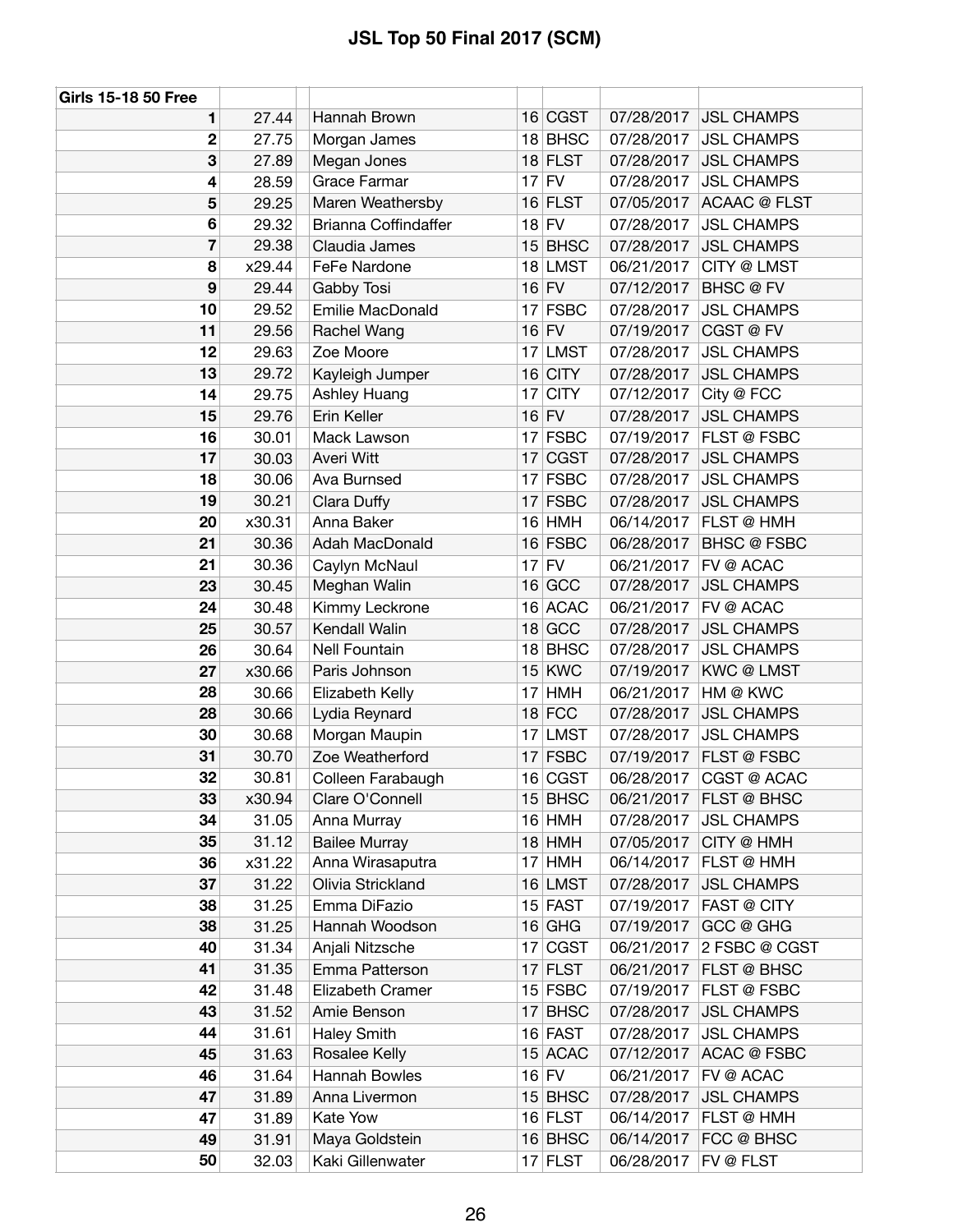| <b>Girls 15-18 100 Free</b> |          |                             |           |            |                                |
|-----------------------------|----------|-----------------------------|-----------|------------|--------------------------------|
| 1.                          | 1:01.50  | Morgan James                | 18 BHSC   | 07/28/2017 | <b>JSL CHAMPS</b>              |
| $\mathbf 2$                 | 1:02.60  | Megan Jones                 | $18$ FLST | 07/28/2017 | <b>JSL CHAMPS</b>              |
| 3                           | 1:02.66  | FeFe Nardone                | 18 LMST   | 07/28/2017 | <b>JSL CHAMPS</b>              |
| 4                           | 1:03.07  | Grace Farmar                | $17$ FV   | 07/28/2017 | <b>JSL CHAMPS</b>              |
| 5                           | 1:03.10  | Rachel Wang                 | $16$ FV   | 07/28/2017 | <b>JSL CHAMPS</b>              |
| $\bf 6$                     | 1:03.36  | Mack Lawson                 | $17$ FSBC | 07/28/2017 | <b>JSL CHAMPS</b>              |
| 7                           | 1:03.87  | Colleen Farabaugh           | 16 CGST   | 07/28/2017 | <b>JSL CHAMPS</b>              |
| 8                           | 1:04.50  | Zoe Weatherford             | $17$ FSBC | 07/28/2017 | <b>JSL CHAMPS</b>              |
| 9                           | 1:04.60  | Gabby Tosi                  | $16$ FV   | 07/12/2017 | <b>BHSC @ FV</b>               |
| 10                          | 1:05.00  | Caylyn McNaul               | $17$ FV   | 07/28/2017 | <b>JSL CHAMPS</b>              |
| 11                          | 1:05.29  | Ava Burnsed                 | $17$ FSBC | 07/28/2017 | <b>JSL CHAMPS</b>              |
| 12                          | 1:05.35  | <b>Ashley Huang</b>         | $17$ CITY | 07/12/2017 | City @ FCC                     |
| 13                          | 1:05.60  | Lauren MacDonald            | $15$ FV   | 07/28/2017 | <b>JSL CHAMPS</b>              |
| 14                          | 1:05.81  | Hannah Brown                | 16 CGST   | 06/28/2017 | CGST @ ACAC                    |
| 15                          | 1:05.83  | Claudia James               | $15$ BHSC | 07/28/2017 | <b>JSL CHAMPS</b>              |
| 16                          | 1:06.23  | <b>Bailee Murray</b>        | $18$ HMH  | 07/28/2017 | <b>JSL CHAMPS</b>              |
| 17                          | 1:06.25  | Maren Weathersby            | $16$ FLST | 07/12/2017 | CGST @ FLST                    |
| 18                          | 1:06.31  | Zoe Moore                   | 17 LMST   | 07/28/2017 | <b>JSL CHAMPS</b>              |
| 19                          | 1:06.46  |                             | $15$ KWC  | 07/12/2017 | <b>FAST@ KWC</b>               |
| 20                          |          | Paris Johnson<br>Averi Witt | 17 CGST   | 07/28/2017 | <b>JSL CHAMPS</b>              |
|                             | 1:06.92  | Anna Baker                  |           | 06/14/2017 | <b>FLST @ HMH</b>              |
| 21                          | 1:08.43  |                             | $16$ HMH  |            |                                |
| 22                          | 1:08.58  | Emma DiFazio                | $15$ FAST | 07/12/2017 | <b>FAST@ KWC</b><br>FCC @ LMST |
| 23                          | 1:09.69  | Morgan Maupin               | 17 LMST   | 06/28/2017 |                                |
| 24                          | 1:09.77  | Emilie MacDonald            | $17$ FSBC | 06/28/2017 | <b>BHSC @ FSBC</b>             |
| 25                          | 1:09.84  | Adah MacDonald              | $16$ FSBC | 06/28/2017 | <b>BHSC @ FSBC</b>             |
| 26                          | 1:10.16  | Elizabeth Kelly             | $17$ HMH  | 06/28/2017 | HM @ FAST                      |
| 27                          | x1:10.70 | Brianna Coffindaffer        | $18$ FV   | 06/28/2017 | FV @ FLST                      |
| 28                          | 1:10.90  | Sierra Strickler            | $18$ FV   | 06/21/2017 | <b>FV @ ACAC</b>               |
| 29                          | 1:10.91  | Sarah Virginia Scott        | $17$ FCC  | 07/12/2017 | City @ FCC                     |
| 30                          | 1:11.17  | Emma Lawson                 | $15$ FSBC | 07/28/2017 | <b>JSL CHAMPS</b>              |
| 31                          | 1:11.43  | Anjali Nitzsche             | 17 CGST   | 06/28/2017 | CGST @ ACAC                    |
| 32                          | 1:11.47  | Kylie van Ek                | $15$ ACAC | 07/28/2017 | <b>JSL CHAMPS</b>              |
| 33                          | 1:11.48  | Anna Livermon               | $15$ BHSC | 07/28/2017 | <b>JSL CHAMPS</b>              |
| 34                          | x1:11.56 | Kayleigh Jumper             | $16$ CITY | 07/12/2017 | City @ FCC                     |
| 35                          | 1:11.72  | Aubrey Campbell             | 17 CGST   | 07/28/2017 | <b>JSL CHAMPS</b>              |
| 36                          | 1:11.75  | Katie Herndon               | $16$ BHSC | 06/14/2017 | FCC @ BHSC                     |
| 37                          | 1:11.95  | Kayla Hearl                 | $17$ FV   | 07/28/2017 | <b>JSL CHAMPS</b>              |
| 38                          | 1:11.97  | Maya Hesselroth             | $15$ CITY | 07/12/2017 | City @ FCC                     |
| 39                          | 1:12.12  | Rylee Simpson               | $15$ CCC  | 06/13/2017 | CCC @ ELKS                     |
| 40                          | 1:12.16  | Hannah Pajewski             | 18 ACAC   | 07/28/2017 | <b>JSL CHAMPS</b>              |
| 41                          | 1:12.34  | Julia Perrone               | 17 CGST   | 07/28/2017 | <b>JSL CHAMPS</b>              |
| 42                          | 1:12.45  | Lydia Reynard               | $18$ FCC  | 06/28/2017 | FCC @ LMST                     |
| 43                          | 1:12.61  | Eliza Sanusi                | $15$ FLST | 07/28/2017 | <b>JSL CHAMPS</b>              |
| 44                          | 1:12.62  | Amie Benson                 | $17$ BHSC | 07/28/2017 | <b>JSL CHAMPS</b>              |
| 45                          | 1:12.64  | Althea Laughon-Worrell      | $16$ CITY | 07/28/2017 | <b>JSL CHAMPS</b>              |
| 46                          | 1:12.87  | Kendall Walin               | $18$ GCC  | 06/28/2017 | CCC @ GCC                      |
| 47                          | x1:12.97 | Erin Keller                 | $16$ FV   | 07/12/2017 | BHSC @ FV                      |
| 48                          | x1:13.28 | Erin O'hara                 | $18$ FV   | 06/28/2017 | FV @ FLST                      |
| 49                          | 1:13.35  | Emma Patterson              | $17$ FLST | 07/12/2017 | <b>CGST @ FLST</b>             |
| 50                          | 1:13.47  | Clare O'Connell             | $15$ BHSC | 07/12/2017 | <b>BHSC</b> @ FV               |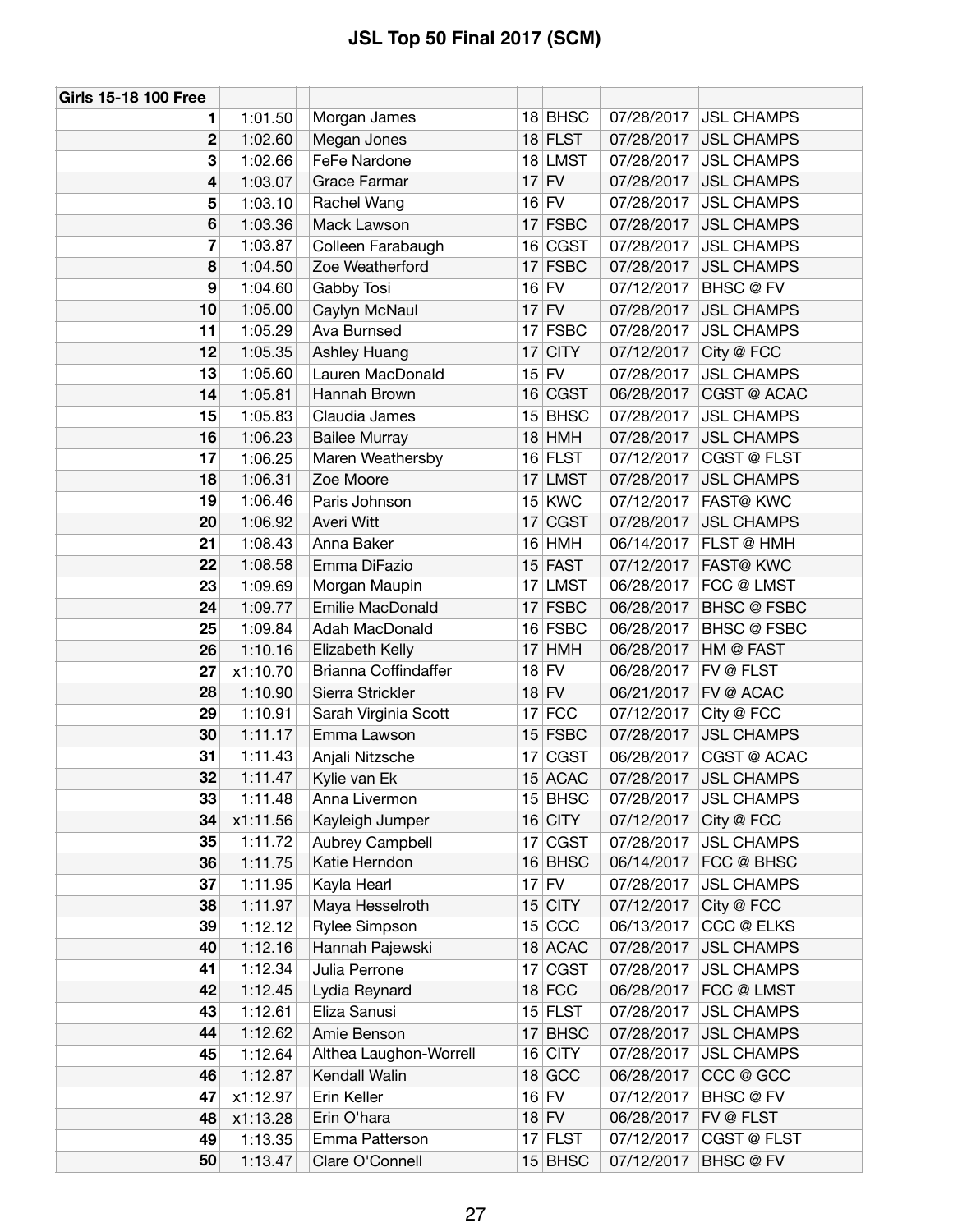| <b>Girls 15-18 50 Back</b> |        |                        |    |            |            |                    |
|----------------------------|--------|------------------------|----|------------|------------|--------------------|
| 1                          | 30.95  | <b>Ashley Huang</b>    |    | $17$ CITY  | 07/28/2017 | <b>JSL CHAMPS</b>  |
| 2                          | 30.97  | Maren Weathersby       |    | $16$ FLST  | 07/28/2017 | <b>JSL CHAMPS</b>  |
| 3                          | 31.51  | Morgan James           |    | 18 BHSC    | 07/28/2017 | <b>JSL CHAMPS</b>  |
| 4                          | 31.99  | Elizabeth Kelly        | 17 | <b>HMH</b> | 07/28/2017 | <b>JSL CHAMPS</b>  |
| 5                          | 32.00  | Rachel Wang            |    | $16$ FV    | 07/28/2017 | <b>JSL CHAMPS</b>  |
| 6                          | 32.16  | Kayleigh Jumper        |    | 16 CITY    | 07/28/2017 | <b>JSL CHAMPS</b>  |
| 7                          | 32.21  | Hannah Brown           |    | 16 CGST    | 07/28/2017 | <b>JSL CHAMPS</b>  |
| 8                          | 32.42  | Gabby Tosi             |    | $16$ FV    | 07/28/2017 | <b>JSL CHAMPS</b>  |
| 9                          | 33.11  | Clare O'Connell        |    | $15$ BHSC  | 07/28/2017 | <b>JSL CHAMPS</b>  |
| 10                         | 33.47  | FeFe Nardone           |    | 18 LMST    | 07/12/2017 | LMST @ HMH         |
| 11                         | 33.50  | Zoe Weatherford        |    | $17$ FSBC  | 07/28/2017 | <b>JSL CHAMPS</b>  |
| 12                         | 33.75  | Erin O'hara            |    | $18$ FV    | 07/28/2017 | <b>JSL CHAMPS</b>  |
| 13                         | 34.60  | Anna Wirasaputra       |    | $17$ HMH   | 07/19/2017 | HM @ FCC           |
| 14                         | 34.78  | Emilie MacDonald       |    | $17$ FSBC  | 07/28/2017 | <b>JSL CHAMPS</b>  |
| 15                         | 34.94  | Olivia Strickland      |    | 16 LMST    | 07/28/2017 | <b>JSL CHAMPS</b>  |
| 16                         | 34.99  | Rylee Simpson          |    | $15$ CCC   | 07/28/2017 | <b>JSL CHAMPS</b>  |
| 17                         | 35.06  | Meghan Walin           |    | 16 GCC     | 07/28/2017 | <b>JSL CHAMPS</b>  |
| 18                         | 35.19  | Haley Smith            |    | 16 FAST    | 07/28/2017 | <b>JSL CHAMPS</b>  |
| 19                         | x35.35 | Megan Jones            |    | $18$ FLST  | 06/21/2017 | FLST @ BHSC        |
| 20                         | 35.47  | Maya Goldstein         |    | 16 BHSC    | 06/21/2017 | <b>FLST @ BHSC</b> |
| 21                         | 35.57  | Emma DiFazio           |    | $15$ FAST  | 07/19/2017 | <b>FAST @ CITY</b> |
| 22                         | 35.94  | Adah MacDonald         |    | $16$ FSBC  | 07/28/2017 | <b>JSL CHAMPS</b>  |
| 22                         | 35.94  | <b>Grace Farmar</b>    |    | $17$ FV    | 07/19/2017 | CGST@FV            |
| 24                         | 36.06  | Brianna Coffindaffer   |    | $18$ FV    | 06/14/2017 | FV @ CITY          |
| 25                         | 36.09  | Aubrey Campbell        |    | 17 CGST    | 07/28/2017 | <b>JSL CHAMPS</b>  |
| 26                         | 36.42  | Paris Johnson          |    | $15$ KWC   | 06/21/2017 | HM @ KWC           |
| 27                         | 36.44  | Hannah Carter          |    | 16 CGST    | 07/12/2017 | <b>CGST @ FLST</b> |
| 28                         | 37.00  | Hannah Bowles          |    | $16$ FV    | 07/12/2017 | <b>BHSC @ FV</b>   |
| 29                         | 37.06  | Sierra Strickler       |    | $18$ FV    | 07/28/2017 | <b>JSL CHAMPS</b>  |
| 30                         | 37.10  | <b>Bailee Murray</b>   |    | $18$ HMH   | 06/28/2017 | HM @ FAST          |
| 31                         | x37.12 | <b>Nell Fountain</b>   |    | 18 BHSC    | 06/14/2017 | FCC @ BHSC         |
| 32                         | 37.12  | Hannah Woodson         |    | $16$ GHG   | 07/19/2017 | GCC @ GHG          |
| 33                         | x37.13 | Kaki Gillenwater       |    | $17$ FLST  | 06/28/2017 | <b>FV @ FLST</b>   |
| 34                         | 37.37  | Amie Benson            |    | $17$ BHSC  | 07/28/2017 | <b>JSL CHAMPS</b>  |
| 35                         | 37.49  | Teryn Ratcliffe        |    | 16 CGST    | 07/28/2017 | <b>JSL CHAMPS</b>  |
| 36                         | 37.50  | Elizabeth Cramer       |    | $15$ FSBC  | 07/28/2017 | <b>JSL CHAMPS</b>  |
| 37                         | 37.59  | Anjali Nitzsche        |    | 17 CGST    | 06/14/2017 | 1 GCC @ CGST       |
| 38                         | 37.60  | Honey McDonald         |    | $16$ HMH   | 06/28/2017 | HM @ FAST          |
| 39                         | 37.90  | Zoe Moore              |    | 17 LMST    | 07/12/2017 | LMST @ HMH         |
| 40                         | 37.94  | Julia Buddington       |    | $15$ CITY  | 07/28/2017 | <b>JSL CHAMPS</b>  |
| 41                         | 38.00  | <b>Skylar Valentin</b> |    | $18$ HMH   | 07/28/2017 | <b>JSL CHAMPS</b>  |
| 42                         | 38.03  | Lydia Reynard          |    | $18$ FCC   | 07/12/2017 | City @ FCC         |
| 43                         | 38.14  | Rosalee Kelly          |    | 15 ACAC    | 07/28/2017 | <b>JSL CHAMPS</b>  |
| 44                         | 38.20  | Ruby Schaeffer         |    | $15$ FSBC  | 07/28/2017 | <b>JSL CHAMPS</b>  |
| 45                         | 38.28  | Erin Keller            |    | $16$ FV    | 07/19/2017 | CGST @ FV          |
| 46                         | 38.38  | Maggie McMullan        |    | $15$ FLST  | 06/28/2017 | FV @ FLST          |
| 47                         | 38.49  | Ellie Bowen            |    | $18$ FCC   | 07/28/2017 | <b>JSL CHAMPS</b>  |
| 48                         | 38.59  | Aj Mincer              |    | $17$ GCC   | 07/19/2017 | GCC @ GHG          |
| 49                         | x38.60 | Lauren MacDonald       |    | $15$ FV    | 06/28/2017 | FV @ FLST          |
| 50                         | 38.65  | Maya Hesselroth        |    | 15 CITY    | 07/12/2017 | City @ FCC         |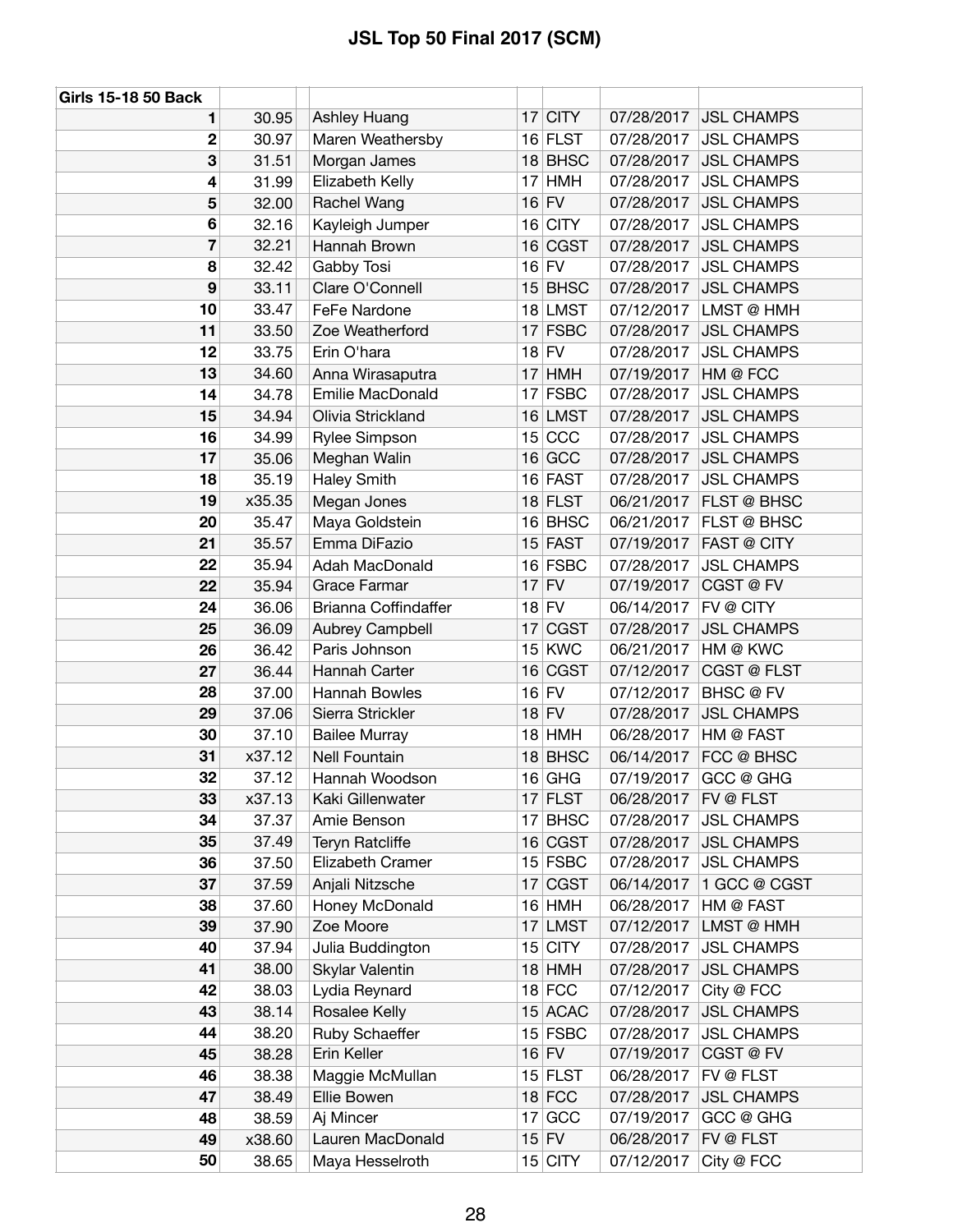| <b>Girls 15-18 50 Breast</b> |        |                        |    |             |            |                     |
|------------------------------|--------|------------------------|----|-------------|------------|---------------------|
| 1.                           | 34.03  | Mack Lawson            |    | $17$ FSBC   | 07/28/2017 | <b>JSL CHAMPS</b>   |
| 2                            | 35.12  | Megan Jones            |    | $18$ FLST   | 07/28/2017 | <b>JSL CHAMPS</b>   |
| 3                            | 35.15  | Gabby Tosi             |    | $16$ FV     | 07/28/2017 | <b>JSL CHAMPS</b>   |
| 4                            | 36.42  | Caylyn McNaul          |    | $17$ FV     | 07/28/2017 | <b>JSL CHAMPS</b>   |
| 5                            | 36.58  | Elizabeth Kelly        |    | $17$ HMH    | 07/28/2017 | <b>JSL CHAMPS</b>   |
| 6                            | 37.10  | Morgan Maupin          | 17 | <b>LMST</b> | 07/12/2017 | LMST @ HMH          |
| 7                            | 37.54  | Lauren MacDonald       |    | $15$ FV     | 07/28/2017 | <b>JSL CHAMPS</b>   |
| 8                            | 37.73  | Erin Keller            |    | $16$ FV     | 07/28/2017 | <b>JSL CHAMPS</b>   |
| 9                            | 37.82  | Sarah Virginia Scott   |    | $17$ FCC    | 07/28/2017 | <b>JSL CHAMPS</b>   |
| 10                           | 38.05  | Colleen Farabaugh      |    | 16 CGST     | 07/28/2017 | <b>JSL CHAMPS</b>   |
| 11                           | 38.38  | Olivia Strickland      |    | 16 LMST     | 07/28/2017 | <b>JSL CHAMPS</b>   |
| 11                           | 38.38  | Kimmy Leckrone         |    | 16 ACAC     | 06/28/2017 | CGST @ ACAC         |
| 13                           | 38.46  | Maren Weathersby       |    | $16$ FLST   | 06/28/2017 | FV @ FLST           |
| 14                           | 38.71  | Kaki Gillenwater       |    | $17$ FLST   | 07/28/2017 | <b>JSL CHAMPS</b>   |
| 15                           | 39.06  | Ashley Huang           | 17 | <b>CITY</b> | 06/21/2017 | <b>CITY @ LMST</b>  |
| 16                           | 39.09  | Emma Lawson            |    | $15$ FSBC   | 07/28/2017 | <b>JSL CHAMPS</b>   |
| 17                           | 39.10  | Anna Baker             |    | $16$ HMH    | 06/14/2017 | FLST @ HMH          |
| 18                           | 39.16  | Emma DiFazio           |    | $15$ FAST   | 07/28/2017 | <b>JSL CHAMPS</b>   |
| 19                           | 39.32  | Sabrina Shisbey        |    | $16$ HMH    | 07/28/2017 | <b>JSL CHAMPS</b>   |
| 20                           | 39.41  | Hannah Pajewski        |    | 18 ACAC     | 07/28/2017 | <b>JSL CHAMPS</b>   |
| 21                           | 39.64  | Erin O'hara            |    | $18$ FV     | 07/28/2017 | <b>JSL CHAMPS</b>   |
| 22                           | 39.70  | Clara Duffy            |    | $17$ FSBC   | 07/28/2017 | <b>JSL CHAMPS</b>   |
| 23                           | 39.75  | <b>Catherine Adams</b> |    | 18 CGST     | 06/28/2017 | CGST @ ACAC         |
| 24                           | 40.44  | Zoe Moore              | 17 | <b>LMST</b> | 07/05/2017 | LMST @ FAST         |
| 25                           | 40.63  | Kate Yow               |    | $16$ FLST   | 06/28/2017 | FV @ FLST           |
| 26                           | 40.68  | Sophia Espie           |    | $15$ FSBC   | 06/28/2017 | <b>BHSC @ FSBC</b>  |
| 27                           | 41.22  | Emma Patterson         |    | $17$ FLST   | 07/19/2017 | FLST @ FSBC         |
| 28                           | 41.38  | Paris Johnson          |    | $15$ KWC    | 07/19/2017 | <b>KWC@LMST</b>     |
| 29                           | 41.49  | Zoe Clay               |    | 16 CGST     | 07/28/2017 | <b>JSL CHAMPS</b>   |
| 30                           | 41.56  | Maya Hesselroth        |    | $15$ CITY   | 07/19/2017 | <b>FAST @ CITY</b>  |
| 31                           | 41.61  | <b>Nell Fountain</b>   |    | 18 BHSC     | 07/28/2017 | <b>JSL CHAMPS</b>   |
| 32                           | 41.63  | LuLu Wood              |    | $17$ FSBC   | 07/28/2017 | <b>JSL CHAMPS</b>   |
| 33                           | 41.84  | Laura McAuliffe        |    | $16$ GHG    | 06/28/2017 | GOST @ GHG          |
| 34                           | 41.97  | Maya Goldstein         |    | 16 BHSC     | 07/19/2017 | <b>ACAC @ BHSC</b>  |
| 35                           | 42.00  | Morgan James           |    | $18$ BHSC   | 06/21/2017 | FLST @ BHSC         |
| 36                           | 42.03  | Kendall Walin          |    | $18$ GCC    | 06/28/2017 | CCC @ GCC           |
| 37                           | 42.16  | Georgia Crum           |    | $18$ FSBC   | 06/21/2017 | 2 FSBC @ CGST       |
| 38                           | 42.31  | Anjali Nitzsche        | 17 | <b>CGST</b> | 07/12/2017 | <b>CGST @ FLST</b>  |
| 39                           | 42.34  | <b>Bailey Wood</b>     |    | $15$ FV     | 06/21/2017 | FV @ ACAC           |
| 40                           | x42.35 | Rachel Wang            |    | $16$ FV     | 06/28/2017 | FV @ FLST           |
| 41                           | 42.48  | Hannah Carter          |    | 16 CGST     | 07/28/2017 | <b>JSL CHAMPS</b>   |
| 42                           | 42.55  | Keelin O'hara          |    | $16$ FV     | 07/28/2017 | <b>JSL CHAMPS</b>   |
| 43                           | 42.56  | Rosalee Kelly          |    | 15 ACAC     | 06/14/2017 | LMST @ ACAC         |
| 44                           | x42.63 | Hannah Woodson         |    | $16$ GHG    | 06/28/2017 | GOST @ GHG          |
| 45                           | 42.71  | Erin Young             |    | 15 GCC      | 07/28/2017 | <b>JSL CHAMPS</b>   |
| 46                           | 42.90  | Clare O'Connell        | 15 | <b>BHSC</b> | 06/21/2017 | FLST @ BHSC         |
| 47                           | 42.95  | Hannah Young           |    | $17$ HMH    | 06/21/2017 | HM @ KWC            |
| 48                           | 43.03  | Katie Cannell          |    | 18 ACAC     | 06/21/2017 | FV @ ACAC           |
| 49                           | 43.07  | Charlene Lasocki       |    | $15$ LMST   | 07/19/2017 | <b>KWC@LMST</b>     |
| 49                           | 43.07  | Emma Keppel            |    | $15$ FLST   | 07/05/2017 | <b>ACAAC @ FLST</b> |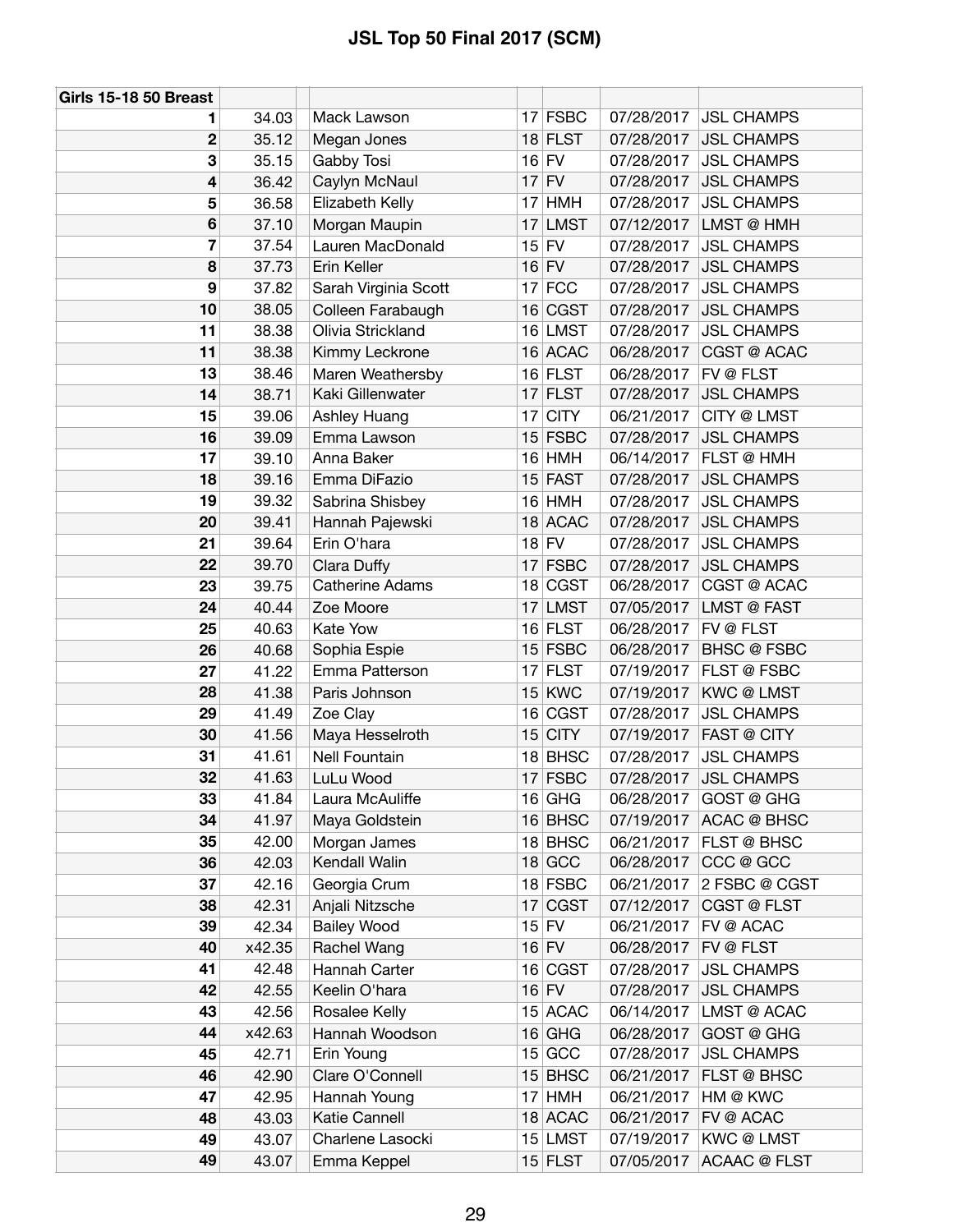| Girls 15-18 50 Fly |                |                             |    |                      |                          |                                |
|--------------------|----------------|-----------------------------|----|----------------------|--------------------------|--------------------------------|
| 1                  | 29.46          | <b>Ashley Huang</b>         |    | $17$ CITY            | 07/28/2017               | <b>JSL CHAMPS</b>              |
| 2                  | 30.42          | FeFe Nardone                |    | 18 LMST              | 07/28/2017               | <b>JSL CHAMPS</b>              |
| 3                  | 30.45          | Maren Weathersby            |    | $16$ FLST            | 07/28/2017               | <b>JSL CHAMPS</b>              |
| 4                  | 30.65          | Rachel Wang                 |    | $16$ FV              | 07/28/2017               | <b>JSL CHAMPS</b>              |
| 5                  | 30.89          | <b>Brianna Coffindaffer</b> |    | $18$ FV              | 07/28/2017               | <b>JSL CHAMPS</b>              |
| 6                  | 30.98          | <b>Emilie MacDonald</b>     |    | $17$ FSBC            | 07/28/2017               | <b>JSL CHAMPS</b>              |
| 7                  | 30.99          | Hannah Brown                |    | 16 CGST              | 07/28/2017               | <b>JSL CHAMPS</b>              |
| 8                  | 31.31          | Gabby Tosi                  |    | $16$ FV              | 07/19/2017               | CGST @ FV                      |
| 9                  | 32.00          | Kayleigh Jumper             |    | $16$ CITY            | 07/28/2017               | <b>JSL CHAMPS</b>              |
| 10                 | 32.24          | Jordan Linville             |    | 18 FSBC              | 07/28/2017               | <b>JSL CHAMPS</b>              |
| 11                 | 32.33          | Kendall Walin               |    | $18$ GCC             | 07/28/2017               | <b>JSL CHAMPS</b>              |
| 12                 | 32.61          | <b>Bailee Murray</b>        |    | $18$ HMH             | 07/28/2017               | <b>JSL CHAMPS</b>              |
| 13                 | 32.81          | Elizabeth Kelly             | 17 | <b>HMH</b>           | 07/12/2017               | LMST @ HMH                     |
| 14                 | 32.89          | Caylyn McNaul               |    | $17$ FV              | 06/21/2017               | FV @ ACAC                      |
| 15                 | 32.96          | Paris Johnson               |    | $15$ KWC             | 06/21/2017               | HM @ KWC                       |
| 16                 | 33.05          | Zoe Weatherford             |    | $17$ FSBC            | 07/28/2017               | <b>JSL CHAMPS</b>              |
| 17                 | 33.15          | Claudia James               |    | $15$ BHSC            | 07/28/2017               | <b>JSL CHAMPS</b>              |
| 18                 | x33.25         | Grace Farmar                |    | $17$ FV              | 07/19/2017               | CGST@FV                        |
| 19                 | 33.26          | Clare O'Connell             |    | $15$ BHSC            | 07/28/2017               | <b>JSL CHAMPS</b>              |
| 20                 | 33.30          | Lydia Reynard               |    | $18$ FCC             | 07/12/2017               | City @ FCC                     |
| 21                 | 33.44          | Megan Jones                 |    | $18$ FLST            | 07/05/2017               | <b>ACAAC @ FLST</b>            |
| 22                 | 33.55          | Kimmy Leckrone              |    | 16 ACAC              | 06/21/2017               | FV @ ACAC                      |
| 23                 | 33.61          | Sierra Strickler            |    | $18$ FV              | 07/19/2017               | CGST@FV                        |
| 24                 | 33.81          | Sabrina Shisbey             |    | $16$ HMH             | 07/28/2017               | <b>JSL CHAMPS</b>              |
| 25                 | 34.03          | Anjali Nitzsche             |    | 17 CGST              | 06/14/2017               | 1 GCC @ CGST                   |
| 26                 | 34.08          | Hannah Bowles               |    | $16$ FV              | 06/21/2017               | FV @ ACAC                      |
| 27                 | 34.31          | Aj Mincer                   | 17 | GCC                  | 07/28/2017               | <b>JSL CHAMPS</b>              |
| 28                 | 34.41          | Emma DiFazio                |    | $15$ FAST            | 07/12/2017               | <b>FAST@ KWC</b>               |
| 29                 | 34.47          | Colleen Farabaugh           |    | 16 CGST              | 07/05/2017               | 4 BHSC @ CGST                  |
| 30                 | 34.51          | Adah MacDonald              |    | 16 FSBC              | 07/19/2017               | FLST @ FSBC                    |
| 31                 | 34.58          | <b>Nell Fountain</b>        |    | $18$ BHSC            | 07/28/2017               | <b>JSL CHAMPS</b>              |
| 32                 | 34.63          | Rylee Simpson               |    | 15 CCC               | 07/28/2017               | <b>JSL CHAMPS</b>              |
| 33                 | 34.86          | Mack Lawson                 |    | $17$ FSBC            |                          | 07/12/2017 ACAC @ FSBC         |
| 34                 | 34.88          | Rosalee Kelly               |    | $15$ ACAC            | 07/19/2017               | ACAC @ BHSC                    |
| 35                 | 34.91          | Morgan Maupin               |    | 17 LMST              | 07/28/2017               | <b>JSL CHAMPS</b>              |
| 36                 | 34.94          | Hannah Woodson              |    | $16$ GHG             | 07/12/2017               | LG @ GHG                       |
| 37                 | x34.97         | Anna Murray                 |    | $16$ HMH             | 07/19/2017               | HM @ FCC                       |
| 38                 | 35.03          | Kylie van Ek                |    | 15 ACAC              | 07/19/2017               | <b>ACAC @ BHSC</b>             |
| 39                 | 35.11          | Teryn Ratcliffe             |    | 16 CGST              | 07/28/2017               | <b>JSL CHAMPS</b>              |
| 40                 | 35.28          | Erin Keller                 |    | $16$ FV              | 07/12/2017               | BHSC@FV                        |
| 41                 | 35.30          | Caroline Meade              |    | 17 ACAC              | 07/12/2017               | ACAC @ FSBC                    |
| 42                 | 35.55          | Sydney Alexander            |    | $18$ KWC             | 07/28/2017               | <b>JSL CHAMPS</b>              |
| 43<br>44           | 35.57          | Emma Lawson<br>Erin O'hara  |    | $15$ FSBC            | 07/28/2017               | <b>JSL CHAMPS</b><br>FSBC @ FV |
| 45                 | 35.63<br>35.72 | Anna Livermon               |    | $18$ FV<br>$15$ BHSC | 07/03/2017<br>07/28/2017 | <b>JSL CHAMPS</b>              |
| 46                 | 35.87          | Zoe Moore                   |    | 17 LMST              | 06/28/2017               | FCC @ LMST                     |
| 47                 | 36.11          | Lauren MacDonald            |    | $15$ FV              | 06/28/2017               | FV @ FLST                      |
| 48                 | 36.12          | Maya Hesselroth             |    | 15 CITY              | 07/19/2017               | FAST @ CITY                    |
| 49                 | 36.14          | Keely Wiese                 |    | $17$ CITY            | 07/28/2017               | <b>JSL CHAMPS</b>              |
| 49                 | 36.14          | Julia Perrone               |    | 17 CGST              | 07/28/2017               | <b>JSL CHAMPS</b>              |
|                    |                |                             |    |                      |                          |                                |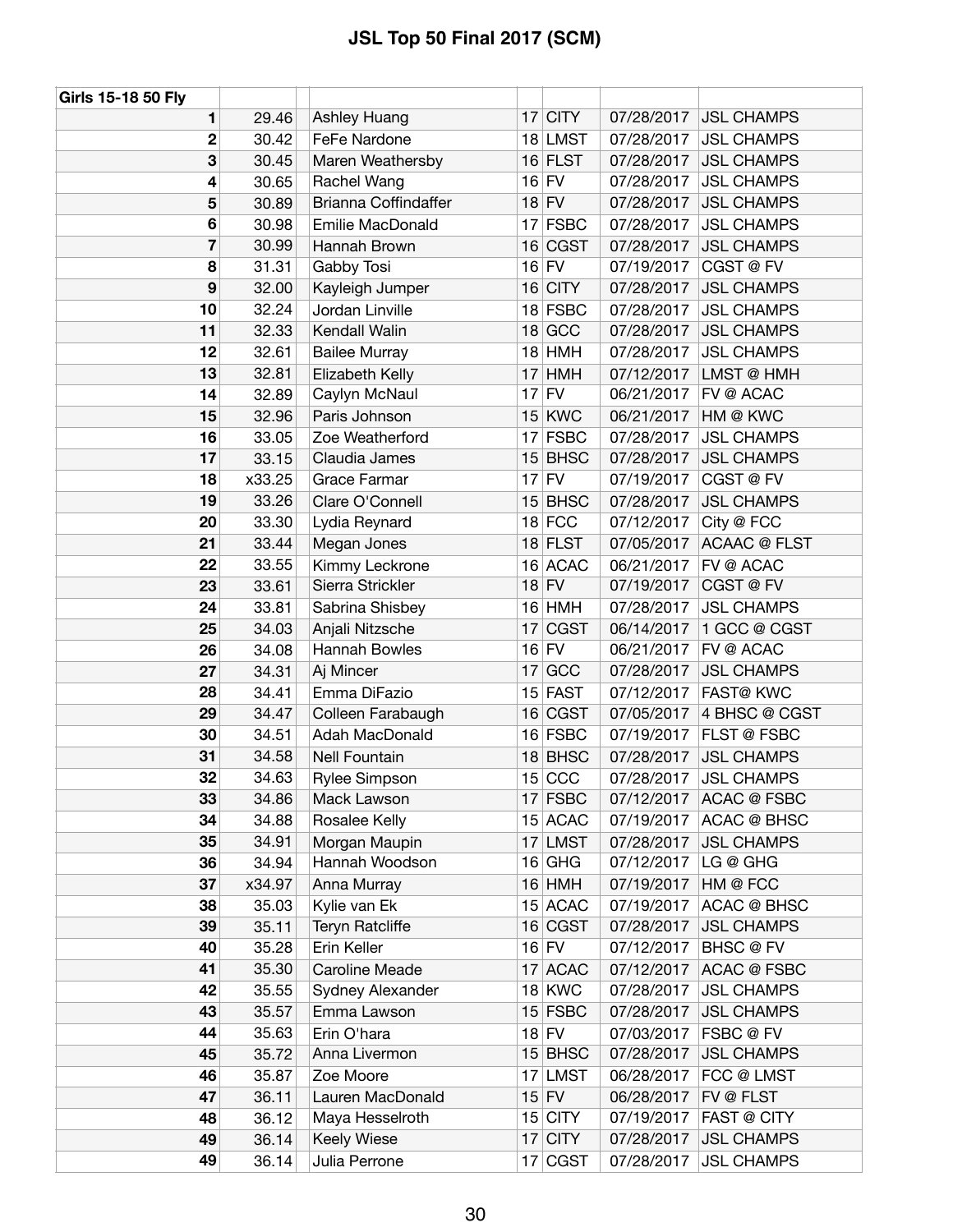| Girls 15-18 100 IM |          |                        |    |             |            |                     |
|--------------------|----------|------------------------|----|-------------|------------|---------------------|
| 1                  | 1:07.99  | Gabby Tosi             |    | $16$ FV     | 07/28/2017 | <b>JSL CHAMPS</b>   |
| $\mathbf 2$        | 1:08.85  | <b>Ashley Huang</b>    |    | $17$ CITY   | 07/28/2017 | <b>JSL CHAMPS</b>   |
| 3                  | 1:09.25  | FeFe Nardone           |    | 18 LMST     | 07/28/2017 | <b>JSL CHAMPS</b>   |
| 4                  | 1:09.56  | Mack Lawson            |    | $17$ FSBC   | 07/28/2017 | <b>JSL CHAMPS</b>   |
| 5                  | 1:09.60  | Elizabeth Kelly        |    | $17$ HMH    | 07/28/2017 | <b>JSL CHAMPS</b>   |
| 6                  | 1:09.65  | Maren Weathersby       |    | $16$ FLST   | 07/28/2017 | <b>JSL CHAMPS</b>   |
| 7                  | 1:11.79  | Caylyn McNaul          |    | $17$ FV     | 07/28/2017 | <b>JSL CHAMPS</b>   |
| 8                  | 1:12.28  | Megan Jones            |    | $18$ FLST   | 07/05/2017 | <b>ACAAC @ FLST</b> |
| 9                  | 1:13.46  | Lauren MacDonald       |    | $15$ FV     | 07/28/2017 | <b>JSL CHAMPS</b>   |
| 10                 | 1:13.55  | Erin O'hara            |    | $18$ FV     | 07/28/2017 | <b>JSL CHAMPS</b>   |
| 11                 | 1:13.79  | Colleen Farabaugh      |    | 16 CGST     | 07/28/2017 | <b>JSL CHAMPS</b>   |
| 12                 | x1:14.03 | Rachel Wang            |    | $16$ FV     | 07/19/2017 | CGST @ FV           |
| 13                 | 1:14.26  | <b>Bailee Murray</b>   |    | $18$ HMH    | 07/28/2017 | <b>JSL CHAMPS</b>   |
| 14                 | 1:14.34  | Clare O'Connell        |    | $15$ BHSC   | 07/28/2017 | <b>JSL CHAMPS</b>   |
| 15                 | 1:14.50  | Paris Johnson          |    | $15$ KWC    | 06/21/2017 | HM @ KWC            |
| 16                 | 1:14.66  | Hannah Brown           |    | 16 CGST     | 06/21/2017 | 2 FSBC @ CGST       |
| 17                 | 1:14.72  | Adah MacDonald         |    | $16$ FSBC   | 07/28/2017 | <b>JSL CHAMPS</b>   |
| 18                 | 1:15.10  | Zoe Moore              |    | 17 LMST     | 07/28/2017 | <b>JSL CHAMPS</b>   |
| 19                 | 1:16.43  | Grace Farmar           |    | $17$ FV     | 07/19/2017 | CGST@FV             |
| 20                 | 1:16.69  | Clara Duffy            |    | $17$ FSBC   | 07/28/2017 | <b>JSL CHAMPS</b>   |
| 21                 | 1:16.82  | Brianna Coffindaffer   |    | $18$ FV     | 07/03/2017 | FSBC @ FV           |
| 22                 | 1:17.00  | Rylee Simpson          |    | 15 CCC      | 07/28/2017 | <b>JSL CHAMPS</b>   |
| 22                 | 1:17.00  | Sarah Virginia Scott   |    | $17$ FCC    | 07/28/2017 | <b>JSL CHAMPS</b>   |
| 24                 | 1:17.14  | Kaki Gillenwater       |    | $17$ FLST   | 07/28/2017 | <b>JSL CHAMPS</b>   |
| 25                 | 1:17.18  | Jordan Linville        |    | $18$ FSBC   | 07/28/2017 | <b>JSL CHAMPS</b>   |
| 26                 | 1:17.19  | Zoe Weatherford        |    | $17$ FSBC   | 06/21/2017 | 2 FSBC @ CGST       |
| 26                 | 1:17.19  | Emma DiFazio           |    | $15$ FAST   | 07/05/2017 | <b>LMST @ FAST</b>  |
| 28                 | 1:17.90  | Emilie MacDonald       | 17 | <b>FSBC</b> | 06/21/2017 | 2 FSBC @ CGST       |
| 29                 | 1:17.94  | Erin Keller            |    | $16$ FV     | 07/28/2017 | <b>JSL CHAMPS</b>   |
| 30                 | 1:18.45  | Lydia Reynard          |    | $18$ FCC    | 06/21/2017 | <b>FCC @ FAST</b>   |
| 31                 | 1:18.60  | Maya Goldstein         |    | $16$ BHSC   | 07/28/2017 | <b>JSL CHAMPS</b>   |
| 32                 | 1:18.69  | Morgan Maupin          |    | 17 LMST     | 06/21/2017 | <b>CITY @ LMST</b>  |
| 33                 | 1:18.87  | Kayleigh Jumper        |    | $16$ CITY   | 06/21/2017 | CITY @ LMST         |
| 34                 | 1:19.38  | <b>Catherine Adams</b> |    | 18 CGST     | 07/05/2017 | 4 BHSC @ CGST       |
| 35                 | 1:19.63  | Olivia Strickland      |    | 16 LMST     | 07/19/2017 | <b>KWC@LMST</b>     |
| 36                 | 1:19.76  | Anna Baker             |    | $16$ HMH    | 07/05/2017 | CITY @ HMH          |
| 37                 | 1:19.84  | Kimmy Leckrone         |    | 16 ACAC     | 07/19/2017 | <b>ACAC @ BHSC</b>  |
| 38                 | x1:20.22 | <b>Hannah Bowles</b>   |    | $16$ FV     | 07/19/2017 | CGST @ FV           |
| 39                 | 1:20.37  | Anjali Nitzsche        |    | 17 CGST     | 06/21/2017 | 2 FSBC @ CGST       |
| 40                 | 1:20.66  | Elizabeth Cramer       |    | $15$ FSBC   | 07/28/2017 | <b>JSL CHAMPS</b>   |
| 41                 | 1:20.91  | Rosalee Kelly          |    | 15 ACAC     | 07/28/2017 | <b>JSL CHAMPS</b>   |
| 42                 | 1:21.03  | Hannah Woodson         |    | $16$ GHG    | 07/19/2017 | GCC @ GHG           |
| 43                 | 1:21.11  | Sabrina Shisbey        |    | $16$ HMH    | 07/28/2017 | <b>JSL CHAMPS</b>   |
| 44                 | 1:21.41  | Ava Burnsed            |    | $17$ FSBC   | 06/21/2017 | 2 FSBC @ CGST       |
| 45                 | 1:21.42  | Hannah Carter          |    | 16 CGST     | 07/28/2017 | <b>JSL CHAMPS</b>   |
| 46                 | 1:21.45  | Teryn Ratcliffe        |    | 16 CGST     | 07/28/2017 | <b>JSL CHAMPS</b>   |
| 47                 | 1:22.26  | Sophia Espie           |    | $15$ FSBC   | 07/28/2017 | <b>JSL CHAMPS</b>   |
| 48                 | 1:22.34  | Maya Hesselroth        |    | $15$ CITY   | 07/19/2017 | <b>FAST @ CITY</b>  |
| 49                 | 1:22.49  | Kylie van Ek           |    | $15$ ACAC   | 07/28/2017 | <b>JSL CHAMPS</b>   |
| 50                 | 1:22.53  | Emma Patterson         |    | $17$ FLST   | 06/21/2017 | <b>FLST @ BHSC</b>  |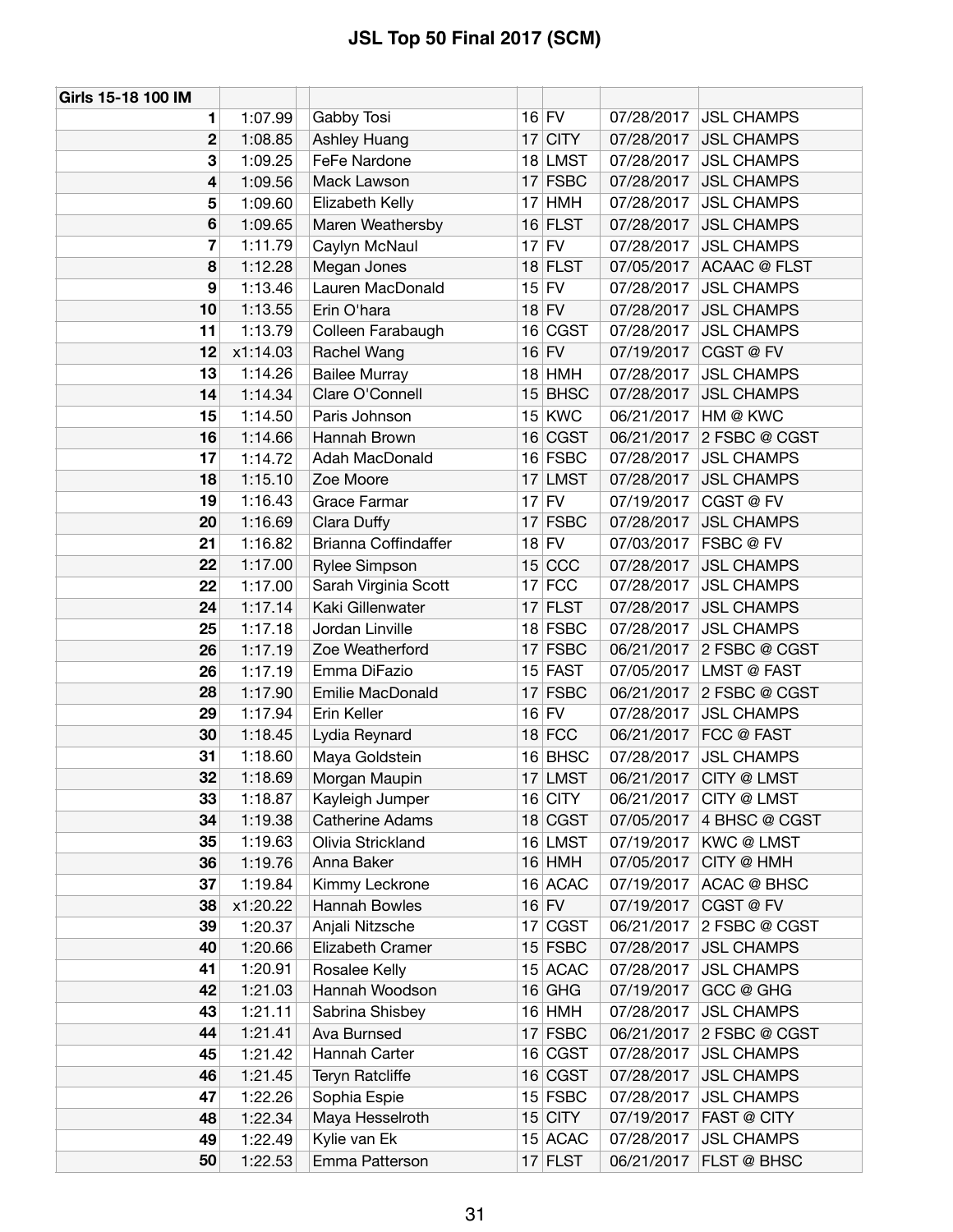| <b>Boys 5-6 25 Free</b> |       |                      |       |             |            |                       |
|-------------------------|-------|----------------------|-------|-------------|------------|-----------------------|
| 1                       | 19.10 | <b>Walker Easton</b> | 6     | <b>ACAC</b> | 07/28/2017 | <b>JSL CHAMPS</b>     |
| $\overline{\mathbf{c}}$ | 19.55 | Henry Moore          | 6     | <b>CITY</b> | 07/28/2017 | <b>JSL CHAMPS</b>     |
| 3                       | 20.21 | <b>Ben Charlton</b>  | 6     | <b>FSBC</b> | 07/28/2017 | <b>JSL CHAMPS</b>     |
| 4                       | 20.31 | David Roberts        | 6     | <b>FV</b>   | 07/28/2017 | <b>JSL CHAMPS</b>     |
| 5                       | 21.71 | Thomas Bouch         | 6     | <b>KWC</b>  | 06/21/2017 | HM @ KWC              |
| 6                       | 22.74 | Bowen Hunt           | 6     | <b>CGST</b> | 07/28/2017 | <b>JSL CHAMPS</b>     |
| $\overline{\mathbf{r}}$ | 23.06 | Jackson Hall         | $\,6$ | <b>FV</b>   | 07/12/2017 | <b>BHSC</b> @ FV      |
| 8                       | 23.18 | Keegan Mejias        | 6     | <b>ACAC</b> | 06/21/2017 | FV @ ACAC             |
| $\boldsymbol{9}$        | 23.35 | Bodie Jamison        | $\,6$ | <b>BHSC</b> | 07/19/2017 | <b>ACAC @ BHSC</b>    |
| 10                      | 24.69 | Luke Bascom          | 6     | <b>FV</b>   | 07/19/2017 | CGST @ FV             |
| 11                      | 25.09 | Benjamin Kinsey      | 6     | <b>CGST</b> | 06/21/2017 | 2 FSBC @ CGST         |
| 12                      | 26.23 | Ty Bloxsom           | 6     | <b>FV</b>   | 07/28/2017 | <b>JSL CHAMPS</b>     |
| 13                      | 26.42 | <b>Colin Uthlaut</b> | 6     | <b>FV</b>   | 07/28/2017 | <b>JSL CHAMPS</b>     |
| 14                      | 26.67 | Stephen Park         | 6     | <b>FSBC</b> | 07/28/2017 | <b>JSL CHAMPS</b>     |
| 15                      | 26.75 | Jack Byrne           | 6     | GCC         | 07/28/2017 | <b>JSL CHAMPS</b>     |
| 16                      | 26.81 | Cam Betsworth        | 6     | GCC         | 07/28/2017 | <b>JSL CHAMPS</b>     |
| 17                      | 27.09 | Gabe Cullaty         | 6     | <b>FV</b>   | 07/19/2017 | CGST@FV               |
| 18                      | 27.37 | Mateo Sauer          | 6     | <b>FV</b>   | 06/28/2017 | FV @ FLST             |
| 19                      | 27.60 | Sawyer Witt          | 6     | <b>CGST</b> | 07/28/2017 | <b>JSL CHAMPS</b>     |
| 20                      | 28.40 | Daniel Dumene        | 6     | <b>HMH</b>  | 07/28/2017 | <b>JSL CHAMPS</b>     |
| 21                      | 28.75 | <b>Brock Jones</b>   | 6     | <b>FV</b>   | 07/28/2017 | <b>JSL CHAMPS</b>     |
| 22                      | 28.86 | Max Weaver           | 5     | <b>ELKS</b> | 07/18/2017 | <b>GOST @ ELKS</b>    |
| 23                      | 29.10 | Cole Johnston        | 6     | <b>FSBC</b> | 07/19/2017 | <b>FLST @ FSBC</b>    |
| 24                      | 29.16 | Alex Hansen          | 6     | <b>ACAC</b> | 07/19/2017 | <b>ACAC @ BHSC</b>    |
| 25                      | 29.79 | Daxten Gahlmann      | 5     | <b>FLST</b> | 07/28/2017 | <b>JSL CHAMPS</b>     |
| 26                      | 30.25 | Andy Kilfoil         | 5     | <b>FCC</b>  | 07/28/2017 | <b>JSL CHAMPS</b>     |
| 27                      | 30.31 | Nathan Agarwal       | $\,6$ | <b>FLST</b> | 07/19/2017 | <b>FLST @ FSBC</b>    |
| 28                      | 30.32 | John Kerrigan        | 5     | <b>ACAC</b> | 06/21/2017 | FV @ ACAC             |
| 29                      | 30.44 | Hal Thompson         | 6     | <b>FSBC</b> | 07/12/2017 | <b>ACAC @ FSBC</b>    |
| 30                      | 30.47 | Yusuf Ismailov       | 6     | <b>FV</b>   | 06/14/2017 | FV @ CITY             |
| 31                      | 30.55 | Parker Envall        | 6     | <b>BHSC</b> | 07/12/2017 | <b>BHSC</b> @ FV      |
| 32                      | 30.64 | Cade McCall          | 5     | <b>BHSC</b> |            | 07/28/2017 JSL CHAMPS |
| 33                      | 30.81 | Dylan Russell        | 6     | <b>CITY</b> | 07/28/2017 | <b>JSL CHAMPS</b>     |
| 34                      | 30.85 | Nate Earnhardt       | 6     | <b>FCC</b>  | 07/28/2017 | <b>JSL CHAMPS</b>     |
| 35                      | 31.06 | Drew Pariseau        | 6     | <b>ACAC</b> | 07/28/2017 | <b>JSL CHAMPS</b>     |
| 36                      | 31.22 | Luke Chulis          | 6     | <b>FCC</b>  | 07/19/2017 | HM @ FCC              |
| 37                      | 31.35 | Holden Taylor        | 6     | <b>FV</b>   | 07/28/2017 | <b>JSL CHAMPS</b>     |
| 38                      | 31.40 | <b>Hunter Hale</b>   | 6     | CCC         | 07/19/2017 | CCC @ LG              |
| 39                      | 31.75 | <b>Woods Austin</b>  | 5     | <b>CITY</b> | 07/28/2017 | <b>JSL CHAMPS</b>     |
| 40                      | 31.97 | Josiah Sorensen      | 6     | <b>CGST</b> | 07/28/2017 | <b>JSL CHAMPS</b>     |
| 41                      | 32.14 | Landon Schoeny       | 6     | <b>CGST</b> | 07/28/2017 | <b>JSL CHAMPS</b>     |
| 42                      | 32.35 | Ben Provencio        | 6     | <b>FSBC</b> | 07/19/2017 | FLST @ FSBC           |
| 43                      | 32.37 | Lucas Schulz         | 6     | LG          | 07/19/2017 | CCC @ LG              |
| 43                      | 32.37 | Kevin Freitas        | 6     | <b>ACAC</b> | 06/21/2017 | FV @ ACAC             |
| 45                      | 32.81 | Graham Bowen         | 6     | <b>CGST</b> | 07/28/2017 | <b>JSL CHAMPS</b>     |
| 46                      | 33.29 | Nate Marshall        | 6     | <b>CITY</b> | 07/28/2017 | <b>JSL CHAMPS</b>     |
| 47                      | 33.37 | Evan Alger           | 6     | <b>CGST</b> | 07/19/2017 | CGST @ FV             |
| 48                      | 33.62 | Miles Gosse          | 6     | <b>FSBC</b> | 07/28/2017 | <b>JSL CHAMPS</b>     |
| 49                      | 33.68 | Caiden Bowman        | 6     | <b>BHSC</b> | 07/28/2017 | <b>JSL CHAMPS</b>     |
| 50                      | 34.36 |                      | 5     | <b>FSBC</b> | 07/28/2017 | <b>JSL CHAMPS</b>     |
|                         |       | Senan Naughton       |       |             |            |                       |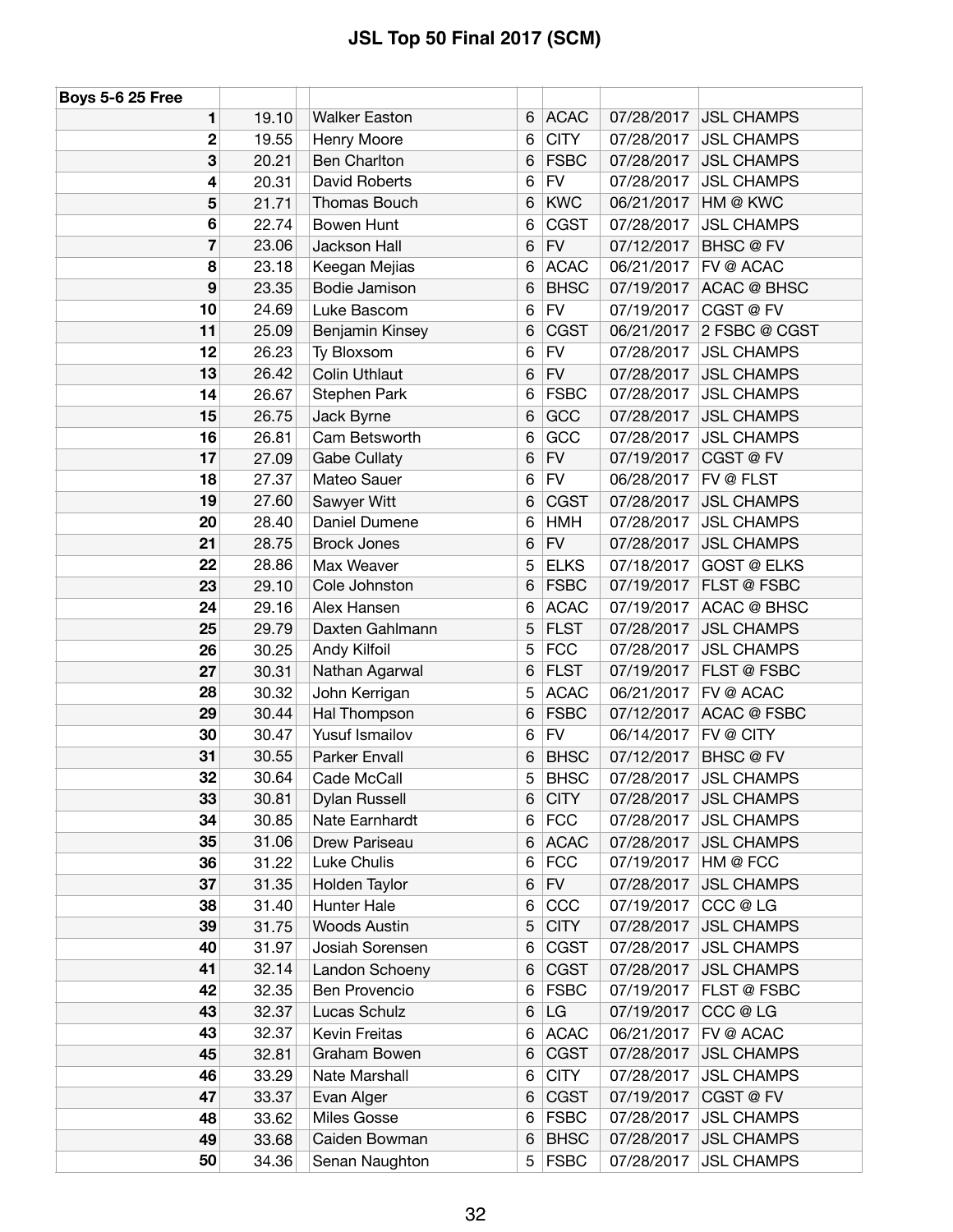| <b>Boys 5-6 25 Back</b> |       |                       |       |             |            |                       |
|-------------------------|-------|-----------------------|-------|-------------|------------|-----------------------|
| 1                       | 24.36 | <b>Walker Easton</b>  | 6.    | <b>ACAC</b> | 07/28/2017 | <b>JSL CHAMPS</b>     |
| $\overline{2}$          | 25.83 | Bowen Hunt            | 6     | <b>CGST</b> | 07/28/2017 | <b>JSL CHAMPS</b>     |
| 3                       | 25.91 | Thomas Bouch          | 6     | <b>KWC</b>  | 07/12/2017 | <b>FAST@ KWC</b>      |
| 4                       | 26.09 | David Roberts         | 6     | <b>FV</b>   | 07/28/2017 | <b>JSL CHAMPS</b>     |
| 5                       | 27.22 | Keegan Mejias         | 6     | <b>ACAC</b> | 07/12/2017 | ACAC @ FSBC           |
| 6                       | 27.44 | Bodie Jamison         | 6     | <b>BHSC</b> | 07/12/2017 | <b>BHSC</b> @ FV      |
| 7                       | 28.00 | Benjamin Kinsey       | 6     | <b>CGST</b> | 06/14/2017 | 1 GCC @ CGST          |
| 8                       | 28.59 | <b>Ben Charlton</b>   | 6     | <b>FSBC</b> | 07/12/2017 | <b>ACAC @ FSBC</b>    |
| 9                       | 28.61 | Cole Johnston         | 6     | <b>FSBC</b> | 07/28/2017 | <b>JSL CHAMPS</b>     |
| 10                      | 29.22 | <b>Gabe Cullaty</b>   | 6     | <b>FV</b>   | 07/28/2017 | <b>JSL CHAMPS</b>     |
| 11                      | 29.42 | Henry Moore           | 6     | <b>CITY</b> | 07/28/2017 | <b>JSL CHAMPS</b>     |
| 12                      | 29.66 | Daniel Dumene         | 6     | <b>HMH</b>  | 07/19/2017 | HM @ FCC              |
| 13                      | 29.76 | Jackson Hall          | 6     | <b>FV</b>   | 07/28/2017 | <b>JSL CHAMPS</b>     |
| 14                      | 29.91 | <b>Brock Jones</b>    | 6     | <b>FV</b>   | 06/21/2017 | FV @ ACAC             |
| 15                      | 30.02 | Daxten Gahlmann       | 5     | <b>FLST</b> | 07/28/2017 | <b>JSL CHAMPS</b>     |
| 16                      | 30.28 | Dylan Russell         | $\,6$ | <b>CITY</b> | 07/28/2017 | <b>JSL CHAMPS</b>     |
| 17                      | 30.31 | John Kerrigan         | 5     | <b>ACAC</b> | 07/19/2017 | <b>ACAC @ BHSC</b>    |
| 18                      | 30.60 | Luke Bascom           | 6     | <b>FV</b>   | 07/19/2017 | CGST @ FV             |
| 19                      | 30.64 | <b>Reid Florin</b>    | 5     | <b>FCC</b>  | 07/28/2017 | <b>JSL CHAMPS</b>     |
| 20                      | 31.72 | Mateo Sauer           | $\,6$ | <b>FV</b>   | 07/28/2017 | <b>JSL CHAMPS</b>     |
| 21                      | 31.89 | Jack Byrne            | 6     | GCC         | 07/28/2017 | <b>JSL CHAMPS</b>     |
| 22                      | 32.00 | Sawyer Witt           | 6     | <b>CGST</b> | 07/12/2017 | <b>CGST @ FLST</b>    |
| 23                      | 32.69 | Ty Bloxsom            | 6     | <b>FV</b>   | 07/19/2017 | CGST @ FV             |
| 24                      | 32.70 | Drew Pariseau         | 6     | <b>ACAC</b> | 07/28/2017 | <b>JSL CHAMPS</b>     |
| 25                      | 33.14 | Max Weaver            | 5     | <b>ELKS</b> | 07/18/2017 | <b>GOST @ ELKS</b>    |
| 26                      | 33.30 | Cam Betsworth         | 6     | GCC         | 07/28/2017 | <b>JSL CHAMPS</b>     |
| 27                      | 33.70 | Nate Earnhardt        | 6     | <b>FCC</b>  | 07/28/2017 | <b>JSL CHAMPS</b>     |
| 28                      | 33.80 | Cade McCall           | 5     | <b>BHSC</b> | 07/28/2017 | <b>JSL CHAMPS</b>     |
| 29                      | 33.82 | Alex Hansen           | 6     | <b>ACAC</b> | 06/28/2017 | CGST @ ACAC           |
| 30                      | 34.40 | Nathan Agarwal        | 6     | <b>FLST</b> | 07/28/2017 | <b>JSL CHAMPS</b>     |
| 31                      | 34.46 | Luke Chulis           | 6     | <b>FCC</b>  | 07/28/2017 | <b>JSL CHAMPS</b>     |
| 32                      | 34.54 | Josiah Sorensen       | 6     | <b>CGST</b> |            | 07/28/2017 JSL CHAMPS |
| 33                      | 34.63 | Landon Schoeny        | 6     | <b>CGST</b> | 07/28/2017 | <b>JSL CHAMPS</b>     |
| 34                      | 34.69 | Parker Envall         | 6     | <b>BHSC</b> | 07/12/2017 | BHSC @ FV             |
| 35                      | 34.97 | Yusuf Ismailov        | 6     | <b>FV</b>   | 07/03/2017 | FSBC @ FV             |
| 35                      | 34.97 | Andy Kilfoil          | 5     | <b>FCC</b>  | 07/28/2017 | <b>JSL CHAMPS</b>     |
| 37                      | 35.06 | Alex Koo              | 5     | <b>ACAC</b> | 07/12/2017 | ACAC @ FSBC           |
| 38                      | 35.14 | <b>Findley Steven</b> | 6     | <b>CGST</b> | 07/28/2017 | <b>JSL CHAMPS</b>     |
| 39                      | 35.35 | <b>Ben Provencio</b>  | 6     | <b>FSBC</b> | 07/12/2017 | ACAC @ FSBC           |
| 40                      | 35.65 | Caiden Bowman         | 6     | <b>BHSC</b> | 07/19/2017 | <b>ACAC @ BHSC</b>    |
| 41                      | 36.02 | Colin Uthlaut         | 6     | <b>FV</b>   | 07/28/2017 | <b>JSL CHAMPS</b>     |
| 42                      | 36.04 | <b>Woods Austin</b>   | 5     | <b>CITY</b> | 07/28/2017 | <b>JSL CHAMPS</b>     |
| 43                      | 37.02 | Zachary Davis         | 6     | <b>KWC</b>  | 07/12/2017 | <b>FAST@ KWC</b>      |
| 44                      | 37.14 | Anderson Edwards      | 6     | <b>BHSC</b> | 07/28/2017 | <b>JSL CHAMPS</b>     |
| 45                      | 37.25 | Ryan Dumene           | 5     | <b>HMH</b>  | 06/21/2017 | HM @ KWC              |
| 46                      | 37.38 | Maxwell Turpin        | 6     | <b>KWC</b>  | 07/28/2017 | <b>JSL CHAMPS</b>     |
| 47                      | 37.95 | Stephen Park          | 6     | <b>FSBC</b> | 07/28/2017 | <b>JSL CHAMPS</b>     |
| 48                      | 38.37 | Kunwoo Yoon           | 6     | <b>FLST</b> | 07/12/2017 | CGST @ FLST           |
| 49                      | 38.46 | Evan Alger            | 6     | <b>CGST</b> | 07/19/2017 | CGST @ FV             |
| 50                      | 38.53 | Kevin Freitas         |       | 6 ACAC      | 07/12/2017 | ACAC @ FSBC           |
|                         |       |                       |       |             |            |                       |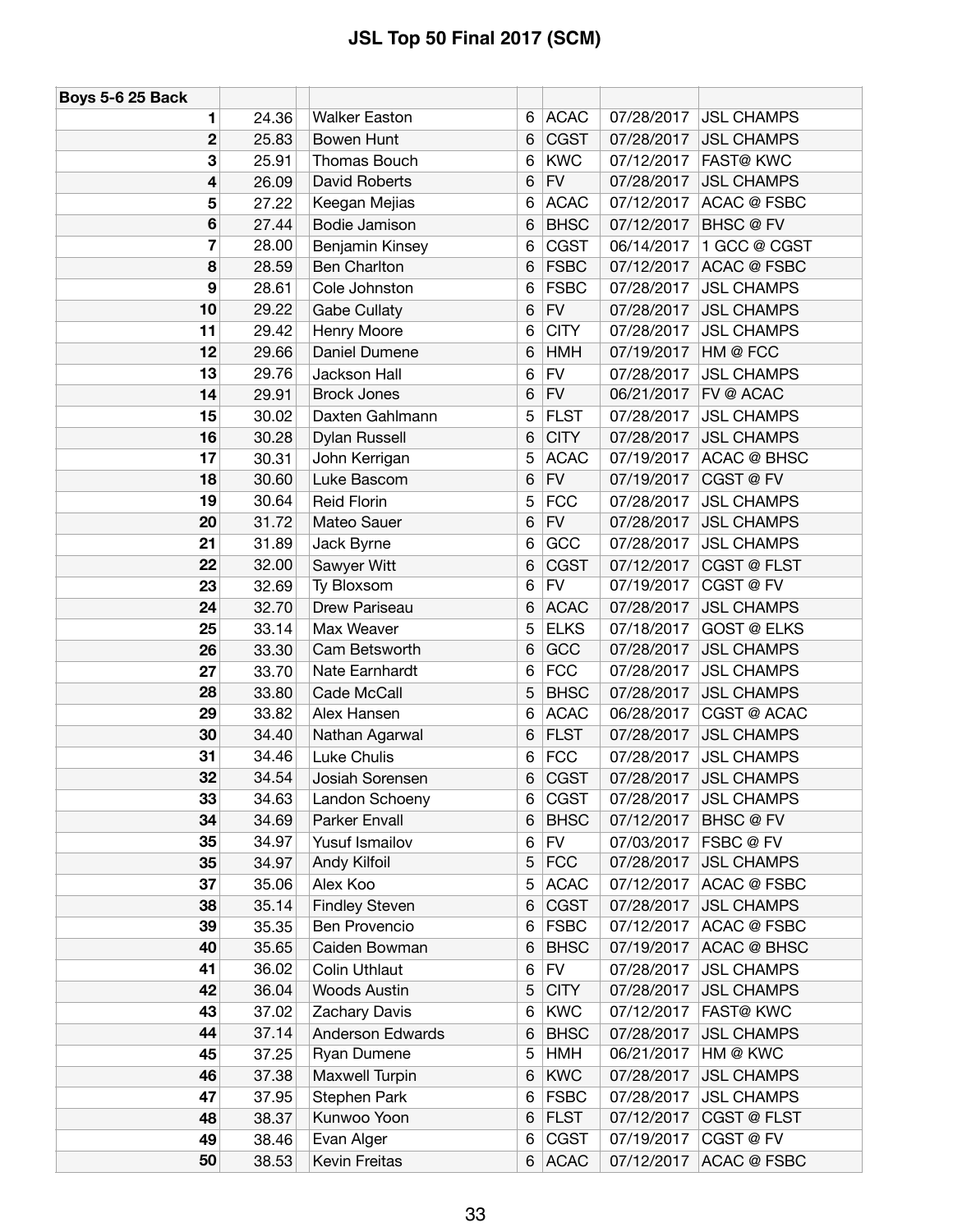| <b>Boys 7-8 25 Free</b> |        |                             |                |             |            |                       |
|-------------------------|--------|-----------------------------|----------------|-------------|------------|-----------------------|
| 1                       | 15.12  | <b>Chase Easton</b>         | 8              | <b>ACAC</b> | 06/21/2017 | <b>FV @ ACAC</b>      |
| $\overline{2}$          | 16.41  | Charlie Alexander           | 8              | <b>CGST</b> | 07/28/2017 | <b>JSL CHAMPS</b>     |
| 3                       | 16.72  | Chase Davidson              | 7              | GCC         | 07/12/2017 | GOST @ GCC            |
| 4                       | 16.88  | Colt Bloxsom                | 8              | <b>FV</b>   | 07/19/2017 | CGST @ FV             |
| 5                       | 17.22  | <b>Dalton Weiss</b>         | 8              | GCC         | 06/21/2017 | ELKS @ GCC            |
| $6\phantom{1}6$         | 17.44  | Isaiah Thompson             | 8              | <b>ACAC</b> | 06/28/2017 | CGST @ ACAC           |
| 7                       | 17.56  |                             |                | <b>FCC</b>  |            | HM @ FCC              |
|                         |        | Beau Bloxsom<br>Ronan Smith | 8              |             | 07/19/2017 |                       |
| 8                       | 17.84  |                             | 8              | CCC         | 07/28/2017 | <b>JSL CHAMPS</b>     |
| $\boldsymbol{9}$        | 17.85  | <b>Clive Euans</b>          | 8              | <b>CGST</b> | 07/12/2017 | CGST @ FLST           |
| 10                      | 17.89  | Jake Syms                   | 8              | <b>FLST</b> | 07/28/2017 | <b>JSL CHAMPS</b>     |
| 11                      | 18.31  | Forrest Schnell             | 8              | <b>CGST</b> | 06/28/2017 | CGST @ ACAC           |
| 12                      | 18.46  | Allen Klingel               | 8              | <b>FCC</b>  | 06/28/2017 | FCC @ LMST            |
| 13                      | 18.51  | Jack Kelly                  | 8              | <b>FCC</b>  | 07/19/2017 | HM @ FCC              |
| 14                      | 18.56  | Benjamin Tungate            | 8              | <b>CGST</b> | 06/14/2017 | 1 GCC @ CGST          |
| 15                      | 18.57  | <b>Garrett Wispelwey</b>    | 8              | <b>CITY</b> | 07/28/2017 | <b>JSL CHAMPS</b>     |
| 16                      | 18.84  | Gage Sturman                | 8              | <b>FCC</b>  | 07/05/2017 | KWC@FCC               |
| 16                      | 18.84  | Mukund Marri                | 8              | <b>HMH</b>  | 06/14/2017 | <b>FLST @ HMH</b>     |
| 16                      | 18.84  | Tyson Boyd                  | 8              | <b>BHSC</b> | 07/28/2017 | <b>JSL CHAMPS</b>     |
| 19                      | 18.97  | Trey Hathaway               | $\overline{7}$ | GCC         | 07/12/2017 | GOST @ GCC            |
| 20                      | 19.15  | Evan Pariseau               | 8              | <b>ACAC</b> | 07/28/2017 | <b>JSL CHAMPS</b>     |
| 21                      | 19.20  | <b>Brendan Taylor</b>       | 8              | <b>ACAC</b> | 06/21/2017 | <b>FV @ ACAC</b>      |
| 22                      | 19.29  | Alex Elhart                 | 8              | <b>FV</b>   | 07/28/2017 | <b>JSL CHAMPS</b>     |
| 23                      | 19.31  | Jack Hansen                 | 8              | <b>ACAC</b> | 07/12/2017 | <b>ACAC @ FSBC</b>    |
| 23                      | 19.31  | <b>Tate Eberl</b>           | 8              | <b>CITY</b> | 07/19/2017 | <b>FAST @ CITY</b>    |
| 25                      | 19.40  | <b>Samuel Roberts</b>       | 8              | <b>FV</b>   | 06/21/2017 | FV @ ACAC             |
| 26                      | 19.41  | Oliver Wray                 | 8              | <b>FCC</b>  | 06/28/2017 | FCC @ LMST            |
| 27                      | 19.59  | Maximilian Alhusen          | 7              | <b>CGST</b> | 07/28/2017 | <b>JSL CHAMPS</b>     |
| 28                      | 19.67  | Ethan Salvatierra           | 8              | <b>FSBC</b> | 07/12/2017 | ACAC @ FSBC           |
| 29                      | 19.81  | Will Huffmyer               | 8              | <b>CGST</b> | 06/14/2017 | 1 GCC @ CGST          |
| 30                      | 19.89  | Hunter Dofflemyer           | 8              | <b>FV</b>   | 07/28/2017 | <b>JSL CHAMPS</b>     |
| 31                      | 19.92  | Tristan Higginbottom        | 8              | <b>FV</b>   | 07/28/2017 | <b>JSL CHAMPS</b>     |
| 32                      | 20.12  | Aaron Fairbanks             | 8              | <b>LMST</b> | 06/28/2017 | FCC @ LMST            |
| 33                      | 20.14  | Reid Strassheim             |                | 8 GCC       |            | 07/28/2017 JSL CHAMPS |
| 34                      | 20.41  | Owen Haas                   | 7              | <b>FLST</b> | 07/19/2017 | FLST @ FSBC           |
| 35                      | 20.56  | Pierce Reuter               | 8              | GCC         | 06/28/2017 | CCC @ GCC             |
| 36                      | 20.63  | <b>Taylor Goff</b>          | 8              | <b>GHG</b>  | 07/19/2017 | GCC @ GHG             |
| 37                      | 20.66  | Hart Pate                   | $\overline{7}$ | <b>FSBC</b> | 07/28/2017 | <b>JSL CHAMPS</b>     |
| 37                      | 20.66  | Liam Baldwin                | $\overline{7}$ | <b>BHSC</b> | 07/12/2017 | BHSC @ FV             |
| 37                      | 20.66  | James Nolde                 | $\overline{7}$ | <b>BHSC</b> | 07/05/2017 | 4 BHSC @ CGST         |
| 40                      | 20.68  | Collin Hall                 | $\overline{7}$ | <b>FV</b>   | 06/21/2017 | FV @ ACAC             |
| 41                      | 20.69  | Graham Johnston             | $\overline{7}$ | <b>FCC</b>  | 06/14/2017 | FCC @ BHSC            |
| 42                      | 20.70  | Carter Cagnina              | 8              | <b>CITY</b> | 07/28/2017 | <b>JSL CHAMPS</b>     |
| 43                      | 20.78  | Caleb Byrne                 | 8              | GCC         | 07/19/2017 | GCC @ GHG             |
| 44                      | 20.93  | Jones Kestner               | 8              | <b>FSBC</b> | 06/28/2017 | BHSC @ FSBC           |
| 45                      | 20.94  | <b>Garrett Britt</b>        | $\overline{7}$ | <b>FV</b>   | 07/28/2017 | <b>JSL CHAMPS</b>     |
| 45                      | 20.94  | Henry Smith                 | 7              | <b>ACAC</b> | 07/05/2017 | <b>ACAAC @ FLST</b>   |
| 47                      | 21.00  | <b>August Gastinger</b>     | 8              | <b>CITY</b> | 07/28/2017 | <b>JSL CHAMPS</b>     |
| 48                      | 21.22  | Michael Kromkowski          | 8              | <b>CITY</b> | 07/05/2017 | CITY @ HMH            |
| 49                      | 21.26  | <b>Wyatt Witt</b>           | 8              | <b>CGST</b> | 07/28/2017 | <b>JSL CHAMPS</b>     |
| 50                      | 21.28  | Noah Estes                  | $\overline{7}$ | <b>CGST</b> | 07/28/2017 | <b>JSL CHAMPS</b>     |
| 50                      | 21.28  | <b>Brennan Dalton</b>       | 8              | <b>FLST</b> | 06/21/2017 | <b>FLST @ BHSC</b>    |
| 50                      | x21.28 | Devan Agarwal               |                | 8 FLST      | 06/21/2017 | <b>FLST @ BHSC</b>    |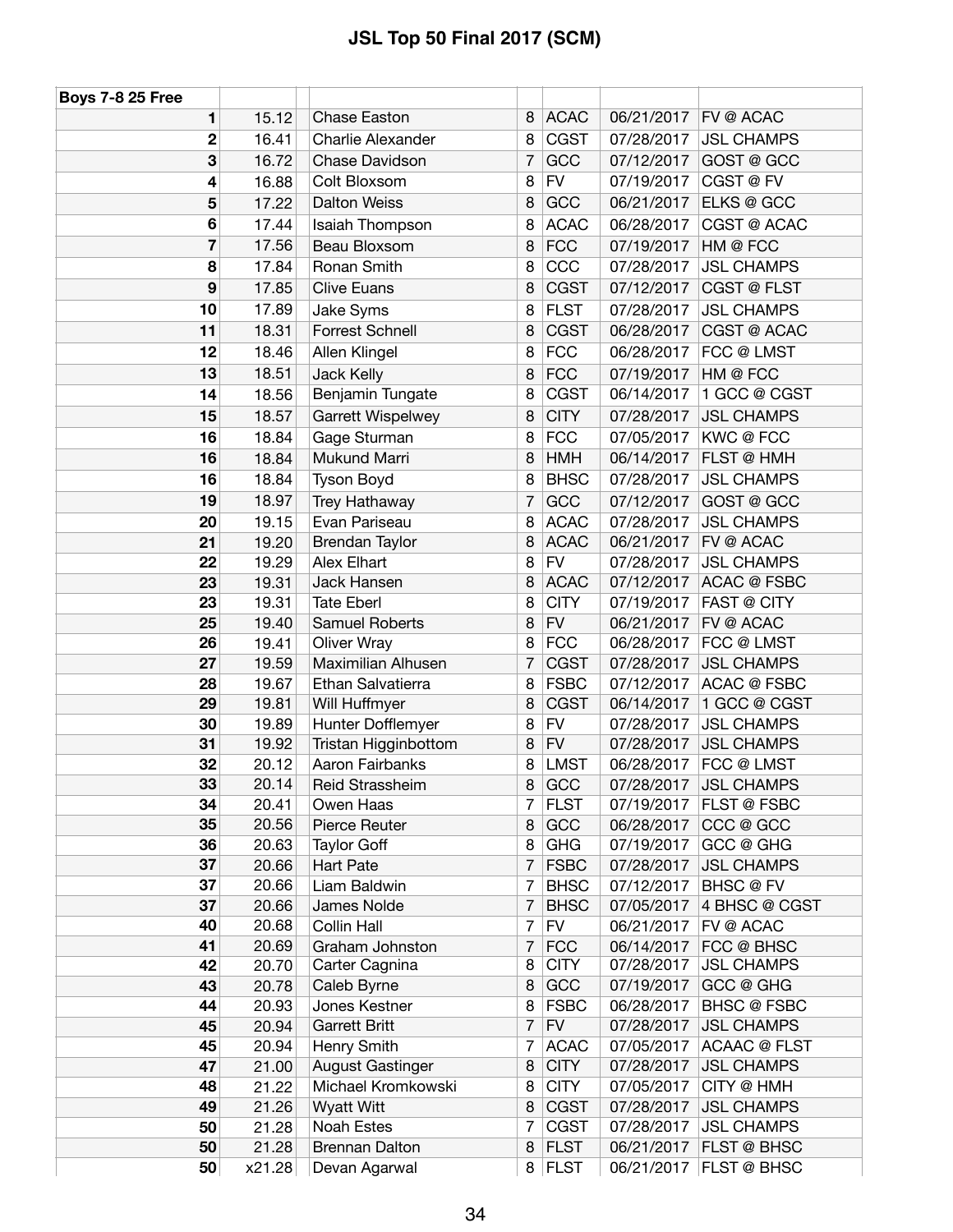| <b>Boys 7-8 50 Free</b> |                |                                   |                     |                            |                          |                    |
|-------------------------|----------------|-----------------------------------|---------------------|----------------------------|--------------------------|--------------------|
| 1                       | 33.95          | <b>Chase Easton</b>               | 8                   | <b>ACAC</b>                | 06/21/2017               | <b>FV @ ACAC</b>   |
| $\boldsymbol{2}$        | 36.60          | Colt Bloxsom                      | 8                   | <b>FV</b>                  | 07/28/2017               | <b>JSL CHAMPS</b>  |
| 3                       | 37.95          | Beau Bloxsom                      | 8                   | <b>FCC</b>                 | 07/28/2017               | <b>JSL CHAMPS</b>  |
| 4                       | 38.29          | Chase Davidson                    | 7                   | GCC                        | 07/12/2017               | GOST @ GCC         |
| 5                       | 38.64          | Ronan Smith                       | 8                   | CCC                        | 07/28/2017               | <b>JSL CHAMPS</b>  |
| $6\phantom{1}6$         | 38.94          | Charlie Alexander                 | 8                   | <b>CGST</b>                | 07/28/2017               | <b>JSL CHAMPS</b>  |
| 7                       | x39.09         | <b>Clive Euans</b>                | 8                   | <b>CGST</b>                | 07/12/2017               | <b>CGST @ FLST</b> |
| 8                       | x40.43         | Allen Klingel                     | 8                   | <b>FCC</b>                 | 06/14/2017               | FCC @ BHSC         |
| 9                       | 41.68          | <b>Dalton Weiss</b>               | 8                   | GCC                        | 06/28/2017               | CCC @ GCC          |
| 10                      | 42.14          | Brendan Taylor                    | 8                   | <b>ACAC</b>                | 06/21/2017               | FV @ ACAC          |
| 11                      | 42.29          | Benjamin Tungate                  | 8                   | <b>CGST</b>                | 07/12/2017               | CGST @ FLST        |
| 12                      | 42.58          | Gage Sturman                      | 8                   | <b>FCC</b>                 | 07/12/2017               | City @ FCC         |
| 13                      | 42.76          | Jack Kelly                        | 8                   | <b>FCC</b>                 | 07/28/2017               | <b>JSL CHAMPS</b>  |
| 14                      | 42.92          | Isaiah Thompson                   | 8                   | <b>ACAC</b>                | 06/14/2017               | LMST @ ACAC        |
| 15                      | 43.06          | Henry Adams                       | $\overline{7}$      | <b>FSBC</b>                | 07/28/2017               | <b>JSL CHAMPS</b>  |
| 16                      | 43.22          | Trey Hathaway                     | $\overline{7}$      | GCC                        | 07/12/2017               | GOST @ GCC         |
| 17                      | 43.45          | Henry Smith                       | $\overline{7}$      | <b>ACAC</b>                | 07/28/2017               | <b>JSL CHAMPS</b>  |
| 18                      | 43.63          | <b>Garrett Wispelwey</b>          | 8                   | <b>CITY</b>                | 07/28/2017               | <b>JSL CHAMPS</b>  |
| 19                      | 43.95          | Reid Strassheim                   | 8                   | GCC                        | 07/28/2017               | <b>JSL CHAMPS</b>  |
| 20                      | 44.08          | Mukund Marri                      | 8                   | <b>HMH</b>                 | 07/28/2017               | <b>JSL CHAMPS</b>  |
| 21                      | 44.62          | Collin Hall                       | $\overline{7}$      | <b>FV</b>                  | 07/28/2017               | <b>JSL CHAMPS</b>  |
| 22                      | 44.74          | Tyson Boyd                        | 8                   | <b>BHSC</b>                | 07/28/2017               | <b>JSL CHAMPS</b>  |
| 23                      | 45.19          | Jake Syms                         | 8                   | <b>FLST</b>                | 06/14/2017               | FLST @ HMH         |
| 24                      | 45.47          | <b>Forrest Schnell</b>            | 8                   | <b>CGST</b>                | 07/12/2017               | <b>CGST @ FLST</b> |
| 25                      | 45.52          | <b>Hart Pate</b>                  | 7                   | <b>FSBC</b>                | 07/28/2017               | <b>JSL CHAMPS</b>  |
| 26                      | 45.67          | Jack Hansen                       | 8                   | <b>ACAC</b>                | 06/21/2017               | FV @ ACAC          |
| 27                      | 45.89          | Evan Pariseau                     | 8                   | <b>ACAC</b>                | 06/14/2017               | LMST @ ACAC        |
| 28                      | 46.26          | Andrew Wang                       | $\overline{7}$      | <b>FLST</b>                | 07/19/2017               | <b>FLST @ FSBC</b> |
| 29                      | 46.37          | Will Huffmyer                     | 8                   | <b>CGST</b>                | 07/28/2017               | <b>JSL CHAMPS</b>  |
| 30                      | 46.39          | <b>Samuel Roberts</b>             | 8                   | <b>FV</b>                  | 07/28/2017               | <b>JSL CHAMPS</b>  |
| 31                      | 46.44          | Maximilian Alhusen                | $\overline{7}$      | <b>CGST</b>                | 07/12/2017               | CGST @ FLST        |
| 32                      | 47.34          | Liam Baldwin                      | $\overline{7}$      | <b>BHSC</b>                | 07/28/2017               | <b>JSL CHAMPS</b>  |
| 33                      | 47.41          | Pierce Reuter                     | 8                   | GCC                        | 07/12/2017               | GOST @ GCC         |
| 34                      | 47.69          | <b>Tate Eberl</b>                 | 8                   | <b>CITY</b>                | 07/12/2017               | City @ FCC         |
| 35                      | 47.74          | Devan Agarwal                     | 8                   | <b>FLST</b>                | 07/28/2017               | <b>JSL CHAMPS</b>  |
| 36                      | 47.77          | James Johnson                     | 8                   | <b>FAST</b>                | 07/12/2017               | <b>FAST@ KWC</b>   |
| 37                      | 47.82          | <b>Garrett Britt</b>              | 7                   | <b>FV</b>                  | 07/28/2017               | <b>JSL CHAMPS</b>  |
| 38                      | 48.34          | Hunter Dofflemyer                 | 8                   | <b>FV</b>                  | 07/28/2017               | <b>JSL CHAMPS</b>  |
| 39                      | 48.53          | Aaron Fairbanks                   | 8                   | <b>LMST</b>                | 06/28/2017               | FCC @ LMST         |
| 40                      | 48.73          | Nolan Stype                       | 8                   | <b>CGST</b>                | 06/28/2017               | CGST @ ACAC        |
| 41                      | 48.78          | <b>Wyatt Witt</b>                 | 8                   | <b>CGST</b>                | 07/12/2017               | <b>CGST @ FLST</b> |
| 42                      |                | <b>August Gastinger</b>           | 8                   | <b>CITY</b>                | 07/12/2017               | City @ FCC         |
| 43                      | 48.81<br>48.87 | Alex Elhart                       | 8                   | <b>FV</b>                  | 07/12/2017               | <b>BHSC</b> @ FV   |
| 44                      | 48.98          | Jones Kestner                     |                     |                            |                          | <b>JSL CHAMPS</b>  |
|                         |                |                                   | 8<br>$\overline{7}$ | <b>FSBC</b><br><b>FSBC</b> | 07/28/2017<br>07/19/2017 | FLST @ FSBC        |
| 45<br>46                | 48.99          | Casper Koch                       |                     | <b>FLST</b>                | 07/12/2017               | <b>CGST @ FLST</b> |
| 47                      | 49.00          | Christophe Escobar<br>Camden Hull | 7                   |                            |                          | <b>JSL CHAMPS</b>  |
| 48                      | 49.07<br>49.33 | <b>Taylor Goff</b>                | 8<br>8              | <b>HMH</b><br><b>GHG</b>   | 07/28/2017<br>07/28/2017 | <b>JSL CHAMPS</b>  |
| 49                      |                |                                   |                     | GCC                        |                          | <b>JSL CHAMPS</b>  |
|                         | 49.83          | Caleb Byrne                       | 8                   |                            | 07/28/2017               |                    |
| 50                      | 49.87          | James Nolde                       | 7                   | <b>BHSC</b>                | 07/12/2017               | BHSC@FV            |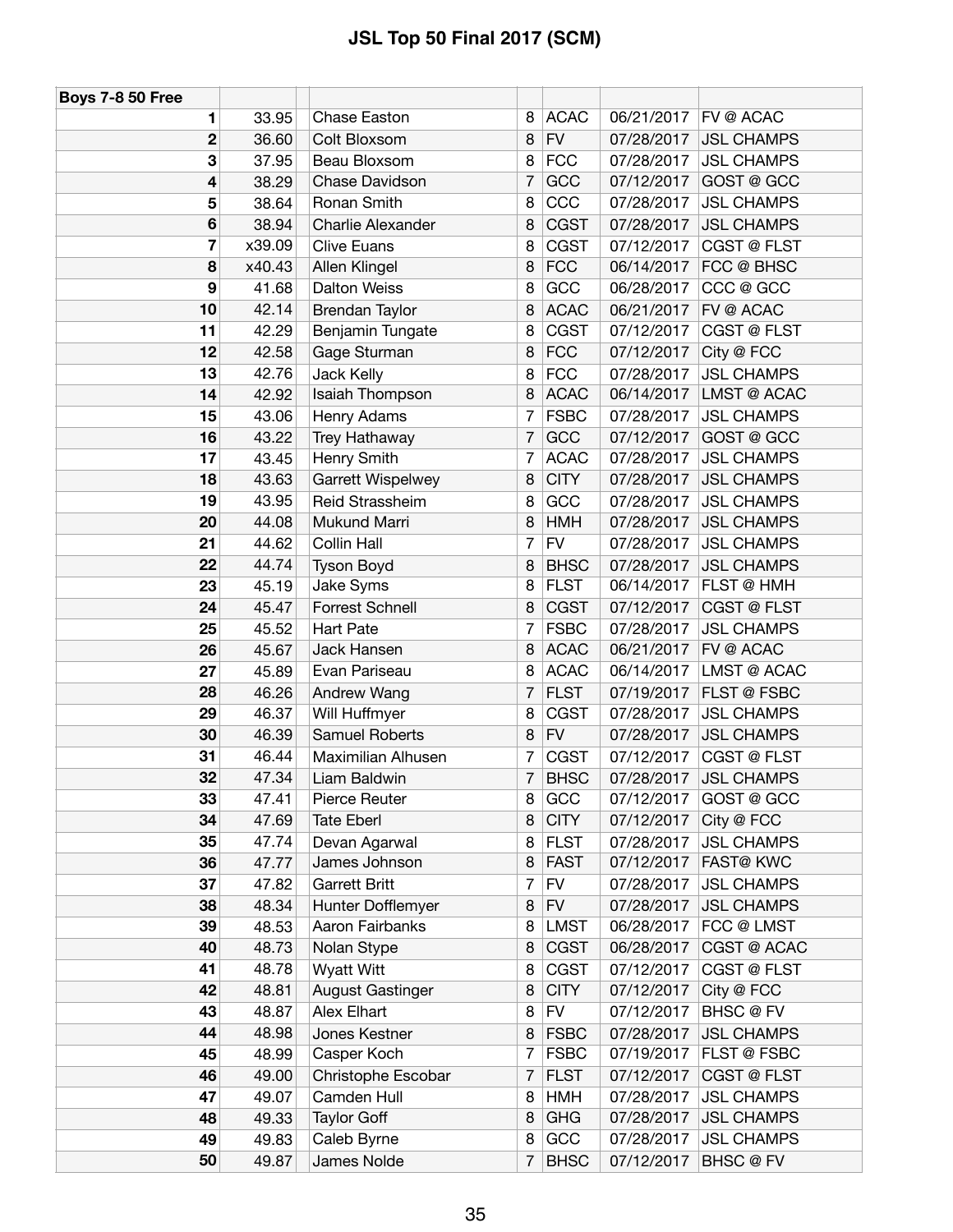| <b>Boys 7-8 25 Back</b> |        |                          |                |             |            |                    |
|-------------------------|--------|--------------------------|----------------|-------------|------------|--------------------|
| 1                       | 19.17  | Colt Bloxsom             | 8 <sup>1</sup> | <b>FV</b>   | 07/28/2017 | <b>JSL CHAMPS</b>  |
| $\mathbf{2}$            | 20.25  | Beau Bloxsom             | 8              | <b>FCC</b>  | 07/12/2017 | City @ FCC         |
| 3                       | 20.29  | Isaiah Thompson          | 8              | <b>ACAC</b> | 07/28/2017 | <b>JSL CHAMPS</b>  |
| 4                       | 20.31  | Chase Easton             | 8              | <b>ACAC</b> | 06/14/2017 | <b>LMST @ ACAC</b> |
| 5                       | 20.74  | Brendan Taylor           | 8              | <b>ACAC</b> | 07/28/2017 | <b>JSL CHAMPS</b>  |
| 6                       | 21.41  | Chase Davidson           | 7              | GCC         | 07/12/2017 | GOST @ GCC         |
| 7                       | 21.48  | Jake Syms                | 8              | <b>FLST</b> | 07/28/2017 | <b>JSL CHAMPS</b>  |
| 8                       | 21.51  | Ronan Smith              | 8              | CCC         | 07/28/2017 | <b>JSL CHAMPS</b>  |
| 9                       | 21.93  | <b>Forrest Schnell</b>   | 8              | <b>CGST</b> | 07/28/2017 | <b>JSL CHAMPS</b>  |
| 10                      | 22.00  | Benjamin Tungate         | 8              | <b>CGST</b> | 07/28/2017 | <b>JSL CHAMPS</b>  |
| 11                      | 22.05  | <b>Trey Hathaway</b>     | 7              | GCC         | 07/28/2017 | <b>JSL CHAMPS</b>  |
| 12                      | 22.75  | Allen Klingel            | 8              | <b>FCC</b>  | 06/21/2017 | FCC @ FAST         |
| 13                      | 22.93  | Jack Hansen              | 8              | <b>ACAC</b> | 07/19/2017 | <b>ACAC @ BHSC</b> |
| 14                      | 23.22  | Pierce Reuter            | 8              | GCC         | 07/28/2017 | <b>JSL CHAMPS</b>  |
| 15                      | 23.37  | Mukund Marri             | 8              | <b>HMH</b>  | 07/19/2017 | HM @ FCC           |
| 16                      | 23.49  | Casper Koch              | 7              | <b>FSBC</b> | 07/28/2017 | <b>JSL CHAMPS</b>  |
| 17                      | 23.69  | <b>Dalton Weiss</b>      | 8              | GCC         | 07/19/2017 | GCC @ GHG          |
| 18                      | 23.73  | Henry Smith              | 7              | <b>ACAC</b> | 07/28/2017 | <b>JSL CHAMPS</b>  |
| 19                      | 23.81  | Gage Sturman             | 8              | <b>FCC</b>  | 07/28/2017 | <b>JSL CHAMPS</b>  |
| 20                      | 23.99  | <b>Tyson Boyd</b>        | 8              | <b>BHSC</b> | 07/28/2017 | <b>JSL CHAMPS</b>  |
| 21                      | 24.05  | Samuel Roberts           | 8              | <b>FV</b>   | 07/28/2017 | <b>JSL CHAMPS</b>  |
| 22                      | 24.06  | James Johnson            | 8              | <b>FAST</b> | 07/28/2017 | <b>JSL CHAMPS</b>  |
| 23                      | 24.28  | Will Huffmyer            | 8              | <b>CGST</b> | 07/28/2017 | <b>JSL CHAMPS</b>  |
| 24                      | 24.41  | <b>Clive Euans</b>       | 8              | <b>CGST</b> | 07/19/2017 | CGST@FV            |
| 25                      | 24.63  | Evan Reed                | 8              | <b>ACAC</b> | 07/12/2017 | <b>ACAC @ FSBC</b> |
| 26                      | 24.65  | Alex Elhart              | 8              | <b>FV</b>   | 07/28/2017 | <b>JSL CHAMPS</b>  |
| 27                      | 24.66  | Jonas Rohde              | 7              | <b>CGST</b> | 06/28/2017 | CGST @ ACAC        |
| 28                      | 24.94  | <b>Garrett Wispelwey</b> | 8              | <b>CITY</b> | 07/19/2017 | FAST @ CITY        |
| 29                      | 24.97  | Owen Haas                | 7              | <b>FLST</b> | 07/12/2017 | <b>CGST @ FLST</b> |
| 30                      | 25.00  | Maximilian Alhusen       | 7              | <b>CGST</b> | 06/28/2017 | CGST @ ACAC        |
| 31                      | 25.08  | <b>August Gastinger</b>  | 8              | <b>CITY</b> | 07/28/2017 | <b>JSL CHAMPS</b>  |
| 32                      | 25.19  | Charlie Alexander        | 8              | <b>CGST</b> | 07/05/2017 | 4 BHSC @ CGST      |
| 33                      | 25.20  | Henry Adams              |                | <b>FSBC</b> | 06/21/2017 | 2 FSBC @ CGST      |
| 34                      | 25.27  | James Nolde              | 7              | <b>BHSC</b> | 07/28/2017 | <b>JSL CHAMPS</b>  |
| 35                      | 25.34  | Nolan Stype              | 8              | <b>CGST</b> | 06/28/2017 | CGST @ ACAC        |
| 36                      | 25.47  | Evan Pariseau            | 8              | <b>ACAC</b> | 06/28/2017 | CGST @ ACAC        |
| 37                      | 25.53  | Peyton Skipper           | 7              | <b>BHSC</b> | 07/28/2017 | <b>JSL CHAMPS</b>  |
| 38                      | 25.66  | Jacob Hubbard            | 7              | <b>ACAC</b> | 06/14/2017 | LMST @ ACAC        |
| 39                      | 25.83  | Aaron Fairbanks          | 8              | <b>LMST</b> | 07/05/2017 | LMST @ FAST        |
| 40                      | 25.89  | Liam Baldwin             | 7              | <b>BHSC</b> | 07/12/2017 | BHSC @ FV          |
| 41                      | 25.93  | Ira Cooper               | 8              | <b>CITY</b> | 07/12/2017 | City @ FCC         |
| 42                      | 26.06  | Jack Kelly               | 8              | <b>FCC</b>  | 07/19/2017 | HM @ FCC           |
| 43                      | 26.11  | Ethan Salvatierra        | 8              | <b>FSBC</b> | 07/28/2017 | <b>JSL CHAMPS</b>  |
| 44                      | 26.31  | <b>Andrew Scholl</b>     | 7              | <b>FSBC</b> | 07/19/2017 | FLST @ FSBC        |
| 45                      | 26.40  | Devan Agarwal            | 8              | <b>FLST</b> | 07/28/2017 | <b>JSL CHAMPS</b>  |
| 46                      | x26.40 | Collin Hall              | 7              | <b>FV</b>   | 07/12/2017 | <b>BHSC</b> @ FV   |
| 47                      | 26.41  | Henry Simmons            | 8              | <b>CGST</b> | 07/28/2017 | <b>JSL CHAMPS</b>  |
| 48                      | 26.57  | Brody Lawson             | 7              | <b>ACAC</b> | 06/21/2017 | FV @ ACAC          |
| 49                      | x26.57 | Andrew Wang              | $\overline{7}$ | <b>FLST</b> | 06/28/2017 | FV @ FLST          |
| 50                      | 26.66  | Tristan Higginbottom     | 8 <sup>1</sup> | <b>FV</b>   | 07/19/2017 | CGST@FV            |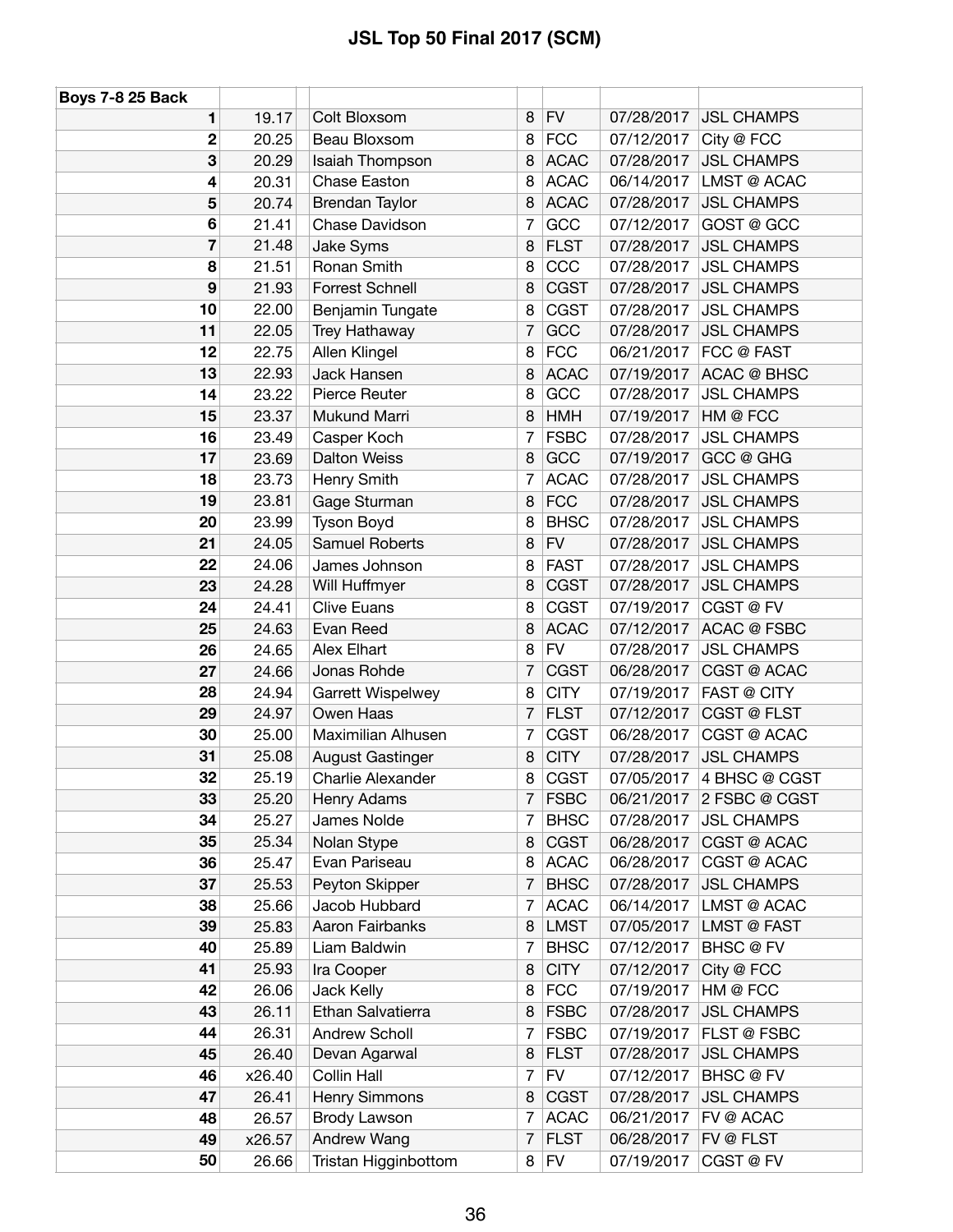| Boys 7-8 25 Breast |        |                       |   |             |            |                              |
|--------------------|--------|-----------------------|---|-------------|------------|------------------------------|
| 1                  | 22.37  | <b>Chase Easton</b>   | 8 | <b>ACAC</b> | 07/12/2017 | <b>ACAC @ FSBC</b>           |
| $\mathbf 2$        | x22.68 | Chase Davidson        | 7 | GCC         | 07/12/2017 | GOST @ GCC                   |
| 3                  | 23.54  | Colt Bloxsom          | 8 | <b>FV</b>   | 07/19/2017 | CGST @ FV                    |
| 4                  | 23.97  | Brendan Taylor        | 8 | <b>ACAC</b> | 07/28/2017 | <b>JSL CHAMPS</b>            |
| 5                  | 24.25  | Garrett Wispelwey     | 8 | <b>CITY</b> | 07/28/2017 | <b>JSL CHAMPS</b>            |
| 6                  | 24.31  | Jack Kelly            | 8 | <b>FCC</b>  | 07/19/2017 | HM @ FCC                     |
| 7                  | 24.75  | Benjamin Tungate      | 8 | <b>CGST</b> | 06/28/2017 | CGST @ ACAC                  |
| 8                  | 25.13  | Isaiah Thompson       | 8 | <b>ACAC</b> | 07/19/2017 | <b>ACAC @ BHSC</b>           |
| 9                  | 25.42  | Andrew Wang           | 7 | <b>FLST</b> | 07/05/2017 | <b>ACAAC @ FLST</b>          |
| 10                 | 26.03  | <b>Timmy Schmitz</b>  | 8 | <b>FCC</b>  | 06/14/2017 | FCC @ BHSC                   |
| 11                 | 26.07  | Charlie Alexander     | 8 | <b>CGST</b> | 06/14/2017 | 1 GCC @ CGST                 |
| 12                 | 26.16  | <b>Dalton Weiss</b>   | 8 | GCC         | 06/14/2017 | 1 GCC @ CGST                 |
| 13                 | 26.33  | James Johnson         | 8 | <b>FAST</b> | 07/28/2017 | <b>JSL CHAMPS</b>            |
| 14                 | 26.67  | Harrison Edwards      | 8 | <b>BHSC</b> | 07/28/2017 | <b>JSL CHAMPS</b>            |
| 15                 | 26.72  | Allen Klingel         | 8 | <b>FCC</b>  | 06/28/2017 | FCC @ LMST                   |
| 16                 | 26.81  | <b>Mikey Poncy</b>    | 8 | <b>CITY</b> | 07/19/2017 | <b>FAST @ CITY</b>           |
| 16                 | 26.81  | Jake Syms             | 8 | <b>FLST</b> | 06/28/2017 | FV @ FLST                    |
| 18                 | 26.82  | Seth Raffinan         | 8 | <b>BHSC</b> | 07/19/2017 | <b>ACAC @ BHSC</b>           |
| 19                 | 26.88  | <b>Beckett Ritter</b> | 7 | <b>BHSC</b> | 07/19/2017 | <b>ACAC @ BHSC</b>           |
| 20                 | 27.17  | Jones Kestner         | 8 | <b>FSBC</b> | 07/28/2017 | <b>JSL CHAMPS</b>            |
| 21                 | 27.35  | <b>Tate Eberl</b>     |   | <b>CITY</b> | 07/28/2017 | <b>JSL CHAMPS</b>            |
|                    |        |                       | 8 |             |            |                              |
| 22                 | 27.50  | <b>Clive Euans</b>    | 8 | <b>CGST</b> | 07/05/2017 | 4 BHSC @ CGST<br>FLST @ FSBC |
| 23                 | 27.72  | Devan Agarwal         | 8 | <b>FLST</b> | 07/19/2017 |                              |
| 23                 | 27.72  | Henry Adams           | 7 | <b>FSBC</b> | 07/28/2017 | <b>JSL CHAMPS</b>            |
| 25                 | 27.85  | Alex Elhart           | 8 | <b>FV</b>   | 07/28/2017 | <b>JSL CHAMPS</b>            |
| 26                 | 27.93  | Henry Smith           | 7 | <b>ACAC</b> | 07/12/2017 | ACAC @ FSBC                  |
| 27                 | 27.95  | Caleb Byrne           | 8 | GCC         | 07/28/2017 | <b>JSL CHAMPS</b>            |
| 28                 | 28.00  | Cj McCall             | 8 | <b>BHSC</b> | 07/19/2017 | <b>ACAC @ BHSC</b>           |
| 29                 | 28.09  | Parker Shifflett      | 8 | GOST        | 07/12/2017 | GOST @ GCC                   |
| 30                 | 28.27  | Gage Sturman          | 8 | <b>FCC</b>  | 07/05/2017 | KWC@FCC                      |
| 31                 | 28.31  | Hunter Dofflemyer     | 8 | <b>FV</b>   | 06/28/2017 | FV @ FLST                    |
| 32                 | 28.44  | Michael Kromkowski    | 8 | <b>CITY</b> | 07/12/2017 | City @ FCC                   |
| 33                 | 28.65  | Mukund Marri          | 8 | <b>HMH</b>  | 07/28/2017 | <b>JSL CHAMPS</b>            |
| 34                 | 28.71  | Liam Little           | 7 | <b>BHSC</b> | 07/28/2017 | <b>JSL CHAMPS</b>            |
| 35                 | x29.13 | <b>Samuel Roberts</b> | 8 | <b>FV</b>   | 07/12/2017 | <b>BHSC</b> @ FV             |
| 36                 | 29.34  | Camden Hull           | 8 | <b>HMH</b>  | 06/14/2017 | FLST @ HMH                   |
| 37                 | 29.44  | Garrett DeBoer        | 8 | <b>FV</b>   | 07/28/2017 | <b>JSL CHAMPS</b>            |
| 38                 | 29.54  | Carter Cagnina        | 8 | <b>CITY</b> | 07/19/2017 | <b>FAST @ CITY</b>           |
| 39                 | 29.66  | Will Scanlon          | 8 | <b>ACAC</b> | 06/21/2017 | FV @ ACAC                    |
| 40                 | 29.73  | Mick Wade             | 8 | <b>FSBC</b> | 06/21/2017 | 2 FSBC @ CGST                |
| 41                 | 29.75  | Collin Hall           | 7 | <b>FV</b>   | 07/12/2017 | BHSC @ FV                    |
| 42                 | 30.08  | <b>Gray Thacker</b>   | 8 | <b>CGST</b> | 07/28/2017 | <b>JSL CHAMPS</b>            |
| 43                 | 30.23  | Gurmat Saini          | 8 | <b>CGST</b> | 07/28/2017 | <b>JSL CHAMPS</b>            |
| 44                 | 30.37  | Alex Scott            | 8 | <b>HMH</b>  | 07/28/2017 | <b>JSL CHAMPS</b>            |
| 45                 | 30.83  | Ethan Salvatierra     | 8 | <b>FSBC</b> | 07/28/2017 | <b>JSL CHAMPS</b>            |
| 46                 | 30.93  | Mitch Davis           | 8 | <b>GHG</b>  | 07/19/2017 | GCC @ GHG                    |
| 47                 | 31.00  | Christophe Escobar    | 7 | <b>FLST</b> | 07/19/2017 | FLST @ FSBC                  |
| 48                 | 31.03  | Aj Wilkins            | 8 | <b>CITY</b> | 06/28/2017 | <b>KWC@CITY</b>              |
| 49                 | 31.19  | James Nolde           | 7 | <b>BHSC</b> | 07/19/2017 | ACAC @ BHSC                  |
| 50                 | 31.31  | Ronan Smith           | 8 | CCC         | 06/21/2017 | GHG @ CCC 06.21.201          |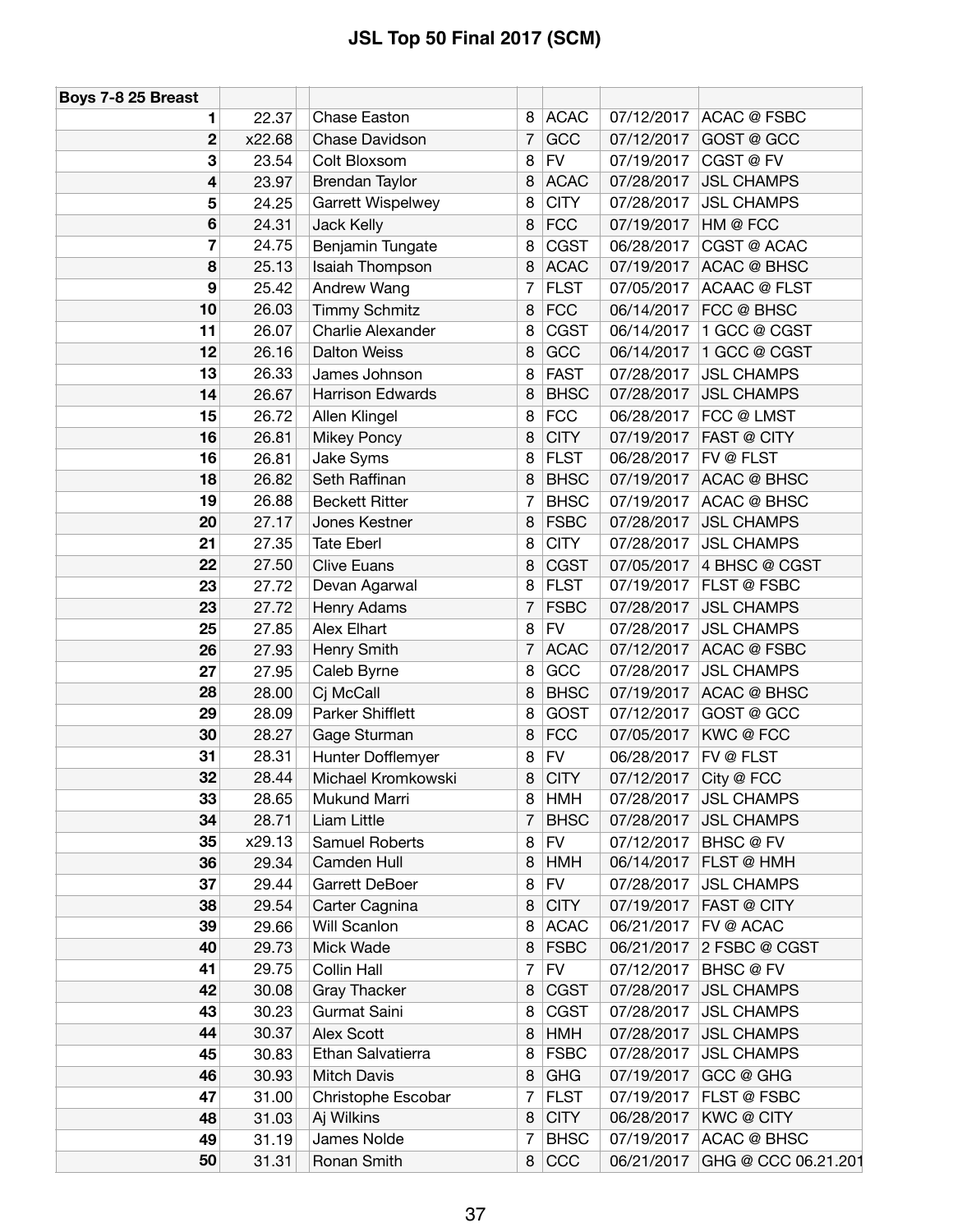| <b>Boys 7-8 25 Fly</b> |        |                          |                |             |            |                    |
|------------------------|--------|--------------------------|----------------|-------------|------------|--------------------|
| 1                      | 16.99  | <b>Chase Easton</b>      | 8              | <b>ACAC</b> | 07/28/2017 | <b>JSL CHAMPS</b>  |
| 2                      | 17.18  | Colt Bloxsom             | 8              | <b>FV</b>   | 07/28/2017 | <b>JSL CHAMPS</b>  |
| 3                      | 18.28  | Allen Klingel            | 8              | <b>FCC</b>  | 06/28/2017 | FCC @ LMST         |
| 4                      | 18.39  | Beau Bloxsom             | 8              | <b>FCC</b>  | 07/28/2017 | <b>JSL CHAMPS</b>  |
| 5                      | 18.63  | <b>Charlie Alexander</b> | 8              | <b>CGST</b> | 07/28/2017 | <b>JSL CHAMPS</b>  |
| 6                      | 20.24  | Isaiah Thompson          | 8              | <b>ACAC</b> | 07/28/2017 | <b>JSL CHAMPS</b>  |
| 7                      | 20.65  | Chase Davidson           | 7              | GCC         | 06/14/2017 | 1 GCC @ CGST       |
| 8                      | 21.32  | Benjamin Tungate         | 8              | <b>CGST</b> | 06/14/2017 | 1 GCC @ CGST       |
| 9                      | 21.44  | <b>Dalton Weiss</b>      | 8              | GCC         | 07/28/2017 | <b>JSL CHAMPS</b>  |
| 10                     | 21.71  | Ronan Smith              | 8              | CCC         | 06/13/2017 | CCC @ ELKS         |
| 11                     | 22.00  | <b>Clive Euans</b>       | 8              | <b>CGST</b> | 07/05/2017 | 4 BHSC @ CGST      |
| 12                     | 22.03  | Jake Syms                | 8              | <b>FLST</b> | 06/14/2017 | FLST @ HMH         |
| 13                     | 22.16  | Casper Koch              | $\overline{7}$ | <b>FSBC</b> | 07/28/2017 | <b>JSL CHAMPS</b>  |
| 14                     | 23.03  | Devan Agarwal            | 8              | <b>FLST</b> | 07/19/2017 | FLST @ FSBC        |
| 15                     | 23.13  | Henry Smith              | 7              | <b>ACAC</b> | 07/28/2017 | <b>JSL CHAMPS</b>  |
| 16                     | 23.32  | Hart Pate                | 7              | <b>FSBC</b> | 07/28/2017 | <b>JSL CHAMPS</b>  |
| 17                     | 23.44  | Evan Pariseau            | 8              | <b>ACAC</b> | 07/28/2017 | <b>JSL CHAMPS</b>  |
| 18                     | 23.53  | Peyton Skipper           | 7              | <b>BHSC</b> | 07/19/2017 | <b>ACAC @ BHSC</b> |
| 19                     | 23.66  | James Johnson            | 8              | <b>FAST</b> | 07/19/2017 | <b>FAST @ CITY</b> |
| 20                     | 23.81  | <b>Taylor Goff</b>       | 8              | <b>GHG</b>  | 07/19/2017 | GCC @ GHG          |
| 21                     | 23.93  | Collin Hall              | $\overline{7}$ | <b>FV</b>   | 07/28/2017 | <b>JSL CHAMPS</b>  |
| 22                     | 24.12  | Forrest Schnell          | 8              | <b>CGST</b> | 06/21/2017 | 2 FSBC @ CGST      |
| 23                     | 24.13  | Mukund Marri             | 8              | <b>HMH</b>  | 06/21/2017 | HM @ KWC           |
| 24                     | 24.66  | Brendan Taylor           | 8              | <b>ACAC</b> | 06/14/2017 | LMST @ ACAC        |
| 25                     | 24.81  | <b>Samuel Roberts</b>    | 8              | <b>FV</b>   | 07/12/2017 | <b>BHSC</b> @ FV   |
| 26                     | 25.12  | Pierce Reuter            | 8              | GCC         | 07/28/2017 | <b>JSL CHAMPS</b>  |
| 27                     | 25.23  | Andrew Wang              | 7              | <b>FLST</b> | 07/19/2017 | FLST @ FSBC        |
| 28                     | 25.55  | James Nolde              | 7              | <b>BHSC</b> | 07/28/2017 | <b>JSL CHAMPS</b>  |
| 29                     | 25.84  | Liam Baldwin             | 7              | <b>BHSC</b> | 07/19/2017 | <b>ACAC @ BHSC</b> |
| 30                     | 26.18  | Aaron Fairbanks          | 8              | <b>LMST</b> | 06/28/2017 | FCC @ LMST         |
| 31                     | 26.22  | <b>Garrett DeBoer</b>    | 8              | <b>FV</b>   | 07/12/2017 | <b>BHSC</b> @ FV   |
| 32                     | 26.37  | Michael Kromkowski       | 8              | <b>CITY</b> | 07/19/2017 | FAST @ CITY        |
| 33                     | x26.44 | <b>Tate Eberl</b>        | 8              | <b>CITY</b> | 07/19/2017 | FAST @ CITY        |
| 34                     | 26.44  | Simon Gewirtz            | 8              | <b>CITY</b> | 07/28/2017 | <b>JSL CHAMPS</b>  |
| 35                     | 26.53  | Christophe Escobar       | $\overline{7}$ | <b>FLST</b> | 07/19/2017 | FLST @ FSBC        |
| 36                     | x26.65 | Hunter Dofflemyer        | 8              | <b>FV</b>   | 07/12/2017 | BHSC @ FV          |
| 37                     | x26.75 | Alex Elhart              | 8              | <b>FV</b>   | 07/19/2017 | CGST @ FV          |
| 38                     | 26.85  | <b>Garrett Britt</b>     | 7              | <b>FV</b>   | 07/19/2017 | CGST@FV            |
| 39                     | 26.88  | Gage Sturman             | 8              | <b>FCC</b>  | 07/05/2017 | KWC@FCC            |
| 39                     | 26.88  | Reid Strassheim          | 8              | GCC         | 07/19/2017 | GCC @ GHG          |
| 41                     | 26.92  | <b>Thomas Dale</b>       | 8              | CCC         | 07/19/2017 | CCC @ LG           |
| 42                     | 27.42  | Camden Hull              | 8              | <b>HMH</b>  | 07/28/2017 | <b>JSL CHAMPS</b>  |
| 43                     | 27.43  | <b>August Gastinger</b>  | 8              | <b>CITY</b> | 07/12/2017 | City @ FCC         |
| 44                     | 27.68  | Henry Adams              | 7              | <b>FSBC</b> | 06/28/2017 | <b>BHSC @ FSBC</b> |
| 45                     | 27.75  | Will Huffmyer            | 8              | <b>CGST</b> | 06/21/2017 | 2 FSBC @ CGST      |
| 46                     | 27.85  | <b>Wyatt Witt</b>        | 8              | <b>CGST</b> | 07/19/2017 | CGST @ FV          |
| 47                     | 27.97  | <b>Tyson Boyd</b>        | 8              | <b>BHSC</b> | 07/12/2017 | <b>BHSC</b> @ FV   |
| 48                     | 28.06  | Carter Cagnina           | 8              | <b>CITY</b> | 07/28/2017 | <b>JSL CHAMPS</b>  |
| 49                     | 28.12  | Judah Kenner             | 8              | <b>CITY</b> | 07/19/2017 | <b>FAST @ CITY</b> |
| 50                     | 28.28  | Jack Hansen              | 8 <sup>1</sup> | <b>ACAC</b> | 07/12/2017 | ACAC @ FSBC        |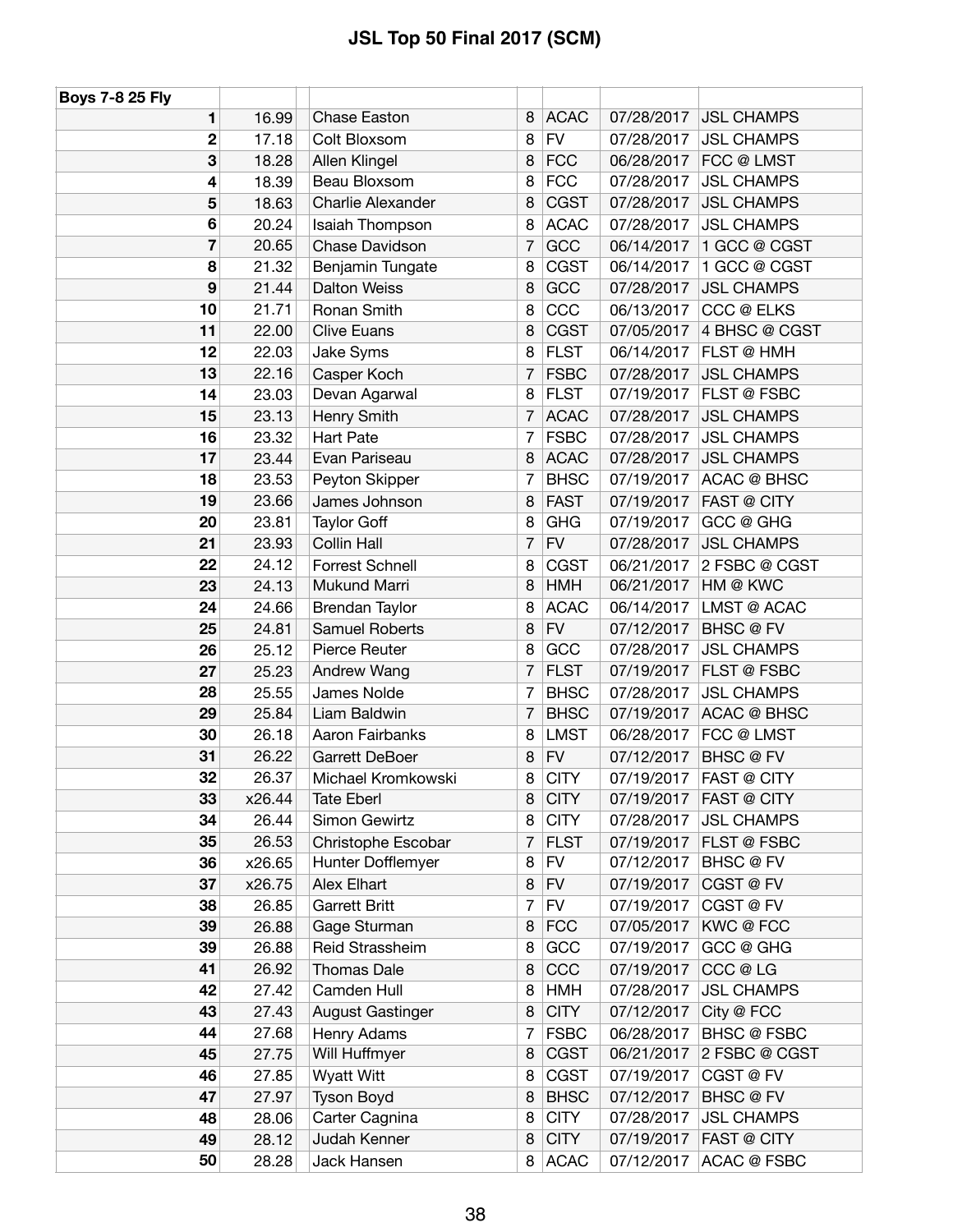| 10 CGST<br><b>JSL CHAMPS</b><br>Thomas Heilman<br>07/28/2017<br>28.69<br>1<br>10 ACAC<br>31.57<br>Lance Elmore<br>06/28/2017<br>CGST @ ACAC<br>2<br>10 ACAC<br>31.83<br>Jeremiah Nicholson<br>06/21/2017<br>FV @ ACAC<br>3<br>$10$ FCC<br>4<br>Will Browne<br>07/19/2017<br>HM @ FCC<br>32.10<br><b>Tanner Kidd</b><br>$10$ HMH<br>07/28/2017<br><b>JSL CHAMPS</b><br>32.17<br>5<br>6<br>32.30<br><b>Travis Hitt</b><br>10 BHSC<br>07/28/2017<br><b>JSL CHAMPS</b><br>7<br>x34.06<br>$10$ GCC<br><b>Cooper Weiss</b><br>06/21/2017<br>ELKS @ GCC<br>HM @ FAST<br>8<br>34.09<br>Josh Hodges<br>$10$ FAST<br>06/28/2017<br><b>ACAC</b><br>ACAC @ FSBC<br>34.39<br><b>Bradley Sawyer</b><br>07/12/2017<br>9<br>9<br>10<br>$10$ FV<br>34.40<br>FV @ FLST<br>Ben Wesson<br>06/28/2017<br>Colby Grimes<br>10 CGST<br>07/05/2017<br>4 BHSC @ CGST<br>34.59<br>11<br><b>ACAC</b><br>34.89<br>Alex Ashby<br>07/12/2017<br>ACAC @ FSBC<br>12<br>9<br>35.23<br>13<br>Aiden Zhu<br>10 ACAC<br>06/28/2017<br>CGST @ ACAC<br><b>HMH</b><br>FLST @ HMH<br>Ryan Fix<br>9<br>06/14/2017<br>14<br>x35.28<br>15<br>$10$ BHSC<br><b>BHSC</b> @ FV<br>x35.72<br>07/12/2017<br>Sam Bledsoe<br>36.20<br>$10$ FLST<br>FLST @ FSBC<br>16<br>Alex Root<br>07/19/2017<br>10 ACAC<br>FV @ ACAC<br>17<br>06/21/2017<br>36.83<br>Andy Pham<br>$10$ FV<br>18<br>37.00<br>07/19/2017<br>CGST@FV<br>Asa Moody<br>37.14<br><b>JSL CHAMPS</b><br>19<br>Jake Lucas<br>$10$ CITY<br>07/28/2017<br><b>FV</b><br>9<br>07/12/2017<br>BHSC @ FV<br>20<br>37.16<br>Kyle Rajapakse<br><b>FLST</b><br>21<br>x37.18<br>Aiden Ding<br>06/14/2017<br>FLST @ HMH<br>9<br>22<br>37.26<br>Matthew Mayo<br>$10$ FLST<br>FLST @ HMH<br>06/14/2017<br>Landon Neal<br>$10$ FV<br>07/28/2017<br><b>JSL CHAMPS</b><br>37.42<br>23<br>$10$ CCC<br>24<br>37.47<br>Sam Mahoney<br>06/28/2017<br>CCC @ GCC<br>25<br>10 ACAC<br>37.73<br>06/28/2017<br>CGST @ ACAC<br>Graham Dugas<br>CGST@FV<br>Reagan Davis<br>10 CGST<br>07/19/2017<br>26<br>37.75<br>37.79<br>Brayden King<br><b>FLST</b><br>07/19/2017<br>FLST @ FSBC<br>27<br>9<br><b>KWC</b><br><b>Walter Pilkey</b><br>06/28/2017<br><b>KWC@CITY</b><br>37.84<br>9<br>28<br>$10$ FSBC<br>FLST @ FSBC<br>Dylan Halbert<br>07/19/2017<br>29<br>37.90<br>$10$ FCC<br><b>Whit Parrish</b><br>06/14/2017<br>FCC @ BHSC<br>30<br>38.06<br>31<br>38.28<br>10 BHSC<br><b>BHSC</b> @ FV<br>Jack Hathaway<br>07/12/2017<br>32<br>38.75<br>$10$ FSBC<br><b>BHSC @ FSBC</b><br><b>Quinn Thomas</b><br>06/28/2017<br><b>FV</b><br>33<br>38.87<br>Linus Malone<br>07/28/2017<br><b>JSL CHAMPS</b><br>9 <sup>°</sup><br>39.07<br>Grady Rajagopalan<br>$10$ BHSC<br>07/28/2017<br><b>JSL CHAMPS</b><br>34<br>35<br>39.19<br>Henry Messinger<br>$10$ KWC<br><b>JSL CHAMPS</b><br>07/28/2017 |
|-----------------------------------------------------------------------------------------------------------------------------------------------------------------------------------------------------------------------------------------------------------------------------------------------------------------------------------------------------------------------------------------------------------------------------------------------------------------------------------------------------------------------------------------------------------------------------------------------------------------------------------------------------------------------------------------------------------------------------------------------------------------------------------------------------------------------------------------------------------------------------------------------------------------------------------------------------------------------------------------------------------------------------------------------------------------------------------------------------------------------------------------------------------------------------------------------------------------------------------------------------------------------------------------------------------------------------------------------------------------------------------------------------------------------------------------------------------------------------------------------------------------------------------------------------------------------------------------------------------------------------------------------------------------------------------------------------------------------------------------------------------------------------------------------------------------------------------------------------------------------------------------------------------------------------------------------------------------------------------------------------------------------------------------------------------------------------------------------------------------------------------------------------------------------------------------------------------------------------------------------------------------------------------------------------------------------------------------------------------------------------------------------------------------------------------------------------------------------------------------------------------------------------------------------------------------------------------------------------------------------------------------------------------------------------------------------------------------------------------------------------------------------|
|                                                                                                                                                                                                                                                                                                                                                                                                                                                                                                                                                                                                                                                                                                                                                                                                                                                                                                                                                                                                                                                                                                                                                                                                                                                                                                                                                                                                                                                                                                                                                                                                                                                                                                                                                                                                                                                                                                                                                                                                                                                                                                                                                                                                                                                                                                                                                                                                                                                                                                                                                                                                                                                                                                                                                                       |
|                                                                                                                                                                                                                                                                                                                                                                                                                                                                                                                                                                                                                                                                                                                                                                                                                                                                                                                                                                                                                                                                                                                                                                                                                                                                                                                                                                                                                                                                                                                                                                                                                                                                                                                                                                                                                                                                                                                                                                                                                                                                                                                                                                                                                                                                                                                                                                                                                                                                                                                                                                                                                                                                                                                                                                       |
|                                                                                                                                                                                                                                                                                                                                                                                                                                                                                                                                                                                                                                                                                                                                                                                                                                                                                                                                                                                                                                                                                                                                                                                                                                                                                                                                                                                                                                                                                                                                                                                                                                                                                                                                                                                                                                                                                                                                                                                                                                                                                                                                                                                                                                                                                                                                                                                                                                                                                                                                                                                                                                                                                                                                                                       |
|                                                                                                                                                                                                                                                                                                                                                                                                                                                                                                                                                                                                                                                                                                                                                                                                                                                                                                                                                                                                                                                                                                                                                                                                                                                                                                                                                                                                                                                                                                                                                                                                                                                                                                                                                                                                                                                                                                                                                                                                                                                                                                                                                                                                                                                                                                                                                                                                                                                                                                                                                                                                                                                                                                                                                                       |
|                                                                                                                                                                                                                                                                                                                                                                                                                                                                                                                                                                                                                                                                                                                                                                                                                                                                                                                                                                                                                                                                                                                                                                                                                                                                                                                                                                                                                                                                                                                                                                                                                                                                                                                                                                                                                                                                                                                                                                                                                                                                                                                                                                                                                                                                                                                                                                                                                                                                                                                                                                                                                                                                                                                                                                       |
|                                                                                                                                                                                                                                                                                                                                                                                                                                                                                                                                                                                                                                                                                                                                                                                                                                                                                                                                                                                                                                                                                                                                                                                                                                                                                                                                                                                                                                                                                                                                                                                                                                                                                                                                                                                                                                                                                                                                                                                                                                                                                                                                                                                                                                                                                                                                                                                                                                                                                                                                                                                                                                                                                                                                                                       |
|                                                                                                                                                                                                                                                                                                                                                                                                                                                                                                                                                                                                                                                                                                                                                                                                                                                                                                                                                                                                                                                                                                                                                                                                                                                                                                                                                                                                                                                                                                                                                                                                                                                                                                                                                                                                                                                                                                                                                                                                                                                                                                                                                                                                                                                                                                                                                                                                                                                                                                                                                                                                                                                                                                                                                                       |
|                                                                                                                                                                                                                                                                                                                                                                                                                                                                                                                                                                                                                                                                                                                                                                                                                                                                                                                                                                                                                                                                                                                                                                                                                                                                                                                                                                                                                                                                                                                                                                                                                                                                                                                                                                                                                                                                                                                                                                                                                                                                                                                                                                                                                                                                                                                                                                                                                                                                                                                                                                                                                                                                                                                                                                       |
|                                                                                                                                                                                                                                                                                                                                                                                                                                                                                                                                                                                                                                                                                                                                                                                                                                                                                                                                                                                                                                                                                                                                                                                                                                                                                                                                                                                                                                                                                                                                                                                                                                                                                                                                                                                                                                                                                                                                                                                                                                                                                                                                                                                                                                                                                                                                                                                                                                                                                                                                                                                                                                                                                                                                                                       |
|                                                                                                                                                                                                                                                                                                                                                                                                                                                                                                                                                                                                                                                                                                                                                                                                                                                                                                                                                                                                                                                                                                                                                                                                                                                                                                                                                                                                                                                                                                                                                                                                                                                                                                                                                                                                                                                                                                                                                                                                                                                                                                                                                                                                                                                                                                                                                                                                                                                                                                                                                                                                                                                                                                                                                                       |
|                                                                                                                                                                                                                                                                                                                                                                                                                                                                                                                                                                                                                                                                                                                                                                                                                                                                                                                                                                                                                                                                                                                                                                                                                                                                                                                                                                                                                                                                                                                                                                                                                                                                                                                                                                                                                                                                                                                                                                                                                                                                                                                                                                                                                                                                                                                                                                                                                                                                                                                                                                                                                                                                                                                                                                       |
|                                                                                                                                                                                                                                                                                                                                                                                                                                                                                                                                                                                                                                                                                                                                                                                                                                                                                                                                                                                                                                                                                                                                                                                                                                                                                                                                                                                                                                                                                                                                                                                                                                                                                                                                                                                                                                                                                                                                                                                                                                                                                                                                                                                                                                                                                                                                                                                                                                                                                                                                                                                                                                                                                                                                                                       |
|                                                                                                                                                                                                                                                                                                                                                                                                                                                                                                                                                                                                                                                                                                                                                                                                                                                                                                                                                                                                                                                                                                                                                                                                                                                                                                                                                                                                                                                                                                                                                                                                                                                                                                                                                                                                                                                                                                                                                                                                                                                                                                                                                                                                                                                                                                                                                                                                                                                                                                                                                                                                                                                                                                                                                                       |
|                                                                                                                                                                                                                                                                                                                                                                                                                                                                                                                                                                                                                                                                                                                                                                                                                                                                                                                                                                                                                                                                                                                                                                                                                                                                                                                                                                                                                                                                                                                                                                                                                                                                                                                                                                                                                                                                                                                                                                                                                                                                                                                                                                                                                                                                                                                                                                                                                                                                                                                                                                                                                                                                                                                                                                       |
|                                                                                                                                                                                                                                                                                                                                                                                                                                                                                                                                                                                                                                                                                                                                                                                                                                                                                                                                                                                                                                                                                                                                                                                                                                                                                                                                                                                                                                                                                                                                                                                                                                                                                                                                                                                                                                                                                                                                                                                                                                                                                                                                                                                                                                                                                                                                                                                                                                                                                                                                                                                                                                                                                                                                                                       |
|                                                                                                                                                                                                                                                                                                                                                                                                                                                                                                                                                                                                                                                                                                                                                                                                                                                                                                                                                                                                                                                                                                                                                                                                                                                                                                                                                                                                                                                                                                                                                                                                                                                                                                                                                                                                                                                                                                                                                                                                                                                                                                                                                                                                                                                                                                                                                                                                                                                                                                                                                                                                                                                                                                                                                                       |
|                                                                                                                                                                                                                                                                                                                                                                                                                                                                                                                                                                                                                                                                                                                                                                                                                                                                                                                                                                                                                                                                                                                                                                                                                                                                                                                                                                                                                                                                                                                                                                                                                                                                                                                                                                                                                                                                                                                                                                                                                                                                                                                                                                                                                                                                                                                                                                                                                                                                                                                                                                                                                                                                                                                                                                       |
|                                                                                                                                                                                                                                                                                                                                                                                                                                                                                                                                                                                                                                                                                                                                                                                                                                                                                                                                                                                                                                                                                                                                                                                                                                                                                                                                                                                                                                                                                                                                                                                                                                                                                                                                                                                                                                                                                                                                                                                                                                                                                                                                                                                                                                                                                                                                                                                                                                                                                                                                                                                                                                                                                                                                                                       |
|                                                                                                                                                                                                                                                                                                                                                                                                                                                                                                                                                                                                                                                                                                                                                                                                                                                                                                                                                                                                                                                                                                                                                                                                                                                                                                                                                                                                                                                                                                                                                                                                                                                                                                                                                                                                                                                                                                                                                                                                                                                                                                                                                                                                                                                                                                                                                                                                                                                                                                                                                                                                                                                                                                                                                                       |
|                                                                                                                                                                                                                                                                                                                                                                                                                                                                                                                                                                                                                                                                                                                                                                                                                                                                                                                                                                                                                                                                                                                                                                                                                                                                                                                                                                                                                                                                                                                                                                                                                                                                                                                                                                                                                                                                                                                                                                                                                                                                                                                                                                                                                                                                                                                                                                                                                                                                                                                                                                                                                                                                                                                                                                       |
|                                                                                                                                                                                                                                                                                                                                                                                                                                                                                                                                                                                                                                                                                                                                                                                                                                                                                                                                                                                                                                                                                                                                                                                                                                                                                                                                                                                                                                                                                                                                                                                                                                                                                                                                                                                                                                                                                                                                                                                                                                                                                                                                                                                                                                                                                                                                                                                                                                                                                                                                                                                                                                                                                                                                                                       |
|                                                                                                                                                                                                                                                                                                                                                                                                                                                                                                                                                                                                                                                                                                                                                                                                                                                                                                                                                                                                                                                                                                                                                                                                                                                                                                                                                                                                                                                                                                                                                                                                                                                                                                                                                                                                                                                                                                                                                                                                                                                                                                                                                                                                                                                                                                                                                                                                                                                                                                                                                                                                                                                                                                                                                                       |
|                                                                                                                                                                                                                                                                                                                                                                                                                                                                                                                                                                                                                                                                                                                                                                                                                                                                                                                                                                                                                                                                                                                                                                                                                                                                                                                                                                                                                                                                                                                                                                                                                                                                                                                                                                                                                                                                                                                                                                                                                                                                                                                                                                                                                                                                                                                                                                                                                                                                                                                                                                                                                                                                                                                                                                       |
|                                                                                                                                                                                                                                                                                                                                                                                                                                                                                                                                                                                                                                                                                                                                                                                                                                                                                                                                                                                                                                                                                                                                                                                                                                                                                                                                                                                                                                                                                                                                                                                                                                                                                                                                                                                                                                                                                                                                                                                                                                                                                                                                                                                                                                                                                                                                                                                                                                                                                                                                                                                                                                                                                                                                                                       |
|                                                                                                                                                                                                                                                                                                                                                                                                                                                                                                                                                                                                                                                                                                                                                                                                                                                                                                                                                                                                                                                                                                                                                                                                                                                                                                                                                                                                                                                                                                                                                                                                                                                                                                                                                                                                                                                                                                                                                                                                                                                                                                                                                                                                                                                                                                                                                                                                                                                                                                                                                                                                                                                                                                                                                                       |
|                                                                                                                                                                                                                                                                                                                                                                                                                                                                                                                                                                                                                                                                                                                                                                                                                                                                                                                                                                                                                                                                                                                                                                                                                                                                                                                                                                                                                                                                                                                                                                                                                                                                                                                                                                                                                                                                                                                                                                                                                                                                                                                                                                                                                                                                                                                                                                                                                                                                                                                                                                                                                                                                                                                                                                       |
|                                                                                                                                                                                                                                                                                                                                                                                                                                                                                                                                                                                                                                                                                                                                                                                                                                                                                                                                                                                                                                                                                                                                                                                                                                                                                                                                                                                                                                                                                                                                                                                                                                                                                                                                                                                                                                                                                                                                                                                                                                                                                                                                                                                                                                                                                                                                                                                                                                                                                                                                                                                                                                                                                                                                                                       |
|                                                                                                                                                                                                                                                                                                                                                                                                                                                                                                                                                                                                                                                                                                                                                                                                                                                                                                                                                                                                                                                                                                                                                                                                                                                                                                                                                                                                                                                                                                                                                                                                                                                                                                                                                                                                                                                                                                                                                                                                                                                                                                                                                                                                                                                                                                                                                                                                                                                                                                                                                                                                                                                                                                                                                                       |
|                                                                                                                                                                                                                                                                                                                                                                                                                                                                                                                                                                                                                                                                                                                                                                                                                                                                                                                                                                                                                                                                                                                                                                                                                                                                                                                                                                                                                                                                                                                                                                                                                                                                                                                                                                                                                                                                                                                                                                                                                                                                                                                                                                                                                                                                                                                                                                                                                                                                                                                                                                                                                                                                                                                                                                       |
|                                                                                                                                                                                                                                                                                                                                                                                                                                                                                                                                                                                                                                                                                                                                                                                                                                                                                                                                                                                                                                                                                                                                                                                                                                                                                                                                                                                                                                                                                                                                                                                                                                                                                                                                                                                                                                                                                                                                                                                                                                                                                                                                                                                                                                                                                                                                                                                                                                                                                                                                                                                                                                                                                                                                                                       |
|                                                                                                                                                                                                                                                                                                                                                                                                                                                                                                                                                                                                                                                                                                                                                                                                                                                                                                                                                                                                                                                                                                                                                                                                                                                                                                                                                                                                                                                                                                                                                                                                                                                                                                                                                                                                                                                                                                                                                                                                                                                                                                                                                                                                                                                                                                                                                                                                                                                                                                                                                                                                                                                                                                                                                                       |
|                                                                                                                                                                                                                                                                                                                                                                                                                                                                                                                                                                                                                                                                                                                                                                                                                                                                                                                                                                                                                                                                                                                                                                                                                                                                                                                                                                                                                                                                                                                                                                                                                                                                                                                                                                                                                                                                                                                                                                                                                                                                                                                                                                                                                                                                                                                                                                                                                                                                                                                                                                                                                                                                                                                                                                       |
|                                                                                                                                                                                                                                                                                                                                                                                                                                                                                                                                                                                                                                                                                                                                                                                                                                                                                                                                                                                                                                                                                                                                                                                                                                                                                                                                                                                                                                                                                                                                                                                                                                                                                                                                                                                                                                                                                                                                                                                                                                                                                                                                                                                                                                                                                                                                                                                                                                                                                                                                                                                                                                                                                                                                                                       |
|                                                                                                                                                                                                                                                                                                                                                                                                                                                                                                                                                                                                                                                                                                                                                                                                                                                                                                                                                                                                                                                                                                                                                                                                                                                                                                                                                                                                                                                                                                                                                                                                                                                                                                                                                                                                                                                                                                                                                                                                                                                                                                                                                                                                                                                                                                                                                                                                                                                                                                                                                                                                                                                                                                                                                                       |
|                                                                                                                                                                                                                                                                                                                                                                                                                                                                                                                                                                                                                                                                                                                                                                                                                                                                                                                                                                                                                                                                                                                                                                                                                                                                                                                                                                                                                                                                                                                                                                                                                                                                                                                                                                                                                                                                                                                                                                                                                                                                                                                                                                                                                                                                                                                                                                                                                                                                                                                                                                                                                                                                                                                                                                       |
| Joshua Morales<br>$10$ FSBC<br>FLST @ FSBC<br>07/19/2017<br>36<br>39.23                                                                                                                                                                                                                                                                                                                                                                                                                                                                                                                                                                                                                                                                                                                                                                                                                                                                                                                                                                                                                                                                                                                                                                                                                                                                                                                                                                                                                                                                                                                                                                                                                                                                                                                                                                                                                                                                                                                                                                                                                                                                                                                                                                                                                                                                                                                                                                                                                                                                                                                                                                                                                                                                                               |
| Finnegan Driscoll<br>10 CGST<br>37<br>39.31<br>07/19/2017<br>CGST @ FV                                                                                                                                                                                                                                                                                                                                                                                                                                                                                                                                                                                                                                                                                                                                                                                                                                                                                                                                                                                                                                                                                                                                                                                                                                                                                                                                                                                                                                                                                                                                                                                                                                                                                                                                                                                                                                                                                                                                                                                                                                                                                                                                                                                                                                                                                                                                                                                                                                                                                                                                                                                                                                                                                                |
| 38<br>39.40<br>$10$ BHSC<br>Dq Richmond<br>07/28/2017<br><b>JSL CHAMPS</b>                                                                                                                                                                                                                                                                                                                                                                                                                                                                                                                                                                                                                                                                                                                                                                                                                                                                                                                                                                                                                                                                                                                                                                                                                                                                                                                                                                                                                                                                                                                                                                                                                                                                                                                                                                                                                                                                                                                                                                                                                                                                                                                                                                                                                                                                                                                                                                                                                                                                                                                                                                                                                                                                                            |
| Daniel Yoensky<br>10 ACAC<br><b>JSL CHAMPS</b><br>39<br>39.61<br>07/28/2017                                                                                                                                                                                                                                                                                                                                                                                                                                                                                                                                                                                                                                                                                                                                                                                                                                                                                                                                                                                                                                                                                                                                                                                                                                                                                                                                                                                                                                                                                                                                                                                                                                                                                                                                                                                                                                                                                                                                                                                                                                                                                                                                                                                                                                                                                                                                                                                                                                                                                                                                                                                                                                                                                           |
| 40<br>39.80<br><b>ACAC</b><br><b>ACAC @ FSBC</b><br>Jacoby Lynch<br>07/12/2017<br>9                                                                                                                                                                                                                                                                                                                                                                                                                                                                                                                                                                                                                                                                                                                                                                                                                                                                                                                                                                                                                                                                                                                                                                                                                                                                                                                                                                                                                                                                                                                                                                                                                                                                                                                                                                                                                                                                                                                                                                                                                                                                                                                                                                                                                                                                                                                                                                                                                                                                                                                                                                                                                                                                                   |
| 39.90<br>$10$ FSBC<br>FLST @ FSBC<br>41<br>Joshua Bleakley<br>07/19/2017                                                                                                                                                                                                                                                                                                                                                                                                                                                                                                                                                                                                                                                                                                                                                                                                                                                                                                                                                                                                                                                                                                                                                                                                                                                                                                                                                                                                                                                                                                                                                                                                                                                                                                                                                                                                                                                                                                                                                                                                                                                                                                                                                                                                                                                                                                                                                                                                                                                                                                                                                                                                                                                                                              |
| 42<br><b>Cole McGinty</b><br>$10$ BHSC<br><b>JSL CHAMPS</b><br>39.99<br>07/28/2017                                                                                                                                                                                                                                                                                                                                                                                                                                                                                                                                                                                                                                                                                                                                                                                                                                                                                                                                                                                                                                                                                                                                                                                                                                                                                                                                                                                                                                                                                                                                                                                                                                                                                                                                                                                                                                                                                                                                                                                                                                                                                                                                                                                                                                                                                                                                                                                                                                                                                                                                                                                                                                                                                    |
| 10 CGST<br>43<br>40.23<br><b>Brendan Stype</b><br>06/28/2017<br>CGST @ ACAC<br><b>JSL CHAMPS</b><br>44<br>40.28                                                                                                                                                                                                                                                                                                                                                                                                                                                                                                                                                                                                                                                                                                                                                                                                                                                                                                                                                                                                                                                                                                                                                                                                                                                                                                                                                                                                                                                                                                                                                                                                                                                                                                                                                                                                                                                                                                                                                                                                                                                                                                                                                                                                                                                                                                                                                                                                                                                                                                                                                                                                                                                       |
| Taylen Soriano<br>$10$ LG<br>07/28/2017<br>Daniel Cramer<br><b>FSBC</b><br>40.67<br>9<br>06/28/2017<br><b>BHSC @ FSBC</b><br>45                                                                                                                                                                                                                                                                                                                                                                                                                                                                                                                                                                                                                                                                                                                                                                                                                                                                                                                                                                                                                                                                                                                                                                                                                                                                                                                                                                                                                                                                                                                                                                                                                                                                                                                                                                                                                                                                                                                                                                                                                                                                                                                                                                                                                                                                                                                                                                                                                                                                                                                                                                                                                                       |
| 10 ACAC<br><b>JSL CHAMPS</b><br>46<br>40.72<br>Caden Goerge<br>07/28/2017                                                                                                                                                                                                                                                                                                                                                                                                                                                                                                                                                                                                                                                                                                                                                                                                                                                                                                                                                                                                                                                                                                                                                                                                                                                                                                                                                                                                                                                                                                                                                                                                                                                                                                                                                                                                                                                                                                                                                                                                                                                                                                                                                                                                                                                                                                                                                                                                                                                                                                                                                                                                                                                                                             |
| Lukas Alton<br><b>CGST</b><br>CGST@FV<br>46<br>40.72<br>07/19/2017<br>9                                                                                                                                                                                                                                                                                                                                                                                                                                                                                                                                                                                                                                                                                                                                                                                                                                                                                                                                                                                                                                                                                                                                                                                                                                                                                                                                                                                                                                                                                                                                                                                                                                                                                                                                                                                                                                                                                                                                                                                                                                                                                                                                                                                                                                                                                                                                                                                                                                                                                                                                                                                                                                                                                               |
| Landon Hall<br><b>FV</b><br><b>JSL CHAMPS</b><br>10<br>07/28/2017<br>48<br>40.74                                                                                                                                                                                                                                                                                                                                                                                                                                                                                                                                                                                                                                                                                                                                                                                                                                                                                                                                                                                                                                                                                                                                                                                                                                                                                                                                                                                                                                                                                                                                                                                                                                                                                                                                                                                                                                                                                                                                                                                                                                                                                                                                                                                                                                                                                                                                                                                                                                                                                                                                                                                                                                                                                      |
| 49<br>Wade Sturman<br><b>FCC</b><br>FCC @ BHSC<br>40.85<br>9<br>06/14/2017                                                                                                                                                                                                                                                                                                                                                                                                                                                                                                                                                                                                                                                                                                                                                                                                                                                                                                                                                                                                                                                                                                                                                                                                                                                                                                                                                                                                                                                                                                                                                                                                                                                                                                                                                                                                                                                                                                                                                                                                                                                                                                                                                                                                                                                                                                                                                                                                                                                                                                                                                                                                                                                                                            |
| 50<br>40.86<br><b>Collier Easton</b><br>10 ACAC<br>06/14/2017<br>LMST @ ACAC                                                                                                                                                                                                                                                                                                                                                                                                                                                                                                                                                                                                                                                                                                                                                                                                                                                                                                                                                                                                                                                                                                                                                                                                                                                                                                                                                                                                                                                                                                                                                                                                                                                                                                                                                                                                                                                                                                                                                                                                                                                                                                                                                                                                                                                                                                                                                                                                                                                                                                                                                                                                                                                                                          |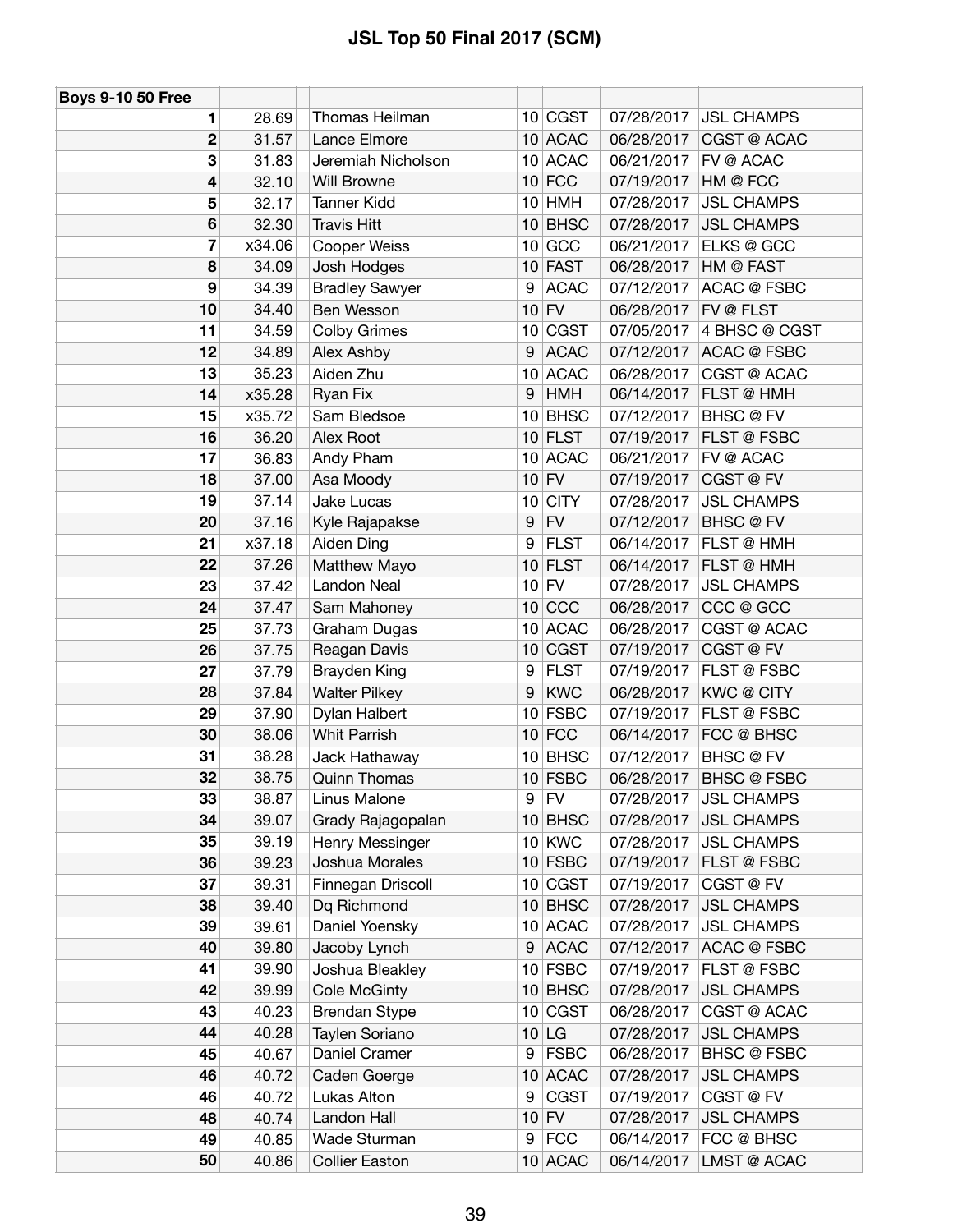| <b>Boys 9-10 100 Free</b> |          |                       |                 |             |            |                    |
|---------------------------|----------|-----------------------|-----------------|-------------|------------|--------------------|
| 1                         | 1:07.90  | Thomas Heilman        |                 | 10 CGST     | 06/14/2017 | 1 GCC @ CGST       |
| 2                         | 1:10.55  | <b>Travis Hitt</b>    |                 | 10 BHSC     | 07/28/2017 | <b>JSL CHAMPS</b>  |
| 3                         | 1:11.42  | Lance Elmore          |                 | 10 ACAC     | 07/28/2017 | <b>JSL CHAMPS</b>  |
| 4                         | 1:11.70  | <b>Colby Grimes</b>   |                 | 10 CGST     | 07/28/2017 | <b>JSL CHAMPS</b>  |
| 5                         | 1:14.00  | Will Browne           |                 | $10$ FCC    | 07/12/2017 | City @ FCC         |
| 6                         | 1:14.91  | <b>Tanner Kidd</b>    |                 | $10$ HMH    | 07/12/2017 | LMST @ HMH         |
| 7                         | 1:15.56  | Aiden Zhu             |                 | 10 ACAC     | 06/21/2017 | FV @ ACAC          |
| 8                         | 1:17.84  | Ben Wesson            |                 | $10$ FV     | 07/12/2017 | BHSC @ FV          |
| 9                         | 1:18.16  | <b>Bradley Sawyer</b> | 9               | <b>ACAC</b> | 07/28/2017 | <b>JSL CHAMPS</b>  |
| 10                        | 1:18.31  | Josh Hodges           |                 | 10 FAST     | 07/28/2017 | <b>JSL CHAMPS</b>  |
| 11                        | x1:18.85 | Sam Bledsoe           |                 | 10 BHSC     | 06/14/2017 | FCC @ BHSC         |
| 12                        | 1:18.99  | Jeremiah Nicholson    |                 | 10 ACAC     | 07/12/2017 | <b>ACAC @ FSBC</b> |
| 13                        | 1:19.21  | Alex Ashby            | 9               | <b>ACAC</b> | 06/21/2017 | FV @ ACAC          |
| 14                        | 1:21.88  | Aiden Ding            | 9               | <b>FLST</b> | 07/28/2017 | <b>JSL CHAMPS</b>  |
| 15                        | 1:22.31  | Cooper Weiss          | 10 <sup>1</sup> | GCC         | 06/28/2017 | CCC @ GCC          |
| 16                        | 1:22.53  | Asa Moody             |                 | $10$ FV     | 07/28/2017 | <b>JSL CHAMPS</b>  |
| 17                        | 1:22.58  | Ryan Fix              | 9               | <b>HMH</b>  | 07/28/2017 | <b>JSL CHAMPS</b>  |
| 18                        | 1:24.40  | Andy Pham             |                 | 10 ACAC     | 07/12/2017 | <b>ACAC @ FSBC</b> |
| 19                        | 1:24.78  | <b>Walter Pilkey</b>  | 9               | <b>KWC</b>  | 07/12/2017 | <b>FAST@ KWC</b>   |
| 20                        | 1:25.19  | Landon Neal           | 10 <sup>1</sup> | <b>FV</b>   | 07/28/2017 | <b>JSL CHAMPS</b>  |
| 21                        | 1:26.06  | Sam Mahoney           |                 | $10$ CCC    | 07/28/2017 | <b>JSL CHAMPS</b>  |
| 22                        | 1:26.87  | <b>Brayden King</b>   | 9               | <b>FLST</b> | 07/19/2017 | FLST @ FSBC        |
| 23                        | 1:27.74  | Alex Root             |                 | $10$ FLST   | 07/28/2017 | <b>JSL CHAMPS</b>  |
| 24                        | 1:27.78  | Kyle Rajapakse        | 9               | <b>FV</b>   | 06/28/2017 | FV @ FLST          |
| 25                        | 1:28.65  | Dylan Halbert         |                 | $10$ FSBC   | 07/19/2017 | FLST @ FSBC        |
| 26                        | 1:28.85  | Daniel Cramer         | 9               | <b>FSBC</b> | 07/19/2017 | FLST @ FSBC        |
| 27                        | 1:29.17  | Andrew Killian        | 9               | <b>FV</b>   | 07/28/2017 | <b>JSL CHAMPS</b>  |
| 28                        | 1:29.78  | Dq Richmond           | 10 <sup>1</sup> | <b>BHSC</b> | 07/28/2017 | <b>JSL CHAMPS</b>  |
| 29                        | 1:30.44  | Finnegan Driscoll     | 10              | <b>CGST</b> | 07/28/2017 | <b>JSL CHAMPS</b>  |
| 30                        | 1:30.71  | Cyrus Cook            | 9               | <b>CITY</b> | 07/28/2017 | <b>JSL CHAMPS</b>  |
| 31                        | 1:31.68  | Hargun Ghotra         |                 | $10$ FV     | 06/28/2017 | FV @ FLST          |
| 32                        | 1:32.23  | Daniel Yoensky        |                 | 10 ACAC     | 07/28/2017 | <b>JSL CHAMPS</b>  |
| 33                        | 1:32.25  | Jaxon Brooks          |                 | 10 LMST     | 06/14/2017 | LMST @ ACAC        |
| 34                        | 1:32.62  | Charlie Gillespie     | 9               | <b>FCC</b>  | 07/28/2017 | <b>JSL CHAMPS</b>  |
| 35                        | 1:32.67  | Wade Sturman          | 9               | <b>FCC</b>  | 07/28/2017 | <b>JSL CHAMPS</b>  |
| 36                        | 1:32.68  | Jacoby Lynch          | 9               | <b>ACAC</b> | 07/28/2017 | <b>JSL CHAMPS</b>  |
| 37                        | 1:33.11  | Ben Schulz            |                 | 10 LG       | 07/28/2017 | <b>JSL CHAMPS</b>  |
| 38                        | 1:33.27  | Joshua Bleakley       |                 | $10$ FSBC   | 07/28/2017 | <b>JSL CHAMPS</b>  |
| 39                        | 1:34.32  | Adam Coppi            |                 | $10$ HMH    | 07/28/2017 | <b>JSL CHAMPS</b>  |
| 40                        | 1:34.35  | Lukas Alton           | 9               | <b>CGST</b> | 07/28/2017 | <b>JSL CHAMPS</b>  |
| 41                        | 1:34.50  | <b>Andrew Davis</b>   |                 | $10$ GCC    | 06/14/2017 | 1 GCC @ CGST       |
| 42                        | x1:35.09 | Jack Hathaway         |                 | $10$ BHSC   | 06/14/2017 | FCC @ BHSC         |
| 43                        | 1:35.17  | Gabriele Devito       |                 | 10 CGST     | 07/28/2017 | <b>JSL CHAMPS</b>  |
| 44                        | 1:35.31  | Matthew Mayo          |                 | $10$ FLST   | 06/28/2017 | FV @ FLST          |
| 45                        | 1:36.05  | Caden Goerge          |                 | 10 ACAC     | 07/28/2017 | <b>JSL CHAMPS</b>  |
| 46                        | 1:36.27  | Graham Dugas          |                 | 10 ACAC     | 06/14/2017 | LMST @ ACAC        |
| 47                        | 1:36.62  | Ryan Steeper          |                 | 10 ACAC     | 06/21/2017 | FV @ ACAC          |
| 48                        | 1:37.14  | Neal Nethula          | 9               | <b>BHSC</b> | 07/28/2017 | <b>JSL CHAMPS</b>  |
| 49                        | 1:37.53  | <b>Eddie Stemland</b> | 9               | GCC         | 07/12/2017 | GOST @ GCC         |
| 50                        | 1:37.62  | Grady Rajagopalan     |                 | $10$ BHSC   | 06/14/2017 | FCC @ BHSC         |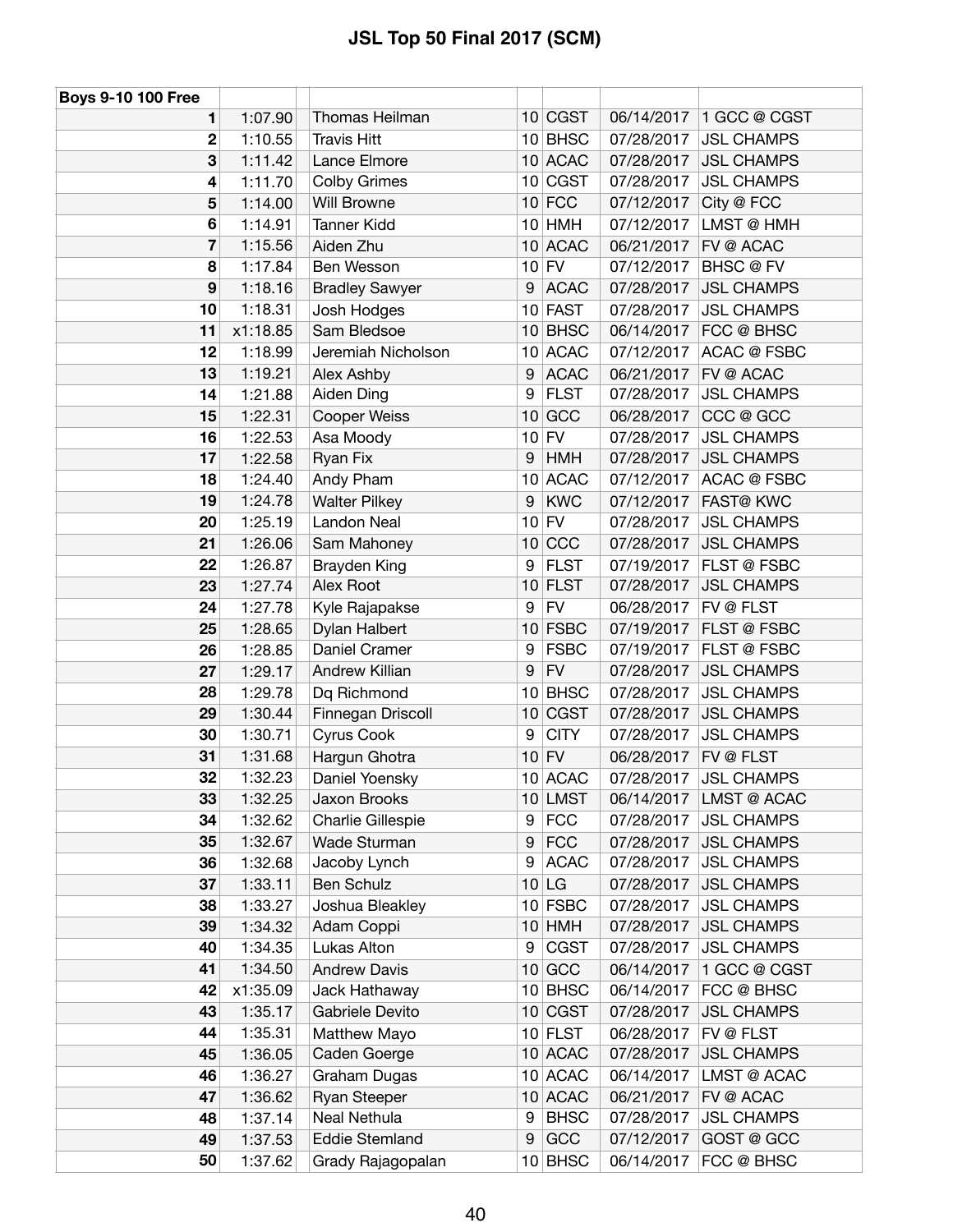| 10 CGST<br>Thomas Heilman<br>07/28/2017<br><b>JSL CHAMPS</b><br>34.59<br>1<br>$10$ FCC<br>37.34<br><b>Will Browne</b><br>07/19/2017<br>HM @ FCC<br>2<br>$10$ HMH<br>HM @ FCC<br>3<br>37.75<br><b>Tanner Kidd</b><br>07/19/2017<br>10 ACAC<br>Aiden Zhu<br>07/28/2017<br><b>JSL CHAMPS</b><br>4<br>38.49<br>$10$ FV<br><b>BHSC</b> @ FV<br>5<br>Ben Wesson<br>07/12/2017<br>38.75<br>38.78<br>1 GCC @ CGST<br>6<br><b>Colby Grimes</b><br>10 CGST<br>06/14/2017<br>38.78<br>6<br>10 GCC<br>1 GCC @ CGST<br><b>Cooper Weiss</b><br>06/14/2017<br>10 ACAC<br><b>ACAC @ BHSC</b><br>8<br>41.25<br>Jeremiah Nicholson<br>07/19/2017<br>41.35<br>Sam Bledsoe<br>10 BHSC<br>07/12/2017<br><b>BHSC</b> @ FV<br>9<br>x41.97<br>$10$ BHSC<br><b>BHSC</b> @ FV<br>10<br><b>Travis Hitt</b><br>07/12/2017<br>$10$ FV<br><b>JSL CHAMPS</b><br>11<br>Asa Moody<br>07/28/2017<br>42.61<br>12<br>Sam Mahoney<br>$10$ CCC<br>07/28/2017<br><b>JSL CHAMPS</b><br>43.23<br>13<br>43.25<br>Lance Elmore<br>10 ACAC<br>07/05/2017<br><b>ACAAC @ FLST</b><br><b>Bradley Sawyer</b><br>9<br><b>ACAC</b><br>07/28/2017<br><b>JSL CHAMPS</b><br>14<br>43.95<br>15<br>$10$ FV<br>45.05<br>07/28/2017<br><b>JSL CHAMPS</b><br>Hargun Ghotra<br>16<br>x45.25<br>Aiden Ding<br><b>FLST</b><br>07/05/2017<br><b>ACAAC @ FLST</b><br>9 <sup>1</sup><br>$10$ FSBC<br>17<br>Joshua Morales<br>07/28/2017<br><b>JSL CHAMPS</b><br>45.59<br>$10$ FCC<br>45.64<br><b>Whit Parrish</b><br>07/28/2017<br><b>JSL CHAMPS</b><br>18<br>19<br>45.72<br><b>FLST</b><br>Eli Shue<br>07/28/2017<br><b>JSL CHAMPS</b><br>9<br>10 ACAC<br>06/28/2017<br>CGST @ ACAC<br>45.87<br>Andy Pham<br>20<br><b>ACAC</b><br>21<br>46.21<br>9<br>07/05/2017<br><b>ACAAC @ FLST</b><br>Alex Ashby<br>22<br>46.34<br>Alex Root<br>$10$ FLST<br>FLST @ BHSC<br>06/21/2017<br>$10$ FLST<br>07/28/2017<br><b>JSL CHAMPS</b><br>23<br>46.37<br>Matthew Mayo<br>46.70<br>Ryan Fix<br><b>HMH</b><br>06/21/2017<br>HM @ KWC<br>24<br>9<br>25<br>46.75<br><b>JSL CHAMPS</b><br>Grady Rajagopalan<br>10 <sup>1</sup><br><b>BHSC</b><br>07/28/2017<br>$10$ BHSC<br>06/21/2017<br>FLST @ BHSC<br>25<br>46.75<br>Jack Hathaway<br>Josh Hodges<br>$10$ FAST<br>07/05/2017<br><b>LMST @ FAST</b><br>27<br>47.03<br>10 ACAC<br>28<br>47.24<br>Graham Dugas<br>06/28/2017<br>CGST @ ACAC<br><b>JSL CHAMPS</b><br>Finnegan Driscoll<br>10 CGST<br>07/28/2017<br>29<br>47.77<br>Jaxon Brooks<br>10 LMST<br>07/28/2017<br><b>JSL CHAMPS</b><br>30<br>47.89<br>x47.97<br><b>FV</b><br><b>BHSC</b> @ FV<br>31<br>Kyle Rajapakse<br>07/12/2017<br>9<br>32<br>48.07<br>10 ACAC<br>Daniel Yoensky<br><b>JSL CHAMPS</b><br>07/28/2017<br><b>FV</b><br>48.40<br>Andrew Killian<br>07/28/2017<br><b>JSL CHAMPS</b><br>33<br>9 <sup>1</sup><br>34<br>Ryan Steeper<br>10 ACAC<br>07/05/2017<br><b>ACAAC @ FLST</b><br>48.50<br><b>KWC</b><br><b>KWC@LMST</b><br>35<br>48.53<br><b>Walter Pilkey</b><br>9<br>07/19/2017<br>10 ACAC<br><b>JSL CHAMPS</b><br><b>Collier Easton</b><br>07/28/2017<br>36<br>48.71<br>37<br>Jake Lucas<br>$10$ CITY<br>07/19/2017<br>FAST @ CITY<br>48.81<br>38<br>48.84<br>$10$ BHSC<br>06/21/2017<br>FLST @ BHSC<br>Cole McGinty<br>Daniel Cramer<br><b>FSBC</b><br>07/19/2017<br>FLST @ FSBC<br>39<br>9<br>48.87<br>40<br>49.31<br>Vince Popovsky<br>$10$ FLST<br>07/05/2017<br><b>ACAAC @ FLST</b><br>41<br>49.61<br><b>KWC</b><br>07/12/2017<br><b>FAST@ KWC</b><br>Henry Baumann<br>9<br>Landon Neal<br>$10$ FV<br>CGST @ FV<br>42<br>07/19/2017<br>49.68<br>Henry Messinger<br>$10$ KWC<br>43<br>49.81<br>06/21/2017<br>HM @ KWC<br>49.95<br>44<br><b>Tristan Smith</b><br><b>FLST</b><br>07/28/2017<br><b>JSL CHAMPS</b><br>9<br>$10$ CITY<br><b>JSL CHAMPS</b><br>50.30<br>Troy Watson<br>07/28/2017<br>45<br><b>FSBC</b><br>50.40<br>Will Charlton<br>06/28/2017<br><b>BHSC @ FSBC</b><br>46<br>9 <sup>°</sup><br>47<br>50.46<br><b>BHSC</b><br>07/28/2017<br><b>JSL CHAMPS</b><br>Carter Boyd<br>10 <sup>1</sup><br><b>Taylor Starr</b><br><b>ACAC</b><br>07/12/2017<br><b>ACAC @ FSBC</b><br>48<br>50.47<br>9<br>$10$ FCC<br>49<br>50.52<br>Will Wolfe<br>07/19/2017<br>HM @ FCC<br>50<br>50.93<br>$10$ CGST<br>CGST @ ACAC<br>Reagan Davis<br>06/28/2017 | <b>Boys 9-10 50 Back</b> |  |  |  |
|--------------------------------------------------------------------------------------------------------------------------------------------------------------------------------------------------------------------------------------------------------------------------------------------------------------------------------------------------------------------------------------------------------------------------------------------------------------------------------------------------------------------------------------------------------------------------------------------------------------------------------------------------------------------------------------------------------------------------------------------------------------------------------------------------------------------------------------------------------------------------------------------------------------------------------------------------------------------------------------------------------------------------------------------------------------------------------------------------------------------------------------------------------------------------------------------------------------------------------------------------------------------------------------------------------------------------------------------------------------------------------------------------------------------------------------------------------------------------------------------------------------------------------------------------------------------------------------------------------------------------------------------------------------------------------------------------------------------------------------------------------------------------------------------------------------------------------------------------------------------------------------------------------------------------------------------------------------------------------------------------------------------------------------------------------------------------------------------------------------------------------------------------------------------------------------------------------------------------------------------------------------------------------------------------------------------------------------------------------------------------------------------------------------------------------------------------------------------------------------------------------------------------------------------------------------------------------------------------------------------------------------------------------------------------------------------------------------------------------------------------------------------------------------------------------------------------------------------------------------------------------------------------------------------------------------------------------------------------------------------------------------------------------------------------------------------------------------------------------------------------------------------------------------------------------------------------------------------------------------------------------------------------------------------------------------------------------------------------------------------------------------------------------------------------------------------------------------------------------------------------------------------------------------------------------------------------------------------------------------------------------------------------------------------------------------------------------------------------------------------------------------------------------------------------------------------------------------------------------------------------------------------------------------------------------------------------------------------------------------------------------------------------------------------------------------------------------------------------------------------------------------------------------------------------------------------------------|--------------------------|--|--|--|
|                                                                                                                                                                                                                                                                                                                                                                                                                                                                                                                                                                                                                                                                                                                                                                                                                                                                                                                                                                                                                                                                                                                                                                                                                                                                                                                                                                                                                                                                                                                                                                                                                                                                                                                                                                                                                                                                                                                                                                                                                                                                                                                                                                                                                                                                                                                                                                                                                                                                                                                                                                                                                                                                                                                                                                                                                                                                                                                                                                                                                                                                                                                                                                                                                                                                                                                                                                                                                                                                                                                                                                                                                                                                                                                                                                                                                                                                                                                                                                                                                                                                                                                                                                                                        |                          |  |  |  |
|                                                                                                                                                                                                                                                                                                                                                                                                                                                                                                                                                                                                                                                                                                                                                                                                                                                                                                                                                                                                                                                                                                                                                                                                                                                                                                                                                                                                                                                                                                                                                                                                                                                                                                                                                                                                                                                                                                                                                                                                                                                                                                                                                                                                                                                                                                                                                                                                                                                                                                                                                                                                                                                                                                                                                                                                                                                                                                                                                                                                                                                                                                                                                                                                                                                                                                                                                                                                                                                                                                                                                                                                                                                                                                                                                                                                                                                                                                                                                                                                                                                                                                                                                                                                        |                          |  |  |  |
|                                                                                                                                                                                                                                                                                                                                                                                                                                                                                                                                                                                                                                                                                                                                                                                                                                                                                                                                                                                                                                                                                                                                                                                                                                                                                                                                                                                                                                                                                                                                                                                                                                                                                                                                                                                                                                                                                                                                                                                                                                                                                                                                                                                                                                                                                                                                                                                                                                                                                                                                                                                                                                                                                                                                                                                                                                                                                                                                                                                                                                                                                                                                                                                                                                                                                                                                                                                                                                                                                                                                                                                                                                                                                                                                                                                                                                                                                                                                                                                                                                                                                                                                                                                                        |                          |  |  |  |
|                                                                                                                                                                                                                                                                                                                                                                                                                                                                                                                                                                                                                                                                                                                                                                                                                                                                                                                                                                                                                                                                                                                                                                                                                                                                                                                                                                                                                                                                                                                                                                                                                                                                                                                                                                                                                                                                                                                                                                                                                                                                                                                                                                                                                                                                                                                                                                                                                                                                                                                                                                                                                                                                                                                                                                                                                                                                                                                                                                                                                                                                                                                                                                                                                                                                                                                                                                                                                                                                                                                                                                                                                                                                                                                                                                                                                                                                                                                                                                                                                                                                                                                                                                                                        |                          |  |  |  |
|                                                                                                                                                                                                                                                                                                                                                                                                                                                                                                                                                                                                                                                                                                                                                                                                                                                                                                                                                                                                                                                                                                                                                                                                                                                                                                                                                                                                                                                                                                                                                                                                                                                                                                                                                                                                                                                                                                                                                                                                                                                                                                                                                                                                                                                                                                                                                                                                                                                                                                                                                                                                                                                                                                                                                                                                                                                                                                                                                                                                                                                                                                                                                                                                                                                                                                                                                                                                                                                                                                                                                                                                                                                                                                                                                                                                                                                                                                                                                                                                                                                                                                                                                                                                        |                          |  |  |  |
|                                                                                                                                                                                                                                                                                                                                                                                                                                                                                                                                                                                                                                                                                                                                                                                                                                                                                                                                                                                                                                                                                                                                                                                                                                                                                                                                                                                                                                                                                                                                                                                                                                                                                                                                                                                                                                                                                                                                                                                                                                                                                                                                                                                                                                                                                                                                                                                                                                                                                                                                                                                                                                                                                                                                                                                                                                                                                                                                                                                                                                                                                                                                                                                                                                                                                                                                                                                                                                                                                                                                                                                                                                                                                                                                                                                                                                                                                                                                                                                                                                                                                                                                                                                                        |                          |  |  |  |
|                                                                                                                                                                                                                                                                                                                                                                                                                                                                                                                                                                                                                                                                                                                                                                                                                                                                                                                                                                                                                                                                                                                                                                                                                                                                                                                                                                                                                                                                                                                                                                                                                                                                                                                                                                                                                                                                                                                                                                                                                                                                                                                                                                                                                                                                                                                                                                                                                                                                                                                                                                                                                                                                                                                                                                                                                                                                                                                                                                                                                                                                                                                                                                                                                                                                                                                                                                                                                                                                                                                                                                                                                                                                                                                                                                                                                                                                                                                                                                                                                                                                                                                                                                                                        |                          |  |  |  |
|                                                                                                                                                                                                                                                                                                                                                                                                                                                                                                                                                                                                                                                                                                                                                                                                                                                                                                                                                                                                                                                                                                                                                                                                                                                                                                                                                                                                                                                                                                                                                                                                                                                                                                                                                                                                                                                                                                                                                                                                                                                                                                                                                                                                                                                                                                                                                                                                                                                                                                                                                                                                                                                                                                                                                                                                                                                                                                                                                                                                                                                                                                                                                                                                                                                                                                                                                                                                                                                                                                                                                                                                                                                                                                                                                                                                                                                                                                                                                                                                                                                                                                                                                                                                        |                          |  |  |  |
|                                                                                                                                                                                                                                                                                                                                                                                                                                                                                                                                                                                                                                                                                                                                                                                                                                                                                                                                                                                                                                                                                                                                                                                                                                                                                                                                                                                                                                                                                                                                                                                                                                                                                                                                                                                                                                                                                                                                                                                                                                                                                                                                                                                                                                                                                                                                                                                                                                                                                                                                                                                                                                                                                                                                                                                                                                                                                                                                                                                                                                                                                                                                                                                                                                                                                                                                                                                                                                                                                                                                                                                                                                                                                                                                                                                                                                                                                                                                                                                                                                                                                                                                                                                                        |                          |  |  |  |
|                                                                                                                                                                                                                                                                                                                                                                                                                                                                                                                                                                                                                                                                                                                                                                                                                                                                                                                                                                                                                                                                                                                                                                                                                                                                                                                                                                                                                                                                                                                                                                                                                                                                                                                                                                                                                                                                                                                                                                                                                                                                                                                                                                                                                                                                                                                                                                                                                                                                                                                                                                                                                                                                                                                                                                                                                                                                                                                                                                                                                                                                                                                                                                                                                                                                                                                                                                                                                                                                                                                                                                                                                                                                                                                                                                                                                                                                                                                                                                                                                                                                                                                                                                                                        |                          |  |  |  |
|                                                                                                                                                                                                                                                                                                                                                                                                                                                                                                                                                                                                                                                                                                                                                                                                                                                                                                                                                                                                                                                                                                                                                                                                                                                                                                                                                                                                                                                                                                                                                                                                                                                                                                                                                                                                                                                                                                                                                                                                                                                                                                                                                                                                                                                                                                                                                                                                                                                                                                                                                                                                                                                                                                                                                                                                                                                                                                                                                                                                                                                                                                                                                                                                                                                                                                                                                                                                                                                                                                                                                                                                                                                                                                                                                                                                                                                                                                                                                                                                                                                                                                                                                                                                        |                          |  |  |  |
|                                                                                                                                                                                                                                                                                                                                                                                                                                                                                                                                                                                                                                                                                                                                                                                                                                                                                                                                                                                                                                                                                                                                                                                                                                                                                                                                                                                                                                                                                                                                                                                                                                                                                                                                                                                                                                                                                                                                                                                                                                                                                                                                                                                                                                                                                                                                                                                                                                                                                                                                                                                                                                                                                                                                                                                                                                                                                                                                                                                                                                                                                                                                                                                                                                                                                                                                                                                                                                                                                                                                                                                                                                                                                                                                                                                                                                                                                                                                                                                                                                                                                                                                                                                                        |                          |  |  |  |
|                                                                                                                                                                                                                                                                                                                                                                                                                                                                                                                                                                                                                                                                                                                                                                                                                                                                                                                                                                                                                                                                                                                                                                                                                                                                                                                                                                                                                                                                                                                                                                                                                                                                                                                                                                                                                                                                                                                                                                                                                                                                                                                                                                                                                                                                                                                                                                                                                                                                                                                                                                                                                                                                                                                                                                                                                                                                                                                                                                                                                                                                                                                                                                                                                                                                                                                                                                                                                                                                                                                                                                                                                                                                                                                                                                                                                                                                                                                                                                                                                                                                                                                                                                                                        |                          |  |  |  |
|                                                                                                                                                                                                                                                                                                                                                                                                                                                                                                                                                                                                                                                                                                                                                                                                                                                                                                                                                                                                                                                                                                                                                                                                                                                                                                                                                                                                                                                                                                                                                                                                                                                                                                                                                                                                                                                                                                                                                                                                                                                                                                                                                                                                                                                                                                                                                                                                                                                                                                                                                                                                                                                                                                                                                                                                                                                                                                                                                                                                                                                                                                                                                                                                                                                                                                                                                                                                                                                                                                                                                                                                                                                                                                                                                                                                                                                                                                                                                                                                                                                                                                                                                                                                        |                          |  |  |  |
|                                                                                                                                                                                                                                                                                                                                                                                                                                                                                                                                                                                                                                                                                                                                                                                                                                                                                                                                                                                                                                                                                                                                                                                                                                                                                                                                                                                                                                                                                                                                                                                                                                                                                                                                                                                                                                                                                                                                                                                                                                                                                                                                                                                                                                                                                                                                                                                                                                                                                                                                                                                                                                                                                                                                                                                                                                                                                                                                                                                                                                                                                                                                                                                                                                                                                                                                                                                                                                                                                                                                                                                                                                                                                                                                                                                                                                                                                                                                                                                                                                                                                                                                                                                                        |                          |  |  |  |
|                                                                                                                                                                                                                                                                                                                                                                                                                                                                                                                                                                                                                                                                                                                                                                                                                                                                                                                                                                                                                                                                                                                                                                                                                                                                                                                                                                                                                                                                                                                                                                                                                                                                                                                                                                                                                                                                                                                                                                                                                                                                                                                                                                                                                                                                                                                                                                                                                                                                                                                                                                                                                                                                                                                                                                                                                                                                                                                                                                                                                                                                                                                                                                                                                                                                                                                                                                                                                                                                                                                                                                                                                                                                                                                                                                                                                                                                                                                                                                                                                                                                                                                                                                                                        |                          |  |  |  |
|                                                                                                                                                                                                                                                                                                                                                                                                                                                                                                                                                                                                                                                                                                                                                                                                                                                                                                                                                                                                                                                                                                                                                                                                                                                                                                                                                                                                                                                                                                                                                                                                                                                                                                                                                                                                                                                                                                                                                                                                                                                                                                                                                                                                                                                                                                                                                                                                                                                                                                                                                                                                                                                                                                                                                                                                                                                                                                                                                                                                                                                                                                                                                                                                                                                                                                                                                                                                                                                                                                                                                                                                                                                                                                                                                                                                                                                                                                                                                                                                                                                                                                                                                                                                        |                          |  |  |  |
|                                                                                                                                                                                                                                                                                                                                                                                                                                                                                                                                                                                                                                                                                                                                                                                                                                                                                                                                                                                                                                                                                                                                                                                                                                                                                                                                                                                                                                                                                                                                                                                                                                                                                                                                                                                                                                                                                                                                                                                                                                                                                                                                                                                                                                                                                                                                                                                                                                                                                                                                                                                                                                                                                                                                                                                                                                                                                                                                                                                                                                                                                                                                                                                                                                                                                                                                                                                                                                                                                                                                                                                                                                                                                                                                                                                                                                                                                                                                                                                                                                                                                                                                                                                                        |                          |  |  |  |
|                                                                                                                                                                                                                                                                                                                                                                                                                                                                                                                                                                                                                                                                                                                                                                                                                                                                                                                                                                                                                                                                                                                                                                                                                                                                                                                                                                                                                                                                                                                                                                                                                                                                                                                                                                                                                                                                                                                                                                                                                                                                                                                                                                                                                                                                                                                                                                                                                                                                                                                                                                                                                                                                                                                                                                                                                                                                                                                                                                                                                                                                                                                                                                                                                                                                                                                                                                                                                                                                                                                                                                                                                                                                                                                                                                                                                                                                                                                                                                                                                                                                                                                                                                                                        |                          |  |  |  |
|                                                                                                                                                                                                                                                                                                                                                                                                                                                                                                                                                                                                                                                                                                                                                                                                                                                                                                                                                                                                                                                                                                                                                                                                                                                                                                                                                                                                                                                                                                                                                                                                                                                                                                                                                                                                                                                                                                                                                                                                                                                                                                                                                                                                                                                                                                                                                                                                                                                                                                                                                                                                                                                                                                                                                                                                                                                                                                                                                                                                                                                                                                                                                                                                                                                                                                                                                                                                                                                                                                                                                                                                                                                                                                                                                                                                                                                                                                                                                                                                                                                                                                                                                                                                        |                          |  |  |  |
|                                                                                                                                                                                                                                                                                                                                                                                                                                                                                                                                                                                                                                                                                                                                                                                                                                                                                                                                                                                                                                                                                                                                                                                                                                                                                                                                                                                                                                                                                                                                                                                                                                                                                                                                                                                                                                                                                                                                                                                                                                                                                                                                                                                                                                                                                                                                                                                                                                                                                                                                                                                                                                                                                                                                                                                                                                                                                                                                                                                                                                                                                                                                                                                                                                                                                                                                                                                                                                                                                                                                                                                                                                                                                                                                                                                                                                                                                                                                                                                                                                                                                                                                                                                                        |                          |  |  |  |
|                                                                                                                                                                                                                                                                                                                                                                                                                                                                                                                                                                                                                                                                                                                                                                                                                                                                                                                                                                                                                                                                                                                                                                                                                                                                                                                                                                                                                                                                                                                                                                                                                                                                                                                                                                                                                                                                                                                                                                                                                                                                                                                                                                                                                                                                                                                                                                                                                                                                                                                                                                                                                                                                                                                                                                                                                                                                                                                                                                                                                                                                                                                                                                                                                                                                                                                                                                                                                                                                                                                                                                                                                                                                                                                                                                                                                                                                                                                                                                                                                                                                                                                                                                                                        |                          |  |  |  |
|                                                                                                                                                                                                                                                                                                                                                                                                                                                                                                                                                                                                                                                                                                                                                                                                                                                                                                                                                                                                                                                                                                                                                                                                                                                                                                                                                                                                                                                                                                                                                                                                                                                                                                                                                                                                                                                                                                                                                                                                                                                                                                                                                                                                                                                                                                                                                                                                                                                                                                                                                                                                                                                                                                                                                                                                                                                                                                                                                                                                                                                                                                                                                                                                                                                                                                                                                                                                                                                                                                                                                                                                                                                                                                                                                                                                                                                                                                                                                                                                                                                                                                                                                                                                        |                          |  |  |  |
|                                                                                                                                                                                                                                                                                                                                                                                                                                                                                                                                                                                                                                                                                                                                                                                                                                                                                                                                                                                                                                                                                                                                                                                                                                                                                                                                                                                                                                                                                                                                                                                                                                                                                                                                                                                                                                                                                                                                                                                                                                                                                                                                                                                                                                                                                                                                                                                                                                                                                                                                                                                                                                                                                                                                                                                                                                                                                                                                                                                                                                                                                                                                                                                                                                                                                                                                                                                                                                                                                                                                                                                                                                                                                                                                                                                                                                                                                                                                                                                                                                                                                                                                                                                                        |                          |  |  |  |
|                                                                                                                                                                                                                                                                                                                                                                                                                                                                                                                                                                                                                                                                                                                                                                                                                                                                                                                                                                                                                                                                                                                                                                                                                                                                                                                                                                                                                                                                                                                                                                                                                                                                                                                                                                                                                                                                                                                                                                                                                                                                                                                                                                                                                                                                                                                                                                                                                                                                                                                                                                                                                                                                                                                                                                                                                                                                                                                                                                                                                                                                                                                                                                                                                                                                                                                                                                                                                                                                                                                                                                                                                                                                                                                                                                                                                                                                                                                                                                                                                                                                                                                                                                                                        |                          |  |  |  |
|                                                                                                                                                                                                                                                                                                                                                                                                                                                                                                                                                                                                                                                                                                                                                                                                                                                                                                                                                                                                                                                                                                                                                                                                                                                                                                                                                                                                                                                                                                                                                                                                                                                                                                                                                                                                                                                                                                                                                                                                                                                                                                                                                                                                                                                                                                                                                                                                                                                                                                                                                                                                                                                                                                                                                                                                                                                                                                                                                                                                                                                                                                                                                                                                                                                                                                                                                                                                                                                                                                                                                                                                                                                                                                                                                                                                                                                                                                                                                                                                                                                                                                                                                                                                        |                          |  |  |  |
|                                                                                                                                                                                                                                                                                                                                                                                                                                                                                                                                                                                                                                                                                                                                                                                                                                                                                                                                                                                                                                                                                                                                                                                                                                                                                                                                                                                                                                                                                                                                                                                                                                                                                                                                                                                                                                                                                                                                                                                                                                                                                                                                                                                                                                                                                                                                                                                                                                                                                                                                                                                                                                                                                                                                                                                                                                                                                                                                                                                                                                                                                                                                                                                                                                                                                                                                                                                                                                                                                                                                                                                                                                                                                                                                                                                                                                                                                                                                                                                                                                                                                                                                                                                                        |                          |  |  |  |
|                                                                                                                                                                                                                                                                                                                                                                                                                                                                                                                                                                                                                                                                                                                                                                                                                                                                                                                                                                                                                                                                                                                                                                                                                                                                                                                                                                                                                                                                                                                                                                                                                                                                                                                                                                                                                                                                                                                                                                                                                                                                                                                                                                                                                                                                                                                                                                                                                                                                                                                                                                                                                                                                                                                                                                                                                                                                                                                                                                                                                                                                                                                                                                                                                                                                                                                                                                                                                                                                                                                                                                                                                                                                                                                                                                                                                                                                                                                                                                                                                                                                                                                                                                                                        |                          |  |  |  |
|                                                                                                                                                                                                                                                                                                                                                                                                                                                                                                                                                                                                                                                                                                                                                                                                                                                                                                                                                                                                                                                                                                                                                                                                                                                                                                                                                                                                                                                                                                                                                                                                                                                                                                                                                                                                                                                                                                                                                                                                                                                                                                                                                                                                                                                                                                                                                                                                                                                                                                                                                                                                                                                                                                                                                                                                                                                                                                                                                                                                                                                                                                                                                                                                                                                                                                                                                                                                                                                                                                                                                                                                                                                                                                                                                                                                                                                                                                                                                                                                                                                                                                                                                                                                        |                          |  |  |  |
|                                                                                                                                                                                                                                                                                                                                                                                                                                                                                                                                                                                                                                                                                                                                                                                                                                                                                                                                                                                                                                                                                                                                                                                                                                                                                                                                                                                                                                                                                                                                                                                                                                                                                                                                                                                                                                                                                                                                                                                                                                                                                                                                                                                                                                                                                                                                                                                                                                                                                                                                                                                                                                                                                                                                                                                                                                                                                                                                                                                                                                                                                                                                                                                                                                                                                                                                                                                                                                                                                                                                                                                                                                                                                                                                                                                                                                                                                                                                                                                                                                                                                                                                                                                                        |                          |  |  |  |
|                                                                                                                                                                                                                                                                                                                                                                                                                                                                                                                                                                                                                                                                                                                                                                                                                                                                                                                                                                                                                                                                                                                                                                                                                                                                                                                                                                                                                                                                                                                                                                                                                                                                                                                                                                                                                                                                                                                                                                                                                                                                                                                                                                                                                                                                                                                                                                                                                                                                                                                                                                                                                                                                                                                                                                                                                                                                                                                                                                                                                                                                                                                                                                                                                                                                                                                                                                                                                                                                                                                                                                                                                                                                                                                                                                                                                                                                                                                                                                                                                                                                                                                                                                                                        |                          |  |  |  |
|                                                                                                                                                                                                                                                                                                                                                                                                                                                                                                                                                                                                                                                                                                                                                                                                                                                                                                                                                                                                                                                                                                                                                                                                                                                                                                                                                                                                                                                                                                                                                                                                                                                                                                                                                                                                                                                                                                                                                                                                                                                                                                                                                                                                                                                                                                                                                                                                                                                                                                                                                                                                                                                                                                                                                                                                                                                                                                                                                                                                                                                                                                                                                                                                                                                                                                                                                                                                                                                                                                                                                                                                                                                                                                                                                                                                                                                                                                                                                                                                                                                                                                                                                                                                        |                          |  |  |  |
|                                                                                                                                                                                                                                                                                                                                                                                                                                                                                                                                                                                                                                                                                                                                                                                                                                                                                                                                                                                                                                                                                                                                                                                                                                                                                                                                                                                                                                                                                                                                                                                                                                                                                                                                                                                                                                                                                                                                                                                                                                                                                                                                                                                                                                                                                                                                                                                                                                                                                                                                                                                                                                                                                                                                                                                                                                                                                                                                                                                                                                                                                                                                                                                                                                                                                                                                                                                                                                                                                                                                                                                                                                                                                                                                                                                                                                                                                                                                                                                                                                                                                                                                                                                                        |                          |  |  |  |
|                                                                                                                                                                                                                                                                                                                                                                                                                                                                                                                                                                                                                                                                                                                                                                                                                                                                                                                                                                                                                                                                                                                                                                                                                                                                                                                                                                                                                                                                                                                                                                                                                                                                                                                                                                                                                                                                                                                                                                                                                                                                                                                                                                                                                                                                                                                                                                                                                                                                                                                                                                                                                                                                                                                                                                                                                                                                                                                                                                                                                                                                                                                                                                                                                                                                                                                                                                                                                                                                                                                                                                                                                                                                                                                                                                                                                                                                                                                                                                                                                                                                                                                                                                                                        |                          |  |  |  |
|                                                                                                                                                                                                                                                                                                                                                                                                                                                                                                                                                                                                                                                                                                                                                                                                                                                                                                                                                                                                                                                                                                                                                                                                                                                                                                                                                                                                                                                                                                                                                                                                                                                                                                                                                                                                                                                                                                                                                                                                                                                                                                                                                                                                                                                                                                                                                                                                                                                                                                                                                                                                                                                                                                                                                                                                                                                                                                                                                                                                                                                                                                                                                                                                                                                                                                                                                                                                                                                                                                                                                                                                                                                                                                                                                                                                                                                                                                                                                                                                                                                                                                                                                                                                        |                          |  |  |  |
|                                                                                                                                                                                                                                                                                                                                                                                                                                                                                                                                                                                                                                                                                                                                                                                                                                                                                                                                                                                                                                                                                                                                                                                                                                                                                                                                                                                                                                                                                                                                                                                                                                                                                                                                                                                                                                                                                                                                                                                                                                                                                                                                                                                                                                                                                                                                                                                                                                                                                                                                                                                                                                                                                                                                                                                                                                                                                                                                                                                                                                                                                                                                                                                                                                                                                                                                                                                                                                                                                                                                                                                                                                                                                                                                                                                                                                                                                                                                                                                                                                                                                                                                                                                                        |                          |  |  |  |
|                                                                                                                                                                                                                                                                                                                                                                                                                                                                                                                                                                                                                                                                                                                                                                                                                                                                                                                                                                                                                                                                                                                                                                                                                                                                                                                                                                                                                                                                                                                                                                                                                                                                                                                                                                                                                                                                                                                                                                                                                                                                                                                                                                                                                                                                                                                                                                                                                                                                                                                                                                                                                                                                                                                                                                                                                                                                                                                                                                                                                                                                                                                                                                                                                                                                                                                                                                                                                                                                                                                                                                                                                                                                                                                                                                                                                                                                                                                                                                                                                                                                                                                                                                                                        |                          |  |  |  |
|                                                                                                                                                                                                                                                                                                                                                                                                                                                                                                                                                                                                                                                                                                                                                                                                                                                                                                                                                                                                                                                                                                                                                                                                                                                                                                                                                                                                                                                                                                                                                                                                                                                                                                                                                                                                                                                                                                                                                                                                                                                                                                                                                                                                                                                                                                                                                                                                                                                                                                                                                                                                                                                                                                                                                                                                                                                                                                                                                                                                                                                                                                                                                                                                                                                                                                                                                                                                                                                                                                                                                                                                                                                                                                                                                                                                                                                                                                                                                                                                                                                                                                                                                                                                        |                          |  |  |  |
|                                                                                                                                                                                                                                                                                                                                                                                                                                                                                                                                                                                                                                                                                                                                                                                                                                                                                                                                                                                                                                                                                                                                                                                                                                                                                                                                                                                                                                                                                                                                                                                                                                                                                                                                                                                                                                                                                                                                                                                                                                                                                                                                                                                                                                                                                                                                                                                                                                                                                                                                                                                                                                                                                                                                                                                                                                                                                                                                                                                                                                                                                                                                                                                                                                                                                                                                                                                                                                                                                                                                                                                                                                                                                                                                                                                                                                                                                                                                                                                                                                                                                                                                                                                                        |                          |  |  |  |
|                                                                                                                                                                                                                                                                                                                                                                                                                                                                                                                                                                                                                                                                                                                                                                                                                                                                                                                                                                                                                                                                                                                                                                                                                                                                                                                                                                                                                                                                                                                                                                                                                                                                                                                                                                                                                                                                                                                                                                                                                                                                                                                                                                                                                                                                                                                                                                                                                                                                                                                                                                                                                                                                                                                                                                                                                                                                                                                                                                                                                                                                                                                                                                                                                                                                                                                                                                                                                                                                                                                                                                                                                                                                                                                                                                                                                                                                                                                                                                                                                                                                                                                                                                                                        |                          |  |  |  |
|                                                                                                                                                                                                                                                                                                                                                                                                                                                                                                                                                                                                                                                                                                                                                                                                                                                                                                                                                                                                                                                                                                                                                                                                                                                                                                                                                                                                                                                                                                                                                                                                                                                                                                                                                                                                                                                                                                                                                                                                                                                                                                                                                                                                                                                                                                                                                                                                                                                                                                                                                                                                                                                                                                                                                                                                                                                                                                                                                                                                                                                                                                                                                                                                                                                                                                                                                                                                                                                                                                                                                                                                                                                                                                                                                                                                                                                                                                                                                                                                                                                                                                                                                                                                        |                          |  |  |  |
|                                                                                                                                                                                                                                                                                                                                                                                                                                                                                                                                                                                                                                                                                                                                                                                                                                                                                                                                                                                                                                                                                                                                                                                                                                                                                                                                                                                                                                                                                                                                                                                                                                                                                                                                                                                                                                                                                                                                                                                                                                                                                                                                                                                                                                                                                                                                                                                                                                                                                                                                                                                                                                                                                                                                                                                                                                                                                                                                                                                                                                                                                                                                                                                                                                                                                                                                                                                                                                                                                                                                                                                                                                                                                                                                                                                                                                                                                                                                                                                                                                                                                                                                                                                                        |                          |  |  |  |
|                                                                                                                                                                                                                                                                                                                                                                                                                                                                                                                                                                                                                                                                                                                                                                                                                                                                                                                                                                                                                                                                                                                                                                                                                                                                                                                                                                                                                                                                                                                                                                                                                                                                                                                                                                                                                                                                                                                                                                                                                                                                                                                                                                                                                                                                                                                                                                                                                                                                                                                                                                                                                                                                                                                                                                                                                                                                                                                                                                                                                                                                                                                                                                                                                                                                                                                                                                                                                                                                                                                                                                                                                                                                                                                                                                                                                                                                                                                                                                                                                                                                                                                                                                                                        |                          |  |  |  |
|                                                                                                                                                                                                                                                                                                                                                                                                                                                                                                                                                                                                                                                                                                                                                                                                                                                                                                                                                                                                                                                                                                                                                                                                                                                                                                                                                                                                                                                                                                                                                                                                                                                                                                                                                                                                                                                                                                                                                                                                                                                                                                                                                                                                                                                                                                                                                                                                                                                                                                                                                                                                                                                                                                                                                                                                                                                                                                                                                                                                                                                                                                                                                                                                                                                                                                                                                                                                                                                                                                                                                                                                                                                                                                                                                                                                                                                                                                                                                                                                                                                                                                                                                                                                        |                          |  |  |  |
|                                                                                                                                                                                                                                                                                                                                                                                                                                                                                                                                                                                                                                                                                                                                                                                                                                                                                                                                                                                                                                                                                                                                                                                                                                                                                                                                                                                                                                                                                                                                                                                                                                                                                                                                                                                                                                                                                                                                                                                                                                                                                                                                                                                                                                                                                                                                                                                                                                                                                                                                                                                                                                                                                                                                                                                                                                                                                                                                                                                                                                                                                                                                                                                                                                                                                                                                                                                                                                                                                                                                                                                                                                                                                                                                                                                                                                                                                                                                                                                                                                                                                                                                                                                                        |                          |  |  |  |
|                                                                                                                                                                                                                                                                                                                                                                                                                                                                                                                                                                                                                                                                                                                                                                                                                                                                                                                                                                                                                                                                                                                                                                                                                                                                                                                                                                                                                                                                                                                                                                                                                                                                                                                                                                                                                                                                                                                                                                                                                                                                                                                                                                                                                                                                                                                                                                                                                                                                                                                                                                                                                                                                                                                                                                                                                                                                                                                                                                                                                                                                                                                                                                                                                                                                                                                                                                                                                                                                                                                                                                                                                                                                                                                                                                                                                                                                                                                                                                                                                                                                                                                                                                                                        |                          |  |  |  |
|                                                                                                                                                                                                                                                                                                                                                                                                                                                                                                                                                                                                                                                                                                                                                                                                                                                                                                                                                                                                                                                                                                                                                                                                                                                                                                                                                                                                                                                                                                                                                                                                                                                                                                                                                                                                                                                                                                                                                                                                                                                                                                                                                                                                                                                                                                                                                                                                                                                                                                                                                                                                                                                                                                                                                                                                                                                                                                                                                                                                                                                                                                                                                                                                                                                                                                                                                                                                                                                                                                                                                                                                                                                                                                                                                                                                                                                                                                                                                                                                                                                                                                                                                                                                        |                          |  |  |  |
|                                                                                                                                                                                                                                                                                                                                                                                                                                                                                                                                                                                                                                                                                                                                                                                                                                                                                                                                                                                                                                                                                                                                                                                                                                                                                                                                                                                                                                                                                                                                                                                                                                                                                                                                                                                                                                                                                                                                                                                                                                                                                                                                                                                                                                                                                                                                                                                                                                                                                                                                                                                                                                                                                                                                                                                                                                                                                                                                                                                                                                                                                                                                                                                                                                                                                                                                                                                                                                                                                                                                                                                                                                                                                                                                                                                                                                                                                                                                                                                                                                                                                                                                                                                                        |                          |  |  |  |
|                                                                                                                                                                                                                                                                                                                                                                                                                                                                                                                                                                                                                                                                                                                                                                                                                                                                                                                                                                                                                                                                                                                                                                                                                                                                                                                                                                                                                                                                                                                                                                                                                                                                                                                                                                                                                                                                                                                                                                                                                                                                                                                                                                                                                                                                                                                                                                                                                                                                                                                                                                                                                                                                                                                                                                                                                                                                                                                                                                                                                                                                                                                                                                                                                                                                                                                                                                                                                                                                                                                                                                                                                                                                                                                                                                                                                                                                                                                                                                                                                                                                                                                                                                                                        |                          |  |  |  |
|                                                                                                                                                                                                                                                                                                                                                                                                                                                                                                                                                                                                                                                                                                                                                                                                                                                                                                                                                                                                                                                                                                                                                                                                                                                                                                                                                                                                                                                                                                                                                                                                                                                                                                                                                                                                                                                                                                                                                                                                                                                                                                                                                                                                                                                                                                                                                                                                                                                                                                                                                                                                                                                                                                                                                                                                                                                                                                                                                                                                                                                                                                                                                                                                                                                                                                                                                                                                                                                                                                                                                                                                                                                                                                                                                                                                                                                                                                                                                                                                                                                                                                                                                                                                        |                          |  |  |  |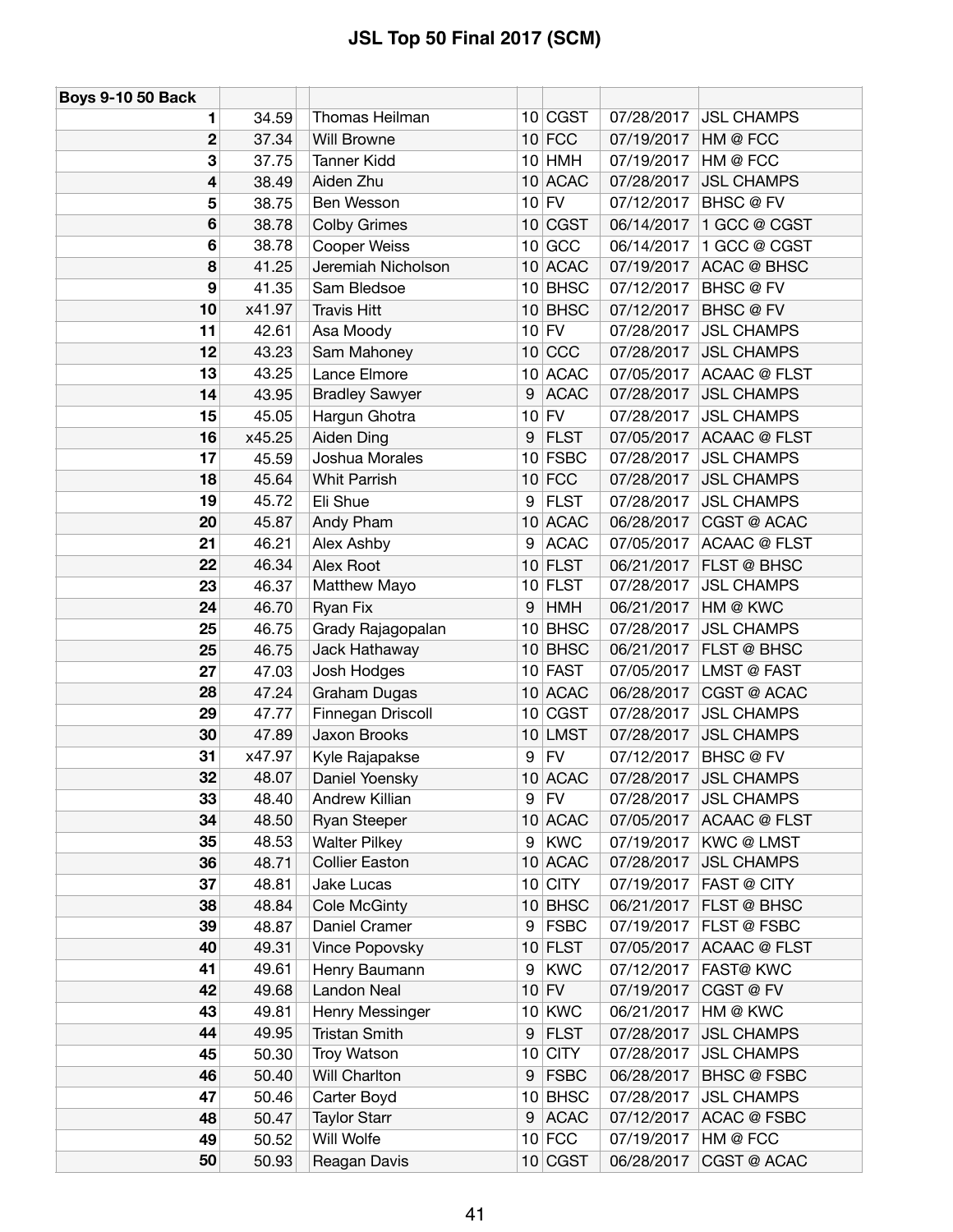| $10$ FCC<br>Will Browne<br>07/28/2017<br><b>JSL CHAMPS</b><br>40.41<br>1<br>10 CGST<br>41.09<br>Thomas Heilman<br>06/28/2017<br>CGST @ ACAC<br>2<br>10 ACAC<br>FV @ ACAC<br>3<br>41.94<br>Jeremiah Nicholson<br>06/21/2017<br><b>BHSC</b><br>07/28/2017<br><b>JSL CHAMPS</b><br>4<br>42.02<br><b>Travis Hitt</b><br>10 <sup>1</sup><br><b>Colby Grimes</b><br><b>CGST</b><br>07/28/2017<br><b>JSL CHAMPS</b><br>5<br>43.58<br>10 <br>6<br>44.20<br><b>FV</b><br><b>JSL CHAMPS</b><br>Kyle Rajapakse<br>9<br>07/28/2017<br>7<br>45.01<br>10 FAST<br>Josh Hodges<br>07/28/2017<br><b>JSL CHAMPS</b><br>8<br>45.85<br>Aiden Zhu<br>10 ACAC<br>07/12/2017<br><b>ACAC @ FSBC</b><br><b>ACAC</b><br>9<br>46.12<br>Alex Ashby<br>07/28/2017<br><b>JSL CHAMPS</b><br>9<br>10<br>x46.28<br><b>Tanner Kidd</b><br>$10$ HMH<br>07/05/2017<br>CITY @ HMH<br>$10$ BHSC<br>07/19/2017<br><b>ACAC @ BHSC</b><br>11<br>46.53<br>Jack Hathaway<br>Aiden Ding<br><b>FLST</b><br>07/28/2017<br><b>JSL CHAMPS</b><br>12<br>46.61<br>9<br>13<br>46.83<br>Asa Moody<br>$10$ FV<br><b>JSL CHAMPS</b><br>07/28/2017<br>10 ACAC<br>Lance Elmore<br>07/12/2017<br><b>ACAC @ FSBC</b><br>14<br>47.59<br>15<br>$10$ CGST<br>49.06<br>06/28/2017<br>CGST @ ACAC<br>Nolan Liang<br>49.27<br>10 ACAC<br><b>ACAC @ FSBC</b><br>16<br>Andy Pham<br>07/12/2017<br>$10$ FSBC<br>17<br>Dylan Halbert<br>07/28/2017<br><b>JSL CHAMPS</b><br>49.99<br>$10$ FV<br>x50.16<br><b>Ben Wesson</b><br>06/28/2017<br>FV @ FLST<br>18<br>19<br>50.18<br>Andrew Killian<br><b>JSL CHAMPS</b><br><b>FV</b><br>07/28/2017<br>9<br><b>FLST</b><br>07/19/2017<br>FLST @ FSBC<br>50.78<br>Brayden King<br>9<br>20<br><b>HMH</b><br><b>JSL CHAMPS</b><br>21<br>50.86<br>Adam Coppi<br>07/28/2017<br>10<br>22<br>51.12<br>LMST @ ACAC<br><b>Bradley Sawyer</b><br><b>ACAC</b><br>06/14/2017<br>9<br><b>CITY</b><br>07/28/2017<br><b>JSL CHAMPS</b><br>23<br>51.13<br>Cyrus Cook<br>9<br>$10$ FSBC<br>51.17<br>Quinn Thomas<br>07/28/2017<br><b>JSL CHAMPS</b><br>24<br>25<br>51.85<br><b>ACAC</b><br>07/05/2017<br><b>ACAAC @ FLST</b><br>Graham Dugas<br>10 <sup>1</sup><br>Linus Malone<br><b>FV</b><br>06/21/2017<br>FV @ ACAC<br>9<br>26<br>52.10<br>52.26<br><b>BHSC</b><br>07/28/2017<br><b>JSL CHAMPS</b><br>27<br>Dq Richmond<br>10 <sup>1</sup><br><b>BHSC @ FSBC</b><br>Sam Bledsoe<br><b>BHSC</b><br>06/28/2017<br>28<br>52.57<br>10 <sup>1</sup><br><b>FCC</b><br>Wade Sturman<br>06/28/2017<br>FCC @ LMST<br>29<br>9<br>52.75<br>Jacoby Lynch<br><b>ACAC</b><br>06/14/2017<br>LMST @ ACAC<br>30<br>52.99<br>9<br>31<br>53.03<br><b>KWC</b><br><b>JSL CHAMPS</b><br>Henry Baumann<br>9<br>07/28/2017<br>32<br>53.04<br>$10$ KWC<br>GOST @ KWC<br>Henry Messinger<br>06/14/2017<br>$10$ FLST<br><b>FLST @ HMH</b><br>53.13<br>06/14/2017<br>33<br>Archie Joyce<br>x53.34<br>Eli Shue<br><b>FLST</b><br>06/14/2017<br>FLST @ HMH<br>34<br>9 <sup>1</sup><br>35<br>$10$ KWC<br>53.62<br>Nathaniel Corradino<br>07/12/2017<br><b>FAST@ KWC</b><br>$10$ FV<br>FV @ FLST<br>Hargun Ghotra<br>06/28/2017<br>36<br>53.78<br>54.19<br><b>Cooper Weiss</b><br>$10$ GCC<br>07/12/2017<br>GOST @ GCC<br>37<br>38<br>54.25<br>FLST @ FSBC<br>Vince Popovsky<br>$10$ FLST<br>07/19/2017<br><b>FCC</b><br>Sam Gillespie<br>HM @ FCC<br>39<br>9<br>07/19/2017<br>54.28<br>40<br><b>Charlie Stiffler</b><br><b>ACAC</b><br>FV @ ACAC<br>54.66<br>06/21/2017<br>9<br>41<br>54.98<br>Ivan Patchett<br><b>FAST</b><br>07/12/2017<br><b>FAST@ KWC</b><br>9<br>Jonathan Alimard<br>$10$ GCC<br><b>JSL CHAMPS</b><br>42<br>07/28/2017<br>55.08<br>55.16<br>Alex Root<br>$10$ FLST<br>FLST @ FSBC<br>43<br>07/19/2017<br>44<br>55.57<br>Zebedee Bowers<br>$10$ GOST<br>07/28/2017<br><b>JSL CHAMPS</b><br><b>FV</b><br>9<br><b>JSL CHAMPS</b><br>55.86<br>Owen Cullaty<br>07/28/2017<br>45<br>$10$ CITY<br>FAST @ CITY<br>46<br>x56.41<br>Jake Lucas<br>07/19/2017<br>56.53<br>47<br>Gabe Yoder<br>$10$ CITY<br>07/12/2017<br>City @ FCC | Boys 9-10 50 Breast |  |  |  |
|------------------------------------------------------------------------------------------------------------------------------------------------------------------------------------------------------------------------------------------------------------------------------------------------------------------------------------------------------------------------------------------------------------------------------------------------------------------------------------------------------------------------------------------------------------------------------------------------------------------------------------------------------------------------------------------------------------------------------------------------------------------------------------------------------------------------------------------------------------------------------------------------------------------------------------------------------------------------------------------------------------------------------------------------------------------------------------------------------------------------------------------------------------------------------------------------------------------------------------------------------------------------------------------------------------------------------------------------------------------------------------------------------------------------------------------------------------------------------------------------------------------------------------------------------------------------------------------------------------------------------------------------------------------------------------------------------------------------------------------------------------------------------------------------------------------------------------------------------------------------------------------------------------------------------------------------------------------------------------------------------------------------------------------------------------------------------------------------------------------------------------------------------------------------------------------------------------------------------------------------------------------------------------------------------------------------------------------------------------------------------------------------------------------------------------------------------------------------------------------------------------------------------------------------------------------------------------------------------------------------------------------------------------------------------------------------------------------------------------------------------------------------------------------------------------------------------------------------------------------------------------------------------------------------------------------------------------------------------------------------------------------------------------------------------------------------------------------------------------------------------------------------------------------------------------------------------------------------------------------------------------------------------------------------------------------------------------------------------------------------------------------------------------------------------------------------------------------------------------------------------------------------------------------------------------------------------------------------------------------------------------------------------------------------------------------------------------------------------------------------------------------------------------------------------------------------------------------------------------------------------------------------------------------------------------------------------------------------|---------------------|--|--|--|
|                                                                                                                                                                                                                                                                                                                                                                                                                                                                                                                                                                                                                                                                                                                                                                                                                                                                                                                                                                                                                                                                                                                                                                                                                                                                                                                                                                                                                                                                                                                                                                                                                                                                                                                                                                                                                                                                                                                                                                                                                                                                                                                                                                                                                                                                                                                                                                                                                                                                                                                                                                                                                                                                                                                                                                                                                                                                                                                                                                                                                                                                                                                                                                                                                                                                                                                                                                                                                                                                                                                                                                                                                                                                                                                                                                                                                                                                                                                                                                        |                     |  |  |  |
|                                                                                                                                                                                                                                                                                                                                                                                                                                                                                                                                                                                                                                                                                                                                                                                                                                                                                                                                                                                                                                                                                                                                                                                                                                                                                                                                                                                                                                                                                                                                                                                                                                                                                                                                                                                                                                                                                                                                                                                                                                                                                                                                                                                                                                                                                                                                                                                                                                                                                                                                                                                                                                                                                                                                                                                                                                                                                                                                                                                                                                                                                                                                                                                                                                                                                                                                                                                                                                                                                                                                                                                                                                                                                                                                                                                                                                                                                                                                                                        |                     |  |  |  |
|                                                                                                                                                                                                                                                                                                                                                                                                                                                                                                                                                                                                                                                                                                                                                                                                                                                                                                                                                                                                                                                                                                                                                                                                                                                                                                                                                                                                                                                                                                                                                                                                                                                                                                                                                                                                                                                                                                                                                                                                                                                                                                                                                                                                                                                                                                                                                                                                                                                                                                                                                                                                                                                                                                                                                                                                                                                                                                                                                                                                                                                                                                                                                                                                                                                                                                                                                                                                                                                                                                                                                                                                                                                                                                                                                                                                                                                                                                                                                                        |                     |  |  |  |
|                                                                                                                                                                                                                                                                                                                                                                                                                                                                                                                                                                                                                                                                                                                                                                                                                                                                                                                                                                                                                                                                                                                                                                                                                                                                                                                                                                                                                                                                                                                                                                                                                                                                                                                                                                                                                                                                                                                                                                                                                                                                                                                                                                                                                                                                                                                                                                                                                                                                                                                                                                                                                                                                                                                                                                                                                                                                                                                                                                                                                                                                                                                                                                                                                                                                                                                                                                                                                                                                                                                                                                                                                                                                                                                                                                                                                                                                                                                                                                        |                     |  |  |  |
|                                                                                                                                                                                                                                                                                                                                                                                                                                                                                                                                                                                                                                                                                                                                                                                                                                                                                                                                                                                                                                                                                                                                                                                                                                                                                                                                                                                                                                                                                                                                                                                                                                                                                                                                                                                                                                                                                                                                                                                                                                                                                                                                                                                                                                                                                                                                                                                                                                                                                                                                                                                                                                                                                                                                                                                                                                                                                                                                                                                                                                                                                                                                                                                                                                                                                                                                                                                                                                                                                                                                                                                                                                                                                                                                                                                                                                                                                                                                                                        |                     |  |  |  |
|                                                                                                                                                                                                                                                                                                                                                                                                                                                                                                                                                                                                                                                                                                                                                                                                                                                                                                                                                                                                                                                                                                                                                                                                                                                                                                                                                                                                                                                                                                                                                                                                                                                                                                                                                                                                                                                                                                                                                                                                                                                                                                                                                                                                                                                                                                                                                                                                                                                                                                                                                                                                                                                                                                                                                                                                                                                                                                                                                                                                                                                                                                                                                                                                                                                                                                                                                                                                                                                                                                                                                                                                                                                                                                                                                                                                                                                                                                                                                                        |                     |  |  |  |
|                                                                                                                                                                                                                                                                                                                                                                                                                                                                                                                                                                                                                                                                                                                                                                                                                                                                                                                                                                                                                                                                                                                                                                                                                                                                                                                                                                                                                                                                                                                                                                                                                                                                                                                                                                                                                                                                                                                                                                                                                                                                                                                                                                                                                                                                                                                                                                                                                                                                                                                                                                                                                                                                                                                                                                                                                                                                                                                                                                                                                                                                                                                                                                                                                                                                                                                                                                                                                                                                                                                                                                                                                                                                                                                                                                                                                                                                                                                                                                        |                     |  |  |  |
|                                                                                                                                                                                                                                                                                                                                                                                                                                                                                                                                                                                                                                                                                                                                                                                                                                                                                                                                                                                                                                                                                                                                                                                                                                                                                                                                                                                                                                                                                                                                                                                                                                                                                                                                                                                                                                                                                                                                                                                                                                                                                                                                                                                                                                                                                                                                                                                                                                                                                                                                                                                                                                                                                                                                                                                                                                                                                                                                                                                                                                                                                                                                                                                                                                                                                                                                                                                                                                                                                                                                                                                                                                                                                                                                                                                                                                                                                                                                                                        |                     |  |  |  |
|                                                                                                                                                                                                                                                                                                                                                                                                                                                                                                                                                                                                                                                                                                                                                                                                                                                                                                                                                                                                                                                                                                                                                                                                                                                                                                                                                                                                                                                                                                                                                                                                                                                                                                                                                                                                                                                                                                                                                                                                                                                                                                                                                                                                                                                                                                                                                                                                                                                                                                                                                                                                                                                                                                                                                                                                                                                                                                                                                                                                                                                                                                                                                                                                                                                                                                                                                                                                                                                                                                                                                                                                                                                                                                                                                                                                                                                                                                                                                                        |                     |  |  |  |
|                                                                                                                                                                                                                                                                                                                                                                                                                                                                                                                                                                                                                                                                                                                                                                                                                                                                                                                                                                                                                                                                                                                                                                                                                                                                                                                                                                                                                                                                                                                                                                                                                                                                                                                                                                                                                                                                                                                                                                                                                                                                                                                                                                                                                                                                                                                                                                                                                                                                                                                                                                                                                                                                                                                                                                                                                                                                                                                                                                                                                                                                                                                                                                                                                                                                                                                                                                                                                                                                                                                                                                                                                                                                                                                                                                                                                                                                                                                                                                        |                     |  |  |  |
|                                                                                                                                                                                                                                                                                                                                                                                                                                                                                                                                                                                                                                                                                                                                                                                                                                                                                                                                                                                                                                                                                                                                                                                                                                                                                                                                                                                                                                                                                                                                                                                                                                                                                                                                                                                                                                                                                                                                                                                                                                                                                                                                                                                                                                                                                                                                                                                                                                                                                                                                                                                                                                                                                                                                                                                                                                                                                                                                                                                                                                                                                                                                                                                                                                                                                                                                                                                                                                                                                                                                                                                                                                                                                                                                                                                                                                                                                                                                                                        |                     |  |  |  |
|                                                                                                                                                                                                                                                                                                                                                                                                                                                                                                                                                                                                                                                                                                                                                                                                                                                                                                                                                                                                                                                                                                                                                                                                                                                                                                                                                                                                                                                                                                                                                                                                                                                                                                                                                                                                                                                                                                                                                                                                                                                                                                                                                                                                                                                                                                                                                                                                                                                                                                                                                                                                                                                                                                                                                                                                                                                                                                                                                                                                                                                                                                                                                                                                                                                                                                                                                                                                                                                                                                                                                                                                                                                                                                                                                                                                                                                                                                                                                                        |                     |  |  |  |
|                                                                                                                                                                                                                                                                                                                                                                                                                                                                                                                                                                                                                                                                                                                                                                                                                                                                                                                                                                                                                                                                                                                                                                                                                                                                                                                                                                                                                                                                                                                                                                                                                                                                                                                                                                                                                                                                                                                                                                                                                                                                                                                                                                                                                                                                                                                                                                                                                                                                                                                                                                                                                                                                                                                                                                                                                                                                                                                                                                                                                                                                                                                                                                                                                                                                                                                                                                                                                                                                                                                                                                                                                                                                                                                                                                                                                                                                                                                                                                        |                     |  |  |  |
|                                                                                                                                                                                                                                                                                                                                                                                                                                                                                                                                                                                                                                                                                                                                                                                                                                                                                                                                                                                                                                                                                                                                                                                                                                                                                                                                                                                                                                                                                                                                                                                                                                                                                                                                                                                                                                                                                                                                                                                                                                                                                                                                                                                                                                                                                                                                                                                                                                                                                                                                                                                                                                                                                                                                                                                                                                                                                                                                                                                                                                                                                                                                                                                                                                                                                                                                                                                                                                                                                                                                                                                                                                                                                                                                                                                                                                                                                                                                                                        |                     |  |  |  |
|                                                                                                                                                                                                                                                                                                                                                                                                                                                                                                                                                                                                                                                                                                                                                                                                                                                                                                                                                                                                                                                                                                                                                                                                                                                                                                                                                                                                                                                                                                                                                                                                                                                                                                                                                                                                                                                                                                                                                                                                                                                                                                                                                                                                                                                                                                                                                                                                                                                                                                                                                                                                                                                                                                                                                                                                                                                                                                                                                                                                                                                                                                                                                                                                                                                                                                                                                                                                                                                                                                                                                                                                                                                                                                                                                                                                                                                                                                                                                                        |                     |  |  |  |
|                                                                                                                                                                                                                                                                                                                                                                                                                                                                                                                                                                                                                                                                                                                                                                                                                                                                                                                                                                                                                                                                                                                                                                                                                                                                                                                                                                                                                                                                                                                                                                                                                                                                                                                                                                                                                                                                                                                                                                                                                                                                                                                                                                                                                                                                                                                                                                                                                                                                                                                                                                                                                                                                                                                                                                                                                                                                                                                                                                                                                                                                                                                                                                                                                                                                                                                                                                                                                                                                                                                                                                                                                                                                                                                                                                                                                                                                                                                                                                        |                     |  |  |  |
|                                                                                                                                                                                                                                                                                                                                                                                                                                                                                                                                                                                                                                                                                                                                                                                                                                                                                                                                                                                                                                                                                                                                                                                                                                                                                                                                                                                                                                                                                                                                                                                                                                                                                                                                                                                                                                                                                                                                                                                                                                                                                                                                                                                                                                                                                                                                                                                                                                                                                                                                                                                                                                                                                                                                                                                                                                                                                                                                                                                                                                                                                                                                                                                                                                                                                                                                                                                                                                                                                                                                                                                                                                                                                                                                                                                                                                                                                                                                                                        |                     |  |  |  |
|                                                                                                                                                                                                                                                                                                                                                                                                                                                                                                                                                                                                                                                                                                                                                                                                                                                                                                                                                                                                                                                                                                                                                                                                                                                                                                                                                                                                                                                                                                                                                                                                                                                                                                                                                                                                                                                                                                                                                                                                                                                                                                                                                                                                                                                                                                                                                                                                                                                                                                                                                                                                                                                                                                                                                                                                                                                                                                                                                                                                                                                                                                                                                                                                                                                                                                                                                                                                                                                                                                                                                                                                                                                                                                                                                                                                                                                                                                                                                                        |                     |  |  |  |
|                                                                                                                                                                                                                                                                                                                                                                                                                                                                                                                                                                                                                                                                                                                                                                                                                                                                                                                                                                                                                                                                                                                                                                                                                                                                                                                                                                                                                                                                                                                                                                                                                                                                                                                                                                                                                                                                                                                                                                                                                                                                                                                                                                                                                                                                                                                                                                                                                                                                                                                                                                                                                                                                                                                                                                                                                                                                                                                                                                                                                                                                                                                                                                                                                                                                                                                                                                                                                                                                                                                                                                                                                                                                                                                                                                                                                                                                                                                                                                        |                     |  |  |  |
|                                                                                                                                                                                                                                                                                                                                                                                                                                                                                                                                                                                                                                                                                                                                                                                                                                                                                                                                                                                                                                                                                                                                                                                                                                                                                                                                                                                                                                                                                                                                                                                                                                                                                                                                                                                                                                                                                                                                                                                                                                                                                                                                                                                                                                                                                                                                                                                                                                                                                                                                                                                                                                                                                                                                                                                                                                                                                                                                                                                                                                                                                                                                                                                                                                                                                                                                                                                                                                                                                                                                                                                                                                                                                                                                                                                                                                                                                                                                                                        |                     |  |  |  |
|                                                                                                                                                                                                                                                                                                                                                                                                                                                                                                                                                                                                                                                                                                                                                                                                                                                                                                                                                                                                                                                                                                                                                                                                                                                                                                                                                                                                                                                                                                                                                                                                                                                                                                                                                                                                                                                                                                                                                                                                                                                                                                                                                                                                                                                                                                                                                                                                                                                                                                                                                                                                                                                                                                                                                                                                                                                                                                                                                                                                                                                                                                                                                                                                                                                                                                                                                                                                                                                                                                                                                                                                                                                                                                                                                                                                                                                                                                                                                                        |                     |  |  |  |
|                                                                                                                                                                                                                                                                                                                                                                                                                                                                                                                                                                                                                                                                                                                                                                                                                                                                                                                                                                                                                                                                                                                                                                                                                                                                                                                                                                                                                                                                                                                                                                                                                                                                                                                                                                                                                                                                                                                                                                                                                                                                                                                                                                                                                                                                                                                                                                                                                                                                                                                                                                                                                                                                                                                                                                                                                                                                                                                                                                                                                                                                                                                                                                                                                                                                                                                                                                                                                                                                                                                                                                                                                                                                                                                                                                                                                                                                                                                                                                        |                     |  |  |  |
|                                                                                                                                                                                                                                                                                                                                                                                                                                                                                                                                                                                                                                                                                                                                                                                                                                                                                                                                                                                                                                                                                                                                                                                                                                                                                                                                                                                                                                                                                                                                                                                                                                                                                                                                                                                                                                                                                                                                                                                                                                                                                                                                                                                                                                                                                                                                                                                                                                                                                                                                                                                                                                                                                                                                                                                                                                                                                                                                                                                                                                                                                                                                                                                                                                                                                                                                                                                                                                                                                                                                                                                                                                                                                                                                                                                                                                                                                                                                                                        |                     |  |  |  |
|                                                                                                                                                                                                                                                                                                                                                                                                                                                                                                                                                                                                                                                                                                                                                                                                                                                                                                                                                                                                                                                                                                                                                                                                                                                                                                                                                                                                                                                                                                                                                                                                                                                                                                                                                                                                                                                                                                                                                                                                                                                                                                                                                                                                                                                                                                                                                                                                                                                                                                                                                                                                                                                                                                                                                                                                                                                                                                                                                                                                                                                                                                                                                                                                                                                                                                                                                                                                                                                                                                                                                                                                                                                                                                                                                                                                                                                                                                                                                                        |                     |  |  |  |
|                                                                                                                                                                                                                                                                                                                                                                                                                                                                                                                                                                                                                                                                                                                                                                                                                                                                                                                                                                                                                                                                                                                                                                                                                                                                                                                                                                                                                                                                                                                                                                                                                                                                                                                                                                                                                                                                                                                                                                                                                                                                                                                                                                                                                                                                                                                                                                                                                                                                                                                                                                                                                                                                                                                                                                                                                                                                                                                                                                                                                                                                                                                                                                                                                                                                                                                                                                                                                                                                                                                                                                                                                                                                                                                                                                                                                                                                                                                                                                        |                     |  |  |  |
|                                                                                                                                                                                                                                                                                                                                                                                                                                                                                                                                                                                                                                                                                                                                                                                                                                                                                                                                                                                                                                                                                                                                                                                                                                                                                                                                                                                                                                                                                                                                                                                                                                                                                                                                                                                                                                                                                                                                                                                                                                                                                                                                                                                                                                                                                                                                                                                                                                                                                                                                                                                                                                                                                                                                                                                                                                                                                                                                                                                                                                                                                                                                                                                                                                                                                                                                                                                                                                                                                                                                                                                                                                                                                                                                                                                                                                                                                                                                                                        |                     |  |  |  |
|                                                                                                                                                                                                                                                                                                                                                                                                                                                                                                                                                                                                                                                                                                                                                                                                                                                                                                                                                                                                                                                                                                                                                                                                                                                                                                                                                                                                                                                                                                                                                                                                                                                                                                                                                                                                                                                                                                                                                                                                                                                                                                                                                                                                                                                                                                                                                                                                                                                                                                                                                                                                                                                                                                                                                                                                                                                                                                                                                                                                                                                                                                                                                                                                                                                                                                                                                                                                                                                                                                                                                                                                                                                                                                                                                                                                                                                                                                                                                                        |                     |  |  |  |
|                                                                                                                                                                                                                                                                                                                                                                                                                                                                                                                                                                                                                                                                                                                                                                                                                                                                                                                                                                                                                                                                                                                                                                                                                                                                                                                                                                                                                                                                                                                                                                                                                                                                                                                                                                                                                                                                                                                                                                                                                                                                                                                                                                                                                                                                                                                                                                                                                                                                                                                                                                                                                                                                                                                                                                                                                                                                                                                                                                                                                                                                                                                                                                                                                                                                                                                                                                                                                                                                                                                                                                                                                                                                                                                                                                                                                                                                                                                                                                        |                     |  |  |  |
|                                                                                                                                                                                                                                                                                                                                                                                                                                                                                                                                                                                                                                                                                                                                                                                                                                                                                                                                                                                                                                                                                                                                                                                                                                                                                                                                                                                                                                                                                                                                                                                                                                                                                                                                                                                                                                                                                                                                                                                                                                                                                                                                                                                                                                                                                                                                                                                                                                                                                                                                                                                                                                                                                                                                                                                                                                                                                                                                                                                                                                                                                                                                                                                                                                                                                                                                                                                                                                                                                                                                                                                                                                                                                                                                                                                                                                                                                                                                                                        |                     |  |  |  |
|                                                                                                                                                                                                                                                                                                                                                                                                                                                                                                                                                                                                                                                                                                                                                                                                                                                                                                                                                                                                                                                                                                                                                                                                                                                                                                                                                                                                                                                                                                                                                                                                                                                                                                                                                                                                                                                                                                                                                                                                                                                                                                                                                                                                                                                                                                                                                                                                                                                                                                                                                                                                                                                                                                                                                                                                                                                                                                                                                                                                                                                                                                                                                                                                                                                                                                                                                                                                                                                                                                                                                                                                                                                                                                                                                                                                                                                                                                                                                                        |                     |  |  |  |
|                                                                                                                                                                                                                                                                                                                                                                                                                                                                                                                                                                                                                                                                                                                                                                                                                                                                                                                                                                                                                                                                                                                                                                                                                                                                                                                                                                                                                                                                                                                                                                                                                                                                                                                                                                                                                                                                                                                                                                                                                                                                                                                                                                                                                                                                                                                                                                                                                                                                                                                                                                                                                                                                                                                                                                                                                                                                                                                                                                                                                                                                                                                                                                                                                                                                                                                                                                                                                                                                                                                                                                                                                                                                                                                                                                                                                                                                                                                                                                        |                     |  |  |  |
|                                                                                                                                                                                                                                                                                                                                                                                                                                                                                                                                                                                                                                                                                                                                                                                                                                                                                                                                                                                                                                                                                                                                                                                                                                                                                                                                                                                                                                                                                                                                                                                                                                                                                                                                                                                                                                                                                                                                                                                                                                                                                                                                                                                                                                                                                                                                                                                                                                                                                                                                                                                                                                                                                                                                                                                                                                                                                                                                                                                                                                                                                                                                                                                                                                                                                                                                                                                                                                                                                                                                                                                                                                                                                                                                                                                                                                                                                                                                                                        |                     |  |  |  |
|                                                                                                                                                                                                                                                                                                                                                                                                                                                                                                                                                                                                                                                                                                                                                                                                                                                                                                                                                                                                                                                                                                                                                                                                                                                                                                                                                                                                                                                                                                                                                                                                                                                                                                                                                                                                                                                                                                                                                                                                                                                                                                                                                                                                                                                                                                                                                                                                                                                                                                                                                                                                                                                                                                                                                                                                                                                                                                                                                                                                                                                                                                                                                                                                                                                                                                                                                                                                                                                                                                                                                                                                                                                                                                                                                                                                                                                                                                                                                                        |                     |  |  |  |
|                                                                                                                                                                                                                                                                                                                                                                                                                                                                                                                                                                                                                                                                                                                                                                                                                                                                                                                                                                                                                                                                                                                                                                                                                                                                                                                                                                                                                                                                                                                                                                                                                                                                                                                                                                                                                                                                                                                                                                                                                                                                                                                                                                                                                                                                                                                                                                                                                                                                                                                                                                                                                                                                                                                                                                                                                                                                                                                                                                                                                                                                                                                                                                                                                                                                                                                                                                                                                                                                                                                                                                                                                                                                                                                                                                                                                                                                                                                                                                        |                     |  |  |  |
|                                                                                                                                                                                                                                                                                                                                                                                                                                                                                                                                                                                                                                                                                                                                                                                                                                                                                                                                                                                                                                                                                                                                                                                                                                                                                                                                                                                                                                                                                                                                                                                                                                                                                                                                                                                                                                                                                                                                                                                                                                                                                                                                                                                                                                                                                                                                                                                                                                                                                                                                                                                                                                                                                                                                                                                                                                                                                                                                                                                                                                                                                                                                                                                                                                                                                                                                                                                                                                                                                                                                                                                                                                                                                                                                                                                                                                                                                                                                                                        |                     |  |  |  |
|                                                                                                                                                                                                                                                                                                                                                                                                                                                                                                                                                                                                                                                                                                                                                                                                                                                                                                                                                                                                                                                                                                                                                                                                                                                                                                                                                                                                                                                                                                                                                                                                                                                                                                                                                                                                                                                                                                                                                                                                                                                                                                                                                                                                                                                                                                                                                                                                                                                                                                                                                                                                                                                                                                                                                                                                                                                                                                                                                                                                                                                                                                                                                                                                                                                                                                                                                                                                                                                                                                                                                                                                                                                                                                                                                                                                                                                                                                                                                                        |                     |  |  |  |
|                                                                                                                                                                                                                                                                                                                                                                                                                                                                                                                                                                                                                                                                                                                                                                                                                                                                                                                                                                                                                                                                                                                                                                                                                                                                                                                                                                                                                                                                                                                                                                                                                                                                                                                                                                                                                                                                                                                                                                                                                                                                                                                                                                                                                                                                                                                                                                                                                                                                                                                                                                                                                                                                                                                                                                                                                                                                                                                                                                                                                                                                                                                                                                                                                                                                                                                                                                                                                                                                                                                                                                                                                                                                                                                                                                                                                                                                                                                                                                        |                     |  |  |  |
|                                                                                                                                                                                                                                                                                                                                                                                                                                                                                                                                                                                                                                                                                                                                                                                                                                                                                                                                                                                                                                                                                                                                                                                                                                                                                                                                                                                                                                                                                                                                                                                                                                                                                                                                                                                                                                                                                                                                                                                                                                                                                                                                                                                                                                                                                                                                                                                                                                                                                                                                                                                                                                                                                                                                                                                                                                                                                                                                                                                                                                                                                                                                                                                                                                                                                                                                                                                                                                                                                                                                                                                                                                                                                                                                                                                                                                                                                                                                                                        |                     |  |  |  |
|                                                                                                                                                                                                                                                                                                                                                                                                                                                                                                                                                                                                                                                                                                                                                                                                                                                                                                                                                                                                                                                                                                                                                                                                                                                                                                                                                                                                                                                                                                                                                                                                                                                                                                                                                                                                                                                                                                                                                                                                                                                                                                                                                                                                                                                                                                                                                                                                                                                                                                                                                                                                                                                                                                                                                                                                                                                                                                                                                                                                                                                                                                                                                                                                                                                                                                                                                                                                                                                                                                                                                                                                                                                                                                                                                                                                                                                                                                                                                                        |                     |  |  |  |
|                                                                                                                                                                                                                                                                                                                                                                                                                                                                                                                                                                                                                                                                                                                                                                                                                                                                                                                                                                                                                                                                                                                                                                                                                                                                                                                                                                                                                                                                                                                                                                                                                                                                                                                                                                                                                                                                                                                                                                                                                                                                                                                                                                                                                                                                                                                                                                                                                                                                                                                                                                                                                                                                                                                                                                                                                                                                                                                                                                                                                                                                                                                                                                                                                                                                                                                                                                                                                                                                                                                                                                                                                                                                                                                                                                                                                                                                                                                                                                        |                     |  |  |  |
|                                                                                                                                                                                                                                                                                                                                                                                                                                                                                                                                                                                                                                                                                                                                                                                                                                                                                                                                                                                                                                                                                                                                                                                                                                                                                                                                                                                                                                                                                                                                                                                                                                                                                                                                                                                                                                                                                                                                                                                                                                                                                                                                                                                                                                                                                                                                                                                                                                                                                                                                                                                                                                                                                                                                                                                                                                                                                                                                                                                                                                                                                                                                                                                                                                                                                                                                                                                                                                                                                                                                                                                                                                                                                                                                                                                                                                                                                                                                                                        |                     |  |  |  |
|                                                                                                                                                                                                                                                                                                                                                                                                                                                                                                                                                                                                                                                                                                                                                                                                                                                                                                                                                                                                                                                                                                                                                                                                                                                                                                                                                                                                                                                                                                                                                                                                                                                                                                                                                                                                                                                                                                                                                                                                                                                                                                                                                                                                                                                                                                                                                                                                                                                                                                                                                                                                                                                                                                                                                                                                                                                                                                                                                                                                                                                                                                                                                                                                                                                                                                                                                                                                                                                                                                                                                                                                                                                                                                                                                                                                                                                                                                                                                                        |                     |  |  |  |
|                                                                                                                                                                                                                                                                                                                                                                                                                                                                                                                                                                                                                                                                                                                                                                                                                                                                                                                                                                                                                                                                                                                                                                                                                                                                                                                                                                                                                                                                                                                                                                                                                                                                                                                                                                                                                                                                                                                                                                                                                                                                                                                                                                                                                                                                                                                                                                                                                                                                                                                                                                                                                                                                                                                                                                                                                                                                                                                                                                                                                                                                                                                                                                                                                                                                                                                                                                                                                                                                                                                                                                                                                                                                                                                                                                                                                                                                                                                                                                        |                     |  |  |  |
|                                                                                                                                                                                                                                                                                                                                                                                                                                                                                                                                                                                                                                                                                                                                                                                                                                                                                                                                                                                                                                                                                                                                                                                                                                                                                                                                                                                                                                                                                                                                                                                                                                                                                                                                                                                                                                                                                                                                                                                                                                                                                                                                                                                                                                                                                                                                                                                                                                                                                                                                                                                                                                                                                                                                                                                                                                                                                                                                                                                                                                                                                                                                                                                                                                                                                                                                                                                                                                                                                                                                                                                                                                                                                                                                                                                                                                                                                                                                                                        |                     |  |  |  |
|                                                                                                                                                                                                                                                                                                                                                                                                                                                                                                                                                                                                                                                                                                                                                                                                                                                                                                                                                                                                                                                                                                                                                                                                                                                                                                                                                                                                                                                                                                                                                                                                                                                                                                                                                                                                                                                                                                                                                                                                                                                                                                                                                                                                                                                                                                                                                                                                                                                                                                                                                                                                                                                                                                                                                                                                                                                                                                                                                                                                                                                                                                                                                                                                                                                                                                                                                                                                                                                                                                                                                                                                                                                                                                                                                                                                                                                                                                                                                                        |                     |  |  |  |
|                                                                                                                                                                                                                                                                                                                                                                                                                                                                                                                                                                                                                                                                                                                                                                                                                                                                                                                                                                                                                                                                                                                                                                                                                                                                                                                                                                                                                                                                                                                                                                                                                                                                                                                                                                                                                                                                                                                                                                                                                                                                                                                                                                                                                                                                                                                                                                                                                                                                                                                                                                                                                                                                                                                                                                                                                                                                                                                                                                                                                                                                                                                                                                                                                                                                                                                                                                                                                                                                                                                                                                                                                                                                                                                                                                                                                                                                                                                                                                        |                     |  |  |  |
| Lukas Alton<br><b>CGST</b><br><b>JSL CHAMPS</b><br>07/28/2017<br>48<br>56.61<br>9                                                                                                                                                                                                                                                                                                                                                                                                                                                                                                                                                                                                                                                                                                                                                                                                                                                                                                                                                                                                                                                                                                                                                                                                                                                                                                                                                                                                                                                                                                                                                                                                                                                                                                                                                                                                                                                                                                                                                                                                                                                                                                                                                                                                                                                                                                                                                                                                                                                                                                                                                                                                                                                                                                                                                                                                                                                                                                                                                                                                                                                                                                                                                                                                                                                                                                                                                                                                                                                                                                                                                                                                                                                                                                                                                                                                                                                                                      |                     |  |  |  |
| 49<br>56.65<br>Finnegan Driscoll<br>10 CGST<br>1 GCC @ CGST<br>06/14/2017                                                                                                                                                                                                                                                                                                                                                                                                                                                                                                                                                                                                                                                                                                                                                                                                                                                                                                                                                                                                                                                                                                                                                                                                                                                                                                                                                                                                                                                                                                                                                                                                                                                                                                                                                                                                                                                                                                                                                                                                                                                                                                                                                                                                                                                                                                                                                                                                                                                                                                                                                                                                                                                                                                                                                                                                                                                                                                                                                                                                                                                                                                                                                                                                                                                                                                                                                                                                                                                                                                                                                                                                                                                                                                                                                                                                                                                                                              |                     |  |  |  |
| <b>ACAC @ FSBC</b><br>50<br>56.69<br><b>Taylor Starr</b><br>9 ACAC<br>07/12/2017                                                                                                                                                                                                                                                                                                                                                                                                                                                                                                                                                                                                                                                                                                                                                                                                                                                                                                                                                                                                                                                                                                                                                                                                                                                                                                                                                                                                                                                                                                                                                                                                                                                                                                                                                                                                                                                                                                                                                                                                                                                                                                                                                                                                                                                                                                                                                                                                                                                                                                                                                                                                                                                                                                                                                                                                                                                                                                                                                                                                                                                                                                                                                                                                                                                                                                                                                                                                                                                                                                                                                                                                                                                                                                                                                                                                                                                                                       |                     |  |  |  |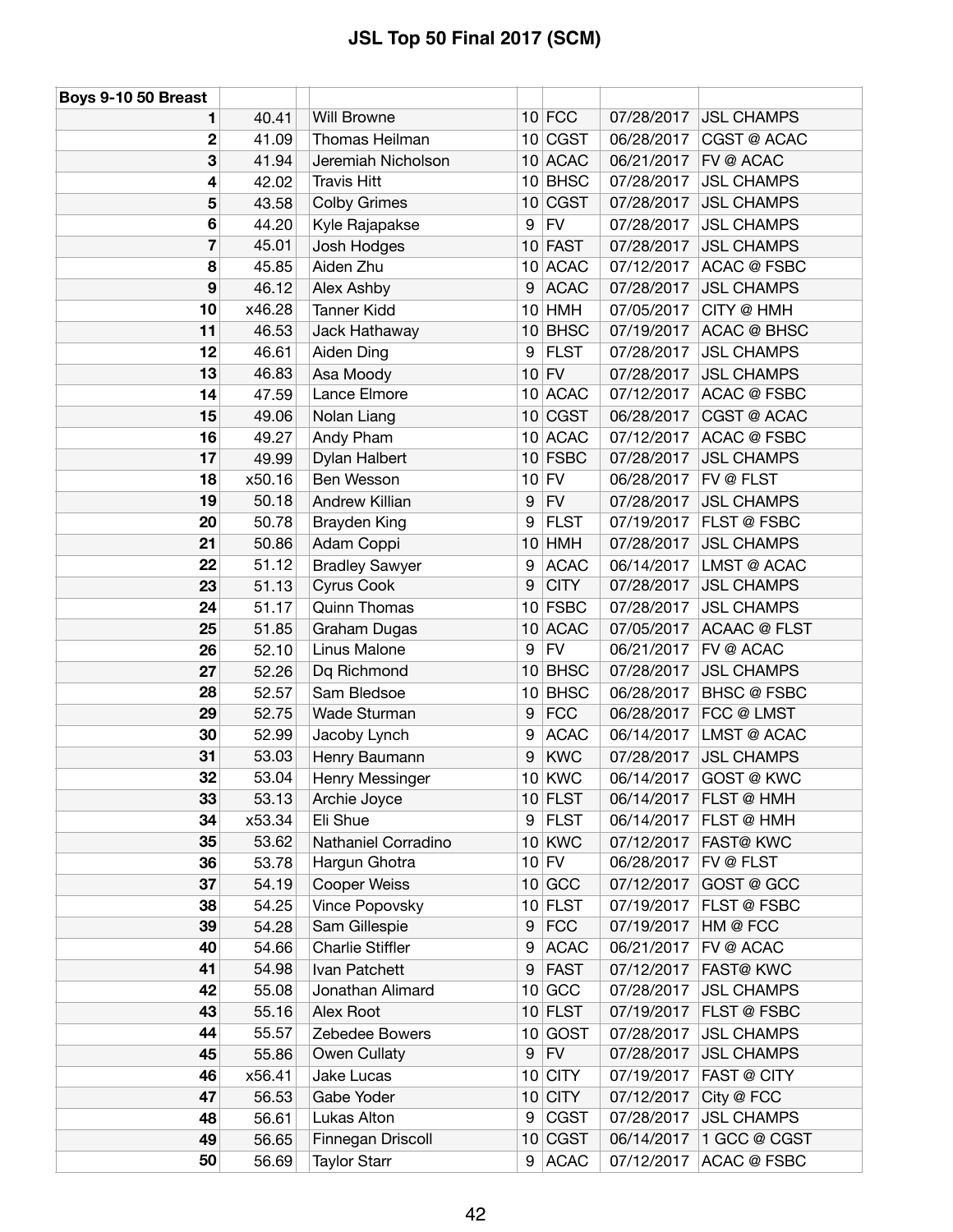| <b>Boys 9-10 50 Fly</b> |        |                         |                  |            |                     |
|-------------------------|--------|-------------------------|------------------|------------|---------------------|
| 1                       | 32.86  | Thomas Heilman          | 10 CGST          | 07/28/2017 | <b>JSL CHAMPS</b>   |
| 2                       | 36.46  | Aiden Zhu               | 10 ACAC          | 07/19/2017 | <b>ACAC @ BHSC</b>  |
| 3                       | 36.59  | Will Browne             | $10$ FCC         | 07/19/2017 | HM @ FCC            |
| 4                       | 36.66  | Lance Elmore            | 10 ACAC          | 07/28/2017 | <b>JSL CHAMPS</b>   |
| 5                       | 37.70  | Jeremiah Nicholson      | 10 ACAC          | 07/12/2017 | ACAC @ FSBC         |
| 6                       | x37.77 | <b>Tanner Kidd</b>      | $10$ HMH         | 07/19/2017 | HM @ FCC            |
| 7                       | 40.00  | <b>Cooper Weiss</b>     | $10$ GCC         | 06/14/2017 | 1 GCC @ CGST        |
| 8                       | 40.69  | Andy Pham               | 10 ACAC          | 07/19/2017 | <b>ACAC @ BHSC</b>  |
| 9                       | 41.12  | Sam Bledsoe             | $10$ BHSC        | 07/19/2017 | <b>ACAC @ BHSC</b>  |
| 10                      | 41.32  | <b>Travis Hitt</b>      | $10$ BHSC        | 07/12/2017 | <b>BHSC</b> @ FV    |
| 11                      | 41.90  | <b>Bradley Sawyer</b>   | <b>ACAC</b><br>9 | 07/05/2017 | <b>ACAAC @ FLST</b> |
| 12                      | 42.57  | Kyle Rajapakse          | <b>FV</b><br>9   | 07/28/2017 | <b>JSL CHAMPS</b>   |
| 13                      | 42.60  | <b>Colby Grimes</b>     | $10$ CGST        | 06/14/2017 | 1 GCC @ CGST        |
| 14                      | 43.02  | Reagan Davis            | 10 CGST          | 07/28/2017 | <b>JSL CHAMPS</b>   |
| 15                      | 43.43  | Graham Dugas            | 10 ACAC          | 06/28/2017 | CGST @ ACAC         |
| 16                      | 43.73  | <b>Walter Pilkey</b>    | <b>KWC</b><br>9  | 07/28/2017 | <b>JSL CHAMPS</b>   |
| 17                      | 44.36  | Daniel Cramer           | <b>FSBC</b><br>9 | 07/19/2017 | FLST @ FSBC         |
| 18                      | 44.47  | Josh Hodges             | $10$ FAST        | 06/21/2017 | FCC @ FAST          |
| 19                      | 44.84  | Joshua Morales          | 10 FSBC          | 07/28/2017 | <b>JSL CHAMPS</b>   |
| 20                      | 45.84  | Hargun Ghotra           | $10$ FV          | 06/28/2017 | FV @ FLST           |
| 21                      | 46.00  | Jake Lucas              | $10$ CITY        | 07/28/2017 | <b>JSL CHAMPS</b>   |
| 22                      | 46.10  | Ben Wesson              | $10$ FV          | 06/14/2017 | FV @ CITY           |
| 23                      | 46.11  | Alex Ashby              | <b>ACAC</b><br>9 | 06/14/2017 | LMST @ ACAC         |
| 24                      | 46.55  | Taylen Soriano          | $10$ LG          | 07/19/2017 | CCC @ LG            |
| 25                      | 47.08  | Matthew Mayo            | $10$ FLST        | 07/19/2017 | FLST @ FSBC         |
| 26                      | x47.78 | Linus Malone            | <b>FV</b><br>9   | 07/19/2017 | CGST@FV             |
| 27                      | 48.09  | Eli Shue                | 9<br><b>FLST</b> | 06/21/2017 | FLST @ BHSC         |
| 28                      | 48.28  | Andrew Killian          | 9<br><b>FV</b>   | 06/14/2017 | FV @ CITY           |
| 29                      | x48.93 | Asa Moody               | $10$ FV          | 07/12/2017 | <b>BHSC</b> @ FV    |
| 30                      | 49.22  | Ryan Fix                | <b>HMH</b><br>9  | 07/28/2017 | <b>JSL CHAMPS</b>   |
| 31                      | 49.41  | Nolan Liang             | $10$ CGST        | 07/28/2017 | <b>JSL CHAMPS</b>   |
| 32                      | x49.63 | Dylan Halbert           | $10$ FSBC        | 07/03/2017 | FSBC @ FV           |
| 33                      | x49.90 | Finnegan Driscoll       | 10 CGST          | 06/14/2017 | 1 GCC @ CGST        |
| 34                      | 51.16  | <b>Eddie Stemland</b>   | GCC<br>9         | 07/12/2017 | GOST @ GCC          |
| 35                      | 51.99  | Alan Pellissier         | $10$ FV          | 07/12/2017 | <b>BHSC @ FV</b>    |
| 36                      | 52.04  | <b>Tyler Moriarty</b>   | 10 ACAC          | 07/05/2017 | <b>ACAAC @ FLST</b> |
| 37                      | 52.09  | Henry Messinger         | $10$ KWC         | 07/28/2017 | <b>JSL CHAMPS</b>   |
| 38                      | 52.39  | <b>Quinn Thomas</b>     | $10$ FSBC        | 06/28/2017 | <b>BHSC @ FSBC</b>  |
| 39                      | 52.46  | Aiden Ding              | <b>FLST</b><br>9 | 07/19/2017 | FLST @ FSBC         |
| 40                      | 52.50  | Charlie Gillespie       | <b>FCC</b><br>9  | 07/28/2017 | <b>JSL CHAMPS</b>   |
| 41                      | 52.80  | Sam Guiffre             | $10$ FLST        | 07/28/2017 | <b>JSL CHAMPS</b>   |
| 42                      | 52.81  | Sam Mahoney             | $10$ CCC         | 06/28/2017 | CCC @ GCC           |
| 43                      | 52.87  | Owen Cullaty            | <b>FV</b><br>9   | 07/19/2017 | CGST @ FV           |
| 44                      | 53.39  | Lucas Daniero           | <b>BHSC</b><br>9 | 07/28/2017 | <b>JSL CHAMPS</b>   |
| 45                      | 53.74  | Gage Davis              | 10 CGST          | 07/28/2017 | <b>JSL CHAMPS</b>   |
| 46                      | 53.97  | <b>Charlie Stiffler</b> | <b>ACAC</b><br>9 | 07/19/2017 | <b>ACAC @ BHSC</b>  |
| 47                      | 54.07  | Jacob Thurston-Wells    | 10 FAST          | 06/28/2017 | HM @ FAST           |
| 48                      | 54.15  | <b>Collier Easton</b>   | 10 ACAC          | 06/28/2017 | CGST @ ACAC         |
| 49                      | 54.53  | <b>Andrew Davis</b>     | 10 GCC           | 07/12/2017 | GOST @ GCC          |
| 50                      | 54.64  | Ryan Steeper            | 10 ACAC          | 06/21/2017 | FV @ ACAC           |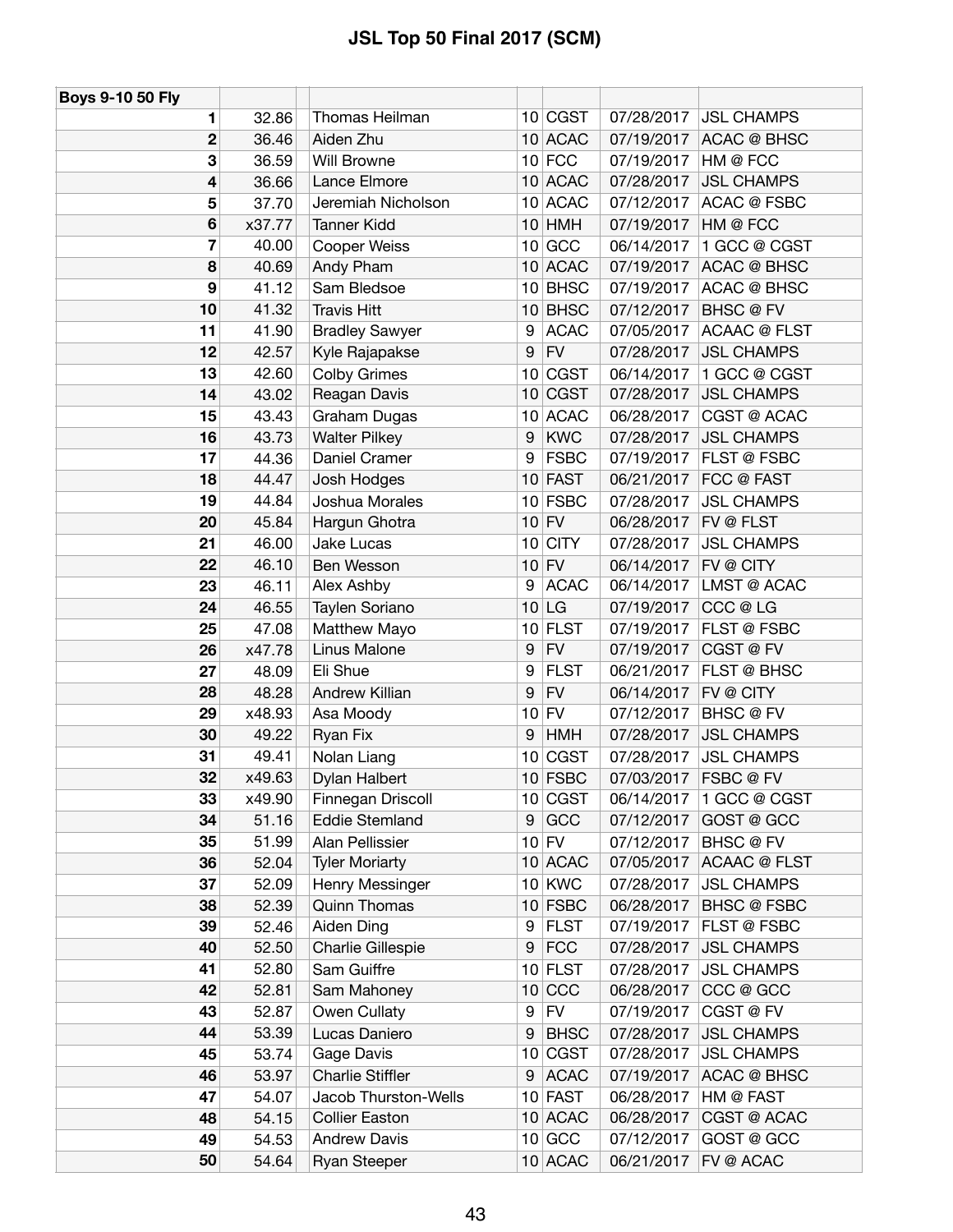| Boys 9-10 100 IM |                    |                            |                 |                       |                          |                                        |
|------------------|--------------------|----------------------------|-----------------|-----------------------|--------------------------|----------------------------------------|
| 1                | 1:17.64            | <b>Will Browne</b>         |                 | $10$ FCC              | 07/28/2017               | <b>JSL CHAMPS</b>                      |
| 2                | 1:17.66            | Thomas Heilman             |                 | 10 CGST               | 06/21/2017               | 2 FSBC @ CGST                          |
| 3                | 1:20.85            | <b>Tanner Kidd</b>         |                 | $10$ HMH              | 07/28/2017               | <b>JSL CHAMPS</b>                      |
| 4                | 1:24.05            | Jeremiah Nicholson         |                 | 10 ACAC               | 07/28/2017               | <b>JSL CHAMPS</b>                      |
| 5                | 1:24.69            | <b>Travis Hitt</b>         |                 | $10$ BHSC             | 07/05/2017               | 4 BHSC @ CGST                          |
| 6                | 1:26.14            | <b>Colby Grimes</b>        |                 | 10 CGST               | 07/28/2017               | <b>JSL CHAMPS</b>                      |
| 7                | 1:27.45            | Sam Bledsoe                |                 | $10$ BHSC             | 07/28/2017               | <b>JSL CHAMPS</b>                      |
| 8                | 1:27.91            | Alex Ashby                 | 9               | <b>ACAC</b>           | 07/19/2017               | <b>ACAC @ BHSC</b>                     |
| 9                | 1:28.35            | Lance Elmore               |                 | 10 ACAC               | 07/19/2017               | <b>ACAC @ BHSC</b>                     |
| 10               | 1:28.74            | Josh Hodges                |                 | $10$ FAST             | 07/28/2017               | <b>JSL CHAMPS</b>                      |
| 11               | 1:29.91            | Ben Wesson                 |                 | $10$ FV               | 07/28/2017               | <b>JSL CHAMPS</b>                      |
| 12               | 1:30.37            | Kyle Rajapakse             | 9               | <b>FV</b>             | 07/28/2017               | <b>JSL CHAMPS</b>                      |
| 13               | x1:30.40           | Aiden Zhu                  |                 | 10 ACAC               | 07/05/2017               | <b>ACAAC @ FLST</b>                    |
| 14               | 1:33.12            | Aiden Ding                 | 9               | <b>FLST</b>           | 07/28/2017               | <b>JSL CHAMPS</b>                      |
| 15               | 1:33.79            | Graham Dugas               |                 | 10 ACAC               | 07/28/2017               | <b>JSL CHAMPS</b>                      |
| 16               | 1:34.30            | Andy Pham                  |                 | 10 ACAC               | 07/19/2017               | <b>ACAC @ BHSC</b>                     |
| 17               | 1:35.00            | Cooper Weiss               |                 | $10$ GCC              | 06/21/2017               | ELKS @ GCC                             |
| 18               | 1:35.66            | Jack Hathaway              |                 | 10 BHSC               | 07/28/2017               | <b>JSL CHAMPS</b>                      |
| 19               | x1:37.34           | Asa Moody                  |                 | $10$ FV               | 07/19/2017               | CGST @ FV                              |
| 20               | 1:37.40            | <b>Bradley Sawyer</b>      | 9               | <b>ACAC</b>           | 07/05/2017               | <b>ACAAC @ FLST</b>                    |
| 21               | 1:38.34            | Dylan Halbert              |                 | $10$ FSBC             | 07/28/2017               | <b>JSL CHAMPS</b>                      |
| 22               | 1:38.88            | Linus Malone               | 9               | <b>FV</b>             | 07/03/2017               | FSBC @ FV                              |
| 23               | 1:39.34            | Brayden King               | 9               | <b>FLST</b>           | 07/05/2017               | <b>ACAAC @ FLST</b>                    |
| 24               | 1:39.50            | <b>Walter Pilkey</b>       | 9               | <b>KWC</b>            | 07/19/2017               | <b>KWC@LMST</b>                        |
| 25               | 1:39.72            | Jake Lucas                 |                 | 10 CITY               | 07/19/2017               | <b>FAST @ CITY</b>                     |
| 26               | 1:41.38            | Finnegan Driscoll          | 10 <sup>1</sup> | <b>CGST</b>           | 07/28/2017               | <b>JSL CHAMPS</b>                      |
| 27               | 1:41.63            | Daniel Cramer              | 9               | <b>FSBC</b>           | 07/28/2017               | <b>JSL CHAMPS</b>                      |
| 28               | 1:41.70            | Ryan Fix                   | 9               | <b>HMH</b>            | 07/19/2017               | HM @ FCC                               |
| 29               | 1:42.90            | Nolan Liang                |                 | $10$ CGST             | 07/28/2017               | <b>JSL CHAMPS</b>                      |
| 30               | 1:43.00            | <b>Landon Neal</b>         |                 | $10$ FV               | 07/19/2017               | CGST @ FV                              |
| 31               | 1:43.13            | <b>Quinn Thomas</b>        |                 | 10 FSBC               | 07/28/2017               | <b>JSL CHAMPS</b>                      |
| 32               | 1:43.46            | Andrew Killian             | 9 <sup>1</sup>  | <b>FV</b>             | 07/03/2017               | <b>FSBC</b> @ FV                       |
| 33               | 1:43.69            | Hargun Ghotra              |                 | $10$ FV               | 07/03/2017               | <b>FSBC</b> @ FV                       |
| 34               | 1:43.75            | Henry Messinger            |                 | $10$ KWC              | 06/21/2017               | HM @ KWC                               |
| 35               | 1:44.67            | Whit Parrish               |                 | $10$ FCC              | 07/28/2017               | <b>JSL CHAMPS</b>                      |
| 36               | 1:44.86            | Charlie Gillespie          | 9               | <b>FCC</b>            | 07/28/2017               | <b>JSL CHAMPS</b>                      |
| 37               | 1:44.95            | Taylen Soriano             |                 | 10 LG                 | 07/28/2017               | <b>JSL CHAMPS</b>                      |
| 38               | 1:45.12            | Eli Shue                   | 9               | <b>FLST</b>           | 07/05/2017               | <b>ACAAC @ FLST</b>                    |
| 39               | 1:45.69            | Grady Rajagopalan          |                 | 10 BHSC               | 07/19/2017               | ACAC @ BHSC                            |
| 40               | 1:45.76            | Nathaniel Corradino        |                 | $10$ KWC              | 06/21/2017               | HM @ KWC                               |
| 41               | 1:45.84            | Sam Mahoney                |                 | $10$ CCC              | 07/19/2017               | CCC @ LG                               |
| 42               | 1:46.35            | Reagan Davis               |                 | 10 CGST               | 07/19/2017               | CGST @ FV                              |
| 43               | 1:46.62            | Matthew Mayo               |                 | $10$ FLST             | 07/05/2017               | <b>ACAAC @ FLST</b>                    |
| 44               | 1:46.66            | Jacoby Lynch               | 9               | <b>ACAC</b>           | 07/19/2017               | ACAC @ BHSC                            |
| 45               | 1:46.69            | Will Charlton              | 9               | <b>FSBC</b>           | 07/28/2017               | <b>JSL CHAMPS</b><br><b>JSL CHAMPS</b> |
| 46<br>47         | 1:47.04<br>1:47.97 | Gage Davis<br>Wade Sturman | 9               | 10 CGST<br><b>FCC</b> | 07/28/2017<br>07/05/2017 | KWC@FCC                                |
| 48               | 1:48.41            | Caleb Wiese                |                 | $10$ CITY             | 07/28/2017               | <b>JSL CHAMPS</b>                      |
| 49               | 1:49.30            | Cyrus Cook                 | 9               | <b>CITY</b>           | 07/28/2017               | <b>JSL CHAMPS</b>                      |
| 50               | 1:50.56            | Owen Cullaty               | 9               | <b>FV</b>             | 07/19/2017               | CGST@FV                                |
| 50               | 1:50.56            | <b>Eddie Stemland</b>      | 9 <sup>1</sup>  | GCC                   | 07/19/2017               | GCC @ GHG                              |
|                  |                    |                            |                 |                       |                          |                                        |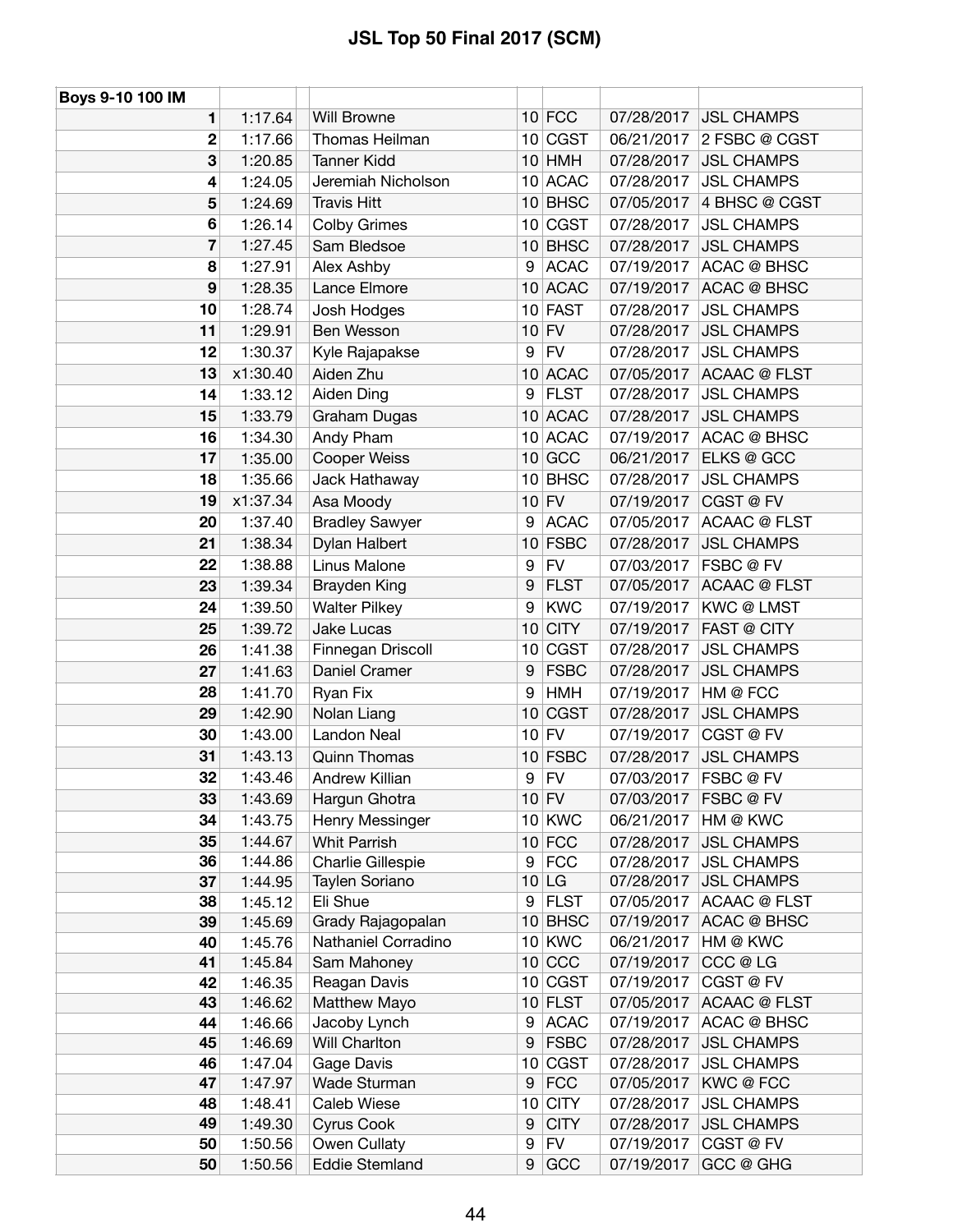| <b>Boys 11-12 50 Free</b> |                |                                       |         |                        |                          |                                        |
|---------------------------|----------------|---------------------------------------|---------|------------------------|--------------------------|----------------------------------------|
| 1                         | 28.42          | Maxwell Moore                         |         | $11$ FCC               | 07/28/2017               | <b>JSL CHAMPS</b>                      |
| $\mathbf{2}$              | 29.09          | <b>Teddy Cross</b>                    |         | $12$ HMH               | 07/19/2017               | HM @ FCC                               |
| 3                         | 29.12          | Jack Dofflemyer                       | $11$ FV |                        | 07/28/2017               | <b>JSL CHAMPS</b>                      |
| 4                         | 29.28          | Carter Wesson                         | $12$ FV |                        | 07/19/2017               | CGST @ FV                              |
| 5                         | 29.33          | lan Ratcliffe                         |         | 12 CGST                | 06/28/2017               | CGST @ ACAC                            |
| 6                         | 30.25          | Jonathan Alexander                    | 11      | CGST                   | 07/28/2017               | <b>JSL CHAMPS</b>                      |
| 7                         | 30.35          | Anthony Garono                        |         | $12$ CGST              | 07/19/2017               | CGST@FV                                |
| 8                         | 30.38          | Ryan Katstra                          |         | $12$ FLST              | 07/28/2017               | <b>JSL CHAMPS</b>                      |
| 9                         | 30.73          | Henry Addison                         |         | 12 CGST                | 06/28/2017               | CGST @ ACAC                            |
| 10                        | 30.77          | Kameron Ward                          |         | $12$ GHG               | 07/28/2017               | <b>JSL CHAMPS</b>                      |
| 11                        | 31.17          | Ap Patterson                          |         | 12 ACAC                | 06/21/2017               | FV @ ACAC                              |
| 12                        | x31.57         | <b>Jack Smith</b>                     |         | $12$ ACAC              | 07/05/2017               | <b>ACAAC @ FLST</b>                    |
| 13                        | 32.06          | Jonah Davis                           |         | 12 CGST                | 07/19/2017               | CGST @ FV                              |
| 14                        | 32.13          | William Keenan                        |         | $12$ FSBC              | 07/28/2017               | <b>JSL CHAMPS</b>                      |
| 15                        | 32.32          | David King                            |         | $11$ FLST              | 07/19/2017               | FLST @ FSBC                            |
| 16                        | 32.34          | Jackson Kinsella                      |         | $12$ FAST              | 07/28/2017               | <b>JSL CHAMPS</b>                      |
| 17                        | 32.45          | Jesse Bambrick                        |         | 12 ACAC                | 06/28/2017               | CGST @ ACAC                            |
| 18                        | 32.60          | Soren Corbett                         |         | 11 CGST                | 06/28/2017               | CGST @ ACAC                            |
| 19                        | 32.63          | <b>Jack Burr</b>                      | 11      | <b>CGST</b>            | 07/05/2017               | 4 BHSC @ CGST                          |
| 20                        | 32.70          | Cole Gustafson                        | 11      | <b>FAST</b>            | 07/28/2017               | <b>JSL CHAMPS</b>                      |
| 21                        | 32.71          | Cooper Roy                            |         | $12$ FSBC              | 07/28/2017               | <b>JSL CHAMPS</b>                      |
| 22                        | 32.90          | Jackson Hunt                          |         | $12$ CGST              | 07/28/2017               | <b>JSL CHAMPS</b>                      |
| 23                        | 33.08          | Logan Hamil                           |         | $11$ FSBC              | 06/28/2017               | <b>BHSC @ FSBC</b>                     |
| 24                        | 33.13          | <b>Braeden Weiss</b>                  | 12      | GCC                    | 07/28/2017               | <b>JSL CHAMPS</b>                      |
| 25                        | 33.30          | <b>Jack Lewis</b>                     |         | $11$ FSBC              | 06/28/2017               | <b>BHSC @ FSBC</b>                     |
| 26                        | 33.60          | <b>Samuel Simmons</b>                 | 12      | <b>CGST</b>            | 07/28/2017               | <b>JSL CHAMPS</b>                      |
| 27                        | 33.84          | Phin Bell                             | $12$ FV |                        | 07/28/2017               | <b>JSL CHAMPS</b>                      |
| 28                        | 33.91          | <b>Carter Shaffer</b>                 |         | 12 CGST                | 06/14/2017               | 1 GCC @ CGST                           |
| 29                        | x34.05         | Jackson Schundler                     |         | $12$ BHSC              | 06/21/2017               | FLST @ BHSC                            |
| 30                        | 34.13          | Simon Wray                            |         | $11$ FCC               | 07/12/2017               | City @ FCC                             |
| 31                        | 34.22          | Lucas Quatrara                        | 11      | <b>BHSC</b>            | 07/28/2017               | <b>JSL CHAMPS</b>                      |
| 32                        | 34.23          | <b>Gavin Harris</b>                   |         | $12$ BHSC              | 07/28/2017               | <b>JSL CHAMPS</b>                      |
| 33                        | 34.28          | Andrew Kulak                          |         | 11 ACAC                | 07/05/2017               | <b>ACAAC @ FLST</b>                    |
| 34                        | 34.41          | Kevin Myers                           | $12$ FV |                        | 07/19/2017               | CGST @ FV                              |
| 35                        | 34.44          | Benjamin Bouch                        |         | $12$ KWC               | 06/28/2017               | <b>KWC @ CITY</b>                      |
| 36                        | 34.58          | Eli Cook                              |         | $12$ CITY              | 07/12/2017               | City @ FCC                             |
| 37                        | 34.62          | Harrison Kinsey                       |         | $11$ CGST              | 06/28/2017               | CGST @ ACAC                            |
| 38                        | x34.69         | Lincoln Ashcom                        |         | 12 CGST                | 06/14/2017               | 1 GCC @ CGST                           |
| 39                        | 34.76          | Alex Provencio                        |         | $12$ FSBC              | 07/12/2017               | ACAC @ FSBC                            |
| 40                        | 34.78          | Nicholas Haslam                       | 11      | <b>CGST</b>            | 07/12/2017               | <b>CGST @ FLST</b>                     |
| 41                        | 34.94          | <b>Tyler Helmick</b>                  |         | $12$ CCC               | 07/28/2017               | <b>JSL CHAMPS</b>                      |
| 42                        | 35.00          | Franklin He                           |         | 12 CGST                | 07/12/2017               | <b>CGST @ FLST</b>                     |
| 43                        | 35.01          | Graham Devito                         |         | 12 CGST                | 06/28/2017               | CGST @ ACAC                            |
| 44                        | 35.02          | Mason Bloxsom                         | $11$ FV | 12 CGST                | 07/28/2017<br>07/28/2017 | <b>JSL CHAMPS</b><br><b>JSL CHAMPS</b> |
| 45                        | 35.08          | Josh Nemergut                         |         |                        |                          |                                        |
| 46                        | 35.10          | Liam Fontenot                         |         | $12$ BHSC              | 07/28/2017               | <b>JSL CHAMPS</b>                      |
| 47<br>48                  | 35.14          | Nate Chatterson<br>Gregoire Gasparini |         | $11$ CGST<br>$12$ ACAC | 06/28/2017<br>07/28/2017 | CGST @ ACAC<br><b>JSL CHAMPS</b>       |
| 49                        | 35.16<br>35.27 | Jack Couch                            |         | $12$ CITY              | 07/28/2017               | <b>JSL CHAMPS</b>                      |
| 50                        | 35.36          |                                       |         |                        |                          | ACAC @ FSBC                            |
|                           |                | Alden Scott                           |         | $11$ FSBC              | 07/12/2017               |                                        |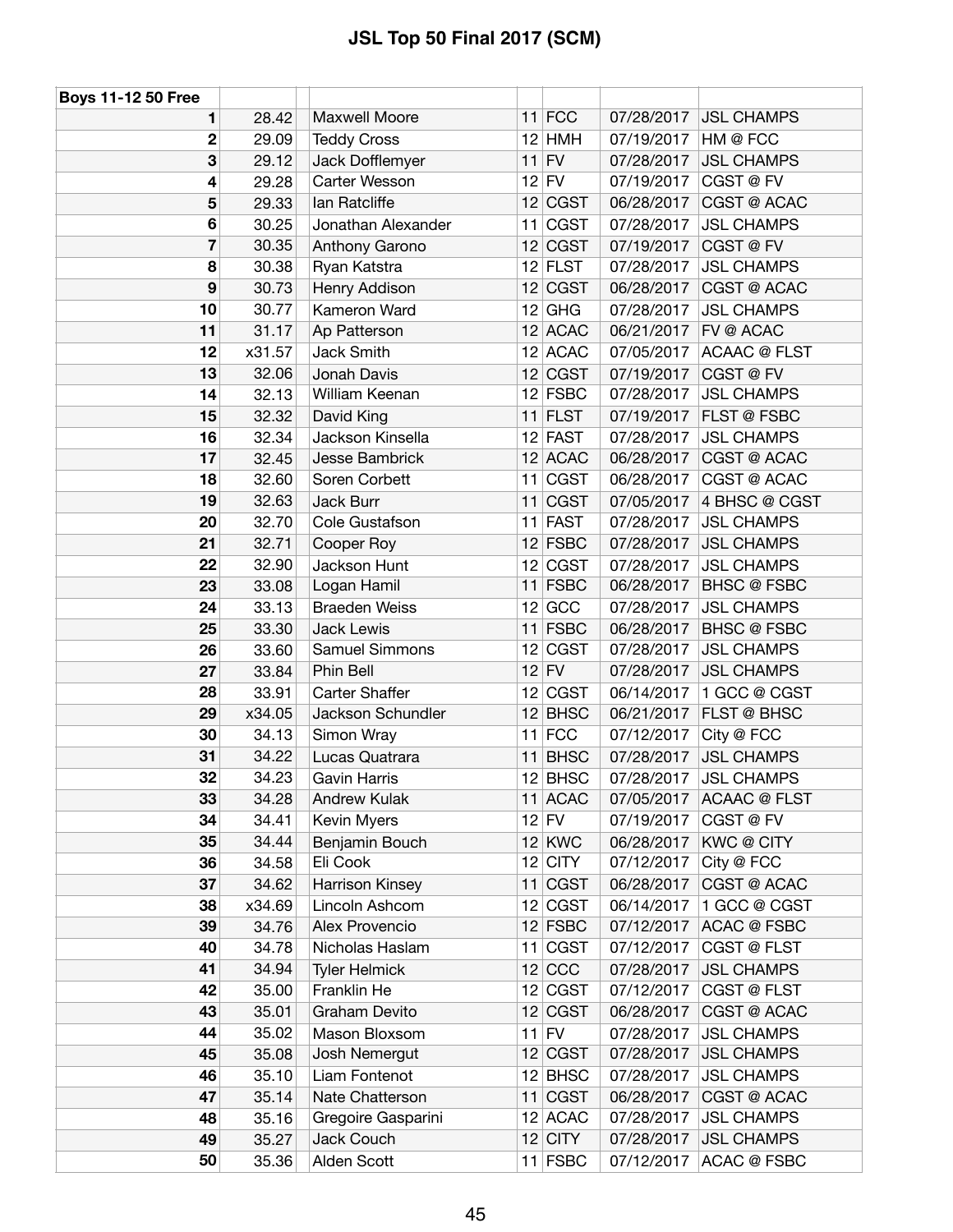| <b>Boys 11-12 100 Free</b> |          |                       |    |             |            |                    |
|----------------------------|----------|-----------------------|----|-------------|------------|--------------------|
| 1.                         | 1:02.39  | Maxwell Moore         |    | $11$ FCC    | 07/28/2017 | <b>JSL CHAMPS</b>  |
| 2                          | 1:04.72  | Carter Wesson         |    | $12$ FV     | 07/28/2017 | <b>JSL CHAMPS</b>  |
| 3                          | 1:04.93  | Anthony Garono        |    | 12 CGST     | 07/28/2017 | <b>JSL CHAMPS</b>  |
| 4                          | 1:06.40  | Jack Smith            |    | 12 ACAC     | 06/28/2017 | CGST @ ACAC        |
| 5                          | 1:06.95  | lan Ratcliffe         |    | $12$ CGST   | 07/28/2017 | <b>JSL CHAMPS</b>  |
| 6                          | 1:08.47  | Ryan Katstra          |    | $12$ FLST   | 07/28/2017 | <b>JSL CHAMPS</b>  |
| 7                          | 1:09.06  | Jack Dofflemyer       |    | $11$ FV     | 06/28/2017 | FV @ FLST          |
| 8                          | 1:10.08  | Jonathan Alexander    |    | 11 CGST     | 06/28/2017 | CGST @ ACAC        |
| 9                          | 1:10.59  | Jack Burr             | 11 | CGST        | 07/28/2017 | <b>JSL CHAMPS</b>  |
| 10                         | 1:10.65  | Henry Addison         |    | $12$ CGST   | 07/12/2017 | CGST @ FLST        |
| 11                         | 1:10.87  | Jonah Davis           |    | 12 CGST     | 06/28/2017 | CGST @ ACAC        |
| 12                         | x1:11.09 | Jackson Schundler     |    | $12$ BHSC   | 06/14/2017 | FCC @ BHSC         |
| 13                         | 1:12.21  | <b>Teddy Cross</b>    |    | $12$ HMH    | 07/12/2017 | LMST @ HMH         |
| 14                         | 1:13.50  | William Keenan        |    | $12$ FSBC   | 07/28/2017 | <b>JSL CHAMPS</b>  |
| 15                         | 1:14.03  | Logan Hamil           |    | $11$ FSBC   | 07/28/2017 | <b>JSL CHAMPS</b>  |
| 16                         | 1:14.07  | David King            |    | $11$ FLST   | 07/28/2017 | <b>JSL CHAMPS</b>  |
| 17                         | 1:14.29  | Soren Corbett         | 11 | <b>CGST</b> | 07/28/2017 | <b>JSL CHAMPS</b>  |
| 18                         | 1:14.33  | Quinn Ragsdale        |    | $11$ FSBC   | 07/28/2017 | <b>JSL CHAMPS</b>  |
| 19                         | 1:14.54  | Jesse Bambrick        |    | 12 ACAC     | 07/28/2017 | <b>JSL CHAMPS</b>  |
| 20                         | 1:15.31  | Ap Patterson          |    | $12$ ACAC   | 07/12/2017 | ACAC @ FSBC        |
| 21                         | 1:15.49  | Jackson Hunt          |    | 12 CGST     | 07/28/2017 | <b>JSL CHAMPS</b>  |
| 22                         | 1:15.82  | Graham Devito         |    | 12 CGST     | 06/14/2017 | 1 GCC @ CGST       |
| 23                         | 1:16.01  | Andrew Kulak          |    | 11 ACAC     | 07/28/2017 | <b>JSL CHAMPS</b>  |
| 24                         | 1:16.18  | Jack Lewis            | 11 | <b>FSBC</b> | 06/28/2017 | <b>BHSC @ FSBC</b> |
| 25                         | 1:17.53  | <b>Gabriel Alms</b>   | 11 | <b>FV</b>   | 07/28/2017 | <b>JSL CHAMPS</b>  |
| 26                         | 1:17.78  | <b>Braeden Weiss</b>  | 12 | GCC         | 06/14/2017 | 1 GCC @ CGST       |
| 27                         | 1:18.00  | Phin Bell             |    | $12$ FV     | 07/28/2017 | <b>JSL CHAMPS</b>  |
| 28                         | 1:18.30  | Franklin He           |    | 12 CGST     | 06/28/2017 | CGST @ ACAC        |
| 29                         | 1:18.69  | Simon Wray            |    | $11$ FCC    | 06/28/2017 | FCC @ LMST         |
| 30                         | 1:18.79  | Theo Adams            |    | $12$ FSBC   | 07/28/2017 | <b>JSL CHAMPS</b>  |
| 31                         | 1:18.86  | Nicholas Haslam       | 11 | <b>CGST</b> | 07/28/2017 | <b>JSL CHAMPS</b>  |
| 32                         | 1:18.87  | Lucas Quatrara        |    | 11 BHSC     | 07/28/2017 | <b>JSL CHAMPS</b>  |
| 33                         | 1:19.28  | Carter Shaffer        |    | 12 CGST     | 07/12/2017 | CGST @ FLST        |
| 34                         | 1:19.30  | Luke Velasquez        |    | $12$ HMH    | 07/28/2017 | <b>JSL CHAMPS</b>  |
| 35                         | 1:19.40  | Lincoln Ashcom        |    | $12$ CGST   | 06/14/2017 | 1 GCC @ CGST       |
| 36                         | 1:19.42  | <b>Samuel Simmons</b> |    | 12 CGST     | 07/28/2017 | <b>JSL CHAMPS</b>  |
| 37                         | 1:19.59  | <b>Gus Wise</b>       |    | $11$ FCC    | 06/28/2017 | FCC @ LMST         |
| 38                         | 1:19.85  | Finn Thompson         | 11 | <b>FAST</b> | 07/12/2017 | <b>FAST@ KWC</b>   |
| 39                         | 1:19.87  | Nathan Kelly          |    | $12$ FCC    | 06/28/2017 | FCC @ LMST         |
| 40                         | 1:19.99  | Cole Gustafson        |    | 11 FAST     | 07/12/2017 | <b>FAST@ KWC</b>   |
| 41                         | 1:20.09  | Kameron Ward          |    | $12$ GHG    | 07/12/2017 | LG @ GHG           |
| 42                         | 1:20.21  | <b>Gavin Harris</b>   |    | $12$ BHSC   | 06/28/2017 | <b>BHSC @ FSBC</b> |
| 43                         | 1:20.45  | Nate Chatterson       |    | 11 CGST     | 06/28/2017 | CGST @ ACAC        |
| 44                         | 1:20.67  | Josh Nemergut         |    | $12$ CGST   | 07/28/2017 | <b>JSL CHAMPS</b>  |
| 45                         | 1:21.21  | Daniel Johnson        |    | $12$ KWC    | 07/12/2017 | <b>FAST@ KWC</b>   |
| 46                         | 1:21.59  | Cooper Roy            |    | $12$ FSBC   | 07/12/2017 | <b>ACAC @ FSBC</b> |
| 47                         | 1:22.67  | Sawyer Strickler      |    | $11$ FV     | 07/12/2017 | <b>BHSC</b> @ FV   |
| 48                         | 1:22.72  | Liam Fontenot         |    | $12$ BHSC   | 07/12/2017 | BHSC@FV            |
| 49                         | 1:22.95  | Alex Provencio        |    | $12$ FSBC   | 07/12/2017 | ACAC @ FSBC        |
| 50                         | 1:23.18  | Benjamin Bouch        |    | $12$ KWC    | 07/12/2017 | <b>FAST@ KWC</b>   |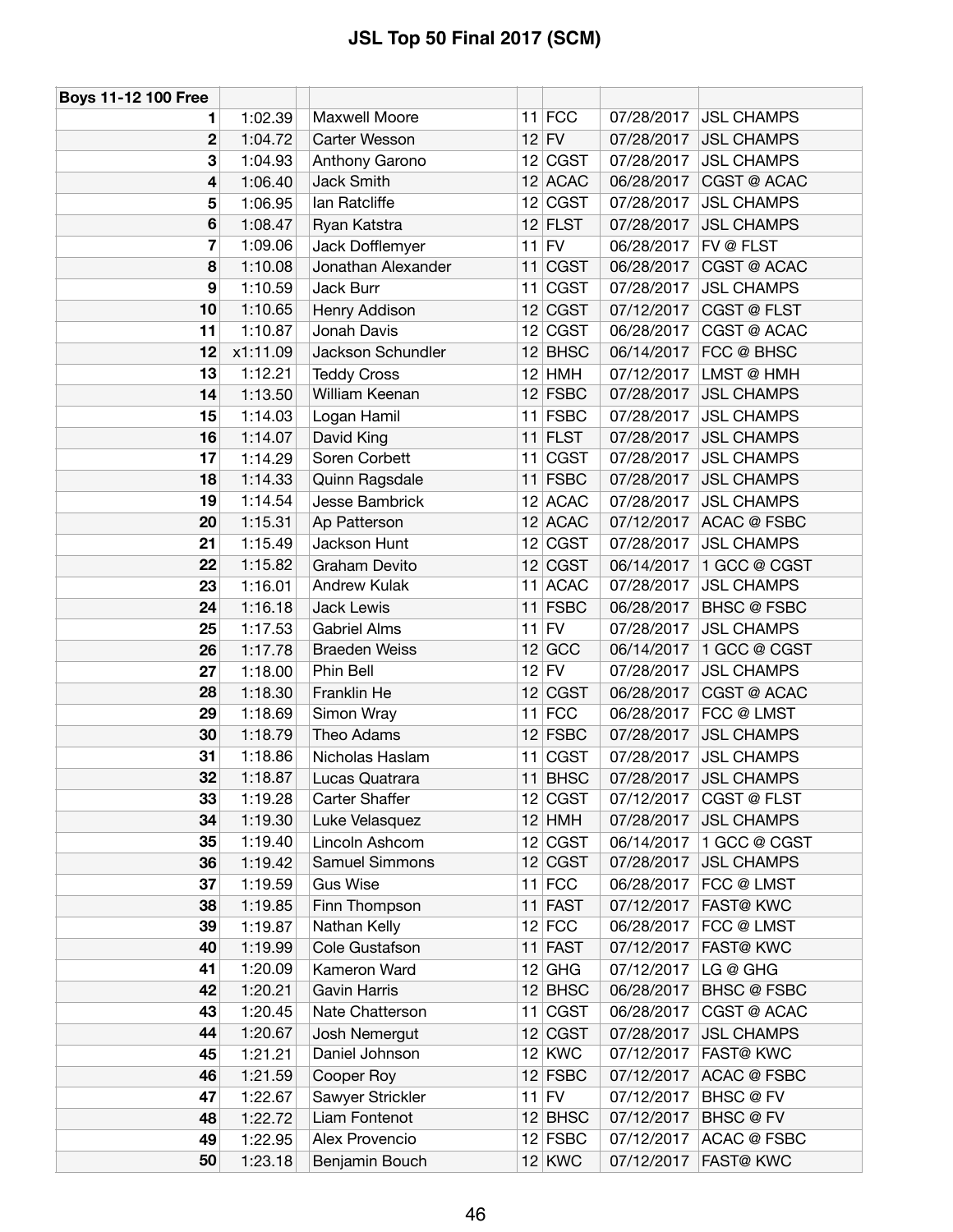| <b>Boys 11-12 50 Back</b> |        |                      |         |             |            |                        |
|---------------------------|--------|----------------------|---------|-------------|------------|------------------------|
| 1                         | 35.30  | Henry Addison        |         | 12 CGST     | 07/28/2017 | <b>JSL CHAMPS</b>      |
| 2                         | 35.33  | Jackson Schundler    |         | $12$ BHSC   | 07/28/2017 | <b>JSL CHAMPS</b>      |
| 3                         | 35.39  | Carter Wesson        | $12$ FV |             | 07/28/2017 | <b>JSL CHAMPS</b>      |
| 4                         | 35.41  | Anthony Garono       |         | $12$ CGST   | 07/28/2017 | <b>JSL CHAMPS</b>      |
| 5                         | x35.53 | Maxwell Moore        |         | $11$ FCC    | 06/28/2017 | FCC @ LMST             |
| 6                         | 36.32  | lan Ratcliffe        | 12      | CGST        | 07/19/2017 | CGST@FV                |
| 7                         | x36.59 | <b>Teddy Cross</b>   |         | $12$ HMH    | 07/19/2017 | HM @ FCC               |
| 8                         | 36.84  | Nate Chatterson      |         | $11$ CGST   | 07/28/2017 | <b>JSL CHAMPS</b>      |
| 9                         | 37.43  | Jack Smith           |         | 12 ACAC     | 06/14/2017 | LMST @ ACAC            |
| 10                        | 37.75  | Quinn Ragsdale       |         | $11$ FSBC   | 07/28/2017 | <b>JSL CHAMPS</b>      |
| 11                        | x37.81 | Jack Dofflemyer      | $11$ FV |             | 07/12/2017 | <b>BHSC</b> @ FV       |
| 12                        | 38.13  | Jonathan Alexander   |         | 11 CGST     | 06/21/2017 | 2 FSBC @ CGST          |
| 13                        | 38.47  | Jonah Davis          | 12      | <b>CGST</b> | 06/21/2017 | 2 FSBC @ CGST          |
| 14                        | 38.70  | Jackson Kinsella     |         | 12 FAST     | 07/28/2017 | <b>JSL CHAMPS</b>      |
| 15                        | x38.75 | David King           |         | $11$ FLST   | 07/12/2017 | <b>CGST @ FLST</b>     |
| 16                        | 38.78  | Jesse Bambrick       |         | $12$ ACAC   | 07/28/2017 | <b>JSL CHAMPS</b>      |
| 17                        | 39.36  | Theo Adams           |         | $12$ FSBC   | 07/28/2017 | <b>JSL CHAMPS</b>      |
| 18                        | 39.40  | <b>Jack Burr</b>     |         | 11 CGST     | 06/14/2017 | 1 GCC @ CGST           |
| 19                        | 39.49  | Graham Devito        |         | $12$ CGST   | 07/28/2017 | <b>JSL CHAMPS</b>      |
| 20                        | 39.56  | Ryan Katstra         |         | $12$ FLST   | 06/28/2017 | FV @ FLST              |
| 21                        | 39.60  | Logan Hamil          |         | 11 FSBC     | 06/21/2017 | 2 FSBC @ CGST          |
| 22                        | 39.72  | Benjamin Bouch       |         | $12$ KWC    | 06/14/2017 | GOST @ KWC             |
| 23                        | 40.24  | Cole Gustafson       |         | $11$ FAST   | 07/28/2017 | <b>JSL CHAMPS</b>      |
| 24                        | 40.38  | <b>Gus Wise</b>      | 11      | <b>FCC</b>  | 06/28/2017 | FCC @ LMST             |
| 25                        | 40.62  | <b>Gabriel Alms</b>  | 11      | <b>FV</b>   | 07/28/2017 | <b>JSL CHAMPS</b>      |
| 26                        | 40.63  | Franklin He          | 12      | <b>CGST</b> | 06/14/2017 | 1 GCC @ CGST           |
| 27                        | 40.73  | Daniel Johnson       |         | $12$ KWC    | 07/12/2017 | <b>FAST@ KWC</b>       |
| 28                        | 40.92  | <b>Gavin Harris</b>  |         | $12$ BHSC   | 07/28/2017 | <b>JSL CHAMPS</b>      |
| 29                        | 41.00  | Kameron Ward         |         | $12$ GHG    | 07/12/2017 | LG @ GHG               |
| 30                        | 41.36  | Gregoire Gasparini   |         | $12$ ACAC   | 07/28/2017 | <b>JSL CHAMPS</b>      |
| 31                        | 41.53  | Sawyer Strickler     | $11$ FV |             | 07/28/2017 | <b>JSL CHAMPS</b>      |
| 32                        | 41.60  | <b>Alden Worrall</b> |         | $12$ FSBC   | 07/28/2017 | <b>JSL CHAMPS</b>      |
| 33                        | 41.91  | <b>Jack Moriarty</b> |         | 11 ACAC     |            | 07/12/2017 ACAC @ FSBC |
| 34                        | 42.22  | Lucas Quatrara       |         | $11$ BHSC   | 07/19/2017 | ACAC @ BHSC            |
| 35                        | 42.38  | Carter Shaffer       |         | $12$ CGST   | 06/21/2017 | 2 FSBC @ CGST          |
| 36                        | 42.59  | Benjamin Schnell     |         | $11$ CGST   | 07/28/2017 | <b>JSL CHAMPS</b>      |
| 37                        | 42.84  | Stephen Burton       |         | $12$ CITY   | 07/12/2017 | City @ FCC             |
| 37                        | 42.84  | Simon Wray           | 11      | <b>FCC</b>  | 06/28/2017 | FCC @ LMST             |
| 39                        | 43.09  | Luke Velasquez       |         | $12$ HMH    | 07/28/2017 | <b>JSL CHAMPS</b>      |
| 40                        | 43.18  | Ap Patterson         |         | 12 ACAC     | 06/21/2017 | FV @ ACAC              |
| 41                        | 43.25  | Lincoln Ashcom       |         | 12 CGST     | 07/19/2017 | CGST @ FV              |
| 42                        | 43.31  | Mason Bunyea         |         | $11$ GHG    | 07/28/2017 | <b>JSL CHAMPS</b>      |
| 43                        | 43.58  | Koa Johnson          |         | 12 ACAC     | 07/28/2017 | <b>JSL CHAMPS</b>      |
| 44                        | 43.66  | Elias Vaughn         | 11      | <b>BHSC</b> | 06/21/2017 | FLST @ BHSC            |
| 45                        | 43.88  | <b>Thomas Gresge</b> | 11      | <b>CGST</b> | 07/28/2017 | <b>JSL CHAMPS</b>      |
| 46                        | 43.91  | Soren Corbett        |         | 11 CGST     | 07/12/2017 | <b>CGST @ FLST</b>     |
| 47                        | 44.06  | Josh Nemergut        |         | 12 CGST     | 07/19/2017 | CGST @ FV              |
| 48                        | 44.09  | Jackson Hunt         |         | 12 CGST     | 07/05/2017 | 4 BHSC @ CGST          |
| 49                        | 44.22  | Angus Munro          |         | $12$ FSBC   | 07/28/2017 | <b>JSL CHAMPS</b>      |
| 50                        | 44.37  | Jack Lewis           |         | $11$ FSBC   | 06/28/2017 | <b>BHSC @ FSBC</b>     |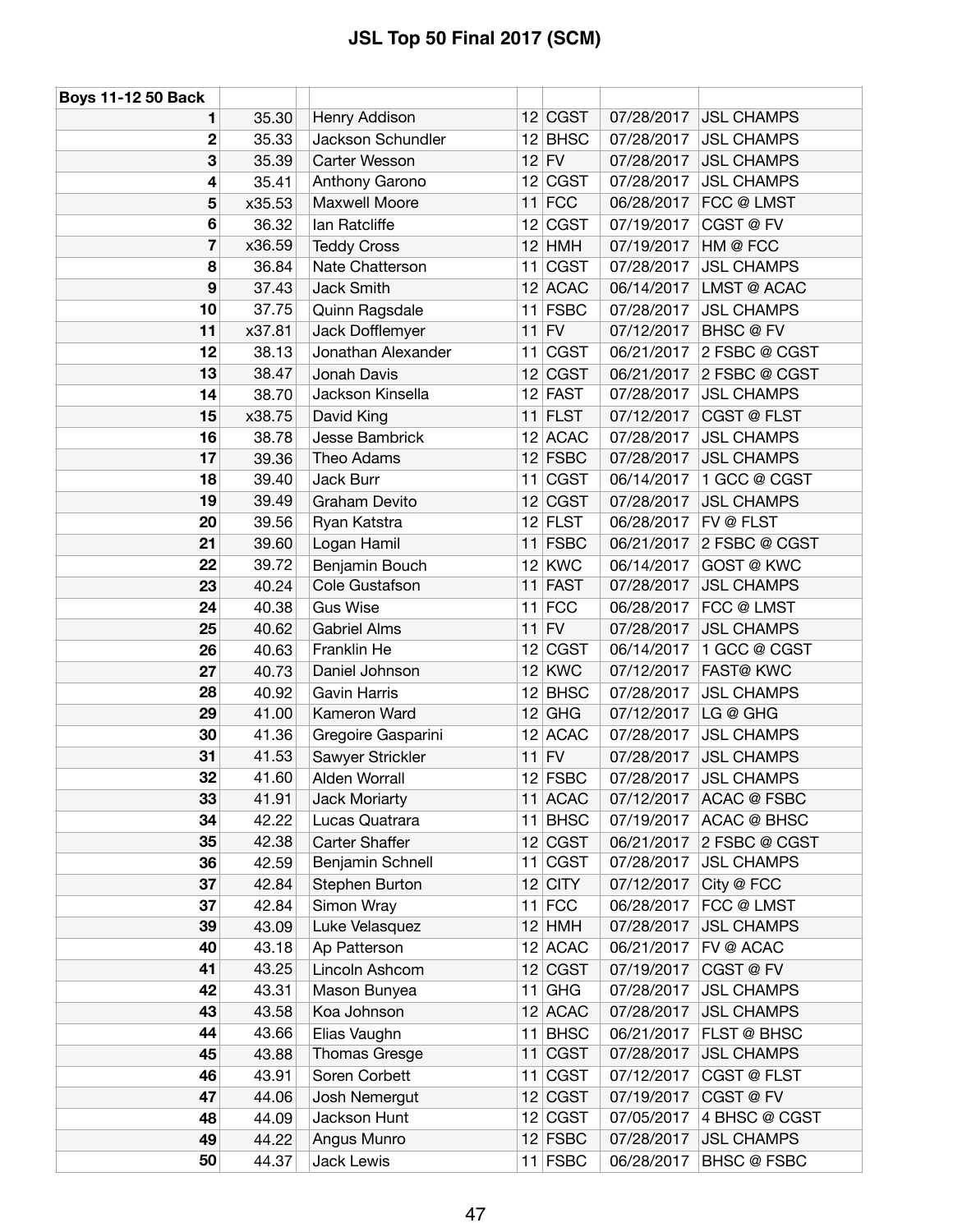| <b>Boys 11-12 50 Breast</b> |        |                       |    |             |            |                    |
|-----------------------------|--------|-----------------------|----|-------------|------------|--------------------|
| 1                           | 36.06  | <b>Jack Smith</b>     |    | $12$ ACAC   | 07/28/2017 | <b>JSL CHAMPS</b>  |
| $\mathbf 2$                 | 36.59  | Maxwell Moore         |    | $11$ FCC    | 06/14/2017 | FCC @ BHSC         |
| 3                           | 37.04  | Cooper Roy            |    | $12$ FSBC   | 07/28/2017 | <b>JSL CHAMPS</b>  |
| 4                           | 37.99  | <b>Teddy Cross</b>    |    | $12$ HMH    | 07/28/2017 | <b>JSL CHAMPS</b>  |
| 5                           | 39.22  | Jack Burr             | 11 | <b>CGST</b> | 07/28/2017 | <b>JSL CHAMPS</b>  |
| 6                           | 39.47  | Jack Dofflemyer       |    | $11$ FV     | 07/19/2017 | CGST @ FV          |
| 7                           | 41.00  | Carter Wesson         |    | $12$ FV     | 06/28/2017 | FV @ FLST          |
| 8                           | 41.03  | Jonah Davis           |    | 12 CGST     | 06/14/2017 | 1 GCC @ CGST       |
| 9                           | 41.88  | Ap Patterson          |    | $12$ ACAC   | 06/14/2017 | LMST @ ACAC        |
| 10                          | 42.00  | lan Ratcliffe         |    | 12 CGST     | 06/14/2017 | 1 GCC @ CGST       |
| 11                          | 42.34  | Benjamin Bouch        |    | $12$ KWC    | 07/28/2017 | <b>JSL CHAMPS</b>  |
| 12                          | 42.66  | Jackson Schundler     |    | $12$ BHSC   | 06/28/2017 | <b>BHSC @ FSBC</b> |
| 13                          | 43.16  | Ryan Katstra          |    | $12$ FLST   | 06/21/2017 | <b>FLST @ BHSC</b> |
| 14                          | 43.22  | <b>Carter Shaffer</b> |    | 12 CGST     | 07/12/2017 | <b>CGST @ FLST</b> |
| 15                          | 43.72  | Graham Devito         |    | 12 CGST     | 07/28/2017 | <b>JSL CHAMPS</b>  |
| 16                          | 43.94  | Jonathan Alexander    |    | 11 CGST     | 07/05/2017 | 4 BHSC @ CGST      |
| 17                          | 44.28  | Kevin Myers           |    | $12$ FV     | 06/14/2017 | FV @ CITY          |
| 18                          | 44.35  | Henry Addison         |    | 12 CGST     | 07/05/2017 | 4 BHSC @ CGST      |
| 19                          | 44.62  | Franklin He           |    | 12 CGST     | 07/28/2017 | <b>JSL CHAMPS</b>  |
| 20                          | 44.85  | Elias Vaughn          |    | $11$ BHSC   | 06/14/2017 | FCC @ BHSC         |
| 21                          | 45.07  | Quinn Ragsdale        |    | $11$ FSBC   | 07/28/2017 | <b>JSL CHAMPS</b>  |
| 22                          | 45.23  | Max Schaeffer         |    | $12$ FSBC   | 07/28/2017 | <b>JSL CHAMPS</b>  |
| 23                          | 46.53  | Jackson Kinsella      |    | 12 FAST     | 07/05/2017 | LMST @ FAST        |
| 24                          | 46.66  | <b>Gus Wise</b>       |    | $11$ FCC    | 07/12/2017 | City @ FCC         |
| 25                          | 47.24  | <b>Rhodes Hall</b>    |    | $11$ HMH    | 07/28/2017 | <b>JSL CHAMPS</b>  |
| 26                          | 47.31  | Logan Hamil           |    | 11 FSBC     | 06/28/2017 | <b>BHSC @ FSBC</b> |
| 27                          | 47.39  | Eli Cook              |    | $12$ CITY   | 07/28/2017 | <b>JSL CHAMPS</b>  |
| 28                          | 47.50  | <b>Gabriel Alms</b>   |    | $11$ FV     | 06/28/2017 | FV @ FLST          |
| 29                          | 47.70  | Will Acgtblu          |    | $12$ KWC    | 07/12/2017 | <b>FAST@ KWC</b>   |
| 30                          | 47.72  | Eli Schulz            |    | 12 LG       | 07/28/2017 | <b>JSL CHAMPS</b>  |
| 30                          | 47.72  | David King            |    | $11$ FLST   | 07/19/2017 | <b>FLST @ FSBC</b> |
| 32                          | 47.90  | Matty Ward            |    | $11$ FCC    | 07/19/2017 | HM @ FCC           |
| 33                          | 48.12  | Wyatt Raymond         |    | $12$ HMH    | 07/28/2017 | <b>JSL CHAMPS</b>  |
| 34                          | 48.18  | Soren Corbett         |    | $11$ CGST   | 07/28/2017 | <b>JSL CHAMPS</b>  |
| 35                          | 48.37  | <b>Braeden Weiss</b>  |    | $12$ GCC    | 06/21/2017 | ELKS @ GCC         |
| 36                          | 48.80  | Liam Fontenot         |    | $12$ BHSC   | 07/28/2017 | <b>JSL CHAMPS</b>  |
| 37                          | 48.82  | Jackson Kunze         |    | $11$ FLST   | 06/21/2017 | FLST @ BHSC        |
| 38                          | 48.93  | William Moore         |    | 11 LG       | 07/19/2017 | CCC @ LG           |
| 39                          | 49.00  | Sid Wiseman           |    | $12$ GHG    | 07/06/2017 | <b>GHG @ ELKS</b>  |
| 40                          | 49.37  | Nicholas Haslam       |    | 11 CGST     | 07/28/2017 | <b>JSL CHAMPS</b>  |
| 41                          | 49.41  | Phin Bell             |    | $12$ FV     | 06/14/2017 | FV @ CITY          |
| 42                          | 49.43  | Finn Thompson         |    | $11$ FAST   | 07/12/2017 | <b>FAST@ KWC</b>   |
| 43                          | 49.85  | Jesse Bambrick        |    | 12 ACAC     | 07/12/2017 | ACAC @ FSBC        |
| 44                          | 50.16  | Jordan Chorbaji       |    | 11 ACAC     | 07/28/2017 | <b>JSL CHAMPS</b>  |
| 45                          | 50.23  | Lucas Quatrara        |    | $11$ BHSC   | 07/19/2017 | ACAC @ BHSC        |
| 46                          | 50.25  | <b>Turner Monroe</b>  |    | 11 ACAC     | 06/21/2017 | FV @ ACAC          |
| 47                          | 50.26  | Thomas Olson          |    | 11 CGST     | 07/28/2017 | <b>JSL CHAMPS</b>  |
| 48                          | 50.38  | Jordan Tessier        |    | $11$ CITY   | 07/28/2017 | <b>JSL CHAMPS</b>  |
| 49                          | x50.43 | Nate Chatterson       |    | 11 CGST     | 06/14/2017 | 1 GCC @ CGST       |
| 50                          | 50.48  | Alden Worrall         |    | $12$ FSBC   | 07/28/2017 | <b>JSL CHAMPS</b>  |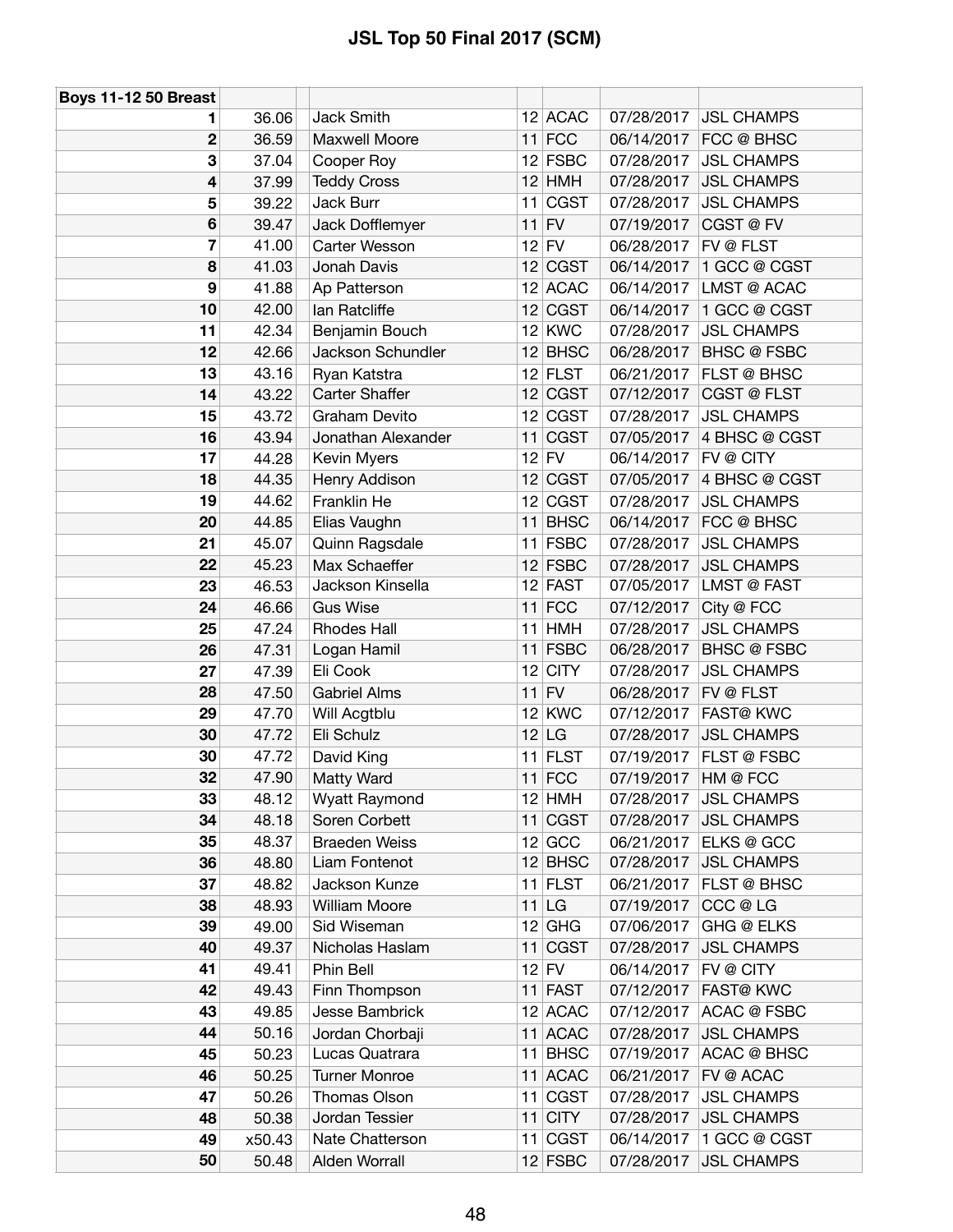| Boys 11-12 50 Fly |        |                       |                   |            |                    |
|-------------------|--------|-----------------------|-------------------|------------|--------------------|
| 1                 | 31.56  | Jack Dofflemyer       | $11$ FV           | 07/28/2017 | <b>JSL CHAMPS</b>  |
| 2                 | 32.04  | Jackson Schundler     | $12$ BHSC         | 07/28/2017 | <b>JSL CHAMPS</b>  |
| 3                 | 32.45  | <b>Jack Smith</b>     | 12 ACAC           | 06/28/2017 | CGST @ ACAC        |
| 4                 | 32.82  | Jonathan Alexander    | $11$ CGST         | 07/28/2017 | <b>JSL CHAMPS</b>  |
| 5                 | 33.02  | Maxwell Moore         | 11<br><b>FCC</b>  | 06/28/2017 | FCC @ LMST         |
| 6                 | x34.60 | <b>Teddy Cross</b>    | $12$ HMH          | 07/19/2017 | HM @ FCC           |
| 7                 | 34.92  | Anthony Garono        | <b>CGST</b><br>12 | 07/28/2017 | <b>JSL CHAMPS</b>  |
| 8                 | x35.06 | Carter Wesson         | $12$ FV           | 07/19/2017 | CGST @ FV          |
| 9                 | 35.56  | Jackson Hunt          | 12 CGST           | 07/28/2017 | <b>JSL CHAMPS</b>  |
| 10                | 35.63  | Ryan Katstra          | $12$ FLST         | 06/28/2017 | FV @ FLST          |
| 11                | 35.65  | <b>Braeden Weiss</b>  | $12$ GCC          | 07/28/2017 | <b>JSL CHAMPS</b>  |
| 12                | 36.80  | Kameron Ward          | $12$ GHG          | 07/28/2017 | <b>JSL CHAMPS</b>  |
| 13                | 36.88  | Benjamin Bouch        | $12$ KWC          | 07/19/2017 | <b>KWC@LMST</b>    |
| 14                | 36.97  | <b>Andrew Kulak</b>   | 11 ACAC           | 07/28/2017 | <b>JSL CHAMPS</b>  |
| 15                | 37.24  | <b>Samuel Simmons</b> | 12 CGST           | 07/28/2017 | <b>JSL CHAMPS</b>  |
| 16                | 37.43  | lan Ratcliffe         | 12 CGST           | 06/21/2017 | 2 FSBC @ CGST      |
| 17                | 37.69  | William Keenan        | $12$ FSBC         | 07/28/2017 | <b>JSL CHAMPS</b>  |
| 18                | 37.97  | <b>Jack Burr</b>      | 11 CGST           | 06/21/2017 | 2 FSBC @ CGST      |
| 19                | 38.34  | Sawyer Strickler      | $11$ FV           | 07/28/2017 | <b>JSL CHAMPS</b>  |
| 20                | 38.40  | Logan Hamil           | $11$ FSBC         | 07/28/2017 | <b>JSL CHAMPS</b>  |
| 21                | 38.42  | Jonah Davis           | 12 CGST           | 06/28/2017 | CGST @ ACAC        |
| 22                | 39.08  | Jesse Bambrick        | 12 ACAC           | 06/14/2017 | LMST @ ACAC        |
| 23                | 39.12  | Harrison Kinsey       | 11 CGST           | 07/12/2017 | CGST @ FLST        |
| 24                | 39.24  | Daniel Nelson         | $12$ HMH          | 07/28/2017 | <b>JSL CHAMPS</b>  |
| 25                | 39.25  | Ap Patterson          | 12 ACAC           | 07/19/2017 | <b>ACAC @ BHSC</b> |
| 26                | 39.59  | David King            | $11$ FLST         | 06/21/2017 | FLST @ BHSC        |
| 27                | 40.22  | Nate Chatterson       | 11<br><b>CGST</b> | 07/28/2017 | <b>JSL CHAMPS</b>  |
| 28                | 40.43  | Theo Adams            | $12$ FSBC         | 07/28/2017 | <b>JSL CHAMPS</b>  |
| 29                | 40.76  | Elias Vaughn          | 11<br><b>BHSC</b> | 07/28/2017 | <b>JSL CHAMPS</b>  |
| 30                | 40.91  | Jackson Kinsella      | $12$ FAST         | 06/28/2017 | HM @ FAST          |
| 31                | 40.96  | Cooper Roy            | $12$ FSBC         | 07/12/2017 | <b>ACAC @ FSBC</b> |
| 32                | 40.97  | Josh Nemergut         | $12$ CGST         | 06/21/2017 | 2 FSBC @ CGST      |
| 33                | 41.00  | Daniel Johnson        | $12$ KWC          | 07/12/2017 | <b>FAST@ KWC</b>   |
| 34                | 41.49  | <b>Dylan Collins</b>  | $11$ FV           | 06/21/2017 | FV @ ACAC          |
| 35                | 41.55  | Gregoire Gasparini    | 12 ACAC           | 06/21/2017 | FV @ ACAC          |
| 36                | 41.78  | <b>Thomas Gresge</b>  | $11$ CGST         | 07/28/2017 | <b>JSL CHAMPS</b>  |
| 37                | 42.00  | Simon Wray            | $11$ FCC          | 07/28/2017 | <b>JSL CHAMPS</b>  |
| 38                | x42.07 | Soren Corbett         | $11$ CGST         | 07/05/2017 | 4 BHSC @ CGST      |
| 39                | 42.13  | Anthony Caruso        | $12$ FAST         | 07/28/2017 | <b>JSL CHAMPS</b>  |
| 40                | 42.25  | Mason Bloxsom         | $11$ FV           | 07/28/2017 | <b>JSL CHAMPS</b>  |
| 41                | 42.49  | Alden Scott           | $11$ FSBC         | 07/28/2017 | <b>JSL CHAMPS</b>  |
| 42                | 42.65  | Nathan Kelly          | $12$ FCC          | 07/19/2017 | HM @ FCC           |
| 43                | 42.68  | Mason Bunyea          | $11$ GHG          | 07/12/2017 | LG @ GHG           |
| 44                | 42.99  | Quinn Ragsdale        | $11$ FSBC         | 06/28/2017 | <b>BHSC @ FSBC</b> |
| 45                | 43.28  | <b>Gus Wise</b>       | $11$ FCC          | 07/12/2017 | City @ FCC         |
| 46                | 43.31  | Franklin He           | 12 CGST           | 07/05/2017 | 4 BHSC @ CGST      |
| 47                | x43.66 | <b>Gabriel Alms</b>   | $11$ FV           | 07/19/2017 | CGST @ FV          |
| 48                | x43.78 | Stephen Burton        | $12$ CITY         | 07/12/2017 | City @ FCC         |
| 49                | 43.83  | Alden Worrall         | $12$ FSBC         | 07/12/2017 | <b>ACAC @ FSBC</b> |
| 50                | x43.84 | Nicholas Haslam       | $11$ CGST         | 07/19/2017 | CGST@FV            |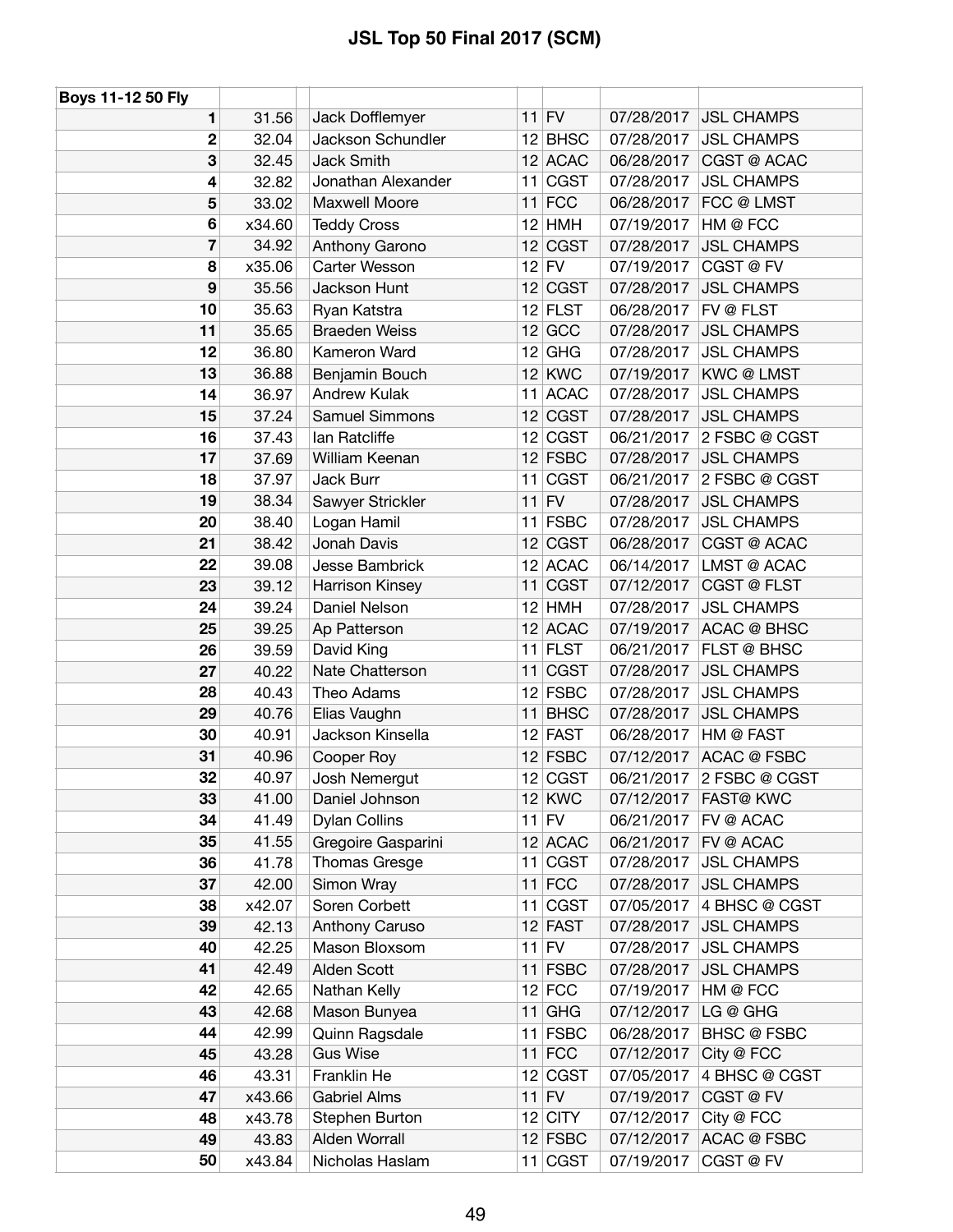| Boys 11-12 100 IM |          |                       |         |             |            |                          |
|-------------------|----------|-----------------------|---------|-------------|------------|--------------------------|
| 1                 | 1:10.80  | Maxwell Moore         |         | $11$ FCC    | 07/28/2017 | <b>JSL CHAMPS</b>        |
| 2                 | 1:12.44  | Jack Smith            |         | 12 ACAC     | 07/28/2017 | <b>JSL CHAMPS</b>        |
| 3                 | 1:13.04  | <b>Teddy Cross</b>    |         | $12$ HMH    | 07/28/2017 | <b>JSL CHAMPS</b>        |
| 4                 | 1:14.93  | Carter Wesson         | $12$ FV |             | 07/19/2017 | CGST @ FV                |
| 5                 | 1:15.07  | lan Ratcliffe         |         | 12 CGST     | 07/28/2017 | <b>JSL CHAMPS</b>        |
| 6                 | 1:15.77  | Jackson Schundler     |         | $12$ BHSC   | 07/28/2017 | <b>JSL CHAMPS</b>        |
| 7                 | 1:17.31  | Jack Burr             |         | $11$ CGST   | 07/05/2017 | 4 BHSC @ CGST            |
| 8                 | 1:17.61  | Henry Addison         |         | 12 CGST     | 07/28/2017 | <b>JSL CHAMPS</b>        |
| 9                 | 1:17.94  | Anthony Garono        |         | 12 CGST     | 06/21/2017 | 2 FSBC @ CGST            |
| 10                | 1:19.87  | Jonathan Alexander    |         | $11$ CGST   | 07/05/2017 | 4 BHSC @ CGST            |
| 11                | 1:20.72  | Jack Dofflemyer       | $11$ FV |             | 07/03/2017 | <b>FSBC</b> @ FV         |
| 12                | 1:20.94  | Jonah Davis           |         | 12 CGST     | 06/21/2017 | 2 FSBC @ CGST            |
| 13                | x1:21.44 | Ap Patterson          |         | 12 ACAC     | 07/05/2017 | <b>ACAAC @ FLST</b>      |
| 14                | 1:22.06  | Ryan Katstra          |         | $12$ FLST   | 06/21/2017 | <b>FLST @ BHSC</b>       |
| 15                | 1:22.07  | Cooper Roy            |         | $12$ FSBC   | 07/28/2017 | <b>JSL CHAMPS</b>        |
| 16                | 1:24.15  | <b>Braeden Weiss</b>  |         | $12$ GCC    | 07/28/2017 | <b>JSL CHAMPS</b>        |
| 17                | 1:24.19  | Nate Chatterson       | 11      | <b>CGST</b> | 07/28/2017 | <b>JSL CHAMPS</b>        |
| 18                | 1:24.21  | Kameron Ward          |         | $12$ GHG    | 07/28/2017 | <b>JSL CHAMPS</b>        |
| 19                | 1:24.27  | Graham Devito         |         | $12$ CGST   | 07/28/2017 | <b>JSL CHAMPS</b>        |
| 20                | 1:24.62  | Benjamin Bouch        |         | $12$ KWC    | 07/28/2017 | <b>JSL CHAMPS</b>        |
| 21                | 1:24.93  | Logan Hamil           |         | $11$ FSBC   | 06/21/2017 | 2 FSBC @ CGST            |
| 22                | 1:25.53  | Quinn Ragsdale        |         | $11$ FSBC   | 06/21/2017 | 2 FSBC @ CGST            |
| 23                | 1:26.53  | David King            |         | $11$ FLST   | 07/05/2017 | <b>ACAAC @ FLST</b>      |
| 24                | 1:26.65  | Elias Vaughn          | 11      | <b>BHSC</b> | 07/28/2017 | <b>JSL CHAMPS</b>        |
| 25                | 1:27.53  | Franklin He           |         | $12$ CGST   | 07/05/2017 | 4 BHSC @ CGST            |
| 26                | 1:27.82  | <b>Gabriel Alms</b>   | $11$ FV |             | 07/28/2017 | <b>JSL CHAMPS</b>        |
| 27                | 1:28.22  | <b>Gus Wise</b>       | 11      | <b>FCC</b>  | 07/05/2017 | KWC@FCC                  |
| 28                | 1:28.53  | Jackson Kinsella      |         | $12$ FAST   | 07/05/2017 | LMST @ FAST              |
| 29                | 1:29.56  | <b>Andrew Kulak</b>   |         | 11 ACAC     | 07/05/2017 | <b>ACAAC @ FLST</b>      |
| 30                | 1:29.94  | Jesse Bambrick        |         | 12 ACAC     | 07/19/2017 | ACAC @ BHSC              |
| 31                | 1:29.97  | Harrison Kinsey       | 11      | <b>CGST</b> | 06/21/2017 | 2 FSBC @ CGST            |
| 32                | 1:30.67  | Finn Thompson         |         | $11$ FAST   |            | 07/19/2017 FAST @ CITY   |
| 33                | 1:30.88  | Mason Bloxsom         | $11$ FV |             | 07/19/2017 | CGST @ FV                |
| 34                | 1:30.94  | Jackson Hunt          |         | 12 CGST     | 06/21/2017 | 2 FSBC @ CGST            |
| 35                | 1:31.03  | Soren Corbett         |         | $11$ CGST   | 07/05/2017 | 4 BHSC @ CGST            |
| 36                | 1:31.46  | Nathan Kelly          |         | $12$ FCC    | 07/19/2017 | HM @ FCC                 |
| 37                | 1:31.47  | Lucas Quatrara        | 11      | <b>BHSC</b> | 07/05/2017 | 4 BHSC @ CGST            |
| 38                | 1:31.94  | <b>Samuel Simmons</b> |         | $12$ CGST   | 06/21/2017 | 2 FSBC @ CGST            |
| 39                | 1:32.21  | Sawyer Strickler      | $11$ FV |             | 07/19/2017 | CGST @ FV                |
| 40                | 1:32.34  | Alden Scott           |         | $11$ FSBC   | 07/28/2017 | <b>JSL CHAMPS</b>        |
| 41                | 1:32.44  | Phin Bell             | $12$ FV |             | 07/19/2017 | CGST@FV                  |
| 42                | 1:32.69  | Josh Nemergut         |         | $12$ CGST   | 07/19/2017 | CGST@FV                  |
| 43                | 1:33.09  | Max Schaeffer         |         | $12$ FSBC   | 07/28/2017 | <b>JSL CHAMPS</b>        |
| 44                | 1:33.14  | Daniel Johnson        |         | $12$ KWC    | 06/21/2017 | HM @ KWC                 |
| 45                | 1:33.32  | Kevin Myers           | $12$ FV |             | 07/19/2017 | CGST@FV                  |
| 46                | 1:33.50  | <b>Thomas Gresge</b>  |         | 11 CGST     | 07/05/2017 | 4 BHSC @ CGST            |
| 47                | 1:33.58  | Simon Wray            |         | $11$ FCC    | 07/28/2017 | <b>JSL CHAMPS</b>        |
| 48                | 1:33.68  | Liam Fontenot         |         | $12$ BHSC   | 07/28/2017 | <b>JSL CHAMPS</b>        |
| 49                | 1:34.07  | <b>Tyler Helmick</b>  |         | 12 CCC      | 07/19/2017 | CCC @ LG                 |
| 50                | 1:34.12  | <b>Gavin Harris</b>   |         | $12$ BHSC   |            | 07/05/2017 4 BHSC @ CGST |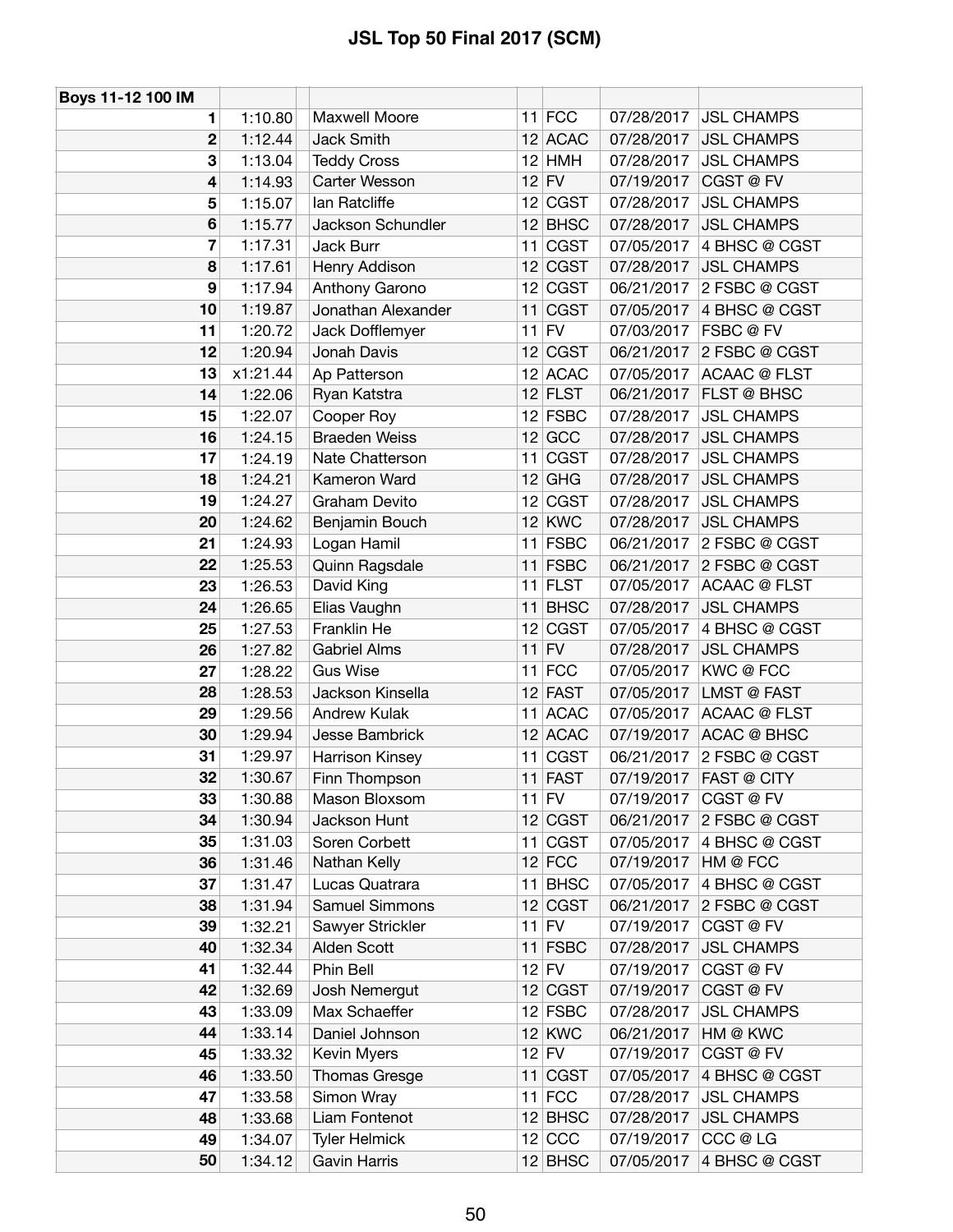| <b>Boys 13-14 50 Free</b> |        |                          |    |             |            |                     |
|---------------------------|--------|--------------------------|----|-------------|------------|---------------------|
| 1                         | 24.94  | Levani Tutovani          |    | $13$ FSBC   | 07/28/2017 | <b>JSL CHAMPS</b>   |
| 2                         | 25.76  | Victor Valovalo          |    | $13$ FV     | 07/28/2017 | <b>JSL CHAMPS</b>   |
| 3                         | 25.78  | <b>Lamont Bullard</b>    |    | $14$ FSBC   | 07/28/2017 | <b>JSL CHAMPS</b>   |
| 4                         | 26.11  | <b>Walker Davis</b>      |    | $14$ FCC    | 07/28/2017 | <b>JSL CHAMPS</b>   |
| 5                         | 27.09  | <b>Hunter Strickland</b> |    | 14 LMST     | 07/28/2017 | <b>JSL CHAMPS</b>   |
| 6                         | 27.17  | Sammy Johnson            | 13 | <b>CGST</b> | 07/28/2017 | <b>JSL CHAMPS</b>   |
| 7                         | 27.31  | Lucas Smith              |    | $14$ FV     | 07/12/2017 | <b>BHSC</b> @ FV    |
| 8                         | 27.43  | Jake Hartogensis         |    | 14 ACAC     | 07/28/2017 | <b>JSL CHAMPS</b>   |
| 9                         | 27.54  | Max Cope                 |    | 14 ACAC     | 07/28/2017 | <b>JSL CHAMPS</b>   |
| 10                        | 27.65  | Ahmad Woodson            |    | 13 ACAC     | 07/12/2017 | ACAC @ FSBC         |
| 11                        | 27.88  | Peyton Wray              |    | $13$ FCC    | 07/12/2017 | City @ FCC          |
| 12                        | 28.08  | Kevin Cain               |    | $14$ FV     | 07/28/2017 | <b>JSL CHAMPS</b>   |
| 12                        | 28.08  | Aidan Meyer              | 13 | <b>ACAC</b> | 06/28/2017 | CGST @ ACAC         |
| 14                        | 28.22  | Nate Hargrove            | 13 | <b>BHSC</b> | 07/28/2017 | <b>JSL CHAMPS</b>   |
| 15                        | 28.26  | Josh Inouye              |    | $13$ FSBC   | 06/28/2017 | <b>BHSC @ FSBC</b>  |
| 16                        | 28.35  | Zachary Ashby            |    | 14 ACAC     | 07/05/2017 | <b>ACAAC @ FLST</b> |
| 17                        | 28.72  | <b>Angel Pilkey</b>      |    | $14$ KWC    | 06/21/2017 | HM @ KWC            |
| 18                        | x28.72 | Nathaniel Smith          |    | 14 LMST     | 07/19/2017 | <b>KWC@LMST</b>     |
| 19                        | 28.79  | Noah Johnson             |    | 13 CGST     | 06/28/2017 | CGST @ ACAC         |
| 20                        | 29.16  | Duncan McDonald          |    | $14$ HMH    | 07/28/2017 | <b>JSL CHAMPS</b>   |
| 21                        | x29.22 | Noah Hochrein            |    | $14$ FV     | 06/14/2017 | FV @ CITY           |
| 22                        | 29.30  | <b>Charlie Vavrik</b>    |    | $14$ BHSC   | 06/28/2017 | <b>BHSC @ FSBC</b>  |
| 23                        | 29.33  | Howard Zhu               |    | 13 ACAC     | 06/21/2017 | FV @ ACAC           |
| 24                        | 29.42  | Glenn Coleman            |    | 13 ACAC     | 07/28/2017 | <b>JSL CHAMPS</b>   |
| 25                        | 29.54  | Duncan Coppi             | 14 | <b>HMH</b>  | 07/28/2017 | <b>JSL CHAMPS</b>   |
| 26                        | 29.68  | Kyler Soriano            |    | 14 LG       | 07/12/2017 | LG @ GHG            |
| 27                        | 29.79  | Zeke Brubaker            |    | $13$ ACAC   | 06/28/2017 | CGST @ ACAC         |
| 27                        | 29.79  | Nicolas Karp             | 13 | <b>CGST</b> | 06/28/2017 | CGST @ ACAC         |
| 29                        | 29.88  | Jesse Thomas             |    | $13$ FSBC   | 07/12/2017 | ACAC @ FSBC         |
| 30                        | 29.97  | Matthew Heilman          |    | 13 CGST     | 07/12/2017 | <b>CGST @ FLST</b>  |
| 30                        | 29.97  | Josh Morse               |    | $14$ FLST   | 07/28/2017 | <b>JSL CHAMPS</b>   |
| 32                        | 29.98  | Ben Genson               |    | $14$ FV     | 06/21/2017 | FV @ ACAC           |
| 32                        | 29.98  | Gus Jones                |    | 13 ACAC     | 06/21/2017 | FV @ ACAC           |
| 34                        | 30.00  | Chris Kelly              |    | $14$ CITY   | 07/12/2017 | City @ FCC          |
| 35                        | 30.01  | Owen Strickland          |    | 14 LMST     | 07/28/2017 | <b>JSL CHAMPS</b>   |
| 36                        | 30.03  | Quinton Laughon-Worrell  |    | $13$ CITY   | 07/19/2017 | FAST @ CITY         |
| 37                        | 30.06  | Jacob Mayo               |    | $13$ FLST   | 07/28/2017 | <b>JSL CHAMPS</b>   |
| 38                        | 30.13  | <b>Blake Shifflett</b>   | 14 | <b>GHG</b>  | 07/28/2017 | <b>JSL CHAMPS</b>   |
| 39                        | 30.44  | Killian O'Reilly         |    | $13$ CCC    | 07/28/2017 | <b>JSL CHAMPS</b>   |
| 39                        | 30.44  | Jackson Ward             |    | $14$ GHG    | 07/06/2017 | <b>GHG @ ELKS</b>   |
| 41                        | 30.66  | <b>Richard Toe</b>       |    | $14$ FSBC   | 07/12/2017 | ACAC @ FSBC         |
| 42                        | 30.68  | Preston Hutter           | 13 | <b>BHSC</b> | 06/21/2017 | FLST @ BHSC         |
| 43                        | 30.90  | Luke Wintersgill         | 14 | <b>GHG</b>  | 06/21/2017 | GHG @ CCC 06.21.201 |
| 44                        | 30.91  | Robert Shisbey           |    | $14$ HMH    | 06/21/2017 | HM @ KWC            |
| 45                        | 31.00  | Gibbs Gresge             | 14 | <b>CGST</b> | 07/12/2017 | CGST @ FLST         |
| 46                        | 31.02  | Maxwell Kwon             | 14 | <b>HMH</b>  | 06/14/2017 | FLST @ HMH          |
| 47                        | 31.06  | Connor Bridge            |    | 14 LMST     | 07/19/2017 | <b>KWC@LMST</b>     |
| 48                        | 31.27  | Dylan Scheel             |    | $14$ CITY   | 06/21/2017 | CITY @ LMST         |
| 49                        | 31.31  | Nathaniel Reiner         |    | 13 ACAC     | 06/21/2017 | FV @ ACAC           |
| 50                        | 31.35  | Max Acgtblu              |    | $14$ KWC    | 07/05/2017 | KWC@FCC             |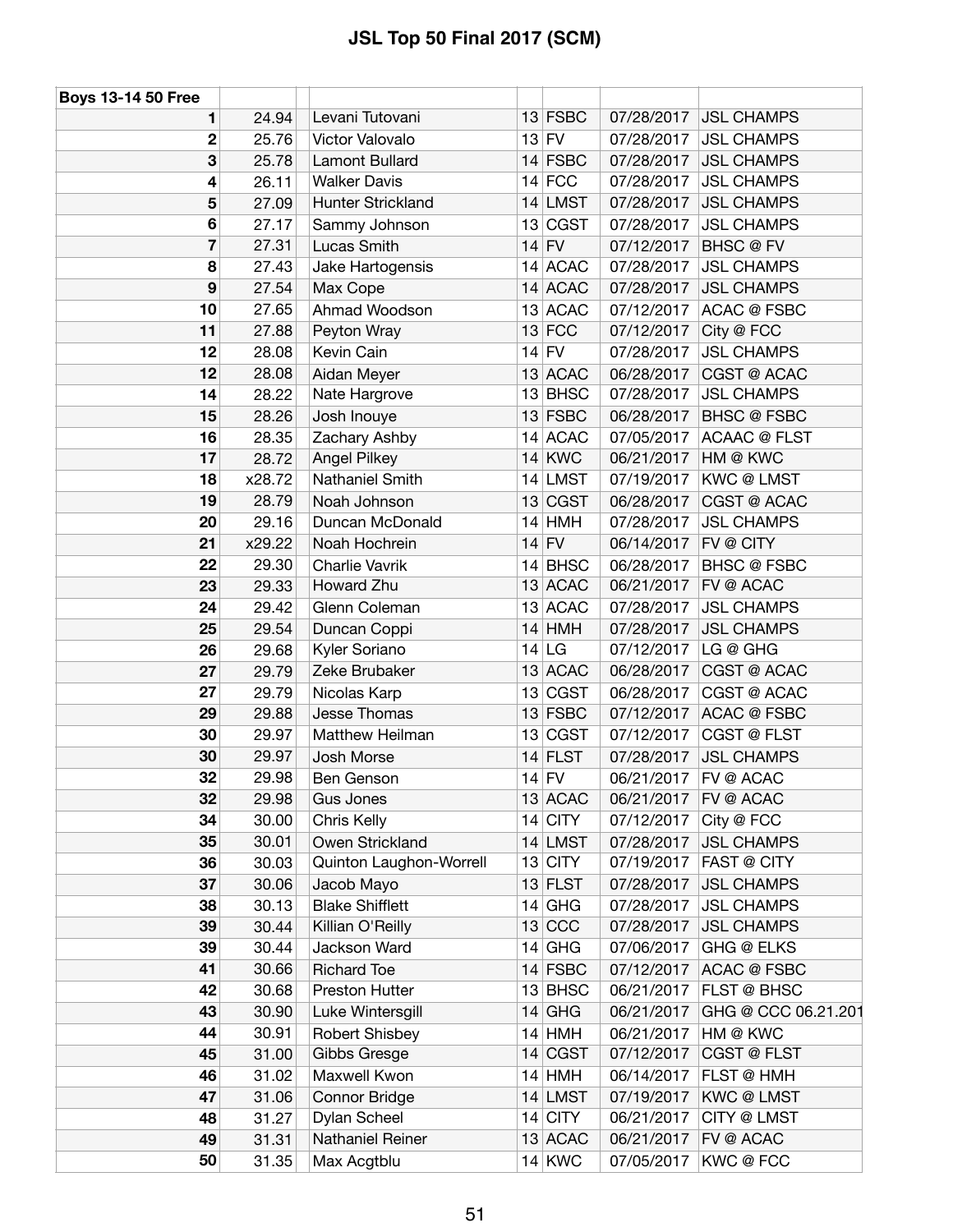| <b>Boys 13-14 100 Free</b> |          |                         |                      |            |                          |
|----------------------------|----------|-------------------------|----------------------|------------|--------------------------|
| 1                          | 54.56    | Levani Tutovani         | $13$ FSBC            | 07/28/2017 | <b>JSL CHAMPS</b>        |
| 2                          | 56.39    | Victor Valovalo         | $13$ FV              | 07/28/2017 | <b>JSL CHAMPS</b>        |
| 3                          | 58.61    | Hunter Strickland       | $14$ LMST            | 07/28/2017 | <b>JSL CHAMPS</b>        |
| 4                          | 59.31    | Peyton Wray             | $13$ FCC             | 07/28/2017 | <b>JSL CHAMPS</b>        |
| 5                          | 59.46    | Jake Hartogensis        | 14 ACAC              | 07/28/2017 | <b>JSL CHAMPS</b>        |
| 6                          | 1:00.45  | Sammy Johnson           | 13 CGST              | 07/28/2017 | <b>JSL CHAMPS</b>        |
| 7                          | 1:00.63  | <b>Lamont Bullard</b>   | $14$ FSBC            | 07/28/2017 | <b>JSL CHAMPS</b>        |
| 8                          | 1:00.72  | Max Cope                | 14 ACAC              | 07/28/2017 | <b>JSL CHAMPS</b>        |
| 9                          | 1:00.87  | Zachary Ashby           | 14 ACAC              | 06/21/2017 | FV @ ACAC                |
| 10                         | 1:02.22  | Aidan Meyer             | 13 ACAC              | 07/28/2017 | <b>JSL CHAMPS</b>        |
| 11                         | 1:02.61  | Kevin Cain              | $14$ FV              | 07/28/2017 | <b>JSL CHAMPS</b>        |
| 12                         | x1:02.69 | Lucas Smith             | $14$ FV              | 07/12/2017 | <b>BHSC</b> @ FV         |
| 13                         | 1:03.12  | Noah Johnson            | 13 CGST              | 06/28/2017 | CGST @ ACAC              |
| 14                         | 1:03.44  | <b>Angel Pilkey</b>     | $14$ KWC             | 06/28/2017 | <b>KWC@CITY</b>          |
| 15                         | 1:03.49  | Nathaniel Smith         | 14 LMST              | 06/14/2017 | LMST @ ACAC              |
| 16                         | 1:04.56  | Preston Hutter          | $13$ BHSC            | 07/28/2017 | <b>JSL CHAMPS</b>        |
| 17                         | 1:04.59  | Ryan Taylor             | $14$ GHG             | 07/12/2017 | LG @ GHG                 |
| 18                         | 1:04.87  | Noah Hochrein           | $14$ FV              | 06/21/2017 | FV @ ACAC                |
| 19                         | 1:05.12  | Ahmad Woodson           | 13 ACAC              | 06/28/2017 | CGST @ ACAC              |
| 20                         | 1:05.65  | Glenn Coleman           | 13 ACAC              | 06/28/2017 | CGST @ ACAC              |
| 21                         | 1:05.72  | Matthew Heilman         | 13 CGST              | 06/14/2017 | 1 GCC @ CGST             |
| 22                         | 1:05.97  | Charlie Vavrik          | $14$ BHSC            | 07/28/2017 | <b>JSL CHAMPS</b>        |
| 23                         | 1:06.39  | Duncan McDonald         | $14$ HMH             | 07/12/2017 | LMST @ HMH               |
| 24                         | 1:07.12  | Howard Zhu              | 13 ACAC              | 06/14/2017 | LMST @ ACAC              |
| 25                         | 1:07.48  | Zeke Brubaker           | 13 ACAC              | 07/28/2017 | <b>JSL CHAMPS</b>        |
| 26                         | 1:08.06  | Josh Inouye             | $13$ FSBC            | 07/19/2017 | FLST @ FSBC              |
| 27                         | 1:08.16  | Nate Hargrove           | $13$ BHSC            | 07/12/2017 | <b>BHSC</b> @ FV         |
| 28                         | 1:08.18  | <b>Gus Jones</b>        | 13 ACAC              | 07/12/2017 | <b>ACAC @ FSBC</b>       |
| 29                         | 1:08.75  | Chris Kelly             | $14$ CITY            | 07/12/2017 | City @ FCC               |
| 30                         | 1:09.12  | Ben Genson              | $14$ FV              | 07/28/2017 | <b>JSL CHAMPS</b>        |
| 31                         | 1:09.28  | Kyler Soriano           | 14 LG                | 07/12/2017 | LG @ GHG                 |
| 32                         | 1:09.38  | Josh Morse              | $14$ FLST            | 07/28/2017 | <b>JSL CHAMPS</b>        |
| 33                         | 1:09.40  | <b>Fields Craig</b>     | 14 LG                | 07/28/2017 | <b>JSL CHAMPS</b>        |
| 34                         | 1:09.43  | Nathaniel Reiner        | 13 ACAC              | 07/12/2017 | <b>ACAC @ FSBC</b>       |
| 35                         | 1:09.46  | Maxwell Kwon            | $14$ HMH             | 07/12/2017 | LMST @ HMH               |
| 36                         | 1:09.75  | Harrison Greenhoe       | $13$ FSBC            | 07/28/2017 | <b>JSL CHAMPS</b>        |
| 37                         | 1:09.90  | Owen Strickland         | 14 LMST              | 07/12/2017 | LMST @ HMH               |
| 38                         | 1:10.03  | Quinton Laughon-Worrell | $13$ CITY            | 07/12/2017 | City @ FCC               |
| 39                         | 1:10.19  | Gibbs Gresge            | 14 CGST              | 07/12/2017 | CGST @ FLST              |
| 40                         | 1:10.25  | Duncan Coppi            | $14$ HMH             | 06/28/2017 | HM @ FAST                |
| 41                         | 1:10.50  | Jacob Mayo              | $13$ FLST            | 07/12/2017 | CGST @ FLST              |
| 42                         | 1:11.58  | <b>Blake Shifflett</b>  | $14$ GHG             | 07/28/2017 | <b>JSL CHAMPS</b>        |
| 43                         | 1:11.93  | Nicolas Karp            | 13 CGST              | 06/28/2017 | CGST @ ACAC              |
| 44                         | 1:12.00  | Jackson Ward            | $14$ GHG             | 07/12/2017 | LG @ GHG                 |
| 45                         | 1:12.65  | Jesse Thomas            | 13 FSBC              | 07/12/2017 | ACAC @ FSBC              |
| 46                         | 1:12.84  | Dylan Scheel            | $14$ CITY            | 07/28/2017 | <b>JSL CHAMPS</b>        |
| 47                         | 1:13.16  | <b>Nathaniel Flores</b> | $13$ HMH<br>$14$ GHG | 07/12/2017 | LMST @ HMH<br>GOST @ GHG |
| 48                         | 1:13.44  | Luke Wintersgill        |                      | 06/28/2017 | HM @ FAST                |
| 49                         | 1:14.15  | Robert Shisbey          | $14$ HMH             | 06/28/2017 |                          |
| 50                         | 1:14.23  | <b>Tilden English</b>   | $13$ FCC             | 07/12/2017 | City @ FCC               |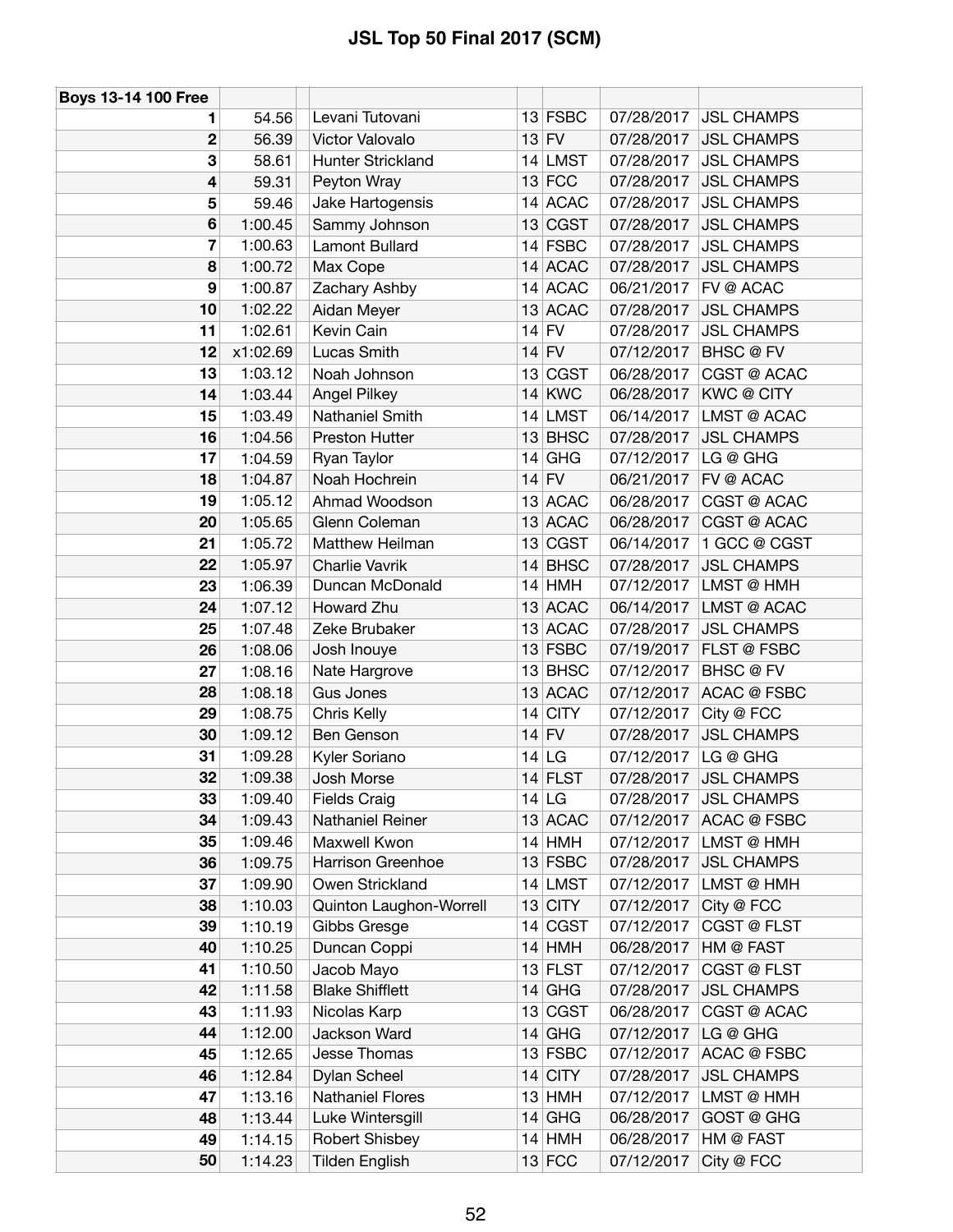| <b>Boys 13-14 50 Back</b> |                |                                   |    |                       |                          |                                |
|---------------------------|----------------|-----------------------------------|----|-----------------------|--------------------------|--------------------------------|
| 1                         | 28.79          | <b>Walker Davis</b>               |    | $14$ FCC              | 07/28/2017               | <b>JSL CHAMPS</b>              |
| 2                         | 29.98          | Lucas Smith                       |    | $14$ FV               | 07/28/2017               | <b>JSL CHAMPS</b>              |
| 3                         | 30.07          | Zachary Ashby                     |    | 14 ACAC               | 07/28/2017               | <b>JSL CHAMPS</b>              |
| 4                         | 31.24          | Peyton Wray                       |    | $13$ FCC              | 07/28/2017               | <b>JSL CHAMPS</b>              |
| 5                         | 31.69          | Victor Valovalo                   |    | $13$ FV               | 07/19/2017               | CGST @ FV                      |
| 6                         | 32.16          | Noah Johnson                      |    | 13 CGST               | 06/21/2017               | 2 FSBC @ CGST                  |
| 7                         | x32.22         | <b>Hunter Strickland</b>          |    | $14$ LMST             | 07/19/2017               | <b>KWC@LMST</b>                |
| 8                         | 32.24          | Levani Tutovani                   |    | $13$ FSBC             | 07/19/2017               | FLST @ FSBC                    |
| 9                         | 32.31          | <b>Nathaniel Smith</b>            |    | $14$ LMST             | 07/19/2017               | <b>KWC@LMST</b>                |
| 10                        | 32.73          | Ahmad Woodson                     |    | 13 ACAC               | 07/28/2017               | <b>JSL CHAMPS</b>              |
| 11                        | 33.00          | Noah Hochrein                     |    | $14$ FV               | 06/28/2017               | FV @ FLST                      |
| 12                        | 33.10          | Josh Inouye                       |    | $13$ FSBC             | 07/28/2017               | <b>JSL CHAMPS</b>              |
| 13                        | 33.60          | Kevin Cain                        | 14 | <b>FV</b>             | 07/28/2017               | <b>JSL CHAMPS</b>              |
| 14                        | 33.81          | <b>Angel Pilkey</b>               |    | $14$ KWC              | 07/28/2017               | <b>JSL CHAMPS</b>              |
| 15                        | 33.82          | Sammy Johnson                     |    | 13 CGST               | 06/21/2017               | 2 FSBC @ CGST                  |
| 16                        | 33.96          | Matthew Heilman                   |    | 13 CGST               | 07/28/2017               | <b>JSL CHAMPS</b>              |
| 17                        | 34.12          | Zeke Brubaker                     |    | 13 ACAC               | 07/28/2017               | <b>JSL CHAMPS</b>              |
| 18                        | 34.15          | Max Cope                          |    | $14$ ACAC             | 07/19/2017               | <b>ACAC @ BHSC</b>             |
| 19                        | 34.22          | Jake Hartogensis                  |    | 14 ACAC               | 07/19/2017               | <b>ACAC @ BHSC</b>             |
| 20                        | 34.47          | Ben Genson                        |    | $14$ FV               | 07/28/2017               | <b>JSL CHAMPS</b>              |
| 21                        | x34.62         | Ryan Taylor                       |    | $14$ GHG              | 07/19/2017               | GCC @ GHG                      |
| 22                        | 34.82          | Nate Hargrove                     | 13 | <b>BHSC</b>           | 07/28/2017               | <b>JSL CHAMPS</b>              |
| 23                        | 34.86          | Glenn Coleman                     |    | 13 ACAC               | 07/28/2017               | <b>JSL CHAMPS</b>              |
| 24                        | 35.00          | Maxwell Kwon                      |    | $14$ HMH              | 06/21/2017               | HM @ KWC                       |
| 25                        | 35.15          | Lamont Bullard                    |    | $14$ FSBC             | 07/12/2017               | <b>ACAC @ FSBC</b>             |
| 26                        | 35.67          | Quinton Laughon-Worrell           |    | $13$ CITY             | 07/28/2017               | <b>JSL CHAMPS</b>              |
| 27                        | 35.74          | Dylan Scheel                      |    | $14$ CITY             | 07/28/2017               | <b>JSL CHAMPS</b>              |
| 28                        | 36.06          | Owen Strickland                   |    | $14$ LMST             | 07/28/2017               | <b>JSL CHAMPS</b>              |
| 29                        | 36.10          | <b>Harrison Greenhoe</b>          |    | $13$ FSBC             | 07/28/2017               | <b>JSL CHAMPS</b>              |
| 30                        | 36.30          | Jesse Thomas                      |    | $13$ FSBC             | 07/28/2017               | <b>JSL CHAMPS</b>              |
| 31                        | 36.34          | Howard Zhu                        |    | 13 ACAC               | 06/14/2017               | LMST @ ACAC                    |
| 32                        | 36.42          | Levi Bouch                        |    | $14$ KWC              | 07/28/2017               | <b>JSL CHAMPS</b>              |
| 33                        | 36.49          | Nicolas Karp                      |    | 13 CGST               | 07/28/2017               | <b>JSL CHAMPS</b>              |
| 34                        | 36.69          | Gus Jones                         |    | $13$ ACAC             | 06/21/2017               | FV @ ACAC                      |
| 35                        | 36.73          | Nathaniel Reiner                  |    | 13 ACAC               | 07/28/2017               | <b>JSL CHAMPS</b>              |
| 36                        | 36.78          | Jacob Mayo                        |    | $13$ FLST             | 07/12/2017               | <b>CGST @ FLST</b>             |
| 37                        | 36.81          | Aidan Meyer                       |    | 13 ACAC               | 06/14/2017               | LMST @ ACAC                    |
| 38                        | x37.19         | Kyler Soriano                     |    | 14 LG                 | 07/12/2017               | LG @ GHG                       |
| 39                        | x37.25         | Duncan Coppi                      |    | $14$ HMH              | 06/14/2017               | FLST @ HMH                     |
| 40                        | 37.71          | Gibbs Gresge                      |    | 14 CGST               | 06/14/2017               | 1 GCC @ CGST                   |
| 41<br>42                  | x38.00         | Duncan McDonald<br>Jack Devillier |    | $14$ HMH<br>$13$ BHSC | 06/28/2017<br>07/28/2017 | HM @ FAST<br><b>JSL CHAMPS</b> |
| 43                        | 38.10<br>38.28 | Preston Hutter                    |    | $13$ BHSC             | 07/19/2017               | <b>ACAC @ BHSC</b>             |
| 44                        | 38.47          | <b>Fields Craig</b>               |    | 14 LG                 | 06/27/2017               | LG @ ELKS                      |
| 45                        | 38.87          | Killian O'Reilly                  |    | 13 CCC                | 07/12/2017               | ELKS @ CCC 07.12.17            |
| 46                        | 38.99          | Charlie Vavrik                    |    | $14$ BHSC             | 06/28/2017               | <b>BHSC @ FSBC</b>             |
| 47                        | 39.00          | Alexander He                      |    | 14 CGST               | 07/12/2017               | <b>CGST @ FLST</b>             |
| 48                        | 39.42          | Seth Genson                       |    | $14$ FV               | 07/03/2017               | FSBC @ FV                      |
| 49                        | 39.47          | Dyllan Hartman                    |    | 13 LG                 | 07/19/2017               | CCC @ LG                       |
| 50                        | 39.48          | <b>Austin Fairbanks</b>           |    | 13 LMST               | 07/28/2017               | <b>JSL CHAMPS</b>              |
| 50                        | 39.48          | Nathaniel Flores                  |    | $13$ HMH              | 07/28/2017               | <b>JSL CHAMPS</b>              |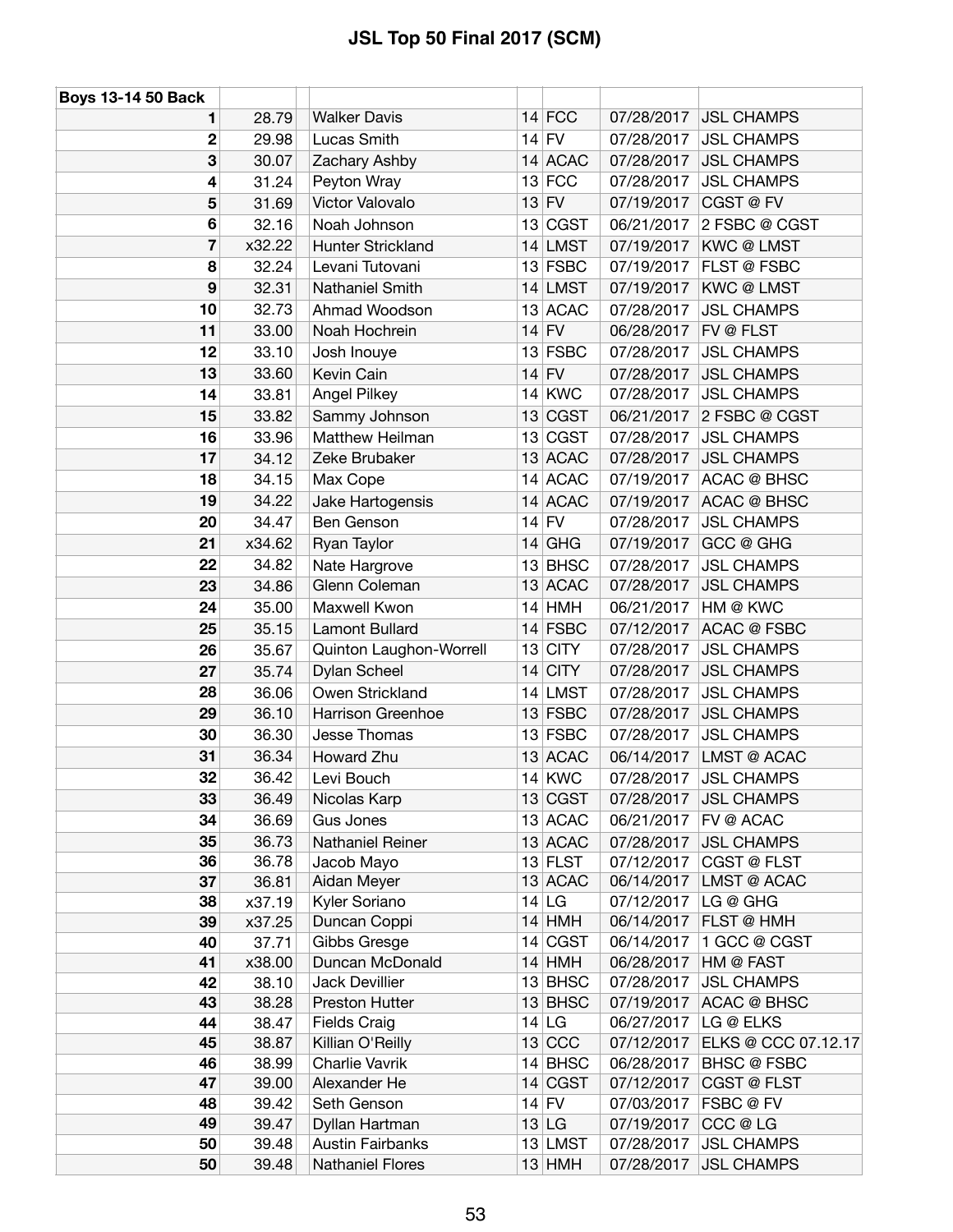| <b>Boys 13-14 50 Breast</b> |        |                                     |                      |                          |                                   |
|-----------------------------|--------|-------------------------------------|----------------------|--------------------------|-----------------------------------|
| 1.                          | 32.46  | Lucas Smith                         | $14$ FV              | 07/28/2017               | <b>JSL CHAMPS</b>                 |
| $\overline{2}$              | 32.87  | Victor Valovalo                     | $13$ FV              | 06/21/2017               | FV @ ACAC                         |
| 3                           | 33.95  | Ryan Taylor                         | $14$ GHG             | 07/28/2017               | <b>JSL CHAMPS</b>                 |
| 4                           | 34.75  | Howard Zhu                          | 13 ACAC              | 07/28/2017               | <b>JSL CHAMPS</b>                 |
| 5                           | 35.11  | Jackson Ward                        | $14$ GHG             | 07/28/2017               | <b>JSL CHAMPS</b>                 |
| $6\phantom{1}6$             | 35.33  | Josh Inouye                         | $13$ FSBC            | 07/28/2017               | <b>JSL CHAMPS</b>                 |
| $\overline{\mathbf{r}}$     | 35.78  | Duncan McDonald                     | $14$ HMH             | 07/19/2017               | HM @ FCC                          |
| 8                           | 35.85  | Zachary Ashby                       | 14 ACAC              | 06/14/2017               | LMST @ ACAC                       |
| 9                           | 36.29  | Noah Hochrein                       | $14$ FV              | 07/28/2017               | <b>JSL CHAMPS</b>                 |
| 10                          | 36.34  | Levani Tutovani                     | $13$ FSBC            | 07/19/2017               | FLST @ FSBC                       |
| 11                          | 36.53  | Preston Hutter                      | $13$ BHSC            | 07/28/2017               | <b>JSL CHAMPS</b>                 |
| 12                          | 36.66  | Zeke Brubaker                       | 13 ACAC              | 07/28/2017               | <b>JSL CHAMPS</b>                 |
| 13                          | 36.72  | Hunter Strickland                   | 14 LMST              | 07/12/2017               | LMST @ HMH                        |
| 14                          | 36.77  | <b>Gus Jones</b>                    | 13 ACAC              | 07/28/2017               | <b>JSL CHAMPS</b>                 |
| 15                          | 37.31  | Gibbs Gresge                        | 14 CGST              | 07/05/2017               | 4 BHSC @ CGST                     |
| 16                          | 37.33  | Matthew Heilman                     | 13 CGST              | 07/28/2017               | <b>JSL CHAMPS</b>                 |
| 17                          | 37.44  | Joshua Yoder                        | $13$ CITY            | 07/28/2017               | <b>JSL CHAMPS</b>                 |
| 18                          | 37.56  | Ahmad Woodson                       | 13 ACAC              | 07/05/2017               | <b>ACAAC @ FLST</b>               |
| 19                          | 37.91  | Peyton Wray                         | $13$ FCC             | 07/19/2017               | HM @ FCC                          |
| 20                          | 38.52  | Alexander He                        | 14 CGST              | 07/28/2017               | <b>JSL CHAMPS</b>                 |
| 21                          | 38.85  | Jacob Mayo                          | $13$ FLST            | 07/28/2017               | <b>JSL CHAMPS</b>                 |
| 22                          | 38.91  | Noah Amato                          | 14 LMST              | 07/19/2017               | <b>KWC@LMST</b>                   |
| 23                          | 39.16  | Owen Strickland                     | $14$ LMST            | 07/28/2017               | <b>JSL CHAMPS</b>                 |
| 24                          | 39.34  | Aidan Meyer                         | 13 ACAC              | 06/28/2017               | CGST @ ACAC                       |
| 25                          | 39.51  | <b>Barrett Crusse</b>               | $14$ FSBC            | 07/28/2017               | <b>JSL CHAMPS</b>                 |
| 26                          | 39.66  | lan Sanders                         | $13$ FSBC            | 07/28/2017               | <b>JSL CHAMPS</b>                 |
| 27                          | 39.71  | Kevin Cain                          | $14$ FV              | 06/21/2017               | FV @ ACAC                         |
| 28                          | 40.10  | Xander Vaughn                       | $14$ BHSC            | 07/12/2017               | <b>BHSC</b> @ FV                  |
| 29                          | x40.25 | Nathaniel Smith                     | 14 LMST              | 06/28/2017               | FCC @ LMST                        |
| 30                          | 40.34  | Jesse Thomas                        | $13$ FSBC            | 07/28/2017               | <b>JSL CHAMPS</b>                 |
| 31                          | 40.44  |                                     | $14$ GHG             |                          | LG @ GHG                          |
|                             |        | Luke Wintersgill                    |                      | 07/12/2017               |                                   |
| 32                          | x40.60 | Duncan Coppi                        | $14$ HMH             | 06/28/2017               | HM @ FAST                         |
| 33                          | 40.87  | Quinton Laughon-Worrell             | $13$ CITY            | 07/19/2017<br>07/19/2017 | <b>FAST @ CITY</b><br>CCC @ LG    |
| 34                          | 41.05  | <b>Fields Craig</b>                 | 14 LG                |                          |                                   |
| 35                          | 41.28  | Noah Johnson<br>Aidan Sherlock      | 13 CGST<br>$13$ ACAC | 06/14/2017<br>07/28/2017 | 1 GCC @ CGST<br><b>JSL CHAMPS</b> |
| 36<br>37                    | 41.29  | Jake Hartogensis                    | 14 ACAC              | 07/19/2017               | <b>ACAC @ BHSC</b>                |
|                             | 41.38  |                                     |                      |                          |                                   |
| 38                          | 41.40  | <b>Robert Shisbey</b><br>Jeff Nicol | $14$ HMH<br>$14$ CCC | 07/28/2017<br>07/19/2017 | <b>JSL CHAMPS</b><br>CCC @ LG     |
| 39<br>40                    | 41.48  |                                     |                      |                          |                                   |
|                             | 41.58  | <b>Tilden English</b>               | $13$ FCC             | 07/28/2017               | <b>JSL CHAMPS</b>                 |
| 41                          | 41.84  | Charlie Vavrik                      | $14$ BHSC            | 07/05/2017               | 4 BHSC @ CGST                     |
| 42                          | x41.94 | Dylan Scheel                        | $14$ CITY            | 06/21/2017               | CITY @ LMST                       |
| 43                          | 42.19  | Isaiah Sorensen                     | 14 CGST              | 07/28/2017               | <b>JSL CHAMPS</b>                 |
| 44                          | 42.44  | Harrison Greenhoe                   | $13$ FSBC            | 06/21/2017               | 2 FSBC @ CGST                     |
| 45                          | x42.66 | Ben Genson                          | $14$ FV              | 07/12/2017               | BHSC @ FV                         |
| 46                          | 43.00  | Cj Morton                           | $13$ FV              | 07/28/2017               | <b>JSL CHAMPS</b>                 |
| 47                          | 43.46  | Henry Ham                           | $14$ KWC             | 07/12/2017               | <b>FAST@ KWC</b>                  |
| 48                          | 43.50  | <b>Angel Pilkey</b>                 | $14$ KWC             | 06/14/2017               | GOST @ KWC                        |
| 49                          | 43.58  | Cam Winter                          | $13$ BHSC            | 07/28/2017               | <b>JSL CHAMPS</b>                 |
| 50                          | 43.63  | Chris Kelly                         | $14$ CITY            | 07/12/2017               | City @ FCC                        |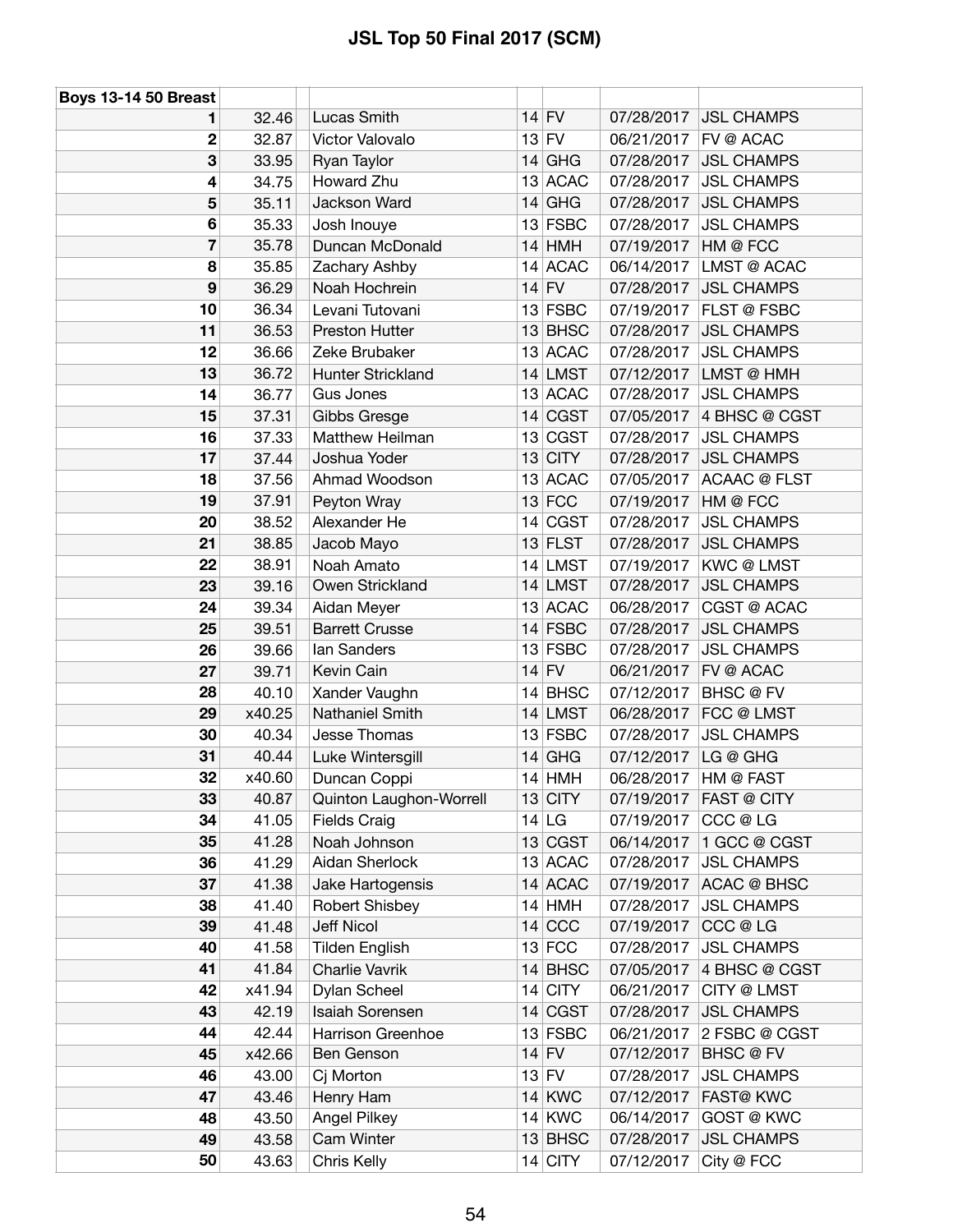| Boys 13-14 50 Fly |        |                          |           |            |                    |
|-------------------|--------|--------------------------|-----------|------------|--------------------|
| 1                 | 27.94  | Lucas Smith              | $14$ FV   | 07/28/2017 | <b>JSL CHAMPS</b>  |
| 2                 | 28.24  | Levani Tutovani          | $13$ FSBC | 07/12/2017 | <b>ACAC @ FSBC</b> |
| 3                 | 28.34  | Ryan Taylor              | $14$ GHG  | 07/28/2017 | <b>JSL CHAMPS</b>  |
| 4                 | 28.38  | <b>Walker Davis</b>      | $14$ FCC  | 07/28/2017 | <b>JSL CHAMPS</b>  |
| 5                 | 28.96  | Lamont Bullard           | $14$ FSBC | 07/28/2017 | <b>JSL CHAMPS</b>  |
| 6                 | 29.03  | Victor Valovalo          | $13$ FV   | 07/03/2017 | FSBC @ FV          |
| 7                 | 29.71  | Hunter Strickland        | $14$ LMST | 07/19/2017 | <b>KWC@LMST</b>    |
| 7                 | 29.71  | Max Cope                 | 14 ACAC   | 07/28/2017 | <b>JSL CHAMPS</b>  |
| 9                 | 29.92  | Josh Inouye              | $13$ FSBC | 07/28/2017 | <b>JSL CHAMPS</b>  |
| 10                | 30.20  | Jake Hartogensis         | 14 ACAC   | 07/28/2017 | <b>JSL CHAMPS</b>  |
| 11                | 30.75  | Sammy Johnson            | 13 CGST   | 07/28/2017 | <b>JSL CHAMPS</b>  |
| 12                | 30.78  | Noah Hochrein            | $14$ FV   | 07/28/2017 | <b>JSL CHAMPS</b>  |
| 13                | 30.88  | Nathaniel Smith          | $14$ LMST | 07/12/2017 | LMST @ HMH         |
| 14                | 30.93  | Ahmad Woodson            | 13 ACAC   | 06/28/2017 | CGST @ ACAC        |
| 15                | 31.20  | Angel Pilkey             | $14$ KWC  | 07/28/2017 | <b>JSL CHAMPS</b>  |
| 16                | 31.30  | Howard Zhu               | 13 ACAC   | 07/19/2017 | <b>ACAC @ BHSC</b> |
| 17                | 31.45  | Peyton Wray              | $13$ FCC  | 07/12/2017 | City @ FCC         |
| 18                | 31.49  | Maxwell Kwon             | $14$ HMH  | 07/28/2017 | <b>JSL CHAMPS</b>  |
| 19                | 31.71  | Duncan Coppi             | $14$ HMH  | 07/28/2017 | <b>JSL CHAMPS</b>  |
| 20                | 31.86  | Nate Hargrove            | $13$ BHSC | 07/12/2017 | <b>BHSC @ FV</b>   |
| 21                | 31.99  | Charlie Vavrik           | $14$ BHSC | 07/28/2017 | <b>JSL CHAMPS</b>  |
| 22                | 32.52  | Aidan Meyer              | 13 ACAC   | 06/28/2017 | CGST @ ACAC        |
| 23                | x32.62 | Jackson Ward             | $14$ GHG  | 07/19/2017 | GCC @ GHG          |
| 24                | x32.73 | Noah Johnson             | 13 CGST   | 06/14/2017 | 1 GCC @ CGST       |
| 25                | x33.00 | Duncan McDonald          | $14$ HMH  | 07/19/2017 | HM @ FCC           |
| 26                | 33.04  | <b>Gus Jones</b>         | 13 ACAC   | 07/28/2017 | <b>JSL CHAMPS</b>  |
| 27                | 33.20  | Seth Genson              | $14$ FV   | 07/28/2017 | <b>JSL CHAMPS</b>  |
| 28                | 33.36  | Zachary Ashby            | 14 ACAC   | 06/14/2017 | LMST @ ACAC        |
| 29                | 33.48  | Kyler Soriano            | $14$ LG   | 06/21/2017 | GOST @ LG          |
| 30                | x33.84 | Quinton Laughon-Worrell  | $13$ CITY | 07/19/2017 | <b>FAST @ CITY</b> |
| 31                | 33.95  | <b>Fields Craig</b>      | 14 LG     | 06/21/2017 | GOST @ LG          |
| 32                | 34.05  | Zeke Brubaker            | 13 ACAC   | 06/14/2017 | LMST @ ACAC        |
| 33                | 34.12  | Preston Hutter           | $13$ BHSC | 07/12/2017 | BHSC@FV            |
| 34                | 34.15  | Ben Genson               | $14$ FV   | 06/21/2017 | FV @ ACAC          |
| 34                | 34.15  | Gibbs Gresge             | 14 CGST   | 07/05/2017 | 4 BHSC @ CGST      |
| 36                | x34.16 | Kevin Cain               | $14$ FV   | 07/12/2017 | BHSC @ FV          |
| 37                | 34.27  | Matthew Heilman          | 13 CGST   | 06/28/2017 | CGST @ ACAC        |
| 38                | 34.61  | <b>Riley Sherlock</b>    | 13 ACAC   | 06/21/2017 | FV @ ACAC          |
| 39                | 34.91  | Levi Bouch               | $14$ KWC  | 07/19/2017 | <b>KWC@LMST</b>    |
| 40                | 35.14  | Joshua Yoder             | $13$ CITY | 07/28/2017 | <b>JSL CHAMPS</b>  |
| 41                | 35.21  | Noah Amato               | $14$ LMST | 07/28/2017 | <b>JSL CHAMPS</b>  |
| 42                | 35.78  | Andy Fontenot            | $14$ BHSC | 07/19/2017 | ACAC @ BHSC        |
| 43                | 35.85  | Michael Holzwarth        | 13 CGST   | 07/28/2017 | <b>JSL CHAMPS</b>  |
| 44                | 35.87  | Luke Wintersgill         | $14$ GHG  | 07/19/2017 | GCC @ GHG          |
| 45                | 36.31  | Glenn Coleman            | 13 ACAC   | 07/19/2017 | <b>ACAC @ BHSC</b> |
| 46                | 36.34  | Cj Morton                | $13$ FV   | 07/28/2017 | <b>JSL CHAMPS</b>  |
| 47                | 36.36  | Jacob Mayo               | $13$ FLST | 07/28/2017 | <b>JSL CHAMPS</b>  |
| 48                | 36.44  | <b>Christian Tessier</b> | $14$ CITY | 06/28/2017 | KWC @ CITY         |
| 49                | 36.81  | lan Sanders              | $13$ FSBC | 07/03/2017 | FSBC @ FV          |
| 50                | 36.94  | Alexander He             | 14 CGST   | 07/12/2017 | <b>CGST @ FLST</b> |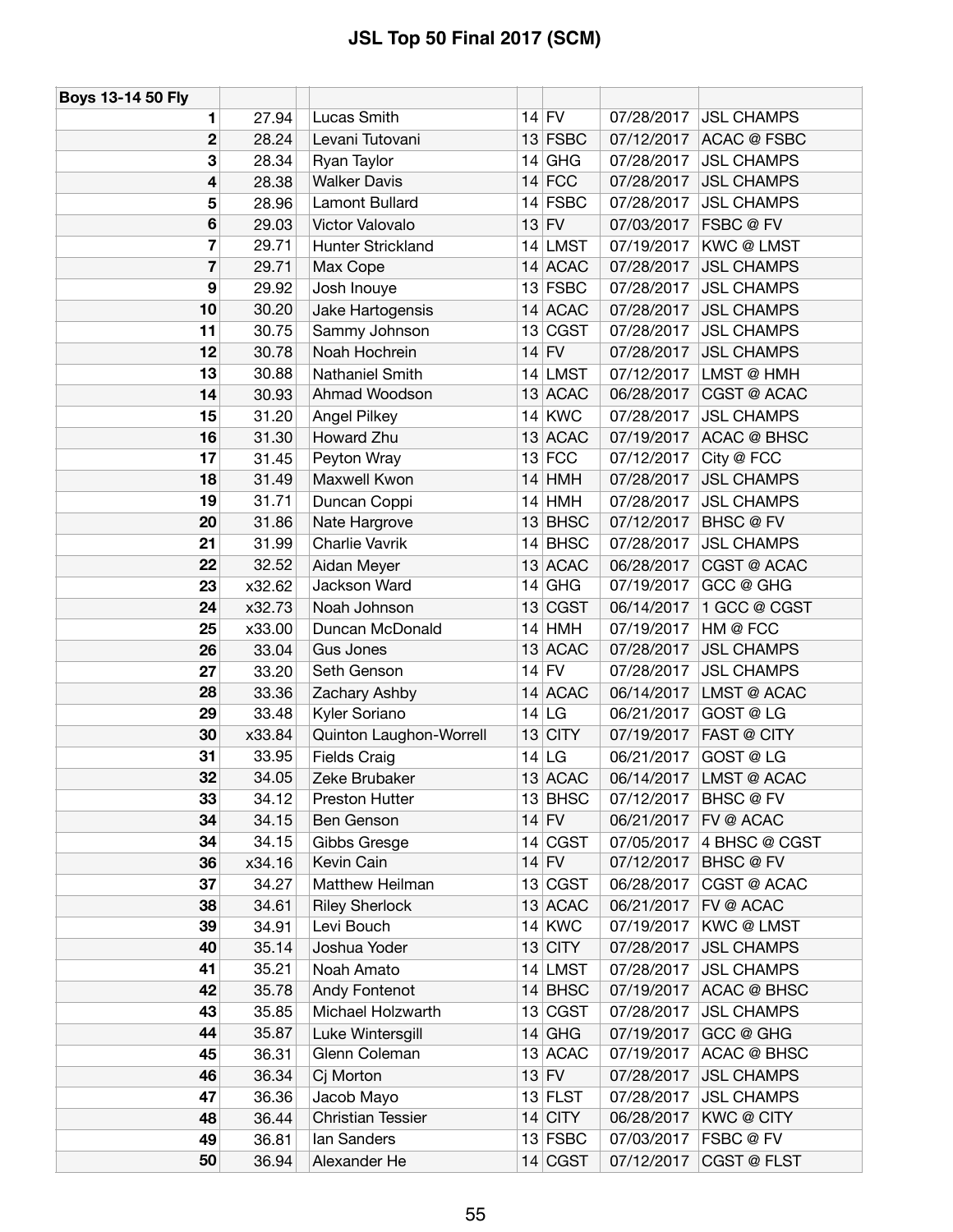| Boys 13-14 100 IM |          |                         |           |            |                        |
|-------------------|----------|-------------------------|-----------|------------|------------------------|
| 1                 | 1:01.91  | Victor Valovalo         | $13$ FV   | 07/28/2017 | <b>JSL CHAMPS</b>      |
| 2                 | 1:02.42  | Levani Tutovani         | $13$ FSBC | 07/28/2017 | <b>JSL CHAMPS</b>      |
| 3                 | 1:05.11  | Ryan Taylor             | $14$ GHG  | 07/28/2017 | <b>JSL CHAMPS</b>      |
| 4                 | 1:06.51  | Zachary Ashby           | 14 ACAC   | 07/28/2017 | <b>JSL CHAMPS</b>      |
| 5                 | 1:06.85  | <b>Walker Davis</b>     | $14$ FCC  | 07/19/2017 | HM @ FCC               |
| 6                 | 1:07.00  | Peyton Wray             | $13$ FCC  | 07/28/2017 | <b>JSL CHAMPS</b>      |
| 7                 | 1:07.18  | Hunter Strickland       | 14 LMST   | 07/28/2017 | <b>JSL CHAMPS</b>      |
| 8                 | 1:08.95  | Howard Zhu              | 13 ACAC   | 07/28/2017 | <b>JSL CHAMPS</b>      |
| 9                 | 1:09.27  | Noah Hochrein           | $14$ FV   | 07/28/2017 | <b>JSL CHAMPS</b>      |
| 10                | 1:10.35  | Lucas Smith             | $14$ FV   | 07/03/2017 | FSBC @ FV              |
| 11                | 1:10.36  | Ahmad Woodson           | 13 ACAC   | 07/28/2017 | <b>JSL CHAMPS</b>      |
| 12                | 1:11.80  | Noah Johnson            | 13 CGST   | 07/28/2017 | <b>JSL CHAMPS</b>      |
| 13                | 1:12.06  | Jake Hartogensis        | 14 ACAC   | 07/05/2017 | <b>ACAAC @ FLST</b>    |
| 14                | 1:12.09  | Matthew Heilman         | 13 CGST   | 07/28/2017 | <b>JSL CHAMPS</b>      |
| 15                | x1:13.00 | Sammy Johnson           | 13 CGST   | 07/19/2017 | CGST @ FV              |
| 16                | 1:13.10  | Jackson Ward            | $14$ GHG  | 07/28/2017 | <b>JSL CHAMPS</b>      |
| 17                | 1:13.32  | Preston Hutter          | $13$ BHSC | 07/28/2017 | <b>JSL CHAMPS</b>      |
| 18                | 1:13.46  | Gus Jones               | 13 ACAC   | 07/28/2017 | <b>JSL CHAMPS</b>      |
| 19                | 1:13.50  | <b>Lamont Bullard</b>   | $14$ FSBC | 07/03/2017 | FSBC @ FV              |
| 20                | 1:13.75  | Aidan Meyer             | 13 ACAC   | 07/05/2017 | <b>ACAAC @ FLST</b>    |
| 21                | 1:13.85  | <b>Angel Pilkey</b>     | $14$ KWC  | 07/05/2017 | KWC@FCC                |
| 22                | 1:14.13  | Nathaniel Smith         | 14 LMST   | 07/19/2017 | <b>KWC@LMST</b>        |
| 23                | 1:14.80  | Gibbs Gresge            | 14 CGST   | 06/21/2017 | 2 FSBC @ CGST          |
| 24                | 1:14.99  | Quinton Laughon-Worrell | $13$ CITY | 07/28/2017 | <b>JSL CHAMPS</b>      |
| 25                | 1:15.36  | Duncan Coppi            | $14$ HMH  | 07/28/2017 | <b>JSL CHAMPS</b>      |
| 26                | 1:15.47  | Maxwell Kwon            | $14$ HMH  | 07/28/2017 | <b>JSL CHAMPS</b>      |
| 27                | 1:15.56  | Duncan McDonald         | $14$ HMH  | 07/05/2017 | CITY @ HMH             |
| 28                | 1:16.08  | Charlie Vavrik          | $14$ BHSC | 07/28/2017 | <b>JSL CHAMPS</b>      |
| 29                | 1:16.32  | Kevin Cain              | $14$ FV   | 07/03/2017 | FSBC @ FV              |
| 30                | x1:16.44 | Owen Strickland         | $14$ LMST | 07/19/2017 | <b>KWC@LMST</b>        |
| 31                | 1:16.51  | Zeke Brubaker           | 13 ACAC   | 07/05/2017 | <b>ACAAC @ FLST</b>    |
| 32                | 1:16.54  | Josh Inouye             | $13$ FSBC | 07/03/2017 | FSBC @ FV              |
| 33                | 1:18.20  | Nate Hargrove           | $13$ BHSC |            | 07/19/2017 ACAC @ BHSC |
| 34                | 1:18.92  | <b>Fields Craig</b>     | 14 LG     | 07/28/2017 | <b>JSL CHAMPS</b>      |
| 35                | 1:19.24  | lan Sanders             | $13$ FSBC | 07/28/2017 | <b>JSL CHAMPS</b>      |
| 36                | 1:19.61  | Dylan Scheel            | $14$ CITY | 07/28/2017 | <b>JSL CHAMPS</b>      |
| 37                | 1:19.68  | Harrison Greenhoe       | $13$ FSBC | 07/28/2017 | <b>JSL CHAMPS</b>      |
| 38                | 1:20.03  | Noah Amato              | $14$ LMST | 07/28/2017 | <b>JSL CHAMPS</b>      |
| 39                | 1:20.68  | Alexander He            | 14 CGST   | 07/28/2017 | <b>JSL CHAMPS</b>      |
| 40                | 1:21.84  | Jacob Mayo              | $13$ FLST | 07/05/2017 | <b>ACAAC @ FLST</b>    |
| 41                | 1:21.96  | Michael Holzwarth       | 13 CGST   | 07/28/2017 | <b>JSL CHAMPS</b>      |
| 42                | 1:22.06  | Chris Kelly             | $14$ CITY | 07/19/2017 | FAST @ CITY            |
| 42                | 1:22.06  | Nathaniel Reiner        | 13 ACAC   | 07/19/2017 | <b>ACAC @ BHSC</b>     |
| 44                | 1:22.51  | Levi Bouch              | $14$ KWC  | 07/28/2017 | <b>JSL CHAMPS</b>      |
| 45                | 1:22.57  | Ben Genson              | $14$ FV   | 07/03/2017 | FSBC @ FV              |
| 46                | 1:23.64  | Seth Genson             | $14$ FV   | 07/28/2017 | <b>JSL CHAMPS</b>      |
| 47                | 1:23.78  | Nicolas Karp            | 13 CGST   | 07/19/2017 | CGST@FV                |
| 48                | 1:24.03  | Xander Vaughn           | $14$ BHSC | 06/21/2017 | FLST @ BHSC            |
| 49                | 1:24.04  | Cj Morton               | $13$ FV   | 07/28/2017 | <b>JSL CHAMPS</b>      |
| 50                | 1:24.30  | <b>Tilden English</b>   | $13$ FCC  | 07/19/2017 | HM @ FCC               |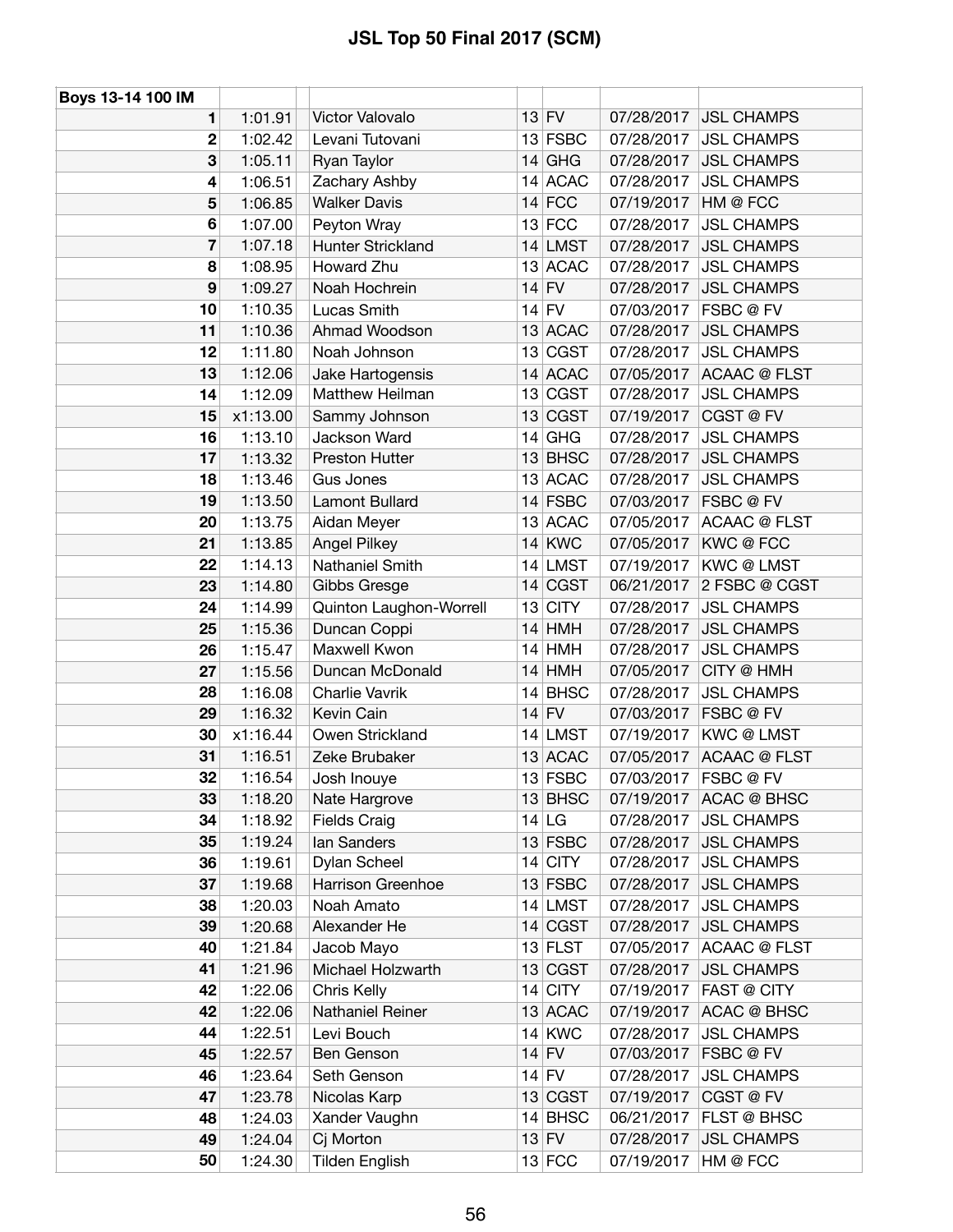| <b>Boys 15-18 50 Free</b> |                |                                         |                        |                          |                                               |
|---------------------------|----------------|-----------------------------------------|------------------------|--------------------------|-----------------------------------------------|
| 1                         | 23.96          | Zachary Greenhoe                        | $18$ FSBC              | 07/28/2017               | <b>JSL CHAMPS</b>                             |
| $\mathbf 2$               | 24.08          | Cole McMahon-Gioeli                     | 18 FSBC                | 07/28/2017               | <b>JSL CHAMPS</b>                             |
| 3                         | 24.15          | Noah Holstege                           | $17$ GCC               | 07/28/2017               | <b>JSL CHAMPS</b>                             |
| 4                         | 24.60          | Mike DiFazio                            | $17$ FAST              | 07/28/2017               | <b>JSL CHAMPS</b>                             |
| 5                         | x25.09         | August Lamb                             | $16$ BHSC              | 06/14/2017               | FCC @ BHSC                                    |
| $6\phantom{1}6$           | 25.43          | Parker Devillier                        | $17$ BHSC              | 07/28/2017               | <b>JSL CHAMPS</b>                             |
| 7                         | 25.49          | <b>Bobby Salazar</b>                    | $17$ FLST              | 07/19/2017               | FLST @ FSBC                                   |
| 8                         | 25.56          | <b>Bracken Eddy</b>                     | $16$ FV                | 07/28/2017               | <b>JSL CHAMPS</b>                             |
| 9                         | 25.58          | Jason Heilman                           | 16 CGST                | 07/28/2017               | <b>JSL CHAMPS</b>                             |
| 10                        | 25.60          | Aj Donovan                              | $18$ BHSC              | 06/21/2017               | FLST @ BHSC                                   |
| 11                        | 25.68          | Thomas Leckrone                         | 18 ACAC                | 07/28/2017               | <b>JSL CHAMPS</b>                             |
| 12                        | 25.81          | Stephane Karp                           | 15 CGST                | 07/28/2017               | <b>JSL CHAMPS</b>                             |
| 13                        | x26.00         | Noah Hargrove                           | $15$ BHSC              | 06/14/2017               | FCC @ BHSC                                    |
| 13                        | x26.00         | Caleb Smith                             | $17$ FV                | 06/28/2017               | FV @ FLST                                     |
| 15                        | 26.04          | Michael Bullard                         | $18$ FSBC              | 07/28/2017               | <b>JSL CHAMPS</b>                             |
| 16                        | 26.11          | Matt Mandell                            | $18$ BHSC              | 07/28/2017               | <b>JSL CHAMPS</b>                             |
| 17                        | 26.13          | Joe Keller                              | $18$ FV                | 06/21/2017               | FV @ ACAC                                     |
| 18                        | 26.14          | Ahmed Zaatar                            | $17$ HMH               | 07/28/2017               | <b>JSL CHAMPS</b>                             |
| 19                        | 26.32          | Aj Given                                | 16 BHSC                | 07/28/2017               | <b>JSL CHAMPS</b>                             |
| 20                        | x26.33         | Noah Sheffield                          | $18$ CITY              | 06/21/2017               | <b>CITY @ LMST</b>                            |
| 21                        | 26.33          | Nick Ashby                              | 17 ACAC                | 06/28/2017               | CGST @ ACAC                                   |
| 22                        | 26.56          | Kevin O'shea                            | $18$ BHSC              | 07/28/2017               | <b>JSL CHAMPS</b>                             |
| 23                        | 26.57          | Luke Gustafson                          | 15 FAST                | 07/05/2017               | LMST @ FAST                                   |
| 24                        | 26.60          | Johnny Riordan                          | 17 BHSC                | 06/28/2017               | <b>BHSC @ FSBC</b>                            |
| 25                        | 26.66          | <b>Brady Woodside</b>                   | 16 FAST                | 07/05/2017               | <b>LMST @ FAST</b>                            |
| 26                        | 26.77          | John Hornsby                            | $16$ HMH               | 06/21/2017               | HM @ KWC                                      |
| 27                        | 26.89          | Sebastian Cave                          | 16 FSBC                | 07/28/2017               | <b>JSL CHAMPS</b>                             |
| 28                        | x26.93         | <b>Tyce Winter</b>                      | $15$ BHSC              | 06/14/2017               | FCC @ BHSC                                    |
| 29                        | 26.94          | Max Tracey                              | 15 CGST                | 07/05/2017               | 4 BHSC @ CGST                                 |
| 30                        | 27.03          | Aden Johnson                            | $17$ FAST              | 07/05/2017               | <b>LMST @ FAST</b>                            |
| 31                        | 27.12          | Ishpreet Singh                          | $18$ HMH               | 07/28/2017               | <b>JSL CHAMPS</b>                             |
| 32                        | 27.19          |                                         |                        |                          |                                               |
| 33                        | 27.29          | Danny Jacobson<br>Jack Vaughn           | $18$ FLST<br>$17$ BHSC | 06/28/2017               | 07/05/2017 ACAAC @ FLST<br><b>BHSC @ FSBC</b> |
| 34                        |                | Alex Scalzo                             |                        | 07/19/2017               | <b>KWC@LMST</b>                               |
| 35                        | 27.33<br>27.37 |                                         | 18 LMST<br>$15$ GCC    | 07/12/2017               | GOST @ GCC                                    |
| 36                        | 27.39          | Vijay Chhabra<br>Jack Culbreath         | $15$ FSBC              | 07/28/2017               | <b>JSL CHAMPS</b>                             |
| 37                        | 27.43          | Parker Sullivan                         | $16$ CITY              | 07/28/2017               | <b>JSL CHAMPS</b>                             |
| 38                        | 27.44          | Owen Linville                           | 16 FSBC                | 06/14/2017               | FSBC @ LG                                     |
| 39                        |                | Danny Hodge                             | 16 CGST                | 07/28/2017               | <b>JSL CHAMPS</b>                             |
| 40                        | 27.50<br>27.52 |                                         |                        | 07/28/2017               | <b>JSL CHAMPS</b>                             |
| 41                        |                | Benjamin Hiter                          | $17$ LG                |                          |                                               |
| 42                        | 27.54          | Cameron Greene<br><b>Charlie Butler</b> | $15$ FCC<br>$15$ FLST  | 07/12/2017               | City @ FCC<br>FLST @ FSBC                     |
|                           | 27.59          |                                         |                        | 07/19/2017               |                                               |
| 43<br>44                  | 27.64<br>27.72 | Andrew Rapp<br>Nick Sifri               | $18$ GCC<br>$16$ FV    | 07/28/2017               | <b>JSL CHAMPS</b><br><b>JSL CHAMPS</b>        |
|                           |                |                                         | $18$ FAST              | 07/28/2017<br>07/12/2017 | <b>FAST@ KWC</b>                              |
| 45                        | 27.75          | <b>Brennan King</b>                     |                        |                          |                                               |
| 46                        | 27.84          | Zach Bowen                              | 16 CGST                | 06/14/2017               | 1 GCC @ CGST                                  |
| 47                        | 27.85          | John Thomas Cramer                      | $16$ FSBC              | 06/28/2017               | <b>BHSC @ FSBC</b>                            |
| 48                        | 27.88          | <b>Charlie Cross</b>                    | $15$ HMH               | 07/12/2017               | LMST @ HMH                                    |
| 49                        | 27.89          | Jasper Crum                             | 16 FSBC                | 07/28/2017               | <b>JSL CHAMPS</b>                             |
| 49                        | 27.89          | Neil Salazar                            | $15$ FLST              | 06/14/2017               | FLST @ HMH                                    |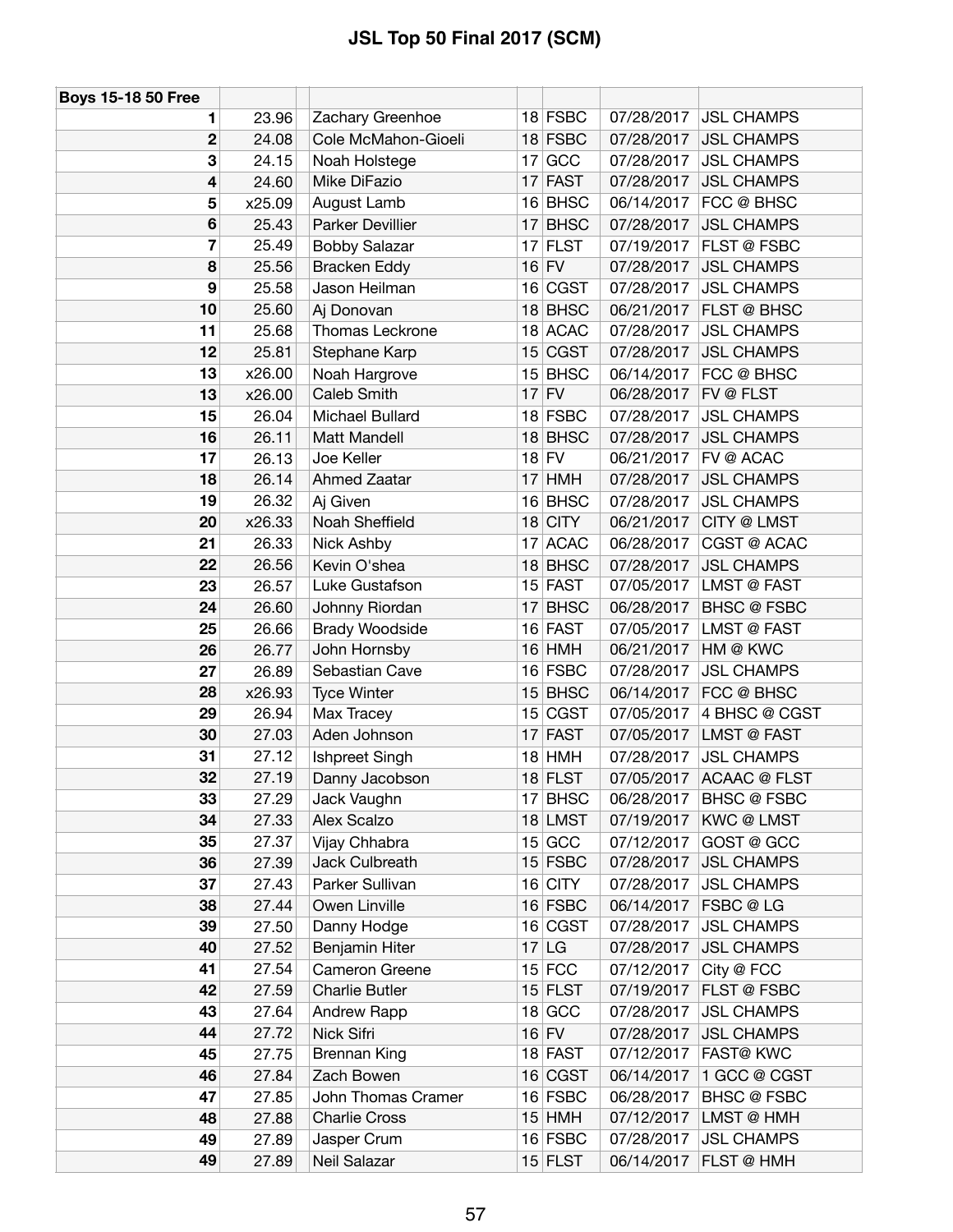| <b>Boys 15-18 100 Free</b> |          |                      |           |            |                    |
|----------------------------|----------|----------------------|-----------|------------|--------------------|
| 1                          | 52.59    | Cole McMahon-Gioeli  | 18 FSBC   | 07/28/2017 | <b>JSL CHAMPS</b>  |
| 2                          | 53.64    | August Lamb          | 16 BHSC   | 07/28/2017 | <b>JSL CHAMPS</b>  |
| 3                          | 53.70    | Caleb Smith          | $17$ FV   | 07/28/2017 | <b>JSL CHAMPS</b>  |
| 4                          | 54.05    | Noah Hargrove        | $15$ BHSC | 07/28/2017 | <b>JSL CHAMPS</b>  |
| 5                          | 55.16    | Zachary Greenhoe     | 18 FSBC   | 07/12/2017 | ACAC @ FSBC        |
| 6                          | 56.08    | Nick Ashby           | 17 ACAC   | 07/28/2017 | <b>JSL CHAMPS</b>  |
| 7                          | 56.18    | <b>Bracken Eddy</b>  | $16$ FV   | 06/21/2017 | FV @ ACAC          |
| 8                          | 56.67    | Stephane Karp        | 15 CGST   | 07/28/2017 | <b>JSL CHAMPS</b>  |
| 9                          | 57.30    | Danny Jacobson       | $18$ FLST | 07/28/2017 | <b>JSL CHAMPS</b>  |
| 10                         | 57.33    | John Hornsby         | $16$ HMH  | 07/28/2017 | <b>JSL CHAMPS</b>  |
| 11                         | 57.52    | Jason Heilman        | 16 CGST   | 07/28/2017 | <b>JSL CHAMPS</b>  |
| 12                         | 58.16    | <b>Bobby Salazar</b> | $17$ FLST | 07/28/2017 | <b>JSL CHAMPS</b>  |
| 13                         | 58.61    | Thomas Leckrone      | 18 ACAC   | 07/28/2017 | <b>JSL CHAMPS</b>  |
| 14                         | 59.08    | Vijay Chhabra        | $15$ GCC  | 07/28/2017 | <b>JSL CHAMPS</b>  |
| 15                         | 59.20    | Noah Holstege        | $17$ GCC  | 07/12/2017 | GOST @ GCC         |
| 16                         | 59.24    | John Thomas Cramer   | $16$ FSBC | 07/12/2017 | <b>ACAC @ FSBC</b> |
| 17                         | 59.53    | Zach Bowen           | 16 CGST   | 07/28/2017 | <b>JSL CHAMPS</b>  |
| 18                         | 59.63    | Noah Sheffield       | $18$ CITY | 06/28/2017 | <b>KWC@CITY</b>    |
| 19                         | 59.96    | Joe Keller           | $18$ FV   | 06/28/2017 | FV @ FLST          |
| 20                         | 1:00.07  | Aj Given             | 16 BHSC   | 07/28/2017 | <b>JSL CHAMPS</b>  |
| 21                         | 1:00.30  | Ahmed Zaatar         | $17$ HMH  | 07/28/2017 | <b>JSL CHAMPS</b>  |
| 22                         | 1:00.42  | Owen Linville        | $16$ FSBC | 07/28/2017 | <b>JSL CHAMPS</b>  |
| 23                         | 1:00.64  | Sebastian Cave       | 16 FSBC   | 07/28/2017 | <b>JSL CHAMPS</b>  |
| 24                         | 1:00.67  | Aden Johnson         | $17$ FAST | 07/28/2017 | <b>JSL CHAMPS</b>  |
| 25                         | 1:00.86  | John Rademacher      | $17$ KWC  | 07/28/2017 | <b>JSL CHAMPS</b>  |
| 26                         | 1:00.87  | Jack Vaughn          | $17$ BHSC | 06/28/2017 | <b>BHSC @ FSBC</b> |
| 27                         | 1:01.03  | Luke Strickler       | $15$ FV   | 07/28/2017 | <b>JSL CHAMPS</b>  |
| 28                         | 1:01.30  | Johnny Riordan       | $17$ BHSC | 06/28/2017 | <b>BHSC @ FSBC</b> |
| 29                         | 1:01.42  | Danny Hodge          | 16 CGST   | 07/28/2017 | <b>JSL CHAMPS</b>  |
| 30                         | 1:01.45  | Parker Devillier     | $17$ BHSC | 06/14/2017 | FCC @ BHSC         |
| 31                         | 1:01.75  | Luke Gustafson       | $15$ FAST | 07/28/2017 | <b>JSL CHAMPS</b>  |
| 32                         | 1:02.18  | <b>Trevor Phelps</b> | $17$ BHSC | 07/28/2017 | <b>JSL CHAMPS</b>  |
| 33                         | 1:02.28  | Nick Sifri           | $16$ FV   | 07/28/2017 | <b>JSL CHAMPS</b>  |
| 34                         | 1:02.47  | <b>Tyce Winter</b>   | $15$ BHSC | 07/12/2017 | BHSC @ FV          |
| 35                         | 1:02.69  | Mike DiFazio         | $17$ FAST | 06/28/2017 | HM @ FAST          |
| 36                         | 1:02.81  | Evan Sposato         | 16 CGST   | 06/28/2017 | CGST @ ACAC        |
| 36                         | 1:02.81  | Max Tracey           | 15 CGST   | 06/14/2017 | 1 GCC @ CGST       |
| 38                         | 1:02.82  | Matt Mandell         | 18 BHSC   | 07/12/2017 | <b>BHSC</b> @ FV   |
| 39                         | 1:02.92  | Parker Sullivan      | 16 CITY   | 07/28/2017 | <b>JSL CHAMPS</b>  |
| 40                         | 1:02.96  | <b>Brennan King</b>  | $18$ FAST | 07/28/2017 | <b>JSL CHAMPS</b>  |
| 41                         | 1:03.25  | Andrew Rapp          | $18$ GCC  | 07/28/2017 | <b>JSL CHAMPS</b>  |
| 42                         | 1:03.88  | <b>Charlie Cross</b> | $15$ HMH  | 07/12/2017 | LMST @ HMH         |
| 43                         | 1:04.12  | Angelo Garono        | 15 CGST   | 07/28/2017 | <b>JSL CHAMPS</b>  |
| 44                         | 1:04.16  | Joey Paulson         | $15$ BHSC | 07/28/2017 | <b>JSL CHAMPS</b>  |
| 45                         | 1:04.21  | Ezra Maille          | $18$ FSBC | 07/28/2017 | <b>JSL CHAMPS</b>  |
| 46                         | 1:04.31  | Aj Donovan           | $18$ BHSC | 06/28/2017 | BHSC @ FSBC        |
| 47                         | 1:04.40  | Kevin O'shea         | 18 BHSC   | 07/12/2017 | <b>BHSC</b> @ FV   |
| 48                         | x1:04.56 | Josiah Walcott       | 16 CGST   | 06/14/2017 | 1 GCC @ CGST       |
| 49                         | 1:04.62  | Alex Tan             | 16 ACAC   | 06/14/2017 | LMST @ ACAC        |
| 50                         | 1:04.72  | Neil Salazar         | $15$ FLST | 06/28/2017 | FV @ FLST          |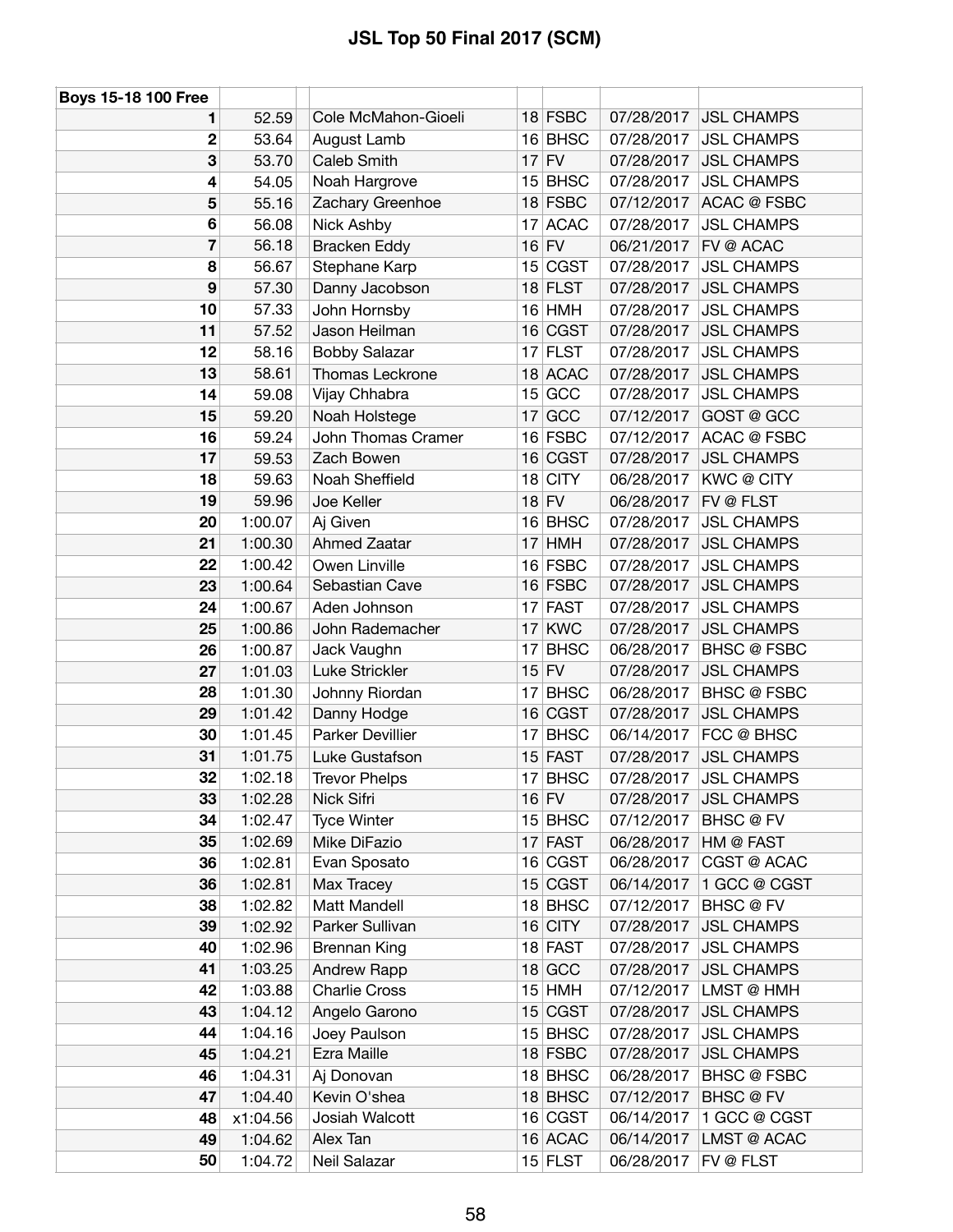| <b>Boys 15-18 50 Back</b> |        |                        |                   |            |                     |
|---------------------------|--------|------------------------|-------------------|------------|---------------------|
| 1                         | 27.63  | Zachary Greenhoe       | $18$ FSBC         | 07/28/2017 | <b>JSL CHAMPS</b>   |
| 2                         | 27.71  | Noah Holstege          | $17$ GCC          | 07/28/2017 | <b>JSL CHAMPS</b>   |
| 3                         | 28.33  | Noah Hargrove          | $15$ BHSC         | 07/28/2017 | <b>JSL CHAMPS</b>   |
| 4                         | 28.98  | Caleb Smith            | $17$ FV           | 07/28/2017 | <b>JSL CHAMPS</b>   |
| 5                         | 29.19  | Mike DiFazio           | $17$ FAST         | 07/28/2017 | <b>JSL CHAMPS</b>   |
| 6                         | 29.21  | Joe Keller             | $18$ FV           | 07/28/2017 | <b>JSL CHAMPS</b>   |
| 7                         | 29.43  | August Lamb            | $16$ BHSC         | 07/19/2017 | <b>ACAC @ BHSC</b>  |
| 8                         | 29.50  | Bracken Eddy           | $16$ FV           | 07/12/2017 | <b>BHSC</b> @ FV    |
| 9                         | 29.89  | John Hornsby           | $16$ HMH          | 07/28/2017 | <b>JSL CHAMPS</b>   |
| 10                        | 29.95  | Noah Sheffield         | $18$ CITY         | 07/28/2017 | <b>JSL CHAMPS</b>   |
| 11                        | 30.04  | John Thomas Cramer     | 16 FSBC           | 07/28/2017 | <b>JSL CHAMPS</b>   |
| 12                        | 30.41  | <b>Charlie Butler</b>  | $15$ FLST         | 07/28/2017 | <b>JSL CHAMPS</b>   |
| 13                        | 30.47  | Brennan King           | $18$ FAST         | 07/28/2017 | <b>JSL CHAMPS</b>   |
| 14                        | 30.56  | <b>Tyce Winter</b>     | 15 BHSC           | 07/28/2017 | <b>JSL CHAMPS</b>   |
| 15                        | 30.97  | Max Tracey             | 15 CGST           | 07/28/2017 | <b>JSL CHAMPS</b>   |
| 15                        | 30.97  | Nick Ashby             | 17 ACAC           | 07/19/2017 | <b>ACAC @ BHSC</b>  |
| 17                        | 31.43  | Stephane Karp          | 15 CGST           | 07/28/2017 | <b>JSL CHAMPS</b>   |
| 18                        | 31.44  | Alex Tan               | 16 ACAC           | 07/28/2017 | <b>JSL CHAMPS</b>   |
| 19                        | 31.53  | <b>Caleb Straley</b>   | $17$ LG           | 07/28/2017 | <b>JSL CHAMPS</b>   |
| 20                        | 31.75  | Matt Mandell           | $18$ BHSC         | 06/21/2017 | FLST @ BHSC         |
| 21                        | 32.25  | Aj Donovan             | $18$ BHSC         | 06/21/2017 | FLST @ BHSC         |
| 21                        | 32.25  | Jack Vaughn            | <b>BHSC</b><br>17 | 07/12/2017 | <b>BHSC</b> @ FV    |
| 23                        | 32.31  | Josiah Walcott         | 16 CGST           | 06/21/2017 | 2 FSBC @ CGST       |
| 24                        | 32.32  | <b>Charlie Cross</b>   | $15$ HMH          | 07/28/2017 | <b>JSL CHAMPS</b>   |
| 25                        | 32.44  | Parker Devillier       | <b>BHSC</b><br>17 | 07/19/2017 | <b>ACAC @ BHSC</b>  |
| 26                        | 32.47  | <b>Thomas Leckrone</b> | 18 ACAC           | 07/19/2017 | <b>ACAC @ BHSC</b>  |
| 27                        | 32.59  | Cameron Greene         | $15$ FCC          | 07/12/2017 | City @ FCC          |
| 28                        | 33.08  | Morgan Milburn         | 17<br><b>LMST</b> | 07/28/2017 | <b>JSL CHAMPS</b>   |
| 29                        | 33.13  | Ryan Porter            | $17$ FV           | 07/28/2017 | <b>JSL CHAMPS</b>   |
| 30                        | 33.37  | Owen Linville          | $16$ FSBC         | 07/28/2017 | <b>JSL CHAMPS</b>   |
| 31                        | 33.48  | Evan Sposato           | 16 CGST           | 07/28/2017 | <b>JSL CHAMPS</b>   |
| 32                        | 33.58  | Aden Johnson           | 17 FAST           | 07/12/2017 | <b>FAST@ KWC</b>    |
| 33                        | 33.64  | <b>William Peritz</b>  | $15$ BHSC         | 07/28/2017 | <b>JSL CHAMPS</b>   |
| 34                        | 33.73  | <b>Trevor Phelps</b>   | $17$ BHSC         | 07/28/2017 | <b>JSL CHAMPS</b>   |
| 35                        | 33.93  | Andrew Holzwarth       | 15 CGST           | 07/28/2017 | <b>JSL CHAMPS</b>   |
| 36                        | 33.97  | Eric Cypser            | $16$ HMH          | 07/28/2017 | <b>JSL CHAMPS</b>   |
| 37                        | 34.00  | Liam Giuliano-Dunn     | $15$ BHSC         | 07/19/2017 | <b>ACAC @ BHSC</b>  |
| 37                        | 34.00  | Ishpreet Singh         | $18$ HMH          | 07/12/2017 | LMST @ HMH          |
| 39                        | 34.01  | William Lambert        | $16$ BHSC         | 07/28/2017 | <b>JSL CHAMPS</b>   |
| 40                        | 34.15  | Ahmed Zaatar           | $17$ HMH          | 07/12/2017 | LMST @ HMH          |
| 41                        | 34.25  | Vijay Chhabra          | 15<br>GCC         | 06/21/2017 | ELKS @ GCC          |
| 42                        | 34.30  | Parker Sullivan        | $16$ CITY         | 07/28/2017 | <b>JSL CHAMPS</b>   |
| 43                        | 34.82  | John Rademacher        | $17$ KWC          | 06/14/2017 | GOST @ KWC          |
| 44                        | 35.10  | William Hornsby        | $15$ HMH          | 07/28/2017 | <b>JSL CHAMPS</b>   |
| 45                        | x35.12 | Aj Given               | 16 BHSC           | 06/14/2017 | FCC @ BHSC          |
| 46                        | 35.18  | Max Sun                | $16$ FLST         | 07/12/2017 | CGST @ FLST         |
| 47                        | 35.31  | <b>Bobby Salazar</b>   | $17$ FLST         | 07/05/2017 | <b>ACAAC @ FLST</b> |
| 48                        | 35.50  | Michael Sorochin       | $17$ HMH          | 06/28/2017 | HM @ FAST           |
| 49                        | 35.59  | Christian Joskowiak    | $17$ GHG          | 07/12/2017 | LG @ GHG            |
| 50                        | x35.60 | Danny Jacobson         | $18$ FLST         | 07/05/2017 | <b>ACAAC @ FLST</b> |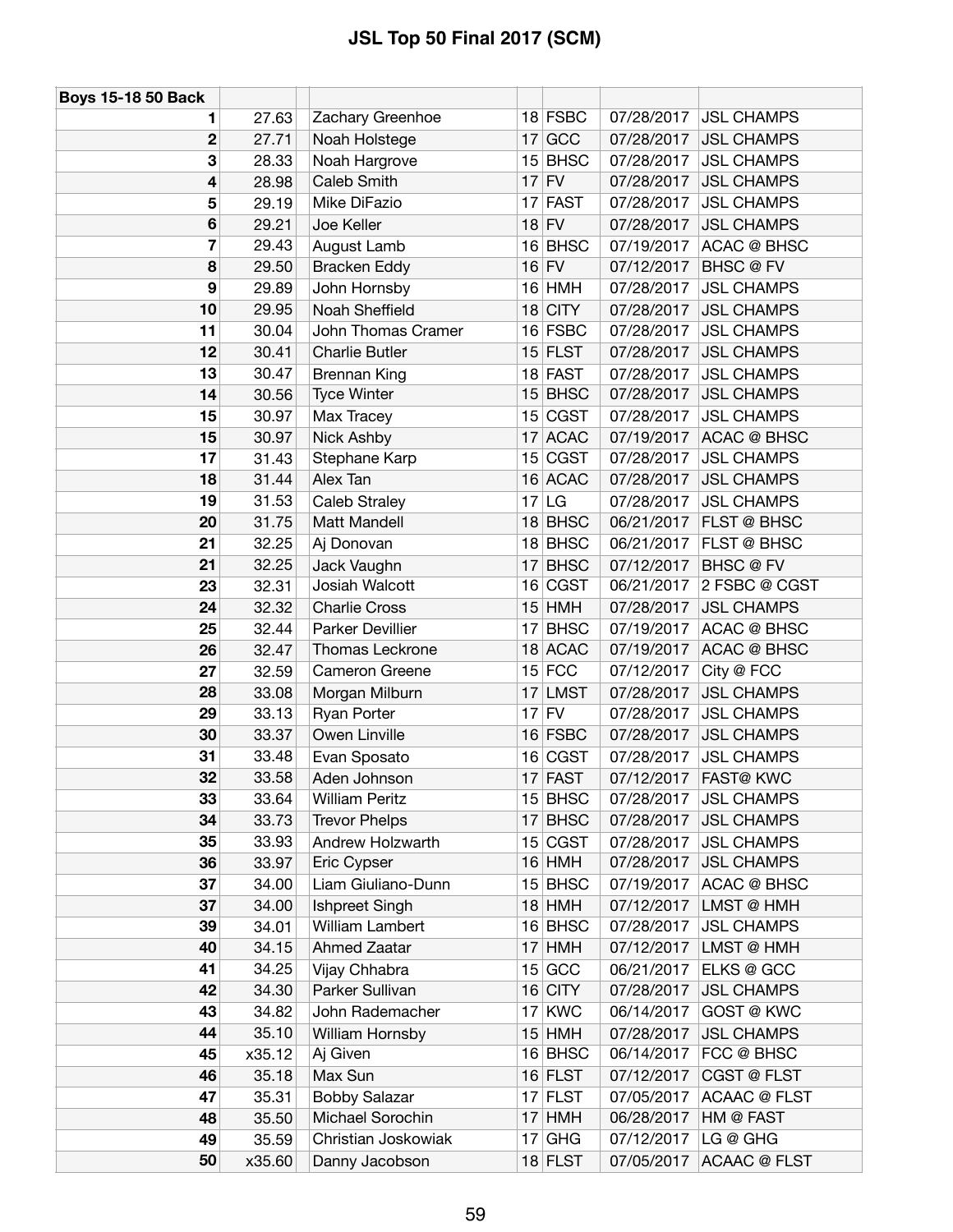| <b>Boys 15-18 50 Breast</b> |        |                       |    |             |            |                     |
|-----------------------------|--------|-----------------------|----|-------------|------------|---------------------|
| 1                           | 30.76  | Matt Mandell          |    | 18 BHSC     | 07/28/2017 | <b>JSL CHAMPS</b>   |
| 2                           | 31.35  | <b>Bracken Eddy</b>   |    | $16$ FV     | 07/28/2017 | <b>JSL CHAMPS</b>   |
| 3                           | 31.61  | John Thomas Cramer    |    | 16 FSBC     | 07/28/2017 | <b>JSL CHAMPS</b>   |
| 4                           | 31.90  | Noah Sheffield        |    | $18$ CITY   | 07/28/2017 | <b>JSL CHAMPS</b>   |
| 5                           | 32.00  | August Lamb           |    | 16 BHSC     | 06/14/2017 | FCC @ BHSC          |
| 6                           | 32.09  | <b>Tyce Winter</b>    |    | $15$ BHSC   | 07/28/2017 | <b>JSL CHAMPS</b>   |
| 7                           | 32.10  | Michael Bullard       |    | $18$ FSBC   | 07/28/2017 | <b>JSL CHAMPS</b>   |
| 8                           | 32.26  | Parker Devillier      | 17 | <b>BHSC</b> | 07/28/2017 | <b>JSL CHAMPS</b>   |
| 9                           | 32.32  | Nick Ashby            |    | 17 ACAC     | 07/28/2017 | <b>JSL CHAMPS</b>   |
| 10                          | 32.60  | Vijay Chhabra         |    | $15$ GCC    | 07/28/2017 | <b>JSL CHAMPS</b>   |
| 11                          | 32.80  | Jack Vaughn           | 17 | <b>BHSC</b> | 07/28/2017 | <b>JSL CHAMPS</b>   |
| 12                          | 33.03  | Caleb Smith           |    | $17$ FV     | 06/28/2017 | FV @ FLST           |
| 13                          | 33.16  | <b>Brady Woodside</b> |    | $16$ FAST   | 07/05/2017 | <b>LMST @ FAST</b>  |
| 14                          | x33.23 | Zachary Greenhoe      |    | $18$ FSBC   | 07/03/2017 | FSBC @ FV           |
| 15                          | 33.39  | <b>Charlie Cross</b>  |    | $15$ HMH    | 07/28/2017 | <b>JSL CHAMPS</b>   |
| 16                          | 33.44  | Noah Hargrove         |    | $15$ BHSC   | 07/05/2017 | 4 BHSC @ CGST       |
| 17                          | 33.58  | Ishpreet Singh        |    | $18$ HMH    | 07/28/2017 | <b>JSL CHAMPS</b>   |
| 18                          | 33.66  | Thomas Leckrone       |    | 18 ACAC     | 06/14/2017 | LMST @ ACAC         |
| 19                          | 33.75  | Noah Holstege         |    | $17$ GCC    | 06/28/2017 | CCC @ GCC           |
| 20                          | 34.50  | Jett Shue             |    | $15$ FLST   | 07/05/2017 | <b>ACAAC @ FLST</b> |
| 21                          | 35.11  | John Rademacher       |    | $17$ KWC    | 07/28/2017 | <b>JSL CHAMPS</b>   |
| 22                          | 35.52  | Evan Sposato          |    | 16 CGST     | 07/28/2017 | <b>JSL CHAMPS</b>   |
| 23                          | 35.54  | Neil Salazar          |    | $15$ FLST   | 06/21/2017 | <b>FLST @ BHSC</b>  |
| 24                          | 35.66  | Ahmed Zaatar          | 17 | <b>HMH</b>  | 07/12/2017 | LMST @ HMH          |
| 25                          | 35.67  | Andrew Rapp           |    | $18$ GCC    | 07/28/2017 | <b>JSL CHAMPS</b>   |
| 26                          | x35.68 | John Hornsby          |    | $16$ HMH    | 07/19/2017 | HM @ FCC            |
| 27                          | 35.75  | <b>Bobby Salazar</b>  |    | $17$ FLST   | 06/21/2017 | FLST @ BHSC         |
| 28                          | 35.78  | Zach Bowen            |    | 16 CGST     | 06/21/2017 | 2 FSBC @ CGST       |
| 29                          | 35.81  | Joe Keller            |    | $18$ FV     | 06/28/2017 | <b>FV @ FLST</b>    |
| 30                          | 35.93  | Aden Johnson          |    | $17$ FAST   | 07/28/2017 | <b>JSL CHAMPS</b>   |
| 31                          | x35.97 | Mike DiFazio          |    | $17$ FAST   | 06/14/2017 | <b>FAST @ GHG</b>   |
| 32                          | 36.05  | Sam Hagan             |    | 16 FAST     | 07/28/2017 | <b>JSL CHAMPS</b>   |
| 33                          | 36.28  | Jason Heilman         |    | 16 CGST     | 06/14/2017 | 1 GCC @ CGST        |
| 34                          | 36.33  | Cameron Greene        |    | $15$ FCC    | 07/28/2017 | <b>JSL CHAMPS</b>   |
| 35                          | 36.45  | Jack Greenspon        |    | $17$ FV     | 07/28/2017 | <b>JSL CHAMPS</b>   |
| 36                          | 36.51  | Andrew Holzwarth      |    | 15 CGST     | 07/28/2017 | <b>JSL CHAMPS</b>   |
| 37                          | 36.91  | James McDonald        |    | $17$ HMH    | 07/28/2017 | <b>JSL CHAMPS</b>   |
| 38                          | 37.25  | Zach Daniel           | 17 | FV          | 06/28/2017 | FV @ FLST           |
| 39                          | 37.34  | Jack Culbreath        |    | $15$ FSBC   | 07/28/2017 | <b>JSL CHAMPS</b>   |
| 40                          | 37.41  | Slava McCay-Pedrick   |    | $17$ HMH    | 07/28/2017 | <b>JSL CHAMPS</b>   |
| 40                          | 37.41  | Caleb Straley         |    | $17$ LG     | 07/05/2017 | LG @ GCC            |
| 42                          | 37.47  | Owen Shaffer          |    | 15 CGST     | 06/28/2017 | CGST @ ACAC         |
| 43                          | x37.54 | Max Tracey            |    | 15 CGST     | 06/14/2017 | 1 GCC @ CGST        |
| 44                          | 37.71  | Luke Gustafson        |    | $15$ FAST   | 07/05/2017 | LMST @ FAST         |
| 45                          | 37.88  | Sebastian Cave        |    | $16$ FSBC   | 06/28/2017 | BHSC @ FSBC         |
| 46                          | 38.04  | Ayat Mohamed          |    | $16$ FSBC   | 07/28/2017 | <b>JSL CHAMPS</b>   |
| 47                          | 38.16  | Eric Cypser           |    | $16$ HMH    | 07/28/2017 | <b>JSL CHAMPS</b>   |
| 48                          | 38.20  | Ezra Maille           |    | $18$ FSBC   | 07/28/2017 | <b>JSL CHAMPS</b>   |
| 49                          | 38.25  | Aj Donovan            |    | $18$ BHSC   | 07/12/2017 | BHSC @ FV           |
| 50                          | 38.38  | Alex Tan              |    | 16 ACAC     | 06/28/2017 | CGST @ ACAC         |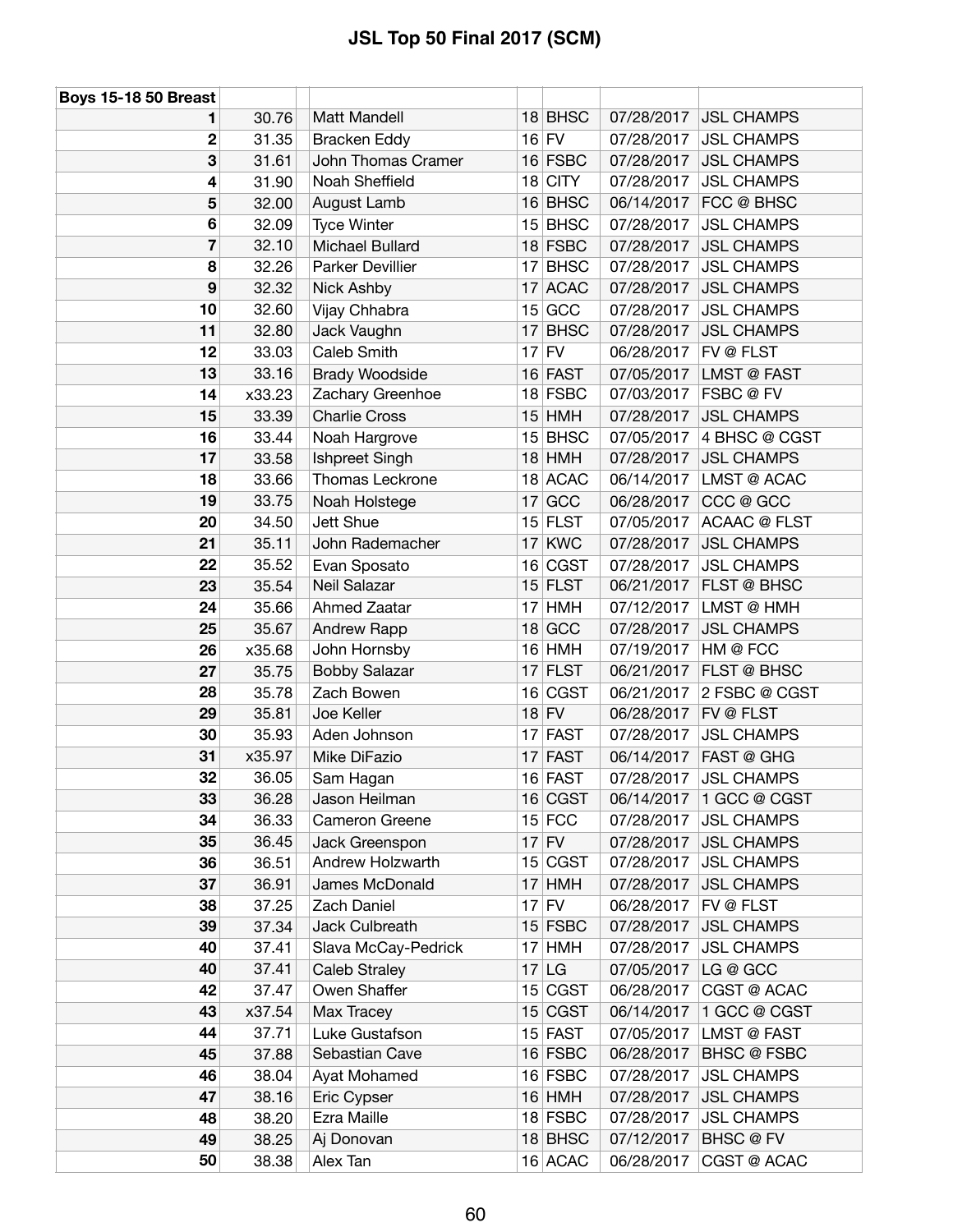| Boys 15-18 50 Fly |        |                       |                 |             |            |                        |
|-------------------|--------|-----------------------|-----------------|-------------|------------|------------------------|
| 1                 | 26.08  | Thomas Leckrone       |                 | 18 ACAC     | 06/28/2017 | CGST @ ACAC            |
| 2                 | 26.24  | August Lamb           |                 | 16 BHSC     | 07/28/2017 | <b>JSL CHAMPS</b>      |
| 3                 | 26.51  | Cole McMahon-Gioeli   |                 | $18$ FSBC   | 07/28/2017 | <b>JSL CHAMPS</b>      |
| 4                 | 26.76  | Mike DiFazio          |                 | $17$ FAST   | 07/28/2017 | <b>JSL CHAMPS</b>      |
| 5                 | 27.18  | Michael Bullard       |                 | 18 FSBC     | 07/28/2017 | <b>JSL CHAMPS</b>      |
| 6                 | 27.67  | Joe Keller            |                 | $18$ FV     | 07/28/2017 | <b>JSL CHAMPS</b>      |
| 7                 | 27.70  | Jason Heilman         |                 | 16 CGST     | 07/28/2017 | <b>JSL CHAMPS</b>      |
| 8                 | x27.91 | Noah Hargrove         |                 | $15$ BHSC   | 06/14/2017 | FCC @ BHSC             |
| 9                 | 27.95  | Aj Donovan            |                 | $18$ BHSC   | 07/28/2017 | <b>JSL CHAMPS</b>      |
| 10                | 28.16  | Noah Holstege         |                 | $17$ GCC    | 07/28/2017 | <b>JSL CHAMPS</b>      |
| 11                | 28.26  | Parker Devillier      | 17              | <b>BHSC</b> | 07/28/2017 | <b>JSL CHAMPS</b>      |
| 12                | 28.40  | John Hornsby          |                 | $16$ HMH    | 07/28/2017 | <b>JSL CHAMPS</b>      |
| 13                | 28.54  | Jack Vaughn           | 17              | <b>BHSC</b> | 07/28/2017 | <b>JSL CHAMPS</b>      |
| 13                | 28.54  | Ahmed Zaatar          |                 | $17$ HMH    | 07/28/2017 | <b>JSL CHAMPS</b>      |
| 15                | 28.56  | Matt Mandell          |                 | $18$ BHSC   | 07/28/2017 | <b>JSL CHAMPS</b>      |
| 16                | 28.62  | Zach Bowen            |                 | 16 CGST     | 07/28/2017 | <b>JSL CHAMPS</b>      |
| 17                | 28.65  | Nick Ashby            |                 | 17 ACAC     | 06/14/2017 | LMST @ ACAC            |
| 18                | x28.72 | Zachary Greenhoe      |                 | 18 FSBC     | 07/03/2017 | FSBC @ FV              |
| 19                | 28.89  | Danny Jacobson        |                 | $18$ FLST   | 07/28/2017 | <b>JSL CHAMPS</b>      |
| 20                | 29.12  | Josiah Walcott        |                 | 16 CGST     | 06/28/2017 | CGST @ ACAC            |
| 21                | 29.14  | Kevin O'shea          |                 | 18 BHSC     | 07/28/2017 | <b>JSL CHAMPS</b>      |
| 22                | x29.19 | <b>Bracken Eddy</b>   |                 | $16$ FV     | 07/03/2017 | FSBC @ FV              |
| 23                | 29.24  | Noah Sheffield        |                 | $18$ CITY   | 07/12/2017 | City @ FCC             |
| 24                | 29.51  | Aden Johnson          |                 | $17$ FAST   | 07/12/2017 | <b>FAST@ KWC</b>       |
| 25                | 29.56  | Johnny Riordan        | 17 <sup>1</sup> | <b>BHSC</b> | 07/05/2017 | 4 BHSC @ CGST          |
| 26                | 29.75  | <b>Tyce Winter</b>    |                 | $15$ BHSC   | 06/21/2017 | FLST @ BHSC            |
| 27                | 29.78  | <b>Bobby Salazar</b>  |                 | $17$ FLST   | 07/12/2017 | <b>CGST @ FLST</b>     |
| 28                | 29.87  | Aj Given              |                 | 16 BHSC     | 07/28/2017 | <b>JSL CHAMPS</b>      |
| 29                | 29.92  | Caleb Smith           |                 | $17$ FV     | 06/28/2017 | FV @ FLST              |
| 30                | 30.03  | Stephane Karp         |                 | 15 CGST     | 06/21/2017 | 2 FSBC @ CGST          |
| 31                | 30.06  | Sebastian Cave        |                 | $16$ FSBC   | 07/12/2017 | <b>ACAC @ FSBC</b>     |
| 32                | 30.08  | Danny Hodge           |                 | 16 CGST     |            | 06/28/2017 CGST @ ACAC |
| 33                | 30.20  | Graham Keeley         |                 | $17$ FCC    | 07/12/2017 | City @ FCC             |
| 34                | 30.24  | <b>Brennan King</b>   |                 | $18$ FAST   | 07/28/2017 | <b>JSL CHAMPS</b>      |
| 35                | 30.25  | Morgan Milburn        |                 | $17$ LMST   | 07/28/2017 | <b>JSL CHAMPS</b>      |
| 36                | 30.51  | Alex Tan              |                 | 16 ACAC     | 07/28/2017 | <b>JSL CHAMPS</b>      |
| 37                | 30.53  | Max Tracey            |                 | 15 CGST     | 07/12/2017 | CGST @ FLST            |
| 38                | 30.58  | Benjamin Hiter        |                 | $17$ LG     | 07/28/2017 | <b>JSL CHAMPS</b>      |
| 39                | 30.84  | Lukas Ward            |                 | $17$ GHG    | 06/14/2017 | FAST @ GHG             |
| 40                | 30.86  | Orion Kwon            |                 | $15$ HMH    | 07/28/2017 | <b>JSL CHAMPS</b>      |
| 41                | 30.90  | <b>Ben Kunkel</b>     |                 | 16 CGST     | 07/28/2017 | <b>JSL CHAMPS</b>      |
| 42                | x30.97 | <b>Charlie Cross</b>  |                 | $15$ HMH    | 07/12/2017 | LMST @ HMH             |
| 43                | 31.01  | Jasper Crum           |                 | 16 FSBC     | 07/28/2017 | <b>JSL CHAMPS</b>      |
| 44                | 31.24  | Luke Strickler        |                 | $15$ FV     | 06/21/2017 | FV @ ACAC              |
| 45                | 31.31  | <b>Ben Harris</b>     |                 | $18$ FSBC   | 07/28/2017 | <b>JSL CHAMPS</b>      |
| 46                | 31.45  | <b>William Peritz</b> |                 | $15$ BHSC   | 06/28/2017 | <b>BHSC @ FSBC</b>     |
| 47                | 31.84  | Sam Hagan             |                 | 16 FAST     | 06/21/2017 | FCC @ FAST             |
| 48                | 31.86  | Ethan Lloyd           |                 | 17 ACAC     | 06/28/2017 | CGST @ ACAC            |
| 49                | 31.89  | <b>Charlie Butler</b> |                 | $15$ FLST   | 07/19/2017 | FLST @ FSBC            |
| 50                | 31.94  | Alex Scalzo           |                 | 18 LMST     | 07/19/2017 | <b>KWC@LMST</b>        |